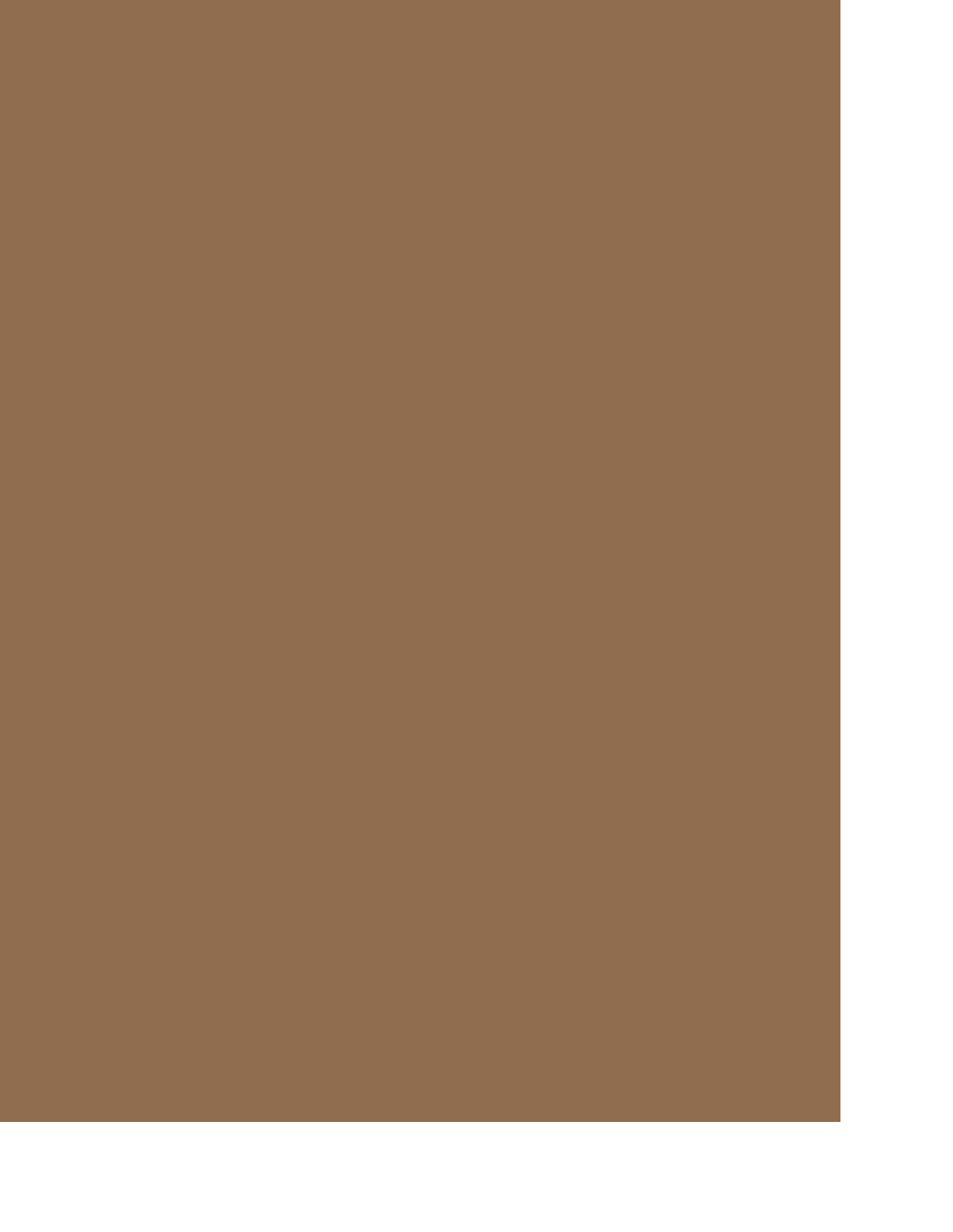To Our Stockholders

In the world of business, the common perception is that rapid growth and expansion are positive and exciting. Applause. Applause.

But in truth the opportunity attendant on real, dramatic growth requires very strenuous and disciplined management. Of course, that management is a story about people—experienced, skilled and highly motivated.

Since we went public at the end of 2002, investors have been well aware of our current prospects involving the construction of Wynn Las Vegas, our completely unique breakaway resort in Nevada, and the beginning of our first standard-setting resort in Macau, People's Republic of China.

Our real estate holdings at the Las Vegas development cannot be duplicated in this city of 130,000 rooms. Strip frontage, convention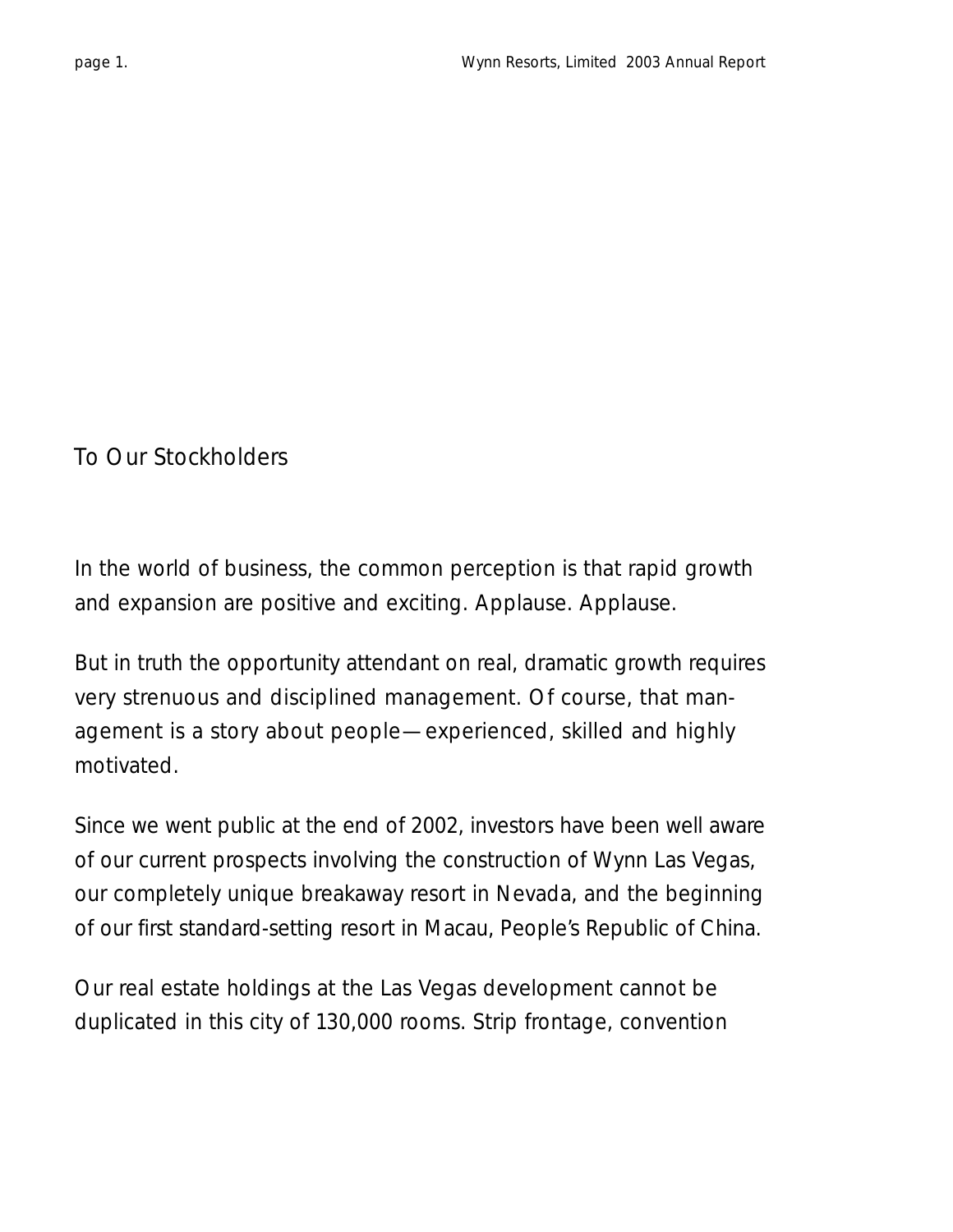center proximity, and sheer size of approximately 217 acres afford us choices and leverage for expansion almost without limit.

Our concession in Macau allows future growth opportunity for our own account with additional hotel projects as well as joint venture potential under our interesting "sub-concession" authority granted in our agreement with the government. The "sub-concession" authority provides Wynn Macau the ability to join on terms most beneficial to our company with other qualified operators who desire access to the Chinese market. All of these facts are surely provocative and absolutely exciting. But our future is being defined today in real terms by the organization that is being assembled now.

The gathering of these men and women has occupied the greatest part of my time and that of my colleagues for most of calendar year 2003. We are delighted with the success that has so far been achieved in this critical exercise. The challenge of that task continues in the months ahead as we point to our Las Vegas opening in just over twelve months.

Over 100 individuals who will be the leaders of the company's operations have already started work and are supervising the identification and recruitment of our Nevada and Macau work force, which will number close to 15,000 people within the next 30–36 months. To ensure the quality of performance of our staff, we will review over 175,000 candidates. Sounds daunting? Well it is. We have done it several times before, efficiently and successfully. The men and women who have supervised that process in the past are on the job at Wynn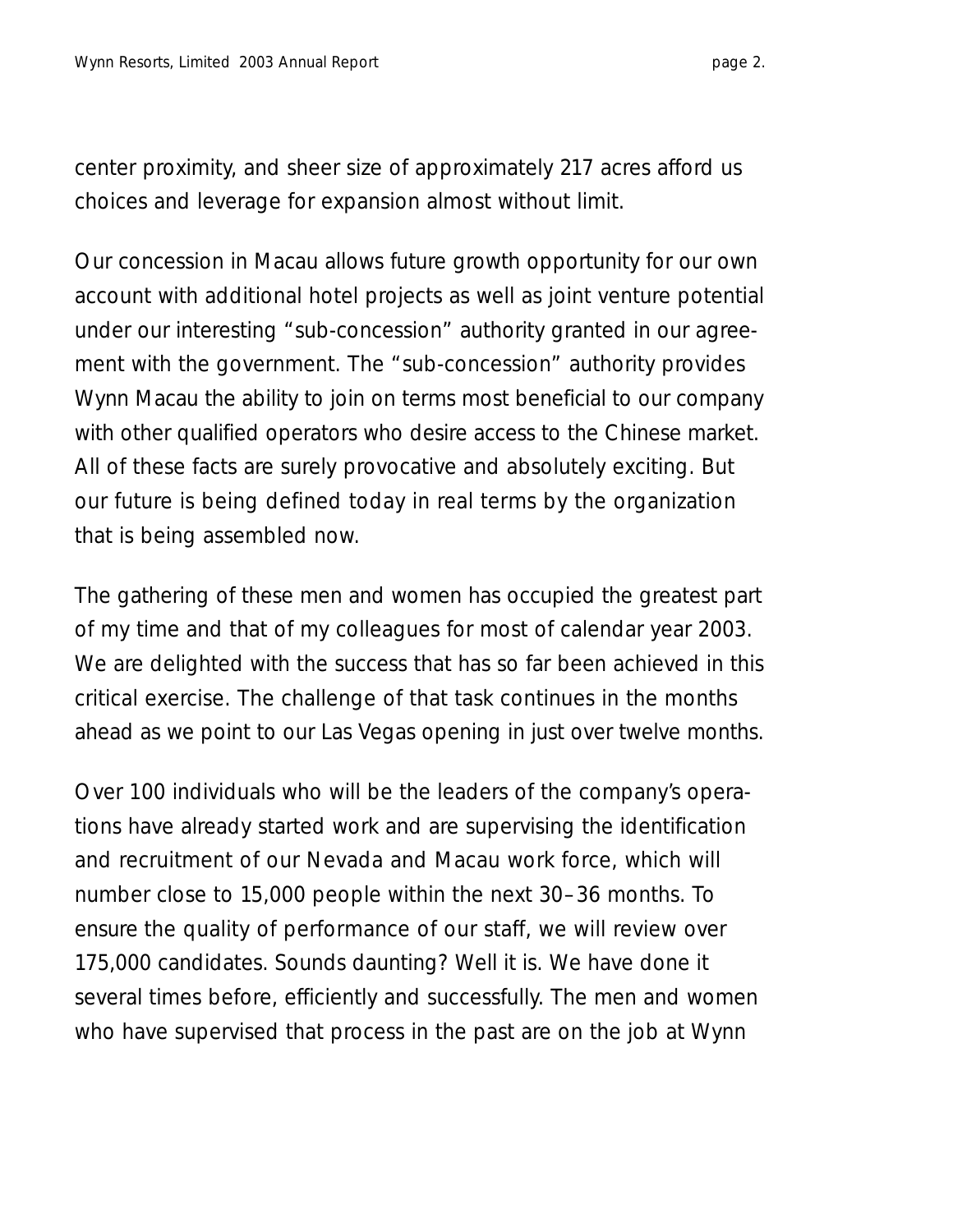Resorts, more experienced and even better prepared for these projects. It is no secret that in Las Vegas our new property is universally considered to be "the place to work." We intend to capitalize on that enviable position.

And so the countdown has begun, the construction is on the mark, we are engaged to full capacity, the process is breathtaking and joyous for us all, including our investors to whom we are grateful.

Stephen A. Wynn Chairman & Chief Executive Officer Las Vegas, Nevada April 2004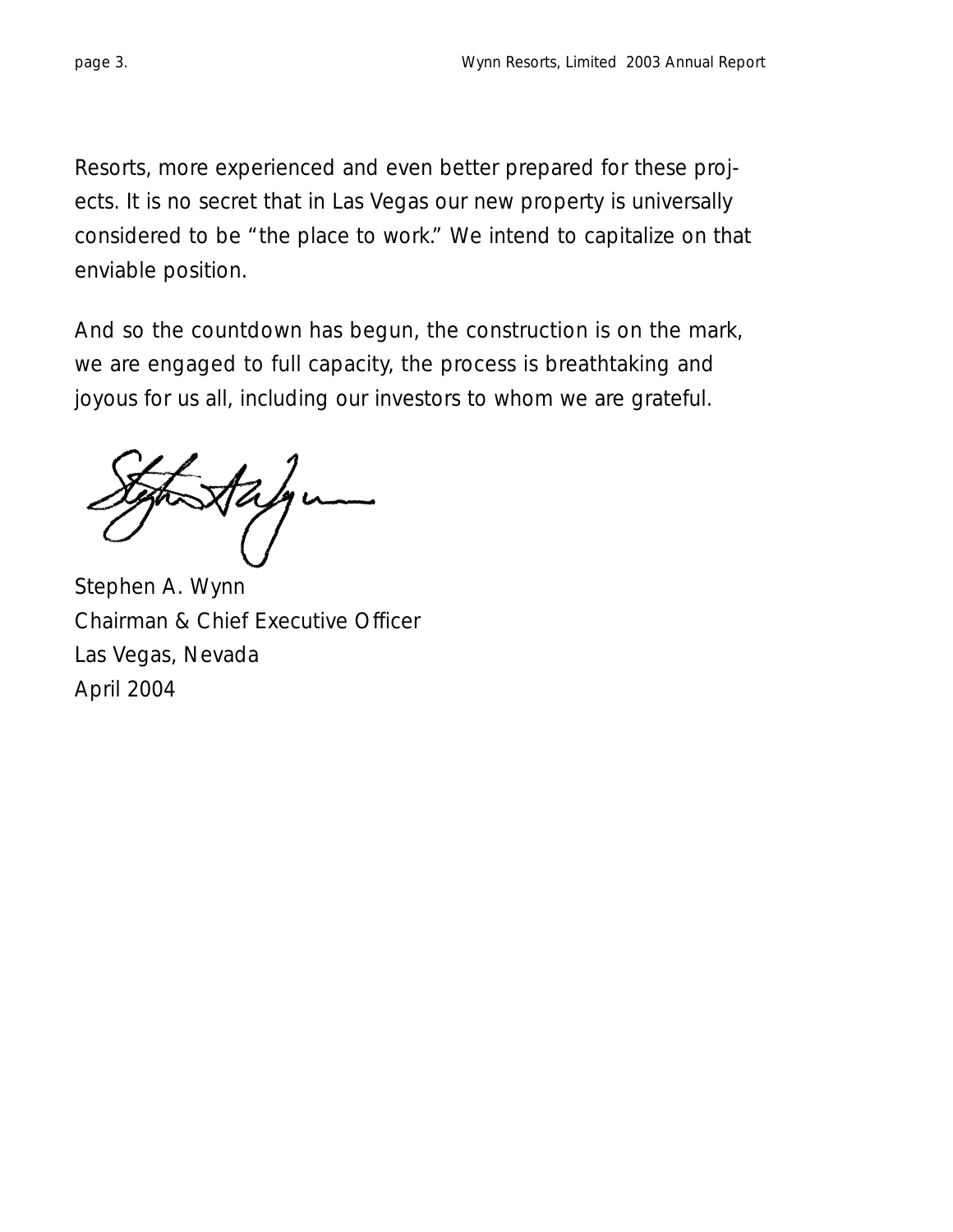# Board of Directors

Stephen A. Wynn *Chairman of the Board and Chief Executive Officer of Wynn Resorts, Limited*

Kazuo Okada *Vice Chairman of the Board of Wynn Resorts, Limited Founder and President of Aruze Corporation*

Ronald J. Kramer *President of Wynn Resorts, Limited*

Robert J. Miller *Director of Wynn Resorts, Limited Partner of Jones Vargas and of Miller & Behar Strategies Former Governor of the State of Nevada from January 1989 until January 1999*

John A. Moran *Director of Wynn Resorts, Limited Honorary Co-Chairman of the Republican Leadership Council of Washington, D.C. and Former Chairman of Dyson-Kissner-Moran Corporation*

Alvin V. Shoemaker *Director of Wynn Resorts, Limited Former Chairman of the Board of First Boston Inc. and of the First Boston Corporation*

D. Boone Wayson *Director of Wynn Resorts, Limited Principal of Wayson's Properties, Inc.*

Elaine P. Wynn

*Director of Wynn Resorts, Limited Active participant in educational and philanthropic affairs in Las Vegas*

Stanley R. Zax

*Director of Wynn Resorts, Limited Chairman of the Board and Chief Executive Officer of Zenith National Insurance Corp.*

#### Allan Zeman

*Director of Wynn Resorts, Limited Chairman of the Board of Lan Kwai Fong Holdings Limited and Chairman of Ocean Park Hong Kong*

### Executive Officers

Stephen A. Wynn *Chief Executive Officer*

Ronald J. Kramer *President*

Marc D. Schorr *Chief Operating Officer* John Strzemp *Executive Vice President, Chief Financial Officer and Treasurer*

Marc H. Rubinstein *Senior Vice President, General Counsel and Secretary*

DeRuyter O. Butler *Executive Vice President of Architecture*

W. Todd Nisbet *Executive Vice President and Project Director*

Roger P. Thomas *Executive Vice President of Design*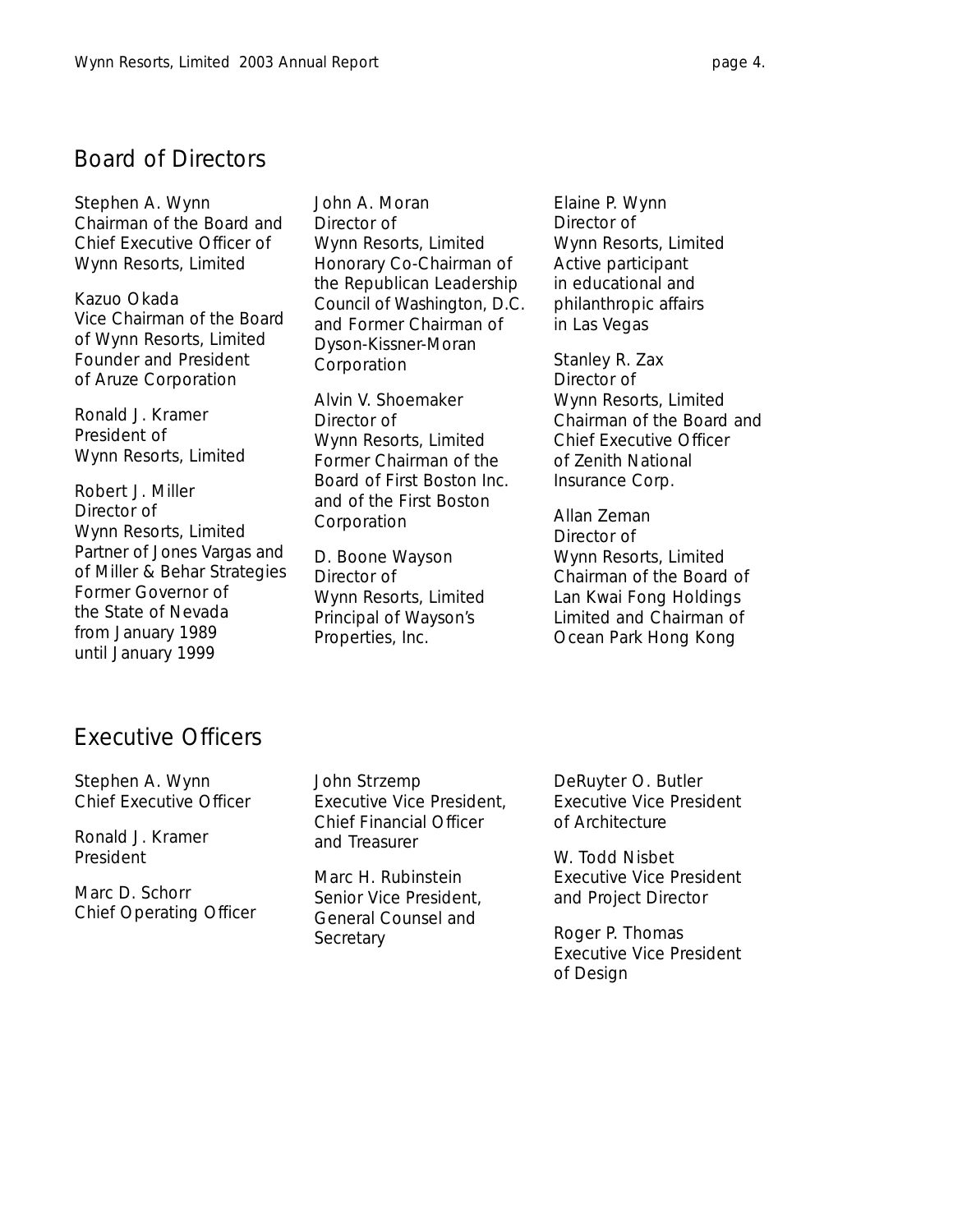# Financial Review

| <b>Company Description</b>                                                               | page 6.    |
|------------------------------------------------------------------------------------------|------------|
| Selected Financial Data                                                                  | page 7.    |
| Management's Discussion and Analysis of Financial<br>Condition and Results of Operations | page 8.    |
| Quantitative and Qualitative Disclosures about Market Risk                               | page 28.   |
| Forward-Looking Statements                                                               | page 31.   |
| <b>Consolidated Balance Sheets</b>                                                       | page 32.   |
| Consolidated Statements of Operations and Comprehensive Loss                             | page 33.   |
| Consolidated Statements of Stockholders' Equity                                          | page 34.   |
| <b>Consolidated Statements of Cash Flows</b>                                             | page 36.   |
| Notes to Consolidated Financial Statements                                               | page 38.   |
| Independent Auditors' Report                                                             | page 80.   |
| Corporate Information                                                                    | <b>IBC</b> |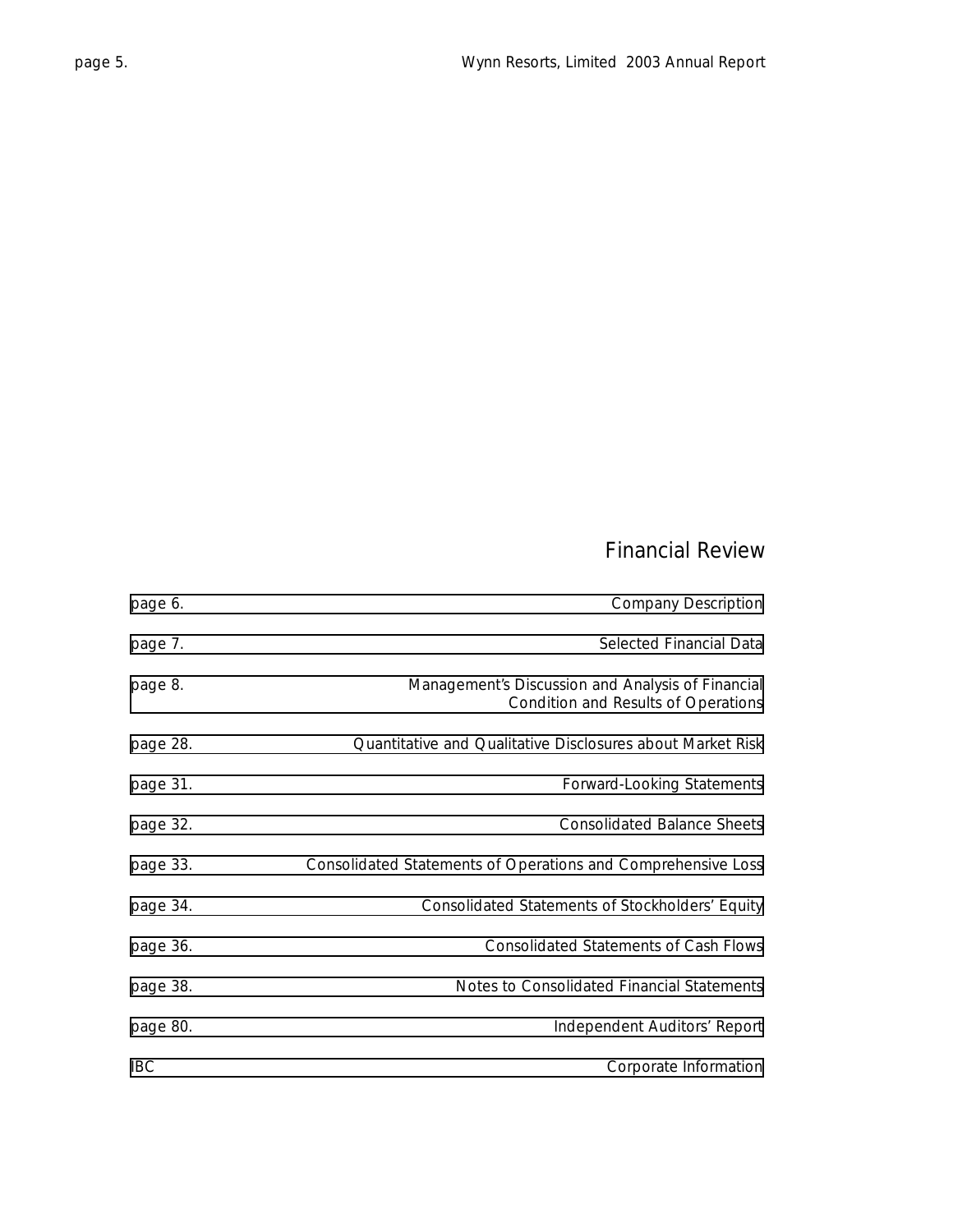### <span id="page-7-0"></span>Company Description

Unless the context otherwise requires, all references herein to "Wynn Resorts," "the Company," "we," "us" or "our," or similar terms, refer to Wynn Resorts, Limited, a Nevada corporation and its consolidated subsidiaries or, with respect to periods prior to September 24, 2002, to Valvino Lamore, LLC ("Valvino") and its consolidated subsidiaries, as the predecessor company of Wynn Resorts, all references to "Wynn Las Vegas entities" refer to our wholly owned subsidiaries, Valvino, Wynn Las Vegas, LLC and Wynn Las Vegas Capital Corp. and their consolidated subsidiaries (other than Desert Inn Improvement Co. and Wynn Completion Guarantor, LLC), and all references to the "Wynn Macau companies" refer to Wynn Resorts (Macau), S.A. and each of its direct and indirect parent companies (other than Wynn Resorts).

Wynn Resorts is a development-stage company and premier global developer of casino hotel resorts, led by Stephen A. Wynn. The Company is currently constructing and will own and operate Wynn Las Vegas, a \$2.4 billion luxury hotel and destination casino resort located on the Las Vegas Strip which is expected to open in April 2005. The Company also is preparing to construct and operate one or more casino gaming properties in Macau in connection with a concession agreement that was granted in June 2002 by the government of the Macau Special Administrative Region of the People's Republic of China ("Macau") to Wynn Resorts' 82.5% owned indirect subsidiary, Wynn Resorts (Macau), S.A. ("Wynn Macau, S.A."). The Company's first anticipated casino resort in Macau is hereafter referred to as "Wynn Macau."

Wynn Las Vegas is designed to be the preeminent luxury hotel and destination casino resort in Las Vegas. Wynn Las Vegas is being constructed on the site of the former Desert Inn Resort and Casino, and is expected to cost approximately \$2.4 billion to design, construct, develop, equip and open, including the cost of approximately 217 acres of land, capitalized interest on indebtedness of the Wynn Las Vegas entities, pre-opening expenses and all financing fees. Groundbreaking for Wynn Las Vegas occurred on October 31, 2002, with an opening to the general public scheduled for April 2005.

We have funded approximately \$1.1 billion of Wynn Las Vegas project costs through December 31, 2003, with equity contributions and debt. As of December 31, 2003, we had more than \$1.1 billion available under our existing credit agreements and approximately \$220 million of long-term restricted cash available for the project. The overall scope and general design of Wynn Las Vegas is complete and the construction of the project is tracking on schedule and within budget. We continue to evaluate and refine certain elements of the project design and expect to implement certain project design changes that will not significantly increase the project cost or extend the construction schedule. We are also actively exploring certain additions on the Wynn Las Vegas site as well as the development of our adjacent parcel of approximately 20 acres fronting the Strip. These additional developments might be initiated before the completion of Wynn Las Vegas.

We also are continuing work on the design of Wynn Macau, as well as our efforts to lease the land and obtain the financing to be used for Wynn Macau. We have not yet finalized the budget for the construction and development of Wynn Macau, and we will not begin construction or operation of Wynn Macau until a number of objectives and conditions are met. Those conditions include obtaining sufficient financing to commence construction of Wynn Macau, and obtaining the ability to extend credit to gaming customers and enforce gaming debts in Macau (which are not currently permitted under Macau law). In February 2004, legislative changes relating to credit extension and the collection of gaming debts were introduced in the Macau Legislative Assembly.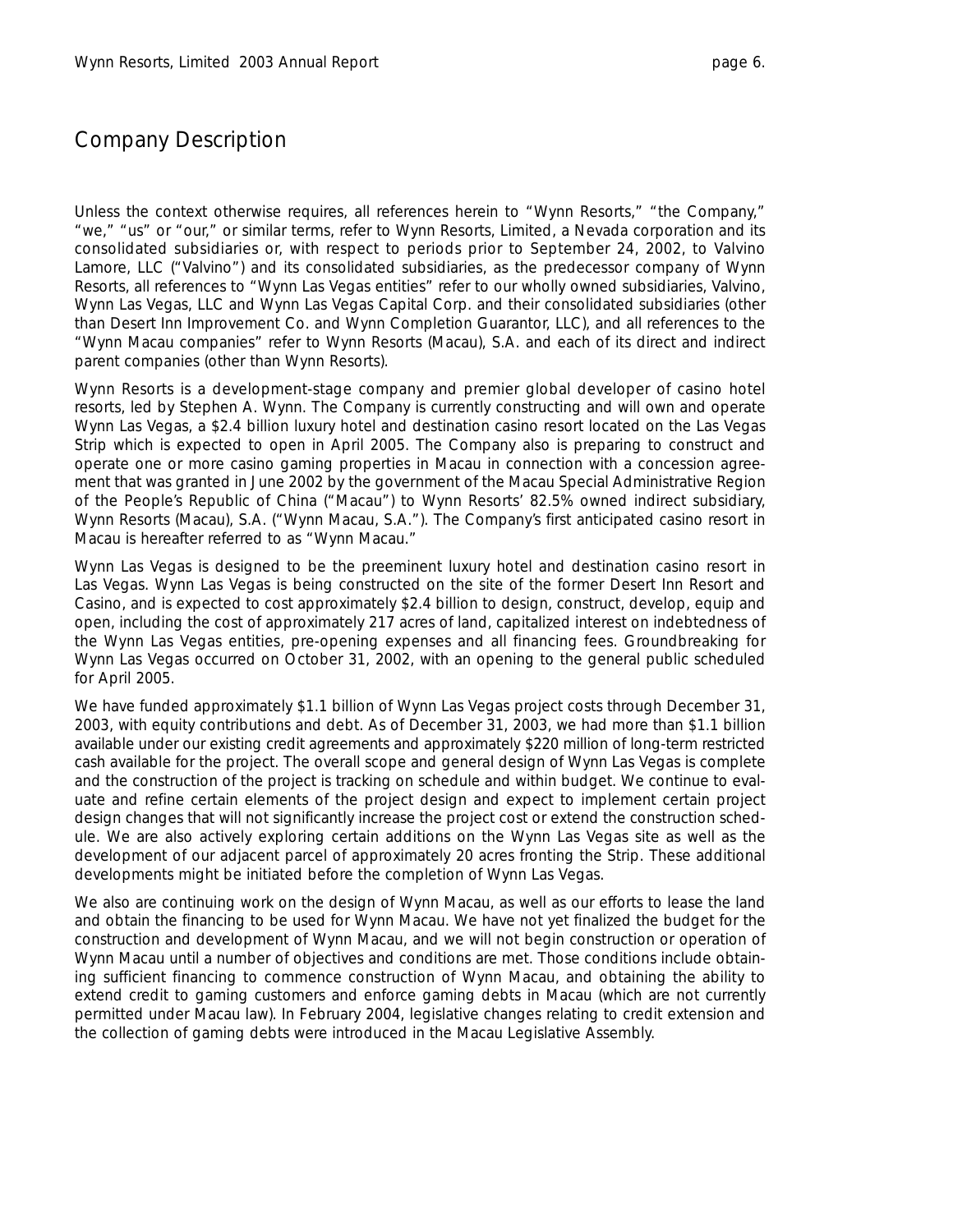# Selected Financial Data

<span id="page-8-0"></span>The selected data presented below as of December 31, 2003, 2002, 2001 and 2000, and for the years ended December 31, 2003, 2002 and 2001 and the periods from inception (April 21, 2000) through December 31, 2003 and 2000 is derived from the consolidated financial statements of Wynn Resorts or Valvino as its predecessor, which have been audited by Deloitte & Touche LLP, independent auditors. The consolidated financial statements as of December 31, 2003 and 2002, and for the years ended December 31, 2003, 2002 and 2001 and the period from inception through December 31, 2003 and the auditors' report thereon, are included elsewhere in this Annual Report. This data should be read together with Wynn Resorts' consolidated financial statements and notes thereto, "Management's Discussion and Analysis of Financial Condition and Results of Operations," and the other information contained in this Annual Report.

|                                                |              | Year Ended December 31, | Period from Inception<br>to December 31, |              |              |  |
|------------------------------------------------|--------------|-------------------------|------------------------------------------|--------------|--------------|--|
| (in thousands, except per share amounts)       | 2003         | 2002                    | 2001                                     | 2000         | 2003         |  |
| <b>Consolidated Statement</b>                  |              |                         |                                          |              |              |  |
| of Operations Data:                            |              |                         |                                          |              |              |  |
| Net revenues                                   | \$1,018      | \$1,159                 | \$1,157                                  | \$<br>87     | \$<br>3,421  |  |
| Pre-opening costs                              | (47, 119)    | (25, 147)               | (11, 862)                                | (5,706)      | (89, 834)    |  |
| Operating loss                                 | (53, 335)    | (34, 400)               | (20,060)                                 | (12, 033)    | (119, 828)   |  |
| Net loss accumulated during                    |              |                         |                                          |              |              |  |
| the development stage                          | (48,892)     | (31, 713)               | (17, 726)                                | (10,616)     | (108, 947)   |  |
| Basic and diluted loss per share               | (0.62)<br>\$ | (0.68)<br>\$            | (0.45)<br>\$                             | (0.28)<br>\$ | (2.10)<br>\$ |  |
|                                                |              |                         | As of December 31.                       |              |              |  |
| (in thousands)                                 |              | 2003                    | 2002                                     | 2001         | 2000         |  |
| Consolidated Balance Sheet Data:               |              |                         |                                          |              |              |  |
| Cash and cash equivalents                      | \$           | 341,552                 | 109,644<br>\$                            | \$39,268     | \$ 54,429    |  |
| Restricted cash and investments <sup>[1]</sup> |              | 400,432                 | 792,877                                  | 524          |              |  |
| Construction in progress                       |              | 570,988                 | 90,189                                   | 27,475       | 8,484        |  |
| Total assets                                   |              | 1,733,323               | 1,398,601                                | 388,543      | 387,084      |  |
| Total long-term obligations <sup>[2]</sup>     |              | 659,319                 | 382,697                                  | 326          | 358          |  |
| Stockholders' equity                           |              | \$1,001,815             | 991,613<br>\$                            | \$384,230    | \$381,956    |  |

- *[1] As of December 31, 2001, restricted cash and investments balances related primarily to certain certificates of deposits to collateralize certain construction insurance claims as well as required sales tax deposits. At December 31, 2003 and 2002, in addition to these deposits, restricted cash and investments includes the majority of the unused proceeds of the initial public offering of our common stock and the issuance of the Notes (as defined below), which are restricted by various agreements that govern the availability of and generally restrict such funds for construction costs of Wynn Las Vegas. Restricted cash and investments at December 31, 2003 also includes approximately \$44.3 million of amounts restricted for the payment of the first three years of scheduled interest on the Debentures (as defined below). The funds from the initial public offering, the Notes and the Debentures are held in relatively shortterm government-backed debt securities.*
- *[2] Includes the current portion of long-term debt amounting to approximately \$41,000, \$38,000, \$35,000 and \$32,000 as of December 31, 2003, 2002, 2001 and 2000, respectively.*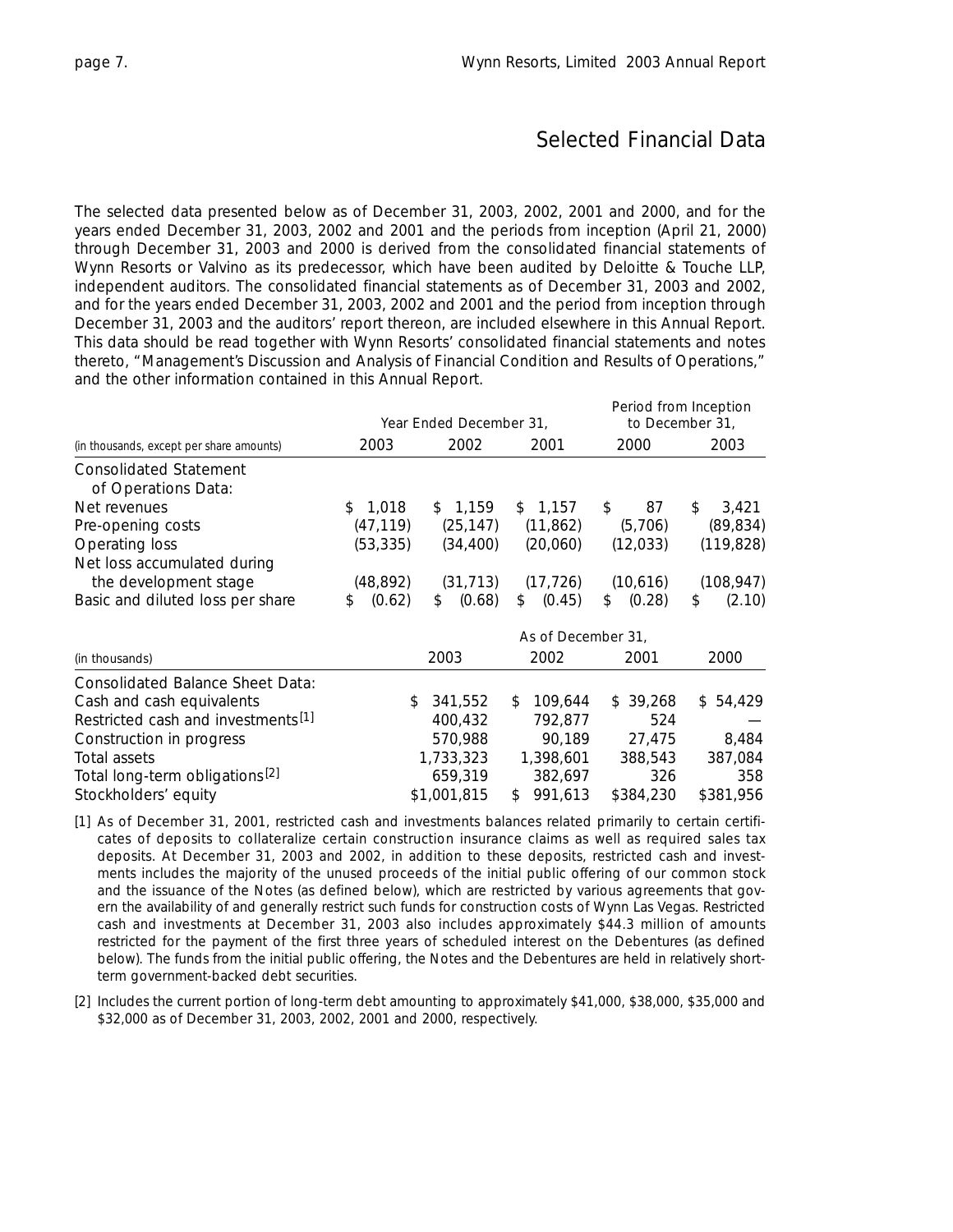<span id="page-9-0"></span>The following discussion should be read in conjunction with, and is qualified in its entirety by, the consolidated financial statements and the notes thereto included elsewhere in this Annual Report. Certain statements in this "Management's Discussion and Analysis of Financial Condition and Results of Operations" are forward-looking statements. See "Forward-Looking Statements" on page 31.

#### **Overview**

Wynn Resorts was formed in June 2002 and consummated an initial public offering of its common stock in October 2002. Its predecessor, Valvino, was formed in April 2000 to acquire land and design, develop and finance Wynn Las Vegas. In June 2000, Valvino completed the purchase of the Desert Inn Resort and Casino (the "Desert Inn") from Starwood Hotels & Resorts Worldwide, Inc., and ceased gaming and hotel operations of the Desert Inn in August 2000 and ceased operating the golf course in June 2002. On September 24, 2002, Wynn Resorts became the parent company of Valvino when the members of Valvino contributed 100% of the membership interests in Valvino to Wynn Resorts in exchange for shares of the Company's common stock.

Upon the completion of our initial public offering, certain of the Wynn Las Vegas entities issued \$370 million of 12% second mortgage notes (the "Notes") and obtained commitments for a \$750 million senior secured revolving credit facility (the "Revolver"), a \$250 million delay draw term loan facility (the "Term Loan" and together with the Revolver, the "Credit Facilities") and a \$188.5 million FF&E facility (the "FF&E Facility"). In June 2003, we sold an additional three million shares of our common stock in a privately negotiated, all-cash transaction for \$45 million. In July 2003, we issued \$250 million of 6% convertible subordinated debentures (the "Debentures").

Since the Company ceased operating the Desert Inn, our efforts have been devoted principally to the financing activities described above and the design and development activities described below with respect to Wynn Las Vegas and Wynn Macau. We continue to operate an art gallery displaying works from The Wynn Collection, which consists of artwork from the personal art collection of Stephen A. and Elaine Wynn. In addition, the financial position and operating results of World Travel, LLC and Las Vegas Jet, LLC which comprise principally the ownership and operation of a corporate aircraft, are included in the Company's financial statements.

We are constructing and plan to operate Wynn Las Vegas as a world-class destination casino resort which, together with the new golf course located behind the hotel, will occupy approximately 197 acres of a 217-acre parcel of land on the Las Vegas Strip in Las Vegas, Nevada. Construction of Wynn Las Vegas began with groundbreaking in October 2002 and we expect Wynn Las Vegas to commence operations in April 2005. The budget for Wynn Las Vegas is approximately \$2.4 billion. We expect to complete the project on time and on budget.

We have funded approximately \$1.1 billion of project costs through December 31, 2003 with equity contributions and debt. Costs still to be incurred are approximately \$1.3 billion. A majority of these costs have been committed to or contracted for. As of December 31, 2003, we had more than \$1.1 billion available under our existing credit agreements and approximately \$220 million of long-term restricted cash available for the project.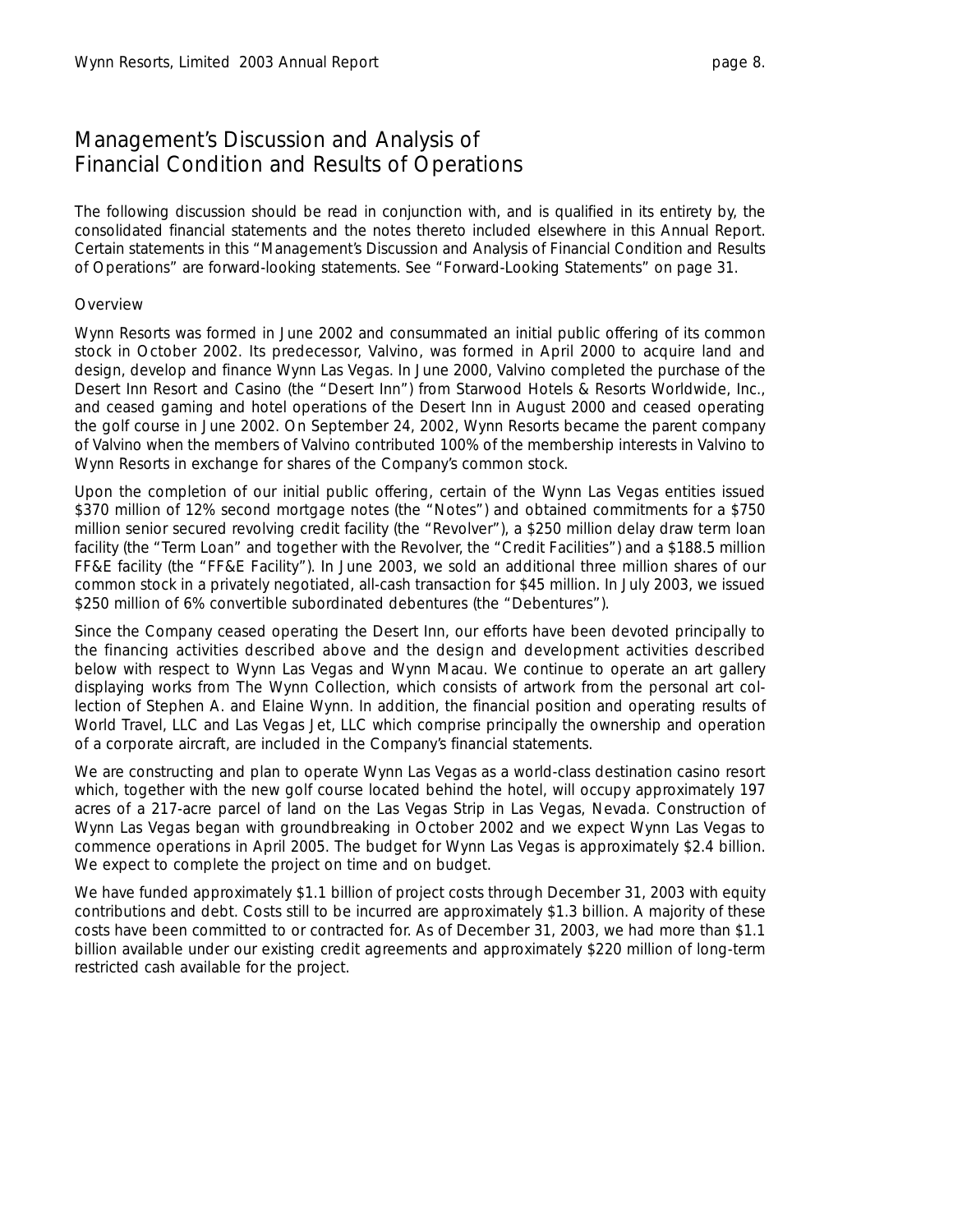The overall scope and general design of Wynn Las Vegas is complete and construction of the project is tracking on schedule and within budget. For the purpose of managing the design, procurement and construction of Wynn Las Vegas, the project is divided into several design and construction components. We have made significant progress towards constructing and developing Wynn Las Vegas:

- Construction of the 45-story high-rise core and shell is substantially complete.
- The public areas, including the casino, are in various stages of construction. Interior framing and drywall installation continues and the central power plant is scheduled to go online in April 2004.
- Construction of the Aqua Theater showroom continues to progress on schedule. Excavation, foundation, erection of the steel exterior frame and the pool walls are complete. Completion of the Aqua Theater showroom is expected in the fourth quarter of 2004.
- The hotel parking garage is substantially complete and is currently used for parking by construction personnel.
- Construction on the fairway villas, consisting of eighteen luxury suites, is under way. The building structure has been completed and progress continues on the interior framing and drywall installation.
- Construction of the golf course is proceeding according to schedule, with completion expected prior to the opening of Wynn Las Vegas. Grassing is complete for ten of the eighteen holes. Rough grading and shaping continues for the remaining holes. Work continues on the streams and lakes.
- Construction of the lake-mountain feature continues. Internal access tunnels for this feature have been completed and equipment housing and elevator columns are under construction.

Although construction is proceeding in accordance with the overall scope and general design of Wynn Las Vegas, we continue to evaluate and refine certain elements of the project design. We expect to implement certain project design changes that will not significantly increase the project cost or extend the construction schedule. We are also actively exploring certain additions on the Wynn Las Vegas site as well as the development of our adjacent parcel of approximately 20 acres fronting the Strip. These additional developments might be initiated before the completion of Wynn Las Vegas. There are significant risks associated with any major construction project, and unexpected developments may occur; therefore, we cannot assure you that the funds available will be sufficient for the construction, development and opening of Wynn Las Vegas or that it will be completed by April 2005. Wynn Las Vegas will also be required to obtain a state gaming license and county gaming and liquor licenses before it is able to fully commence operations.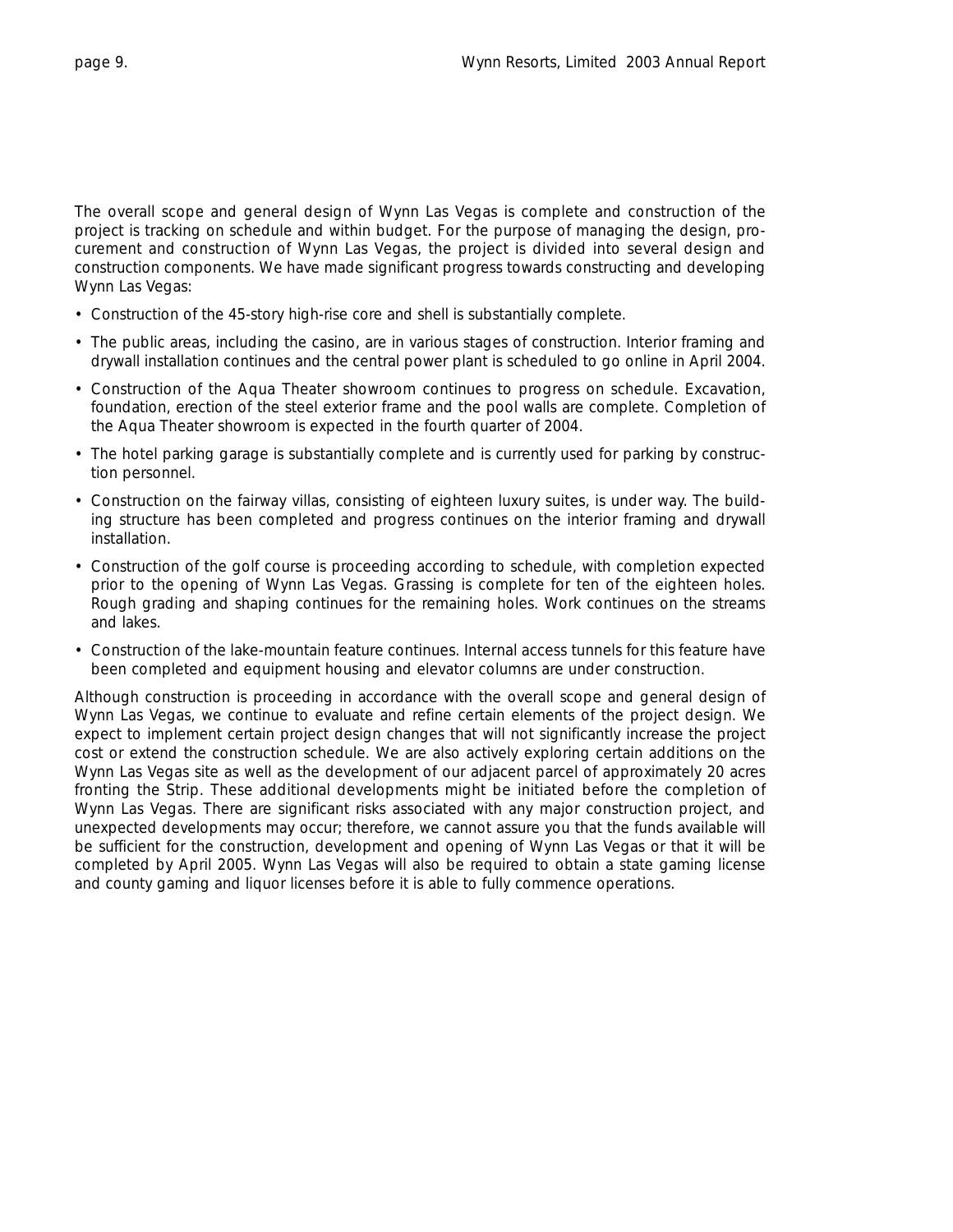On June 24, 2002, Wynn Macau, S.A. entered into a 20-year concession agreement with the government of Macau granting Wynn Macau, S.A. the right to construct and operate one or more casinos in Macau. The concession agreement obligates Wynn Macau, S.A. to invest no less than a total of 4 billion patacas (approximately U.S. \$500 million at the December 31, 2003 exchange rate) in Macau-related projects by June 2009, and to commence operations of Wynn Macau no later than December 2006. The development of Wynn Macau is subject to a number of uncertainties, including risks associated with doing business in foreign locations and risks associated with Macau's developing gaming regulatory framework. If Wynn Macau, S.A. does not invest 4 billion patacas by June 2009, it is obligated to invest the remaining amount in projects related to its gaming operations in Macau that the Macau government approves, or in projects of public interest designated by the Macau government. We have obtained the services of architects and designers and have begun preliminary discussions to arrange the additional financing that would be required to complete Wynn Macau. Wynn Macau, S.A. will not finalize any lease for land for any casino or begin construction or operation of any casino in Macau until a number of objectives and conditions are met, including: 1) obtaining sufficient financing to commence construction of Wynn Macau, 2) obtaining the ability to extend credit to gaming customers and enforce gaming debts in Macau and 3) in the case of commencing operations only, obtaining certain relief related to Macau's tax regulations. In February 2004, the legislative and regulatory changes with respect to obtaining the ability to extend credit and enforce gaming debts in Macau were introduced in the Macau Legislative Assembly. Although we expect the legislation to be enacted in the second quarter of 2004, we cannot assure you that such proposed legislative and regulatory changes will be enacted. In addition, we cannot assure you that we will be able to obtain the relief related to Macau's tax regulations or obtain sufficient financing for the project.

As of December 31, 2003, Wynn Macau was owned 82.5% by the Company through a series of wholly-owned and partially owned domestic and foreign subsidiaries, none of which is a guarantor of, or otherwise restricted by, the debt facilities related to Wynn Las Vegas.

#### Results of Operations

As is customary for a development stage company, the Company has not commenced principal operations and therefore revenues are not significant. Consequently, the Company has incurred losses in each period from inception to December 31, 2003. Management expects these losses to continue and increase until planned principal operations have commenced. These losses will grow due to increasing pre-opening expenses as the Wynn Las Vegas project nears completion. The acceleration of these costs is expected and was included in the project budget. The Company does not expect that its operating results prior to opening Wynn Las Vegas and Wynn Macau will be indicative of operating results thereafter.

We intend to continue our operation of the art gallery (admissions and retail revenues) and the corporate aircraft once our principal operations have begun. We expect that the revenues associated with these businesses will be immaterial compared to the revenues that will be associated with the lodging, gaming, dining and entertainment operations of our casino resorts.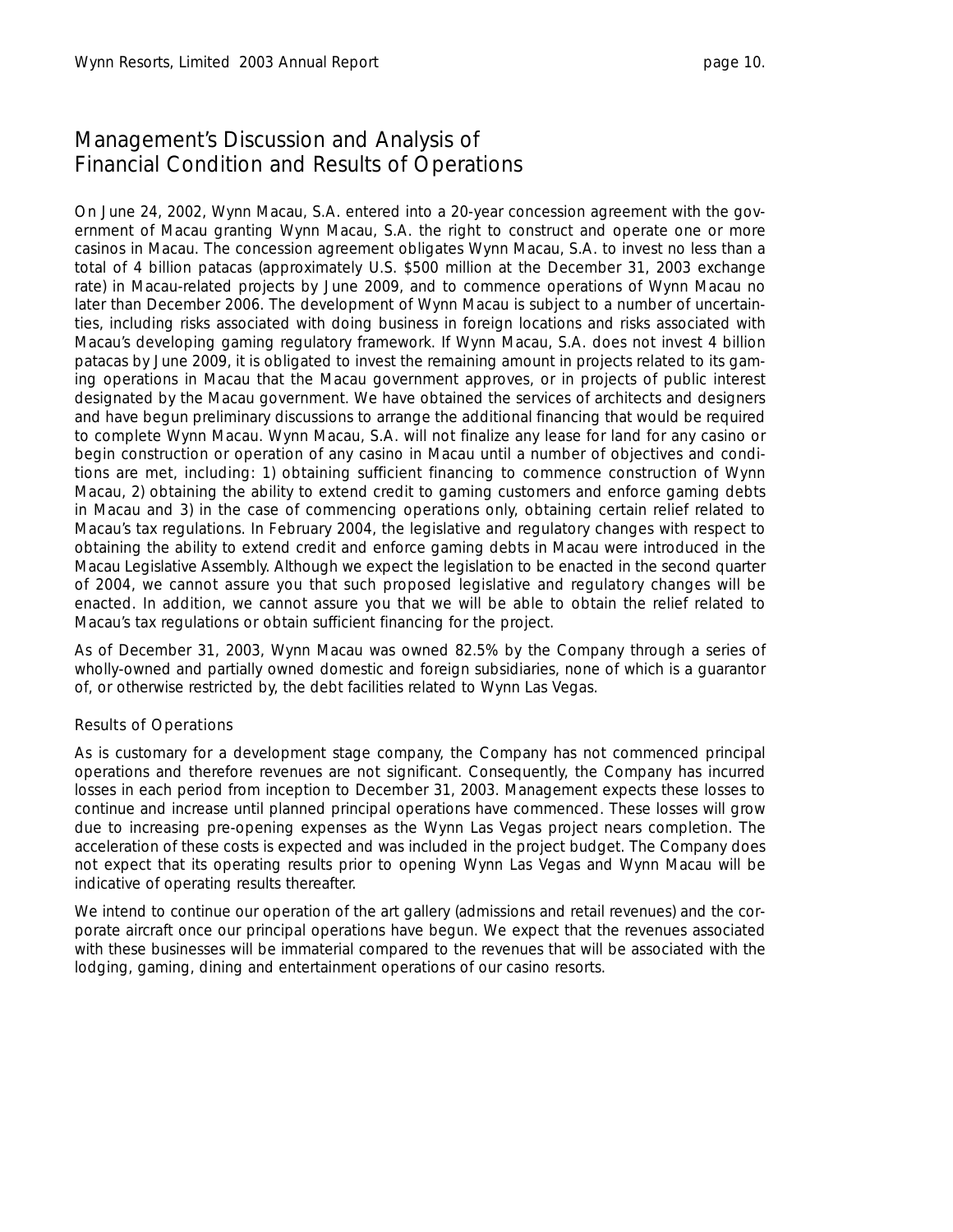*Results of Operations for the Year Ended December 31, 2003 Compared to the Year Ended December 31, 2002—*The Company's development operations resulted in a net loss for the year ended December 31, 2003, of approximately \$48.9 million, a \$17.2 million or 54% increase over the net loss of approximately \$31.7 million for the year ended December 31, 2002, due to increased development activities.

Total revenues for the year ended December 31, 2003, of approximately \$1.0 million decreased approximately \$141,000 or 12% from total revenues of approximately \$1.2 million for the year ended December 31, 2002. The Company sold its original aircraft in February 2002 and purchased a new aircraft concurrent with the acquisition of World Travel, LLC and Las Vegas Jet, LLC in May 2002. The new aircraft is not licensed for charter services; consequently, charter revenues, which now consist solely of fees charged for personal usage by certain executive officers, have decreased significantly, thus decreasing aircraft revenues by approximately \$254,000 or 40% to \$375,000 for the year ended December 31, 2003 from \$629,000 during the year ended December 31, 2002. Offsetting the decrease in aircraft revenues are increases in revenues from the art gallery and the retail shop of approximately \$38,000 and \$75,000, respectively, due to increased patronage.

Total expenses for the year ended December 31, 2003 increased approximately \$18.8 million, or 55% to \$54.4 million, as compared to \$35.6 million for the year ended December 31, 2002 primarily due to an approximately \$21.2 million or 84% increase in pre-opening costs to \$46.3 million for the year ended December 31, 2003 from \$25.1 million for the year ended December 31, 2002, offset by a decrease in depreciation and amortization expenses of approximately \$3.2 million from approximately \$8.9 million for the year ended December 31, 2002 to approximately \$5.7 million for the year ended December 31, 2003. The increase in pre-opening costs, which consist primarily of salaries and wages, including non-recurring employee separation expenses of approximately \$1.4 million, and consulting and legal fees, is directly attributable to an increase in pre-opening activities as compared to the same period in the prior year. We expect pre-opening costs to continue to increase as development of Wynn Las Vegas, and Wynn Macau pre-development activities, progress. The decrease in depreciation and amortization expenses is a result of most current buildings and improvements becoming fully depreciated in June of 2003.

Other income/(expense)—net for the year ended December 31, 2003, decreased by approximately \$507,000 to income of approximately \$1.3 million from approximately \$1.8 million of income during the year ended December 31, 2002. Interest expense for the year ended December 31, 2003 increased approximately \$7.1 million to approximately \$9.0 million or 376% over the interest expense of approximately \$1.9 million for the year ended December 31, 2002, due primarily to the commitment fees related to certain of the unused outstanding debt facilities entered into in October 2002. Offsetting the increase in interest expense is an increase in interest income for the year ended December 31, 2003 of approximately \$6.6 million to approximately \$10.3 million or 178% over interest income of approximately \$3.7 million for the year ended December 31, 2002, as a result of the significant increase in invested cash from the net proceeds from equity and debt financing activity.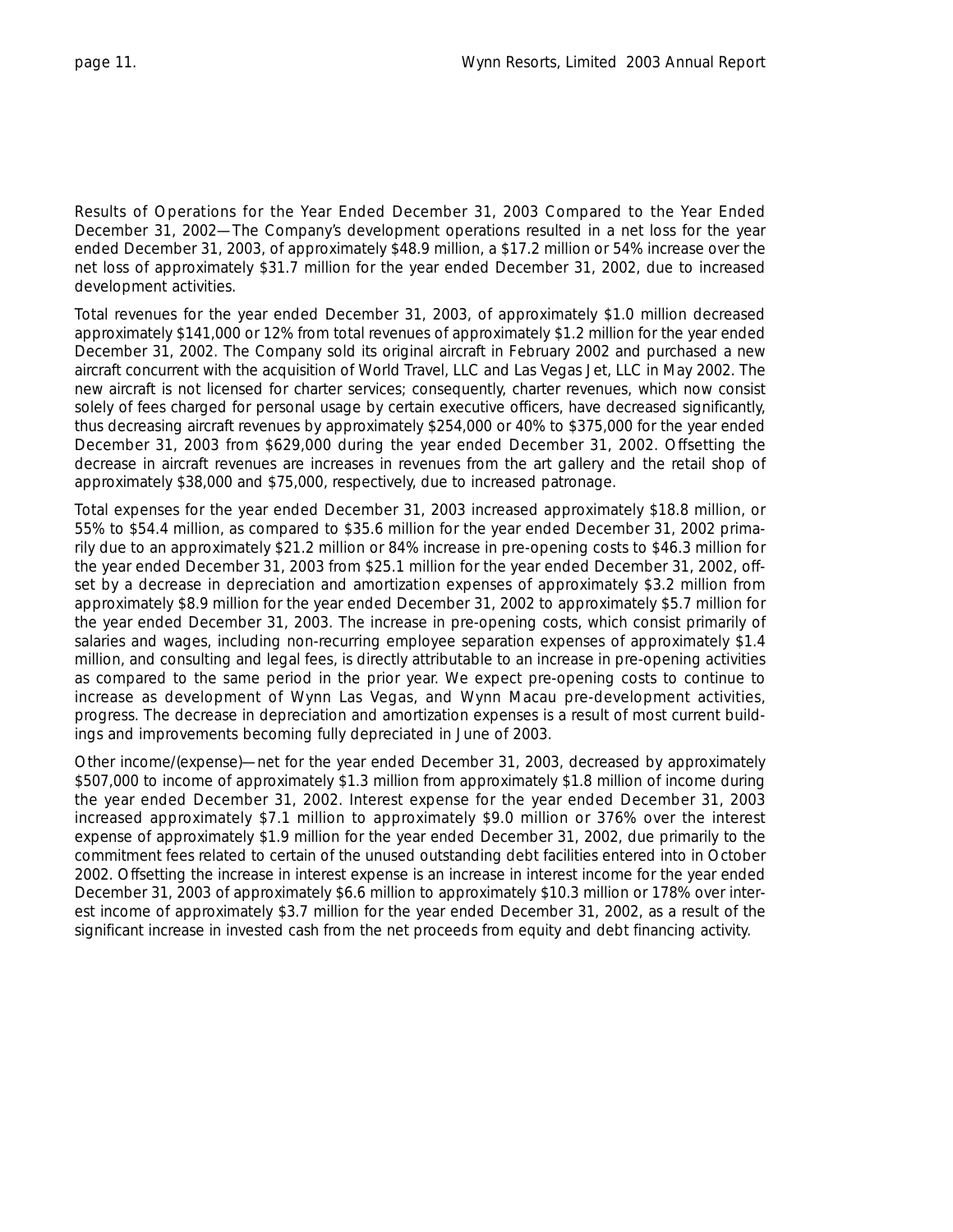*Results of Operations for the Year Ended December 31, 2002 Compared to the Year Ended December 31, 2001—*The Company's development operations resulted in a net loss for the year ended December 31, 2002, of approximately \$31.7 million, a 79% increase over the net loss of approximately \$17.7 million for the comparable year ended December 31, 2001, due to increased development activities.

Total revenues for the year ended December 31, 2002, were nearly consistent with the year ended December 31, 2001. The Company sold its original aircraft in February 2002 and purchased a new aircraft concurrent with the acquisition of World Travel, LLC and Las Vegas Jet, LLC in May 2002. The new aircraft was not licensed for charter services; consequently, charter revenues subsequent to the new aircraft purchase consisted solely of fees charged for personal usage by officers of the Company, and therefore decreased by \$448,000 or 42% to \$629,000 in 2002 from \$1.1 million in 2001. Offsetting the decrease in aircraft revenues are increases in revenues from the art gallery and the retail shop, which were opened in November 2001, of \$244,000 and \$210,000, respectively.

Total expenses for the year ended December 31, 2002 increased approximately \$14.3 million, or 68%, as compared to the year ended December 31, 2001 primarily due to an approximately \$13.3 million increase in pre-opening costs, a loss from incidental operations of approximately \$700,000, and approximately \$771,000 of increased depreciation expense offset by the absence of facility closure expenses of \$373,000 relating to the 2001 closure of the Desert Inn. The increase in pre-opening costs, which consist primarily of salaries and wages and consulting and legal fees, was directly attributable to an increase in pre-opening activities as compared to the same period in the prior year. Depreciation expenses increased primarily due to the addition of the new aircraft in May 2002, while incidental operations incurred a loss due to the closure of the golf course in summer 2002.

Other income—net for the year ended December 31, 2002 decreased approximately \$513,000 from the year ended December 31, 2001, primarily as a result of an approximately \$1.3 million increase in interest income from 2002 to 2001, offset by an approximately \$1.9 million increase in interest expenses. Higher interest income is attributable mainly to the significant increase in cash from the net proceeds from equity and debt financing activity which took place in the fourth quarter of 2002, while increased outstanding debt resulting from the aircraft purchase in May 2002 and subsequent refinancing from the FF&E Facility increased the interest expense. See "Liquidity and Capital Resources" below.

*Certain Trends that May Affect Development Activities and Future Results of Operations—*In the near term, our development activities may be impacted by various economic factors, including, among other things, the availability and cost of materials, the availability of labor resources, interest rate levels and, specifically in connection with Wynn Macau, foreign exchange rates and legislative and regulatory issues relating to gaming and income taxes. The strength and profitability of our business after our casinos open will depend on consumer demand for hotel casino resorts in general and for the type of luxury amenities that Wynn Las Vegas and Wynn Macau will offer. Adverse changes in consumer preferences, discretionary income and general economic conditions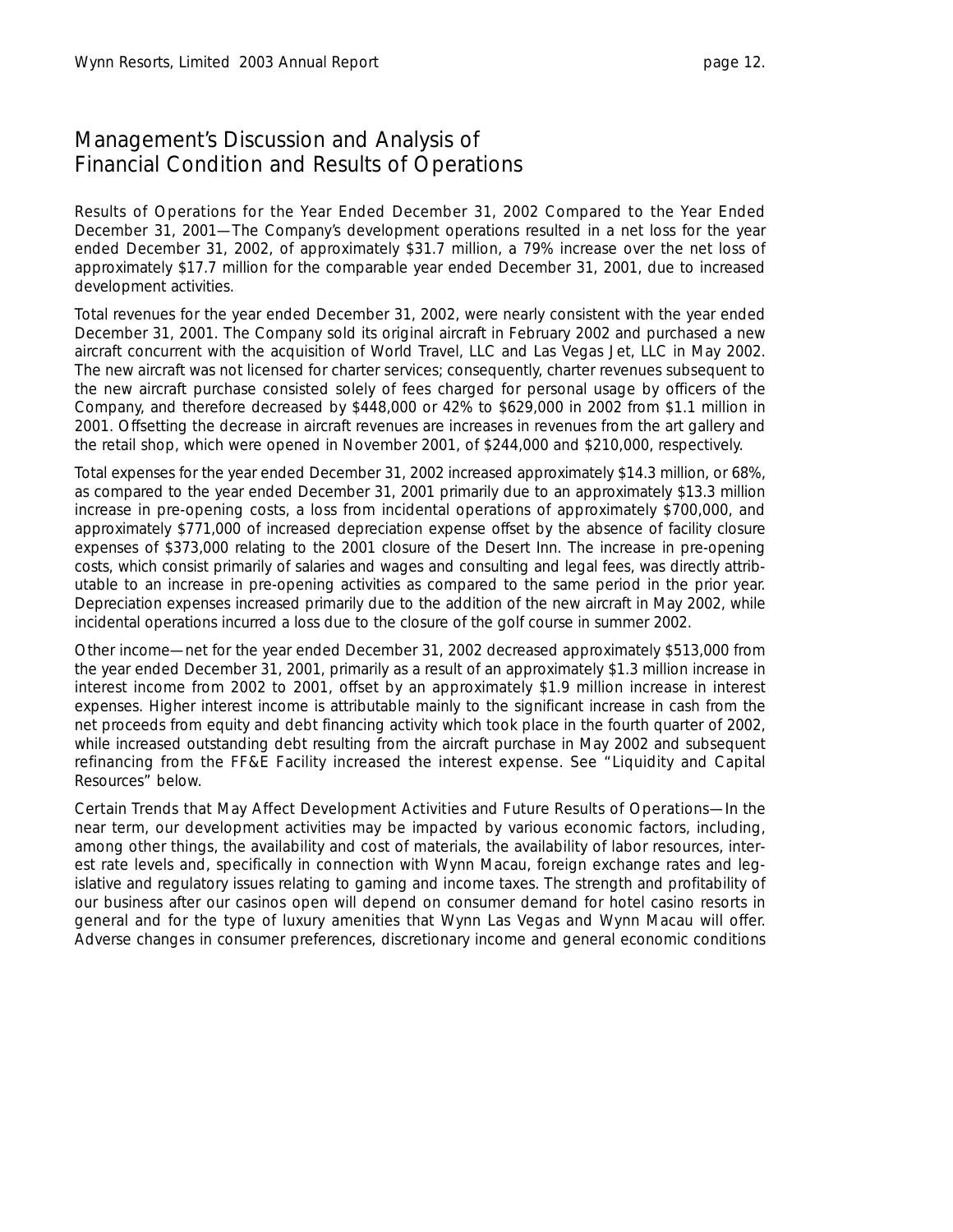as well as fears of recession, reduced consumer confidence in the economy, the possibility of continued terrorist activities in the United States and elsewhere, the war in Iraq and other military conflicts in the Middle East and a resurgence of SARS or another infectious disease, could reduce customer demand for the products and services we will offer, thus imposing practical limits on pricing and harming our operations.

In addition, a Nevada statute enacted in the second quarter of 2003 significantly increased, among other things, gaming taxes by 0.5%, and instituted a business payroll tax of 0.65% on all wages. These fee and tax increases will increase our previously estimated tax liabilities and reduce our previously estimated cash flows and net income accordingly.

#### Liquidity and Capital Resources

*Material Transactions Affecting Liquidity and Capital Resources—*Since Valvino's (Wynn Resorts' predecessor) inception on April 21, 2000, there have been a number of transactions that have had a significant impact on the Company's liquidity. Our operations have required substantial capital investment for the acquisition of the land on which Wynn Las Vegas will be located and for development of Wynn Las Vegas and Wynn Macau.

*Capital Contributions and Distributions—*Stephen A. Wynn organized Valvino and initially was its sole member. Between April of 2000 and September of 2000, Mr. Wynn made equity contributions to Valvino in an aggregate amount of approximately \$220.7 million. On June 15, 2000, Mr. Wynn loaned Valvino \$100 million at an interest rate of 7.875% per year.

In July 2000, Valvino used proceeds from a \$125 million loan agreement with Deutsche Bank Securities Inc., as lead arranger, and Bankers Trust Company, as administrative agent, to make an approximately \$110.5 million equity distribution to Mr. Wynn. At the time of this distribution, Mr. Wynn was the only member of Valvino.

On October 3, 2000, Aruze USA Inc. ("Aruze USA") made a contribution of \$260 million in cash (\$250 million net of finders' fee) to Valvino in exchange for 50% of the membership interests in Valvino and was admitted as a member of Valvino. Mr. Wynn was designated as the managing member of Valvino. On October 3, 2000, \$70 million of Mr. Wynn's loan was repaid out of the proceeds of this capital contribution and on October 10, 2000, the Deutsche Bank loan discussed above was repaid in full. The remaining approximately \$32.3 million balance of Mr. Wynn's loan, including accrued interest, was converted to equity as a member contribution.

On April 16, 2001, Baron Asset Fund, a Massachusetts business trust, made a contribution of \$20.8 million in cash (\$20 million net of finders' fees) to Valvino in exchange for approximately 3.7% of the membership interests in Valvino and was admitted as a member of Valvino. Immediately following the admission of Baron Asset Fund, Mr. Wynn and Aruze USA each owned approximately 48.2% of the membership interests in Valvino.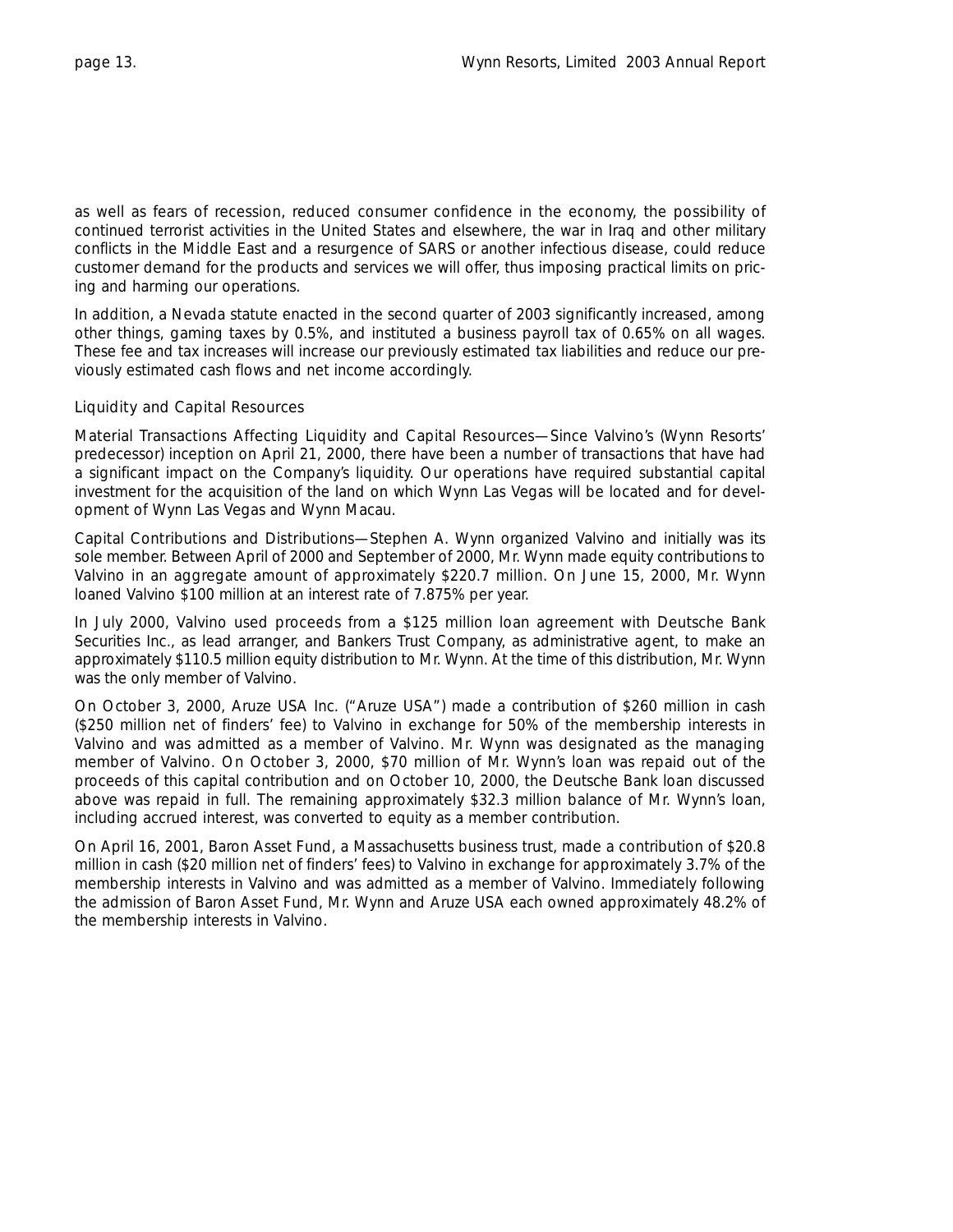In April 2002, Mr. Wynn, Aruze USA and Baron Asset Fund each made the following further capital contributions to Valvino:

- Mr. Wynn contributed approximately \$32 million in cash plus his 90% interest in Wynn Macau, S.A. The \$32 million contribution was comprised of approximately \$22.5 million of cash deposited in a Macau bank account which Mr. Wynn assigned to Valvino, Mr. Wynn's right to be reimbursed for approximately \$825,000 advanced to Wynn Macau, S.A. and an additional \$8.6 million in cash. Mr. Wynn's 90% interest in Wynn Macau, S.A., the principal asset of which was a provisional license to negotiate a concession agreement with the Macau government, had no historical cost basis. This interest was valued at approximately \$56 million by the parties to the negotiation of Mr. Wynn's contribution of his interest. For financial statement purposes, as a combination of entities under common control, the contribution of Mr. Wynn's 90% interest in Wynn Macau, S.A. was recorded at carryover basis (with the primary asset recorded in the financial statements being the approximate \$22.5 million of cash) rather than fair value. However, Mr. Wynn's resulting 47.5% ownership interest in Valvino, after these contributions, reflects the fair value of his investment in Wynn Macau, S.A. relative to the fair value of the contributions from Aruze USA and Baron Asset Fund;
- Aruze USA contributed an additional \$120 million in cash; and
- Baron Asset Fund contributed an additional approximately \$20.3 million in cash.

Immediately following these additional capital contributions, Mr. Wynn and Aruze USA each owned 47.5% of the membership interests and Baron Asset Fund owned 5% of the membership interests in Valvino. The percentage of membership interests held by Baron Asset Fund were held by it on behalf of two series of Baron Asset Funds: (1) approximately 3.6% of the membership interests in Valvino for the Baron Asset Fund Series and (2) approximately 1.4% of the membership interests in Valvino for the Baron Growth Fund Series. Neither Mr. Wynn nor Aruze USA increased their relative ownership interests as a result of the April 2002 capital contributions.

On June 24, 2002, the Kenneth R. Wynn Family Trust contributed \$1.2 million in cash to Valvino in exchange for 0.146% of the outstanding membership interests in Valvino.

On September 24, 2002, all the members of Valvino contributed 100% of the membership interests in Valvino to the Company in a tax-free exchange for 40,000,000 shares of the Company's common stock, making Valvino and its subsidiaries a wholly-owned subsidiary of the Company.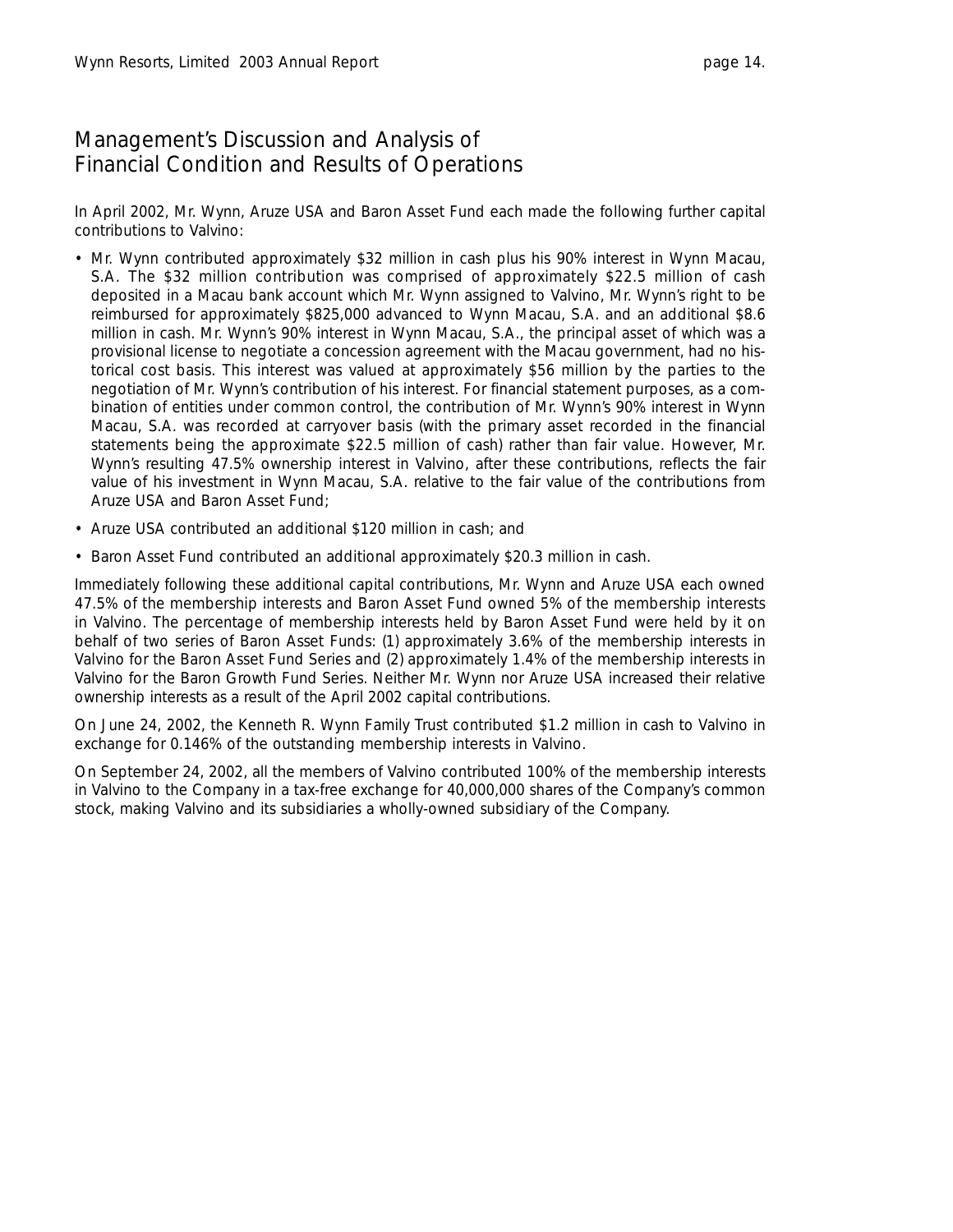*Acquisitions—*On June 22, 2000, Valvino acquired the Desert Inn from Starwood Hotels & Resorts Worldwide, Inc., including the Desert Inn golf course and some, but not all, of the residential lots located in the interior of and around the golf course, for approximately \$270 million in cash. In connection with that transaction, Valvino and its subsidiaries also conditionally acquired approximately 985 acre-feet of certificated water rights. In addition to acquiring the assets of the Desert Inn, Valvino assumed most of its liabilities, and, to the extent assignable, all of its contracts. Valvino later acquired all of the remaining lots located in the interior of, and some of the remaining lots around, the golf course for a total of \$47.8 million, bringing the size of the parcel to approximately 212 acres. On August 28, 2000, Valvino closed the Desert Inn and, in June of 2002, Valvino closed the golf course at the site. Since then, Valvino has been engaged primarily in the development of Wynn Las Vegas.

On April 1, 2001, the Company acquired Kevyn, LLC, a previously unconsolidated affiliate which was wholly-owned by Mr. Wynn and whose principal asset was an airplane, for approximately \$10 million. The acquisition was treated as a reorganization of entities under common control. In accordance with Statement of Financial Accounting Standard ("SFAS") No. 141, "Business Combinations," the assets and liabilities acquired have been recorded at the carrying value at the time of the acquisition and the operating results of Kevyn, LLC are included in the operating statements of the Company from the earliest period presented. As a result, the previously separate historical financial position and results of operations of Kevyn, LLC are combined with the financial position and results of operations of the Company for all periods presented.

Additionally, effective June 28, 2001, the Public Utilities Commission of Nevada approved the transfer of ownership of Desert Inn Water Company, also a previously unconsolidated affiliate and wholly-owned company of Mr. Wynn, to the Company. As the Desert Inn Water Company consisted entirely of all of the shares of Desert Inn Improvement Company whose assets primarily consisted of water rights, this transaction was treated as an acquisition of assets for financial reporting purposes. The Company exchanged the receivable from the Desert Inn Water Company in this acquisition, which was equivalent to the fair market value of the water rights of \$6.4 million.

In May 2002, the Company acquired World Travel, LLC and Las Vegas Jet, LLC (entities previously wholly-owned by Mr. Wynn). The acquisitions were accounted for as reorganizations of entities under common control. Accordingly, the assets and liabilities of these entities have been recorded at the carrying value at the time of the acquisition and the operating results of the entities are included in the operating statements of the Company from the earliest period presented. As a result, the previously separate historical financial position and results of operations of World Travel, LLC and Las Vegas Jet, LLC are combined with the financial position and results of operations of the Company for all periods presented.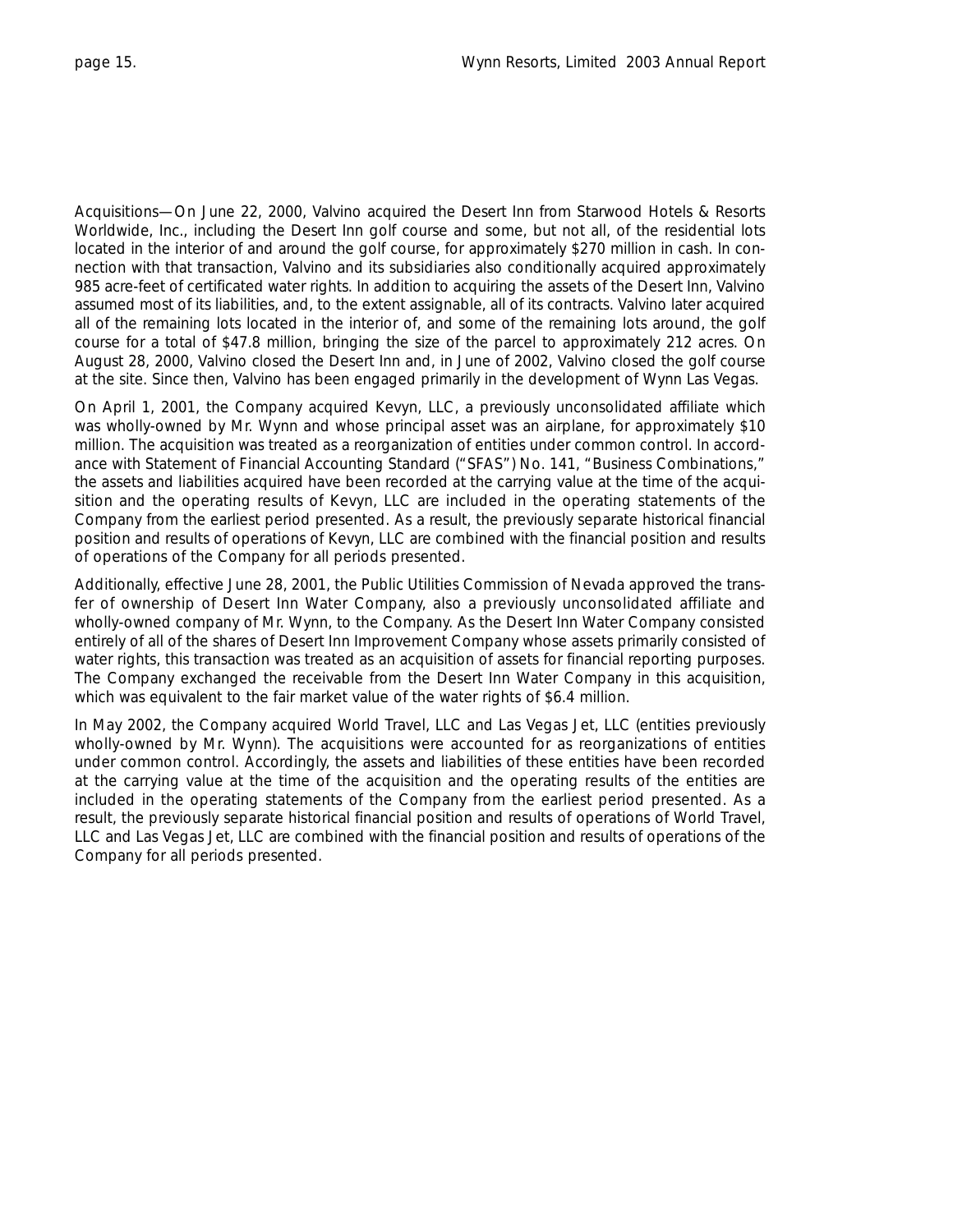*Financings—*On October 25, 2002, Wynn Resorts completed the initial public offering of 34,615,000 shares of its common stock at a price of \$13 per share. The common stock trades on the Nasdaq National Market® under the symbol "WYNN." Stephen A. Wynn, Chairman of the Board, CEO and a principal stockholder of Wynn Resorts, and Aruze USA, another principal stockholder of Wynn Resorts, collectively purchased approximately 11,150,000 of these shares directly from the Company at the \$13 per share price. Total proceeds of approximately \$450 million were reduced by underwriting discounts and commissions of approximately \$19.5 million and legal and professional expenses directly incurred with respect to the offering of approximately \$4.1 million for net proceeds to the Company of approximately \$426.4 million, which have been used to finance construction of Wynn Las Vegas and provide some funds for the additional intended investment in Macau.

Concurrent with the initial public offering, two wholly-owned subsidiaries of the Company (Wynn Las Vegas, LLC and Wynn Capital) issued \$370 million aggregate principal amount of the Notes. In addition, Wynn Las Vegas, LLC entered into the Revolver, the Term Loan and the FF&E Facility for additional construction and furniture, fixtures and equipment financing for Wynn Las Vegas. See "Description of Certain Indebtedness" below for additional information.

The Notes were issued for proceeds of approximately \$343.3 million net of an original issue discount of approximately \$26.7 million. The proceeds were further reduced by approximately \$10.1 million of underwriting discounts and commissions and approximately \$4.3 million of legal and professional expenses, all of which are capitalized and amortized over the term of the Notes using the effective interest method. Net proceeds were approximately \$328.9 million and are being used to finance the development and construction of Wynn Las Vegas, to pay pre-opening expenses and meet debt service obligations.

In addition to the offering costs associated with the initial public offering of the Company's common stock and the issuance of the Notes, approximately \$47.3 million of legal and professional expenses were incurred in connection with the Credit Facilities and the FF&E Facility. These expenses are capitalized and amortized over the terms of the respective facilities.

Wynn Resorts has fully and unconditionally guaranteed the payment in full of the Credit Facilities, the FF&E Facility and the Notes on an unsecured basis, but is not directly subject to the restrictive covenants in its subsidiaries' debt facilities. However, if Wynn Resorts grants specified liens to secure other guarantees or indebtedness, it will be required to secure the guarantees of the Credit Facilities and the Notes on a *pari passu* basis. Wynn Resorts' domestic and foreign subsidiaries related to the Macau opportunity are not guarantors or restricted entities, and are not subject to the covenants in the Notes or the Credit Facilities. In addition, a \$30.0 million liquidity reserve account has been established and a special purpose subsidiary of Wynn Las Vegas has been capitalized with \$50 million of the equity proceeds and provides a completion guarantee in favor of the lenders under the Credit Facilities and the Notes to secure completion of Wynn Las Vegas. After completion of Wynn Las Vegas, any remaining amounts will be released to the Company.

On November 11, 2002, the underwriters to the initial public offering exercised a 3,219,173 share over-allotment option in full, resulting in additional net proceeds of approximately \$38.9 million, net of the underwriting discounts and commissions of approximately \$2.9 million.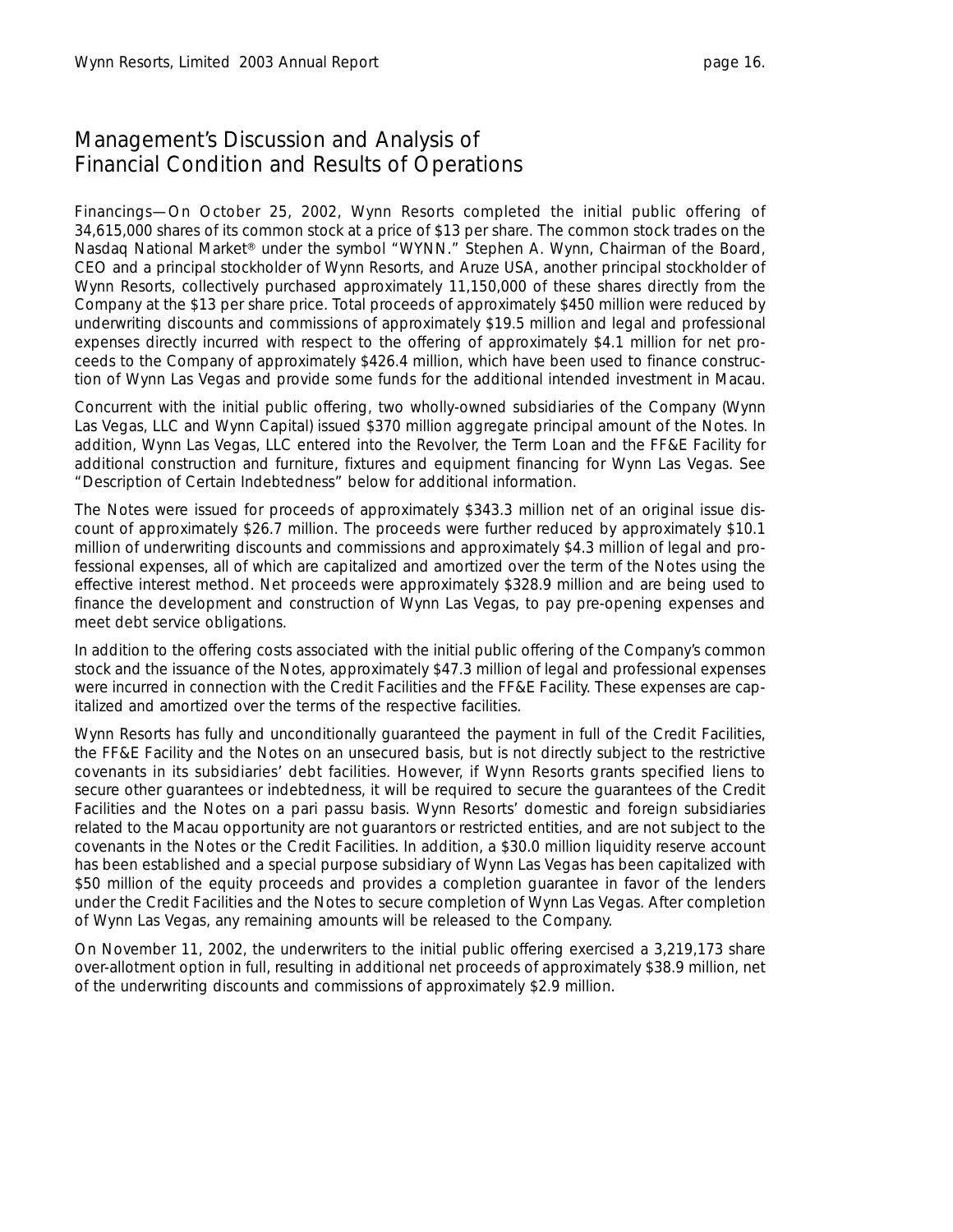In connection with the acquisitions of World Travel, LLC and Las Vegas Jet, LLC, the Company partially financed the purchase of a private jet aircraft for \$38.0 million with the issuance of a note payable for \$28.5 million collateralized by the aircraft. In November 2002, the Company withdrew \$38.0 million against the FF&E Facility to repay the note payable secured by the aircraft acquired in connection with the acquisition of World Travel, LLC. The unused portion of the draw will be used for construction of Wynn Las Vegas.

During the second quarter of 2003, we entered into two interest rate swap agreements to hedge the underlying interest rate risk on \$825 million of our expected future floating-rate borrowings. See "Quantitative and Qualitative Disclosures About Market Risk" below.

On June 20, 2003, we entered into a strategic business alliance with Société des Bains de Mer et du Cercle des Etrangers à Monaco, a société anonyme Monegasque organized under the laws of the Principality of Monaco ("SBM") that provides for, among other things, a mutual exchange of management expertise and the development of cross-marketing initiatives between SBM and us. In connection with the strategic alliance, we sold 3,000,000 shares of our common stock to SBM for \$45 million in a privately negotiated, all cash transaction. In return, SBM agreed, subject to certain exceptions, to refrain from transferring its shares prior to April 1, 2005, and is entitled to certain registration rights thereafter.

In July 2003, we consummated a private placement under Rule 144A of the Securities Act, of a total of \$250 million aggregate principal amount of the Debentures. Approximately \$44 million of the \$241.3 million net proceeds of the offering after expenses were contributed to a newly formed subsidiary, Wynn Resorts Funding, LLC, which purchased U.S. government securities and is restricted to secure the payment of three years of scheduled interest payments as required by the indenture governing the Debentures.

*Expected Capital Resources and Commercial Commitments—*As of December 31, 2003, the Company had approximately \$341.6 million of cash and cash equivalents. In addition, the Company had approximately \$400.4 million in restricted cash and investments from the proceeds of the debt and equity financings discussed above and restricted in accordance with the Disbursement Agreement described below, including the \$80.0 million restricted for the liquidity reserve account and the completion guarantee as also discussed below. The restricted cash and investments also includes approximately \$44.3 million of investments restricted for the payment of the first three years of interest on the Debentures, \$2.5 million in cash restricted to collateralize certain construction insurance claims and sales tax deposits. Cash equivalents are comprised of investments in overnight money market funds. Restricted investments are kept in money market funds or relatively short-term, government-backed marketable debt securities as required by the Disbursement Agreement and the indenture governing the Debentures.

As of December 31, 2003, approximately \$1.1 billion of the total Wynn Las Vegas project cost of approximately \$2.4 billion (including the cost of the land, capitalized interest, pre-opening expenses and all financing fees) had been expended or incurred to fund the design, development and construction of Wynn Las Vegas. This total spent or incurred was funded primarily from a combination of our cash on hand from contributed capital and proceeds from the initial public offering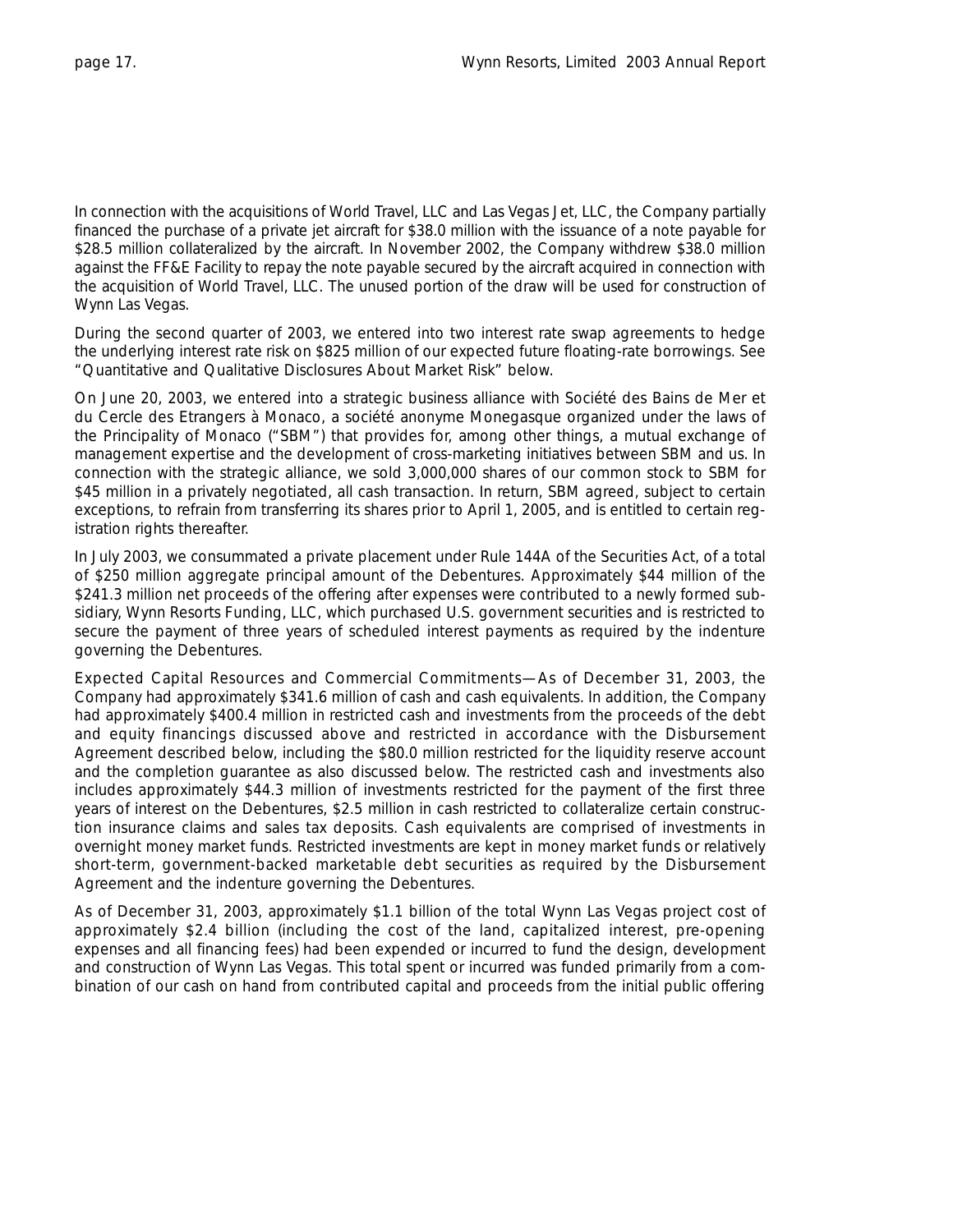of the Company's common stock and the Notes. The remaining \$1.3 billion of development and construction costs for Wynn Las Vegas are to be funded from the remaining net proceeds of the Notes and additional borrowings under the Credit Facilities and the FF&E Facility. Any delays or change orders with respect to the Wynn Las Vegas project could have a material adverse effect on our liquidity and operations. If we do not complete construction of Wynn Las Vegas by September 30, 2005, the lenders under the agreements governing our Credit Facilities and FF&E Facility and the holders of the Notes will have the right to accelerate the indebtedness thereunder and exercise other rights and remedies against Wynn Las Vegas and the guarantors of the indebtedness. Any such acceleration would have a material adverse effect on us.

The following table summarizes certain information regarding our expected long-term indebtedness and material commercial commitments based upon our best estimate at December 31, 2003 of our expected long-term indebtedness and commercial commitments (amounts in millions):

|                                                    |         | Payments Due By Period |                   |                 |                  |
|----------------------------------------------------|---------|------------------------|-------------------|-----------------|------------------|
| Long-Term Indebtedness                             | Total   | Less Than<br>1 Year    | 1 to $3$<br>Years | 4 to 5<br>Years | After<br>5 Years |
| FF&E facility[1]                                   | \$38.0  |                        | \$38.0            |                 |                  |
| Second mortgage notes                              | 370.0   |                        |                   |                 | 370.0            |
| Convertible subordinated Debentures <sup>[2]</sup> | 250.0   |                        |                   |                 | 250.0            |
| Other long-term obligations <sup>[3]</sup>         | 0.3     | 0.1                    | 0.1               | 0.1             |                  |
| Total long-term indebtedness                       | \$658.3 | \$0.1                  | \$38.1            | \$0.1           | \$620.0          |

|                                              | Amount of Commitment Expiration Per Period |                     |                     |                 |                  |  |  |  |
|----------------------------------------------|--------------------------------------------|---------------------|---------------------|-----------------|------------------|--|--|--|
| <b>Other Commercial Commitments</b>          | Total<br>Amounts<br>Committed              | Less Than<br>1 Year | $1$ to $3$<br>Years | 4 to 5<br>Years | After<br>5 Years |  |  |  |
| Revolving credit facility <sup>[4]</sup>     | 726.2<br>S.                                | S                   |                     | 726.2<br>S.     | \$               |  |  |  |
| Delay draw term loan facility <sup>[5]</sup> | 250.0                                      |                     | 50.0                | 100.0           | 100.0            |  |  |  |
| FF&E facility <sup>[1]</sup>                 | 150.5                                      |                     | 20.9                | 94.3            | 35.3             |  |  |  |
| Construction contracts <sup>[6]</sup>        | 663.9                                      | 562.5               | 101.4               |                 |                  |  |  |  |
| Macau concession agreement <sup>[7]</sup>    | 500.0                                      |                     |                     |                 | 500.0            |  |  |  |
| Employment agreements <sup>[8]</sup>         | 71.5                                       | 21.2                | 37.4                | 12.9            |                  |  |  |  |
| Other commercial commitments <sup>[9]</sup>  | 943.3                                      | 106.3               | 298.0               | 305.0           | 234.0            |  |  |  |
| Total commercial commitments                 | \$3,305.4                                  | \$690.0             | \$507.7             | \$1,238.4       | \$869.3          |  |  |  |

*[1] As of December 31, 2003, we have borrowed approximately \$38.0 million under the FF&E Facility. Approximately \$28.5 million of these borrowings were used to refinance a loan, secured by a mortgage on World Travel's Bombardier Global Express aircraft, made by Bank of America, N.A. to World Travel, LLC, a wholly-owned subsidiary of Wynn Las Vegas. The remaining \$9.5 million of currently borrowed funds and the unused portion of the \$188.5 million facility are, or are expected, to be used for furniture, fixtures and equipment for Wynn Las Vegas.*

*[2] Represents the full obligation under the Debentures assuming no conversion to common stock. The Debentures are convertible, at the holders' option, into a maximum of 10,869,550 shares of our common stock (subject to adjustment as provided in the indenture governing the Debentures), which is equivalent to a conversion price of \$23.00 per share.*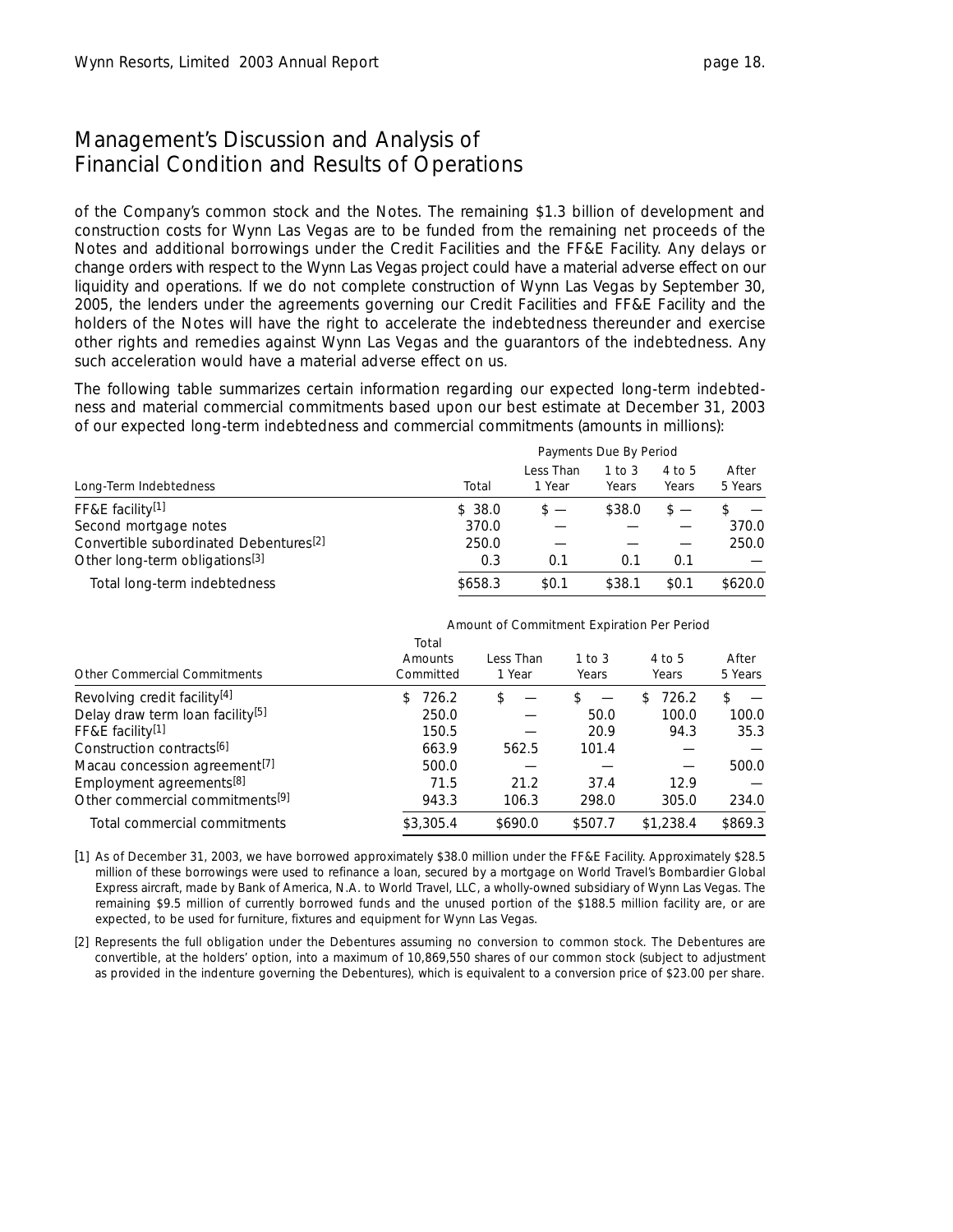- *[3] Represents the amount owing pursuant to an annuity issued by ITT Sheraton in connection with the acquisition of a parcel of land in 1994. The annuity bears interest at an annual rate of 8% and requires payment of \$5,000 per month until February 2009. The Company assumed the obligations under the annuity in connection with its acquisition of the Desert Inn.*
- *[4] As of December 31, 2003, we have not borrowed any amounts under the Revolver, however, we anticipate that drawing approximately \$726.2 million to fund the design, construction, development, equipping and opening of Wynn Las Vegas, assuming that Wynn Las Vegas is completed on schedule. An additional \$23.8 million is available under the Revolver, subject to certain limitations. Once the total extensions of credit under the Revolver equal or exceed \$200 million, lead arrangers holding a majority of the commitments of the lead arrangers under that facility will have the right to convert between \$100 million and \$400 million of the outstanding revolving loans into term loans on the same terms and conditions as the term loans under the delay draw term loan facility or on such other terms as we and the administrative agent and syndication agent can agree. In addition, the Revolver will provide for a cash flow sweep each year that will reduce the commitment under that facility by the amount of the cash swept.*
- *[5] As of December 31, 2003, we have not borrowed any amounts under the Term Loan, however we anticipate drawing the entire available balance in the future for additional funding of the construction and development of Wynn Las Vegas. Term Loans will be repayable in quarterly installments from the first full fiscal quarter after completion of Wynn Las Vegas until the seventh anniversary of the closing in amounts to be determined in accordance with the terms of the Credit Facilities.*
- *[6] Represents obligations under our signed construction contracts with Marnell Corrao, Wadsworth Golf Construction Company, Bomel Construction Company, Inc. and certain other construction companies in connection with the construction of Wynn Las Vegas. We expect to satisfy some of the payment obligations under these contracts using amounts borrowed under the long-term indebtedness shown above.*
- *[7] The Macau concession agreement requires Wynn Macau to invest 4 billion patacas (approximately \$500 million) on one or more casino projects over a seven-year period. Wynn Macau is obligated to operate its first casino in Macau by December 2006. The full contractual commitment is shown as having to be made after five years, but the timing of the expenditures is subject to change. In addition, contractual obligations are stated in Macau patacas and therefore the amount of commitment as expressed in U.S. dollars may be subject to increases depending on fluctuations in the foreign rate of exchange.*
- *[8] We have entered into employment agreements with several executive officers, other members of management and certain key employees. These agreements generally have three to five year terms, typically indicate a base salary with specified annual increases and often contain provisions for guaranteed bonuses. If we terminate certain executives without "cause" or if certain executives terminate employment with us for "good reason" following a "change of control" (as these terms are defined in the employment contracts), we will pay the executive a "separation payment" in a lump sum, which typically is equal to the base salary of the remaining term of the employment contract plus foregone bonuses, plus certain other payments. Amounts represent the aggregate contractual salaries and guaranteed bonuses during the periods specified in the agreements.*
- *[9] \$2.3 million of the total amounts committed and amounts expiring in less than one year represents a standby letter of credit for our owner-controlled insurance program. Remaining amounts for all periods represent our estimated future interest payments, including unused commitment fees on unborrowed amounts from our Credit Facilities and the FF&E Facility, based upon currently existing commitments, anticipated LIBOR rates based upon expected yield curves (including the effect of our interest rate swaps) as well as expected levels of borrowings and the timing of repayments.*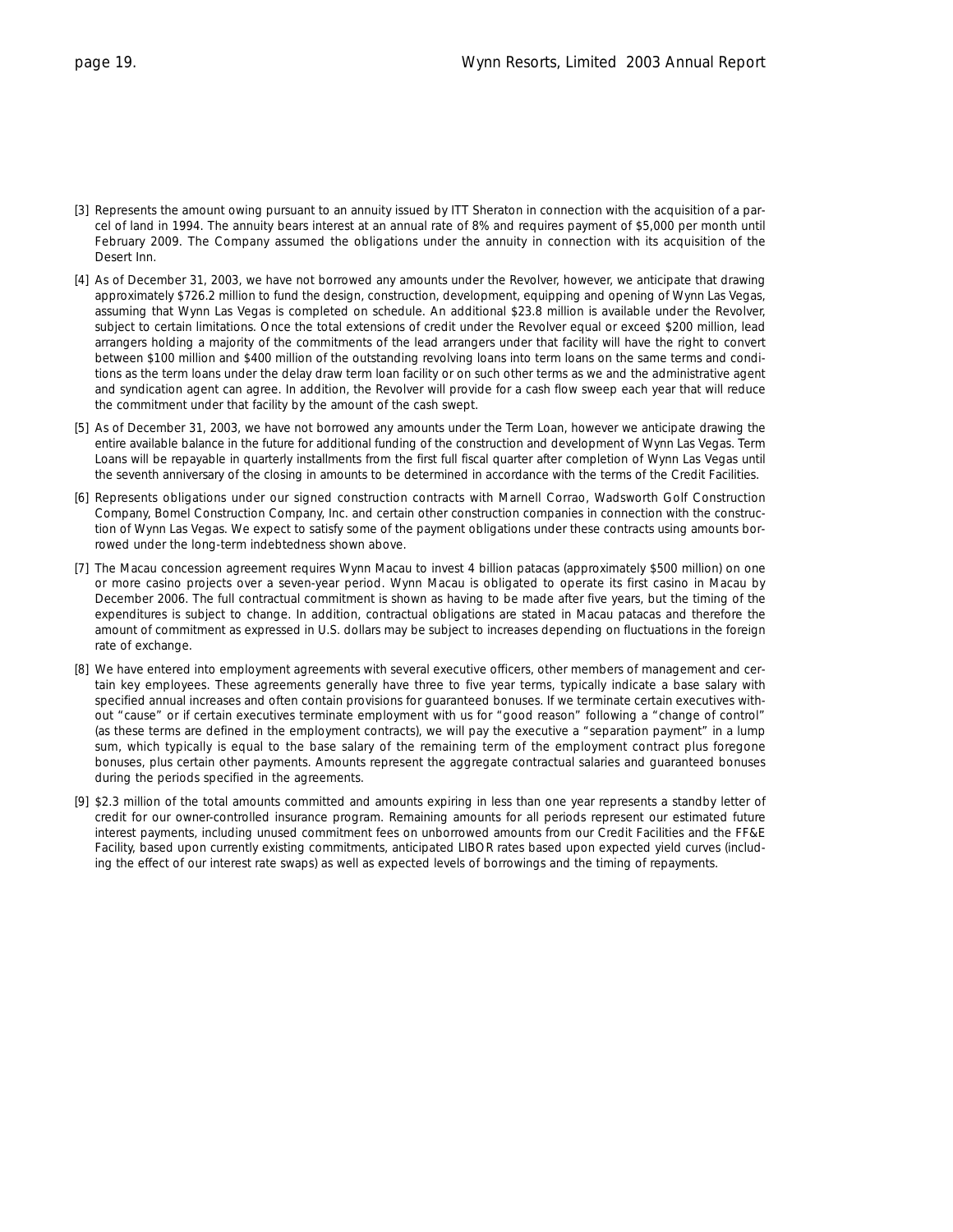*Description of Certain Indebtedness—*The following discussion summarizes the material terms of certain material debt agreements to which certain of our subsidiaries are parties. However, this summary is qualified in its entirety by reference to the relevant agreements described herein. References to the "restricted entities" or to the "Notes Guarantors" mean Valvino; Wynn Resorts Holdings, LLC; Wynn Design & Development, LLC; World Travel, LLC; Las Vegas Jet, LLC; Desert Inn Water Company, LLC and Palo, LLC and references to the "Notes Issuers" mean Wynn Las Vegas, LLC and Wynn Las Vegas Capital Corp.

*Convertible Subordinated Debentures—*In July 2003, we sold a total of \$250 million aggregate principal amount of the Debentures maturing July 15, 2015 with semi-annual interest payments at 6% beginning January 15, 2004. Approximately \$44 million of the net proceeds of the offering were contributed to a newly formed subsidiary, Wynn Resorts Funding, LLC, which purchased U.S. government securities and is restricted to secure the payment of three years of scheduled interest payments as required by the indenture governing the Debentures.

Each \$1,000 principal amount of the Debentures is convertible, at each holder's option, into 43.4782 shares of our common stock (subject to adjustment as provided on the indenture governing the Debentures), a conversion rate equivalent to a conversion price of \$23.00 per share. We may redeem some or all of the Debentures for cash on or after July 20, 2007 at prices specified in the indenture governing the Debentures. In addition, the holders may require us to repurchase all or a portion of their Debentures, subject to certain exceptions, following a change of control in the Company. If any holder requires the repurchase of the Debentures, we may elect to pay the repurchase price in cash or shares of our common stock or a combination thereof.

The Debentures are guaranteed by Wynn Resorts Funding, LLC and Wynn Resorts has guaranteed the obligations of Wynn Resorts Funding, LLC. Other than with respect to three years of scheduled interest payments, the Debentures are subordinated unsecured obligations and rank junior in right of payment to all our existing and future senior indebtedness, and equally with any existing and future subordinated indebtedness.

We have filed a shelf registration statement with respect to the resale of the Debentures, the guarantees and the common stock issuable upon conversion of the Debentures which was declared effective by the United States Securities and Exchange Commission on February 2, 2004.

*Second Mortgage Notes—*On October 30, 2002, the Issuers, issued the Notes maturing November 1, 2010 with semi-annual interest payments at an annual rate of 12% beginning in May 2003. The Notes are unconditionally guaranteed by Wynn Resorts, Limited as the parent company and certain other subsidiary guarantors, are secured by a first priority security interest in the net proceeds of the offering and a second priority security interest in substantially all the assets of the Issuers and certain restricted subsidiaries, and rank senior in right of payment to all of the Issuers' existing and future subordinated indebtedness. In addition, the Notes contain certain affirmative and negative covenants applicable to the Issuers and the restricted entities, including limitations on additional indebtedness, declaration and payment of dividends, issuance of preferred stock and equity interests of wholly-owned subsidiaries, certain payments or investments, golf course and Phase II land development, transactions with affiliates, asset sales, sale-leaseback transactions, and various other restrictions as defined in the Indenture. While Wynn Resorts is not subject to a majority of the restrictive covenants in the Indenture, pursuant to the terms of its parent guaranty, if it grants specified liens to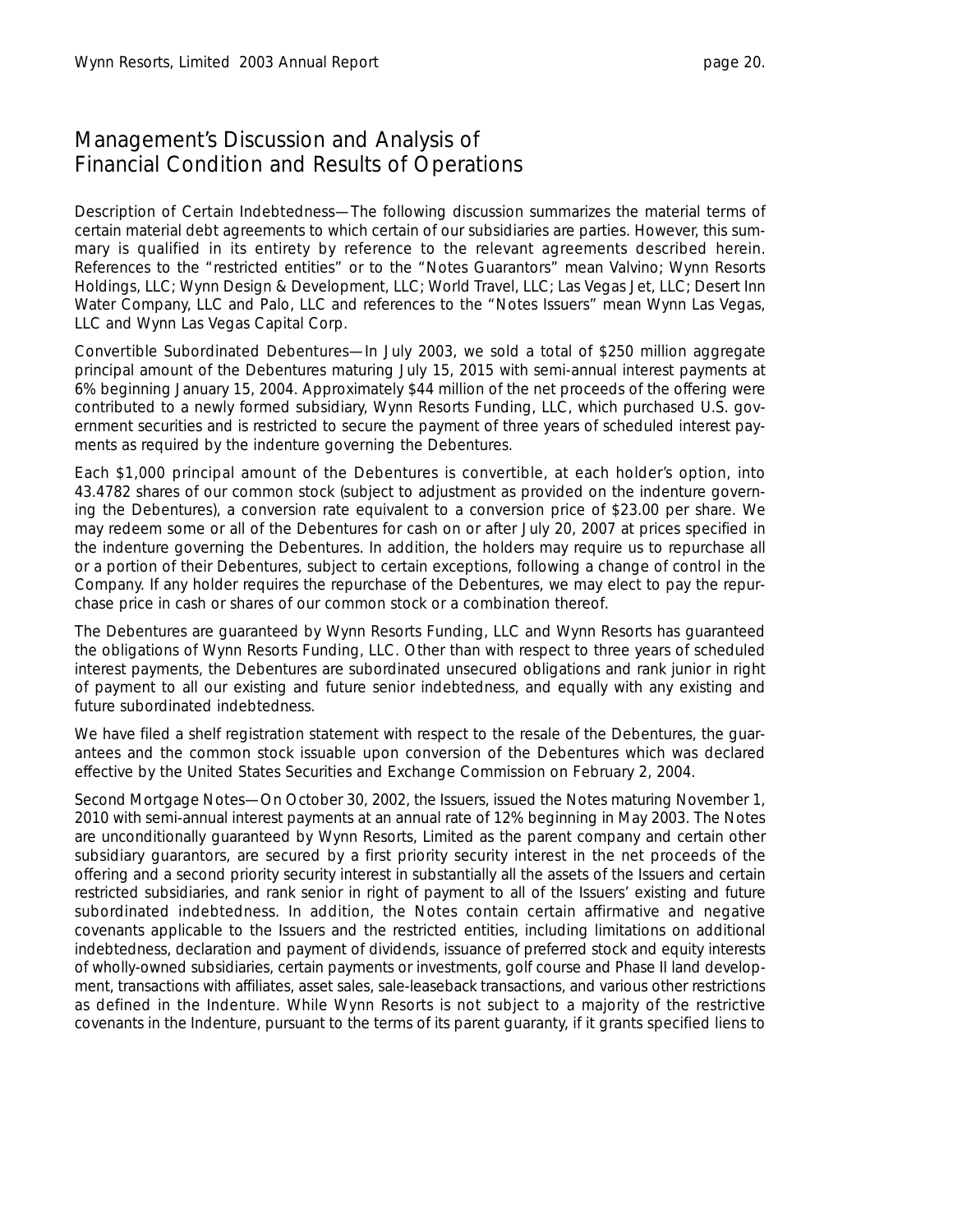secure other guarantees or indebtedness it will be required to grant *pari passu* liens on the same assets to secure its parent guaranty of the Notes. As of December 31, 2003, the Company is in compliance with all such covenants.

Other than mandatory redemption required by gaming authorities resulting from unsuitable persons, the Issuers will not be required to make mandatory redemption or sinking fund payments. However, if a change of control occurs, the holders of the Notes may require the Issuers to repurchase all or part of the Notes at 101% of the principal amount, plus accrued interest. In addition, after November 1, 2006, the Issuers may elect to redeem all or part of the Notes at the redemption prices below, plus accrued interest on the redemption date, if redeemed during the twelve-month period beginning on November 1 of the years below:

| Year                | Percentage |
|---------------------|------------|
| 2006                | 112%       |
| 2007                | 108%       |
| 2008                | 104%       |
| 2009 and thereafter | 100%       |

*Credit Facilities—*Effective October 30, 2002, Wynn Las Vegas entered into the Credit Facilities for additional construction financing for Wynn Las Vegas. The Credit Facilities are guaranteed by Wynn Resorts as the parent company, Valvino and its subsidiaries, and certain of Valvino's affiliates. While Wynn Resorts is not subject to a majority of the restrictive covenants in the Credit Facilities, pursuant to the terms of its parent guaranty, if it grants specified liens to secure other guarantees or indebtedness it will be required to grant *pari passu* liens on the same assets to secure its parent guaranty of the Credit Facilities. The Credit Facilities are also secured by a first priority security interest in a \$30.0 million liquidity reserve account as further described below, a first priority pledge of all equity interests in, and a first priority security interest in substantially all the assets of, Wynn Las Vegas, LLC, Wynn Capital and the restricted entities, first mortgages on all real property constituting Wynn Las Vegas, and a second priority security interest on the furniture, fixtures and equipment securing the FF&E Facility described below.

The Revolver and the Term Loan mature in October 2008 and October 2009, respectively. Prior to the opening of Wynn Las Vegas, annual interest is charged on outstanding borrowings at the London Interbank Offered Rate ("LIBOR") plus 4% on the Revolver and LIBOR plus 5.5% on the Term Loan. Subsequent to the opening of Wynn Las Vegas, the rates will be adjusted based upon a leverage ratio. In addition, the Revolver requires quarterly payments on the unused available borrowings at an annual rate of 2%, while the Term Loan requires quarterly payments at an annual rate of 2.5% through December 31, 2002, 3% from January 1, 2003 to June 30, 2003 and 4% thereafter. As required by the Credit Agreement governing the Credit Facilities, Wynn Las Vegas, LLC has obtained interest rate protection through interest rate swaps against increases in the interest rates with respect to \$825 million of borrowings under the Credit Facilities.

When borrowings outstanding under the Revolver equal or exceed \$200 million, lead arrangers holding a majority of the commitments will have the right to convert \$100 million to \$400 million of the amounts outstanding to term loans with the same terms and conditions as those made under Term Loan facility.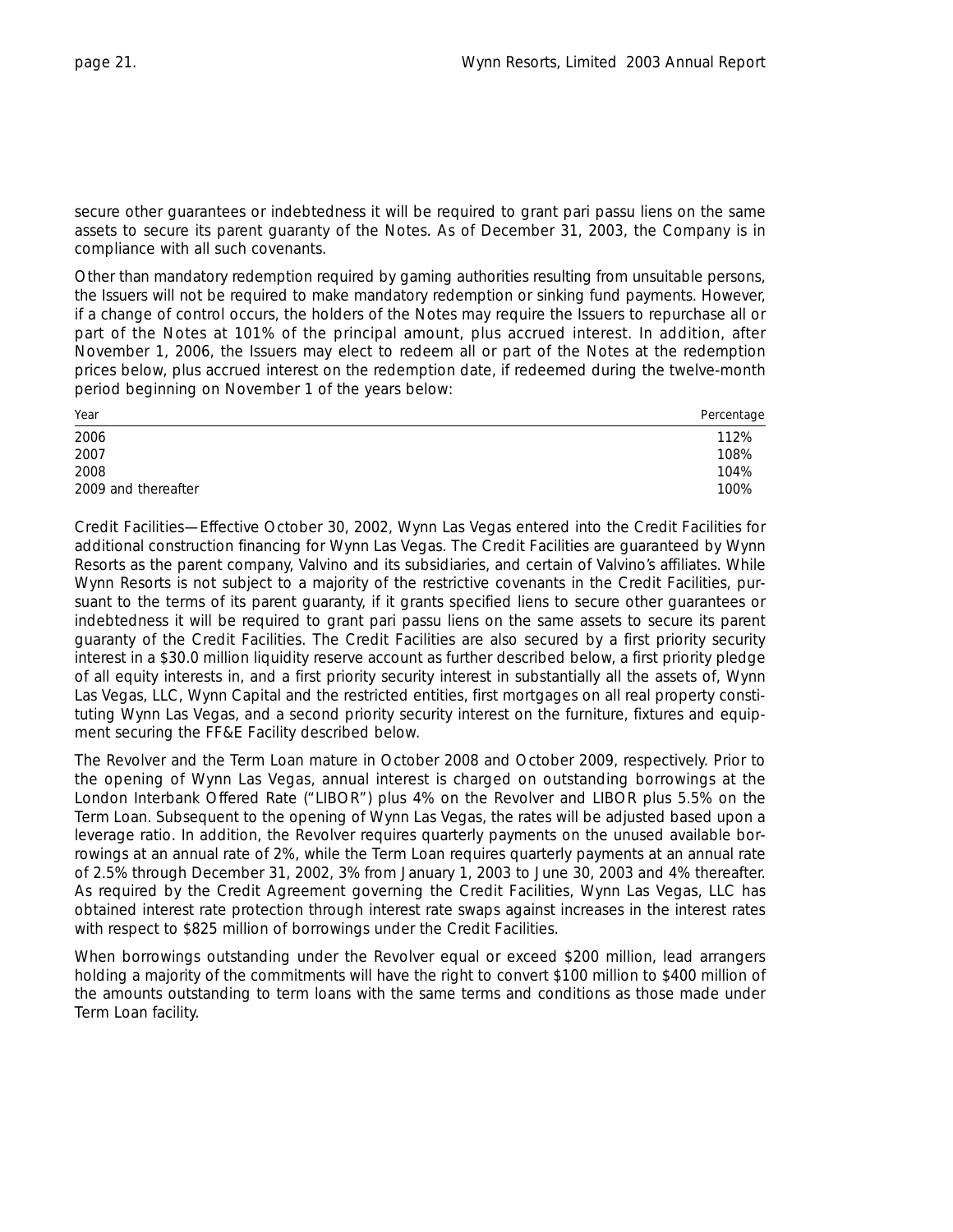The Term Loan provides for draws of funds under one or more term loans no more frequently than once per month for 27 months after the closing. Once repaid, term loans may not be reborrowed.

The Notes Issuers and Notes Guarantors are required to comply with several affirmative and negative covenants, including limitations on additional indebtedness, guarantees, dividends, transactions with affiliates, capital expenditures, asset sales and others. There are also several financial covenants including the maintenance of a minimum fixed charge coverage ratio, minimum earnings before interest, taxes, depreciation and amortization ("EBITDA"), total debt to EBITDA and net worth. As of December 31, 2003, the Company is in compliance with all such covenants.

*FF&E Facility—*Effective October 30, 2002, Wynn Las Vegas entered into the \$188.5 million FF&E Facility to provide financing and refinancing for furniture, fixtures and equipment to be used at Wynn Las Vegas. The proceeds from the FF&E Facility may also be used to refinance a replacement corporate aircraft, in which case, Wynn Las Vegas, LLC would request the FF&E lenders to increase the total commitment under the FF&E Facility by \$10 million to \$198.5 million.

In connection with the acquisitions of World Travel, LLC and Las Vegas Jet, LLC, the Company partially financed the purchase of a private jet aircraft for \$38.0 million with the issuance of a note payable for \$28.5 million collateralized by the aircraft. In November 2002, the Company withdrew \$38.0 million against the FF&E Facility to repay the note payable secured by the aircraft acquired in connection with the acquisition of World Travel, LLC. The unused portion of the draw will be used for construction of Wynn Las Vegas.

The FF&E Facility is guaranteed by the same guarantors as the Credit Facilities, on a senior unsecured basis, matures in October 2009, and has substantially the same interest rates and elections as the Revolver discussed above.

*Disbursement Agreement—*The Company has entered into an agreement (the "Disbursement Agreement") with Deutsche Bank Trust Company Americas, as the bank agent and disbursement agent, Wells Fargo Bank, National Association, as the second mortgage note trustee, and Wells Fargo Bank Nevada, National Association as the FF&E agent, which sets forth the Company's material obligations to construct and complete Wynn Las Vegas, establishes a line-item budget and schedule for its construction, and establishes the conditions to, and the relative sequencing of, the making of disbursements from the proceeds of the Notes, the Credit Facilities and the FF&E Facility. The Disbursement Agreement restricts the Company's use of the proceeds of the Notes, the Credit Facilities and the FF&E Facility to only project costs related to Wynn Las Vegas and, subject to certain limitations, corporate overhead and related costs.

In order to facilitate the funding of disbursements in accordance with the Disbursement Agreement, the Company established certain accounts including, but not limited to, the Completion Guarantee Deposit Account and the Liquidity Reserve Account discussed in further detail below, which are pledged to the lenders under the Credit Facilities and, with respect to the secured account holding the proceeds of the Notes, the holders of the Notes. Prior to borrowing any amounts under the Credit Facilities or the FF&E Facility or receiving any disbursements from the secured account holding the proceeds of the Notes, the Company is required to use a substantial portion of the equity offering proceeds and other available funds to commence construction of Wynn Las Vegas. At that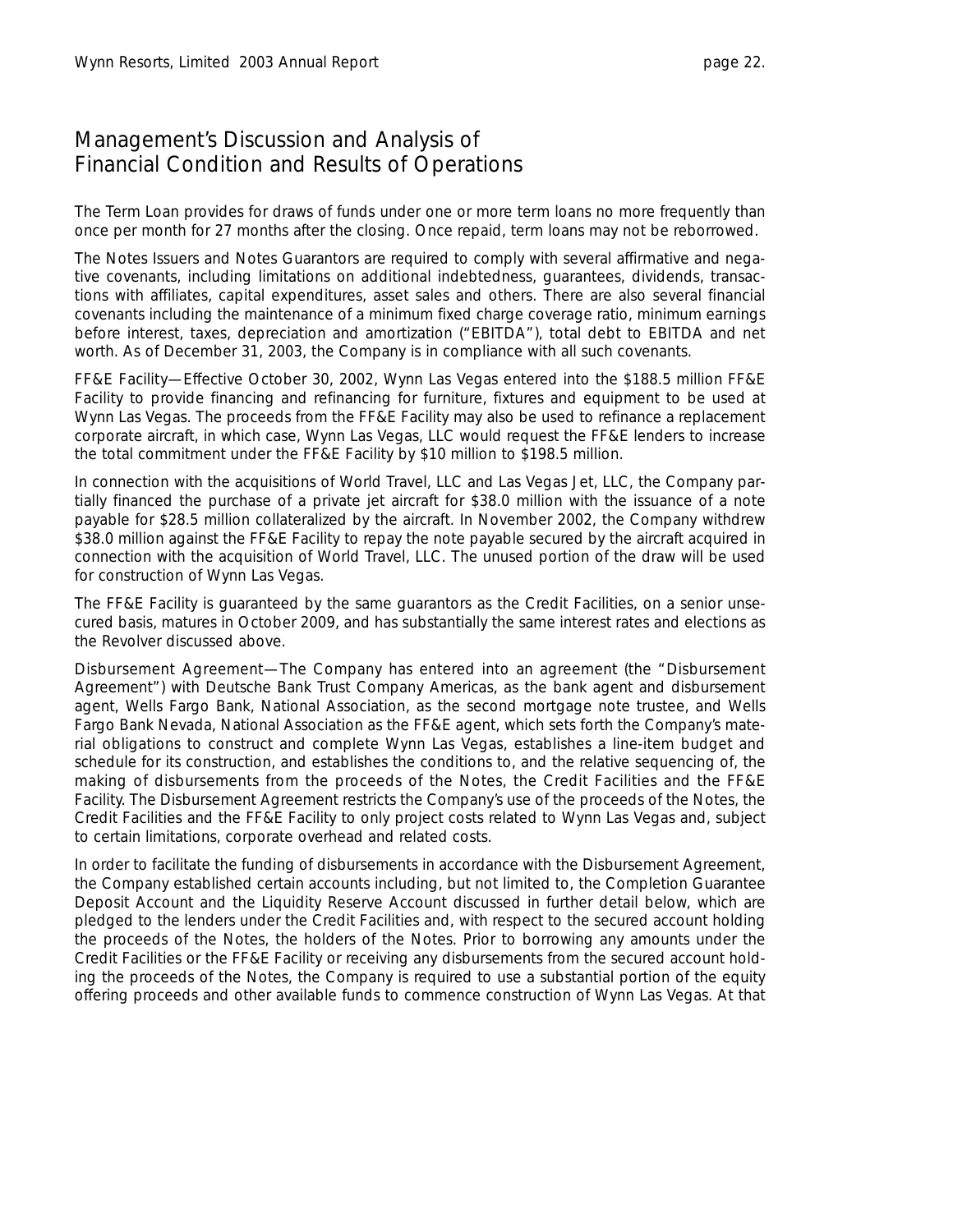point the proceeds of the Notes, other than amounts sufficient to pay interest, will be used; followed thereafter by the proceeds of the Credit Facilities and the FF&E Facility. However, as a condition to borrowing amounts under the Credit Facilities or the FF&E Facility or receiving any disbursements from the secured account holding the proceeds of the Notes, the Company is required to submit evidence acceptable to the third-party construction consultant that construction of Wynn Las Vegas has been completed at the time of such borrowing in accordance with the plans and specifications, on budget and on schedule.

*Completion Guarantee and Liquidity Reserve—*The Company contributed \$50 million of the net proceeds of the equity offering to Wynn Completion Guarantor, LLC, a special purpose subsidiary of Wynn Las Vegas formed in October 2002 to provide a completion guarantee in favor of the lenders under the Credit Facilities and the Notes to secure completion of Wynn Las Vegas. The funds were deposited into a required escrow Completion Guarantee Deposit Account. These funds will gradually be available to fund certain cost overruns, if any, commencing after 50% of the construction work has been completed. After completion of Wynn Las Vegas, any remaining amounts will be released to the Company.

In addition, the Company deposited \$30.0 million from the net proceeds of the equity offering into a required escrow Liquidity Reserve Account to secure the completion and opening of Wynn Las Vegas. The lenders under the Credit Facilities have a first priority security interest and the holders of the Notes have a perfected second priority security interest in these funds. These funds will gradually be available to fund certain cost overruns, if any, commencing after 50% of the construction work has been completed. Any amounts remaining upon completion will be used for debt service under the Credit Facilities and the Notes, and if consolidated EBITDA levels permit, to reduce the Revolver.

*Financing for the Macau Opportunity—*We are continuing work on the design of Wynn Macau, as well as our efforts to lease the land and obtain the financing to be used for Wynn Macau. We have not yet finalized the budget for its construction and development. We have invested approximately \$23.8 million in Wynn Macau, S.A. to date, and, in addition, in January 2004, we loaned \$5 million to Wynn Macau, S.A., bearing interest at 6.25% and payable on April 14, 2004 (which due date may be extended). We intend to invest additional capital in Wynn Macau, S.A. to enable it to finalize the land lease contract in Macau and repay the \$5 million loan. We have additional capital available from a portion of the net proceeds we received from the initial public offering of our common stock (including as a result of the exercise of the overallotment option in connection therewith) and from the sale of the Debentures. We intend to use the net proceeds from the sale of the Debentures (excluding amounts contributed to Wynn Resorts Funding, LLC) to help finance Wynn Macau and for general corporate purposes, including possibly financing potential future acquisitions or other investments. The minority investors in Wynn Macau are obligated, subject to certain limitations, to make additional capital contributions in proportion to their economic interests (17.5% in the aggregate) to fund the construction, development and other activities of Wynn Macau, S.A.

At the present time, we have not yet determined the amount or composition of financing that will be required to complete the project. If we decide to raise additional equity at the Wynn Resorts level or at the Wynn Macau, S.A. or intermediary holding company level to fund the Macau opportunity, stockholders would suffer direct or indirect dilution of their interests. Although discussions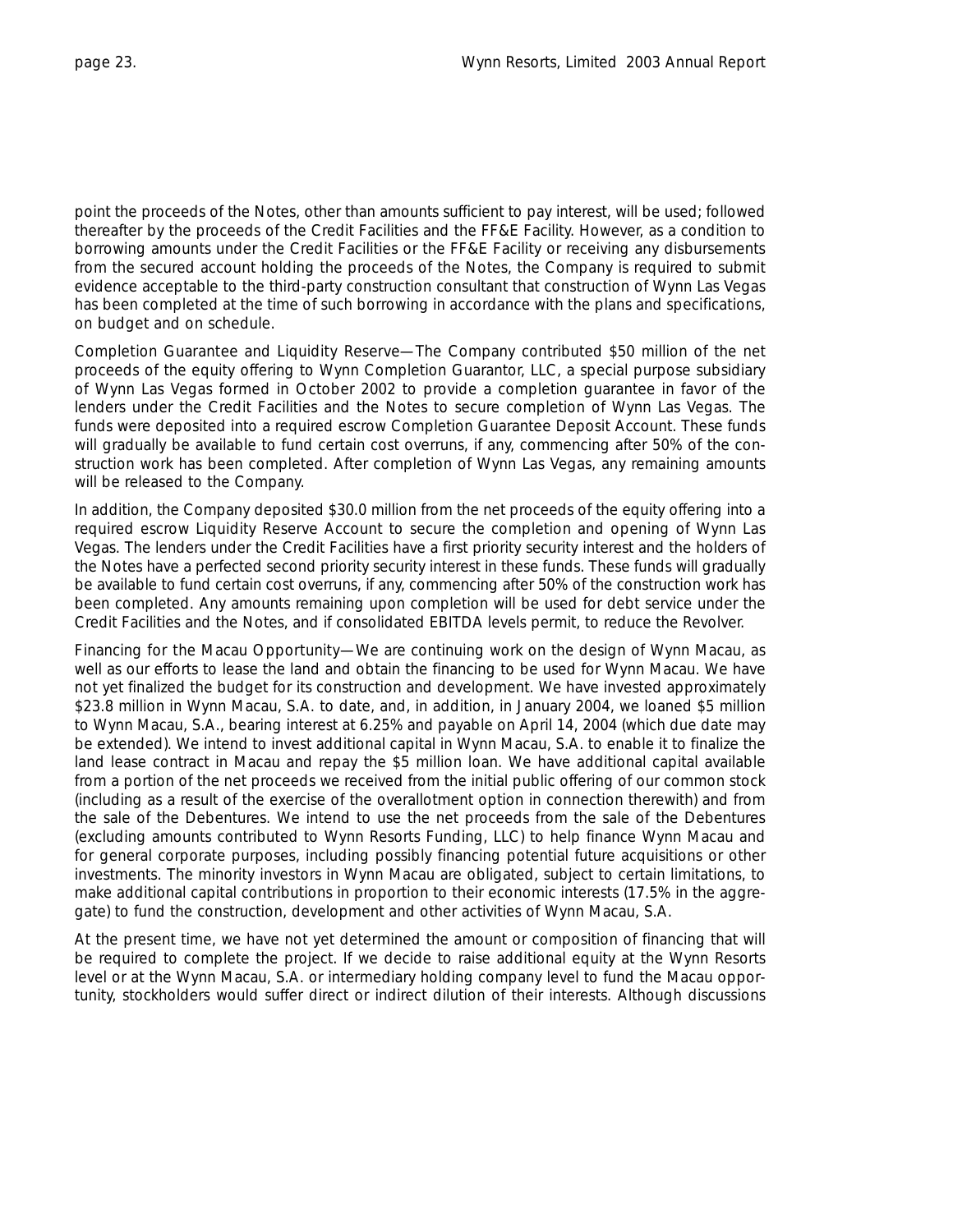are ongoing, Wynn Macau, S.A. currently has not received any commitments relating to financing from any third-party. Except for Wynn Resorts, we do not expect financing for any such project to be provided by or through any of the issuers or guarantors of the Notes or any other indebtedness relating to the Wynn Las Vegas project. After construction of Wynn Macau, we intend to satisfy our remaining financial obligations, if any, under our concession agreement through the development of future phased expansions and, possibly, additional casino resorts.

*Other Liquidity Matters—*New business developments or other unforeseen events may occur, resulting in the need to raise additional funds. For example, we continue to explore opportunities to develop additional gaming or related businesses in Las Vegas or other international or domestic markets, whether through acquisition, investment or development. Any such development could require us to obtain additional financing. We may also decide to conduct any such development directly through Wynn Resorts or indirectly through a line of subsidiaries separate from the Wynn Las Vegas or Wynn Macau, S.A. entities. In addition, Wynn Resorts' articles of incorporation provide that Wynn Resorts may redeem shares of its capital stock, including its common stock, that are owned or controlled by an unsuitable person or its affiliates to the extent a gaming regulatory authority makes a determination of unsuitability and orders the redemption, or to the extent deemed necessary or advisable by the board of directors. The redemption price may be paid in cash, by promissory note or both, as required by the applicable gaming regulatory authority and, if not, as we elect. Any promissory note that we issue to an unsuitable person or its affiliate in exchange for its shares could increase our debt to equity ratio and will increase our leverage ratio.

Furthermore, if completion of the Wynn Las Vegas project is delayed, then Wynn Las Vegas, LLC's debt service obligations accruing prior to the actual opening of Wynn Las Vegas will increase correspondingly. We are a holding company, with no operations of our own, and our cash flow needs and ability to fund debt service obligations are primarily dependent on our subsidiaries. Following the completion of Wynn Las Vegas, we expect the Wynn Las Vegas entities to fund their operations and capital requirements from operating cash flow and borrowings under the revolving credit facility. We cannot assure you, however, that the Wynn Las Vegas entities' business will generate sufficient cash flow from operations or that future borrowings available to the Wynn Las Vegas entities under the Credit Facilities will be sufficient to enable the Wynn Las Vegas entities to service and repay their indebtedness and to fund their other liquidity needs. Our subsidiaries, other than Wynn Resorts Funding, LLC with respect to the Debentures, have no obligation to pay any amounts due on Wynn Resorts' indebtedness or to provide Wynn Resorts with funds for its payment obligations on any of its indebtedness. Our subsidiaries currently have no material operations or earnings and the debt agreements of the Wynn Las Vegas entities contain significant restrictions on those entities' ability to distribute funds to Wynn Resorts. We may refinance all or a portion of our indebtedness on or before maturity. We cannot assure you that we will be able to refinance any of the indebtedness, including the Credit Facilities, the FF&E Facility, the Notes or the Debentures on acceptable terms or at all.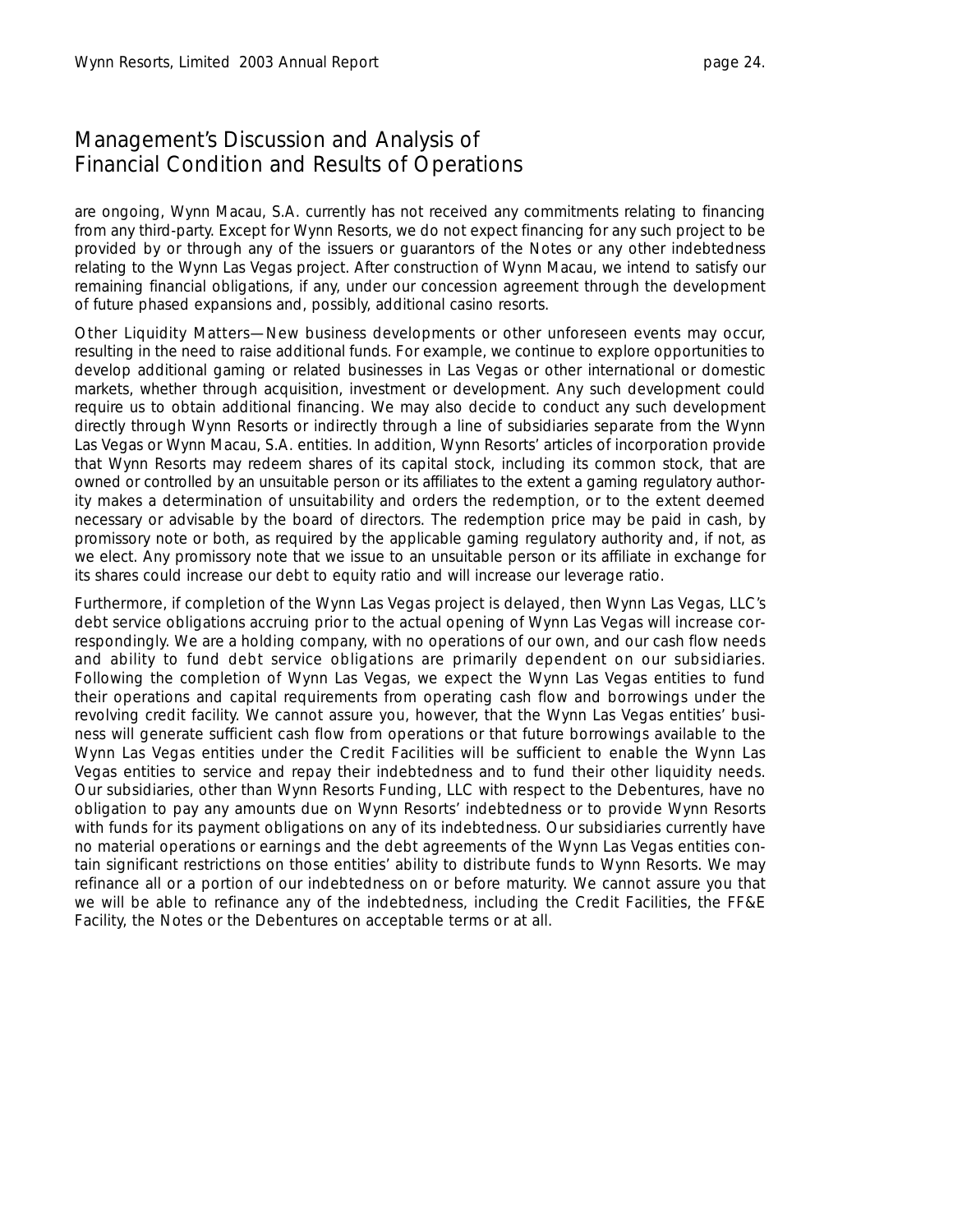#### Critical Accounting Policies and Estimates

The consolidated financial statements of the Company were prepared in conformity with accounting principles generally accepted in the United States of America. Certain of our accounting policies, including the estimated lives of our depreciable assets, our annual evaluation of assets for impairment and the purchase price allocations made in connection with acquisitions, require that management apply significant judgment in defining the appropriate assumptions integral to financial estimates. Judgments are based on historical experience, terms of existing contracts, industry trends and information available from outside sources, as appropriate. However, by their nature, judgments are subject to an inherent degree of uncertainty, and therefore actual results could differ from our estimates. As of, and for the period from inception to December 31, 2003, management does not believe there are any highly uncertain matters or other underlying assumptions that would have a material effect on the statement of financial position or results of operations of the Company if actual results differ from our estimates.

Critical accounting policies currently reflected in the consolidated financial statements primarily relate to expensing pre-opening costs as incurred, capitalizing construction costs, including portions of interest attributable to certain qualifying assets, and other policies related to our development stage status.

During the period of the construction of Wynn Las Vegas, direct costs such as those expected to be incurred for the design and construction of the hotel and casino, the championship golf course and the water-based entertainment production, including interest, are capitalized. Accordingly, the recorded amounts of property and equipment will increase significantly. Depreciation expense related to the capitalized construction costs will not be recognized until the related assets are put in service. Accordingly, upon completion of construction and commencement of operation of Wynn Las Vegas, depreciation expense recognized based on the estimated useful life of the corresponding asset will have a significant effect on the results of our operations.

#### Recent Accounting Pronouncements

In June 2001, the Financial Accounting Standards Board ("FASB") issued SFAS No. 141, "Business Combinations" and SFAS No. 142, "Goodwill and Other Intangible Assets." SFAS No. 141 prohibits the pooling of interests method of accounting for business combinations initiated after June 30, 2001. SFAS No. 142, which was effective for the Company as of January 1, 2002, requires, among other things, the discontinuance of goodwill amortization. In addition, the standard includes provisions for the reclassification of certain existing intangibles as goodwill, reassessment of the useful lives of existing intangibles and ongoing assessments of potential impairment of existing goodwill. As of December 31, 2001, the Company had no goodwill but did have intangible assets consisting of trademarks and water rights with indefinite useful lives. Accordingly, the adoption of this statement on January 1, 2002 did not have a material impact on the Company's consolidated financial position or results of operations.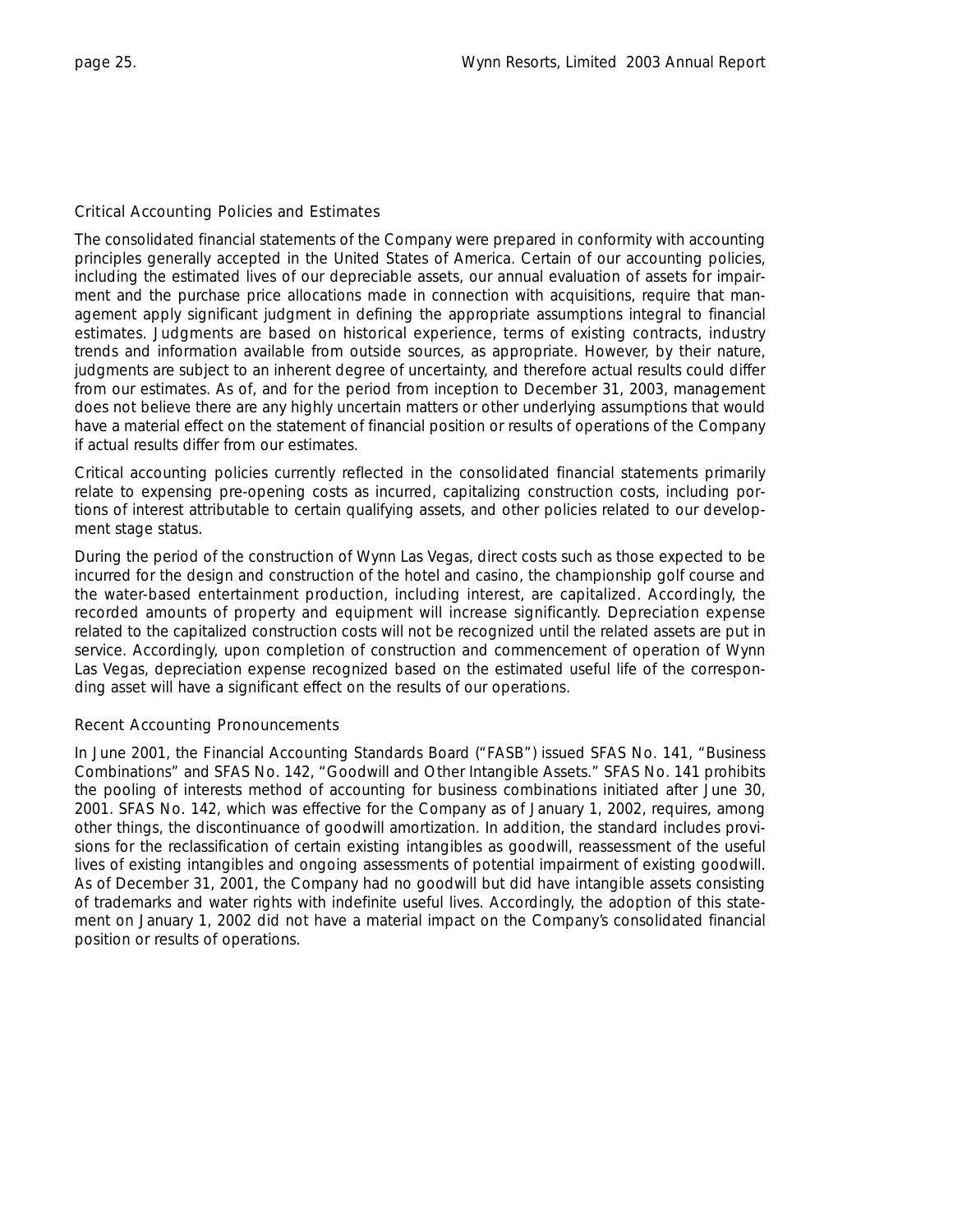In June 2001, the FASB issued SFAS No. 143, "Accounting for Asset Retirement Obligations," which addresses financial accounting and reporting for obligations associated with the retirement of tangible long-lived assets and the associated asset retirement costs. This Statement applies to legal obligations associated with the retirement of certain obligations of lessees. This Statement is effective for fiscal years beginning after June 15, 2002. The Company's adoption of SFAS No. 143 on January 1, 2003 did not have a material impact on the Company's consolidated financial position or results of operations.

In August 2001, the FASB issued SFAS No. 144, "Accounting for the Impairment or Disposal of Long-Lived Assets," which addresses financial accounting and reporting for the impairment or disposal of long-lived assets and supersedes SFAS No. 121, "Accounting for the Impairment of Long-Lived Assets and for Long-Lived Assets to Be Disposed Of." The provisions of this Statement are effective for fiscal years beginning after December 15, 2001. The Company adopted SFAS No. 144 on January 1, 2002 with no material impact on the Company's consolidated financial position or results of operations.

In April 2002, the FASB issued SFAS No. 145, "Rescission of FASB Statements No. 4, 44 and 64, Amendment of FASB Statement No. 13, and Technical Corrections." Among other things, this statement rescinds SFAS No. 4, "Reporting Gains and Losses from Extinguishment of Debt," which required all gains and losses from extinguishment of debt to be aggregated and, if material, classified as an extraordinary item, net of related income tax effect. As a result, the criteria in APB Opinion No. 30, "Reporting the Results of Operations—Reporting the Effects of Disposal of a Segment of a Business, and Extraordinary, Unusual and Infrequently Occurring Events and Transactions," will now be used to classify those gains and losses. The Company's adoption of this statement did not have a material impact on its consolidated financial position or results of operations.

In June 2002, the FASB issued SFAS No. 146, "Accounting for Costs Associated with Exit or Disposal Activities." SFAS No.146 addresses financial accounting and reporting for costs associated with exit or disposal activities and nullifies Emerging Issues Task Force Issue No. 94-3, "Liability Recognition for Certain Employee Termination Benefits and Other Costs to Exit an Activity (including Certain Costs Incurred in a Restructuring)." SFAS No. 146 requires that a liability for a cost associated with an exit or disposal activity be recognized when the liability is incurred. A fundamental conclusion reached by the FASB in this statement is that an entity's commitment to a plan, by itself, does not create a present obligation to others that meets the definition of a liability. The Company's adoption of this statement did not have a material impact on its consolidated financial position or results of operations.

In November 2002, the FASB issued FASB Interpretation ("FIN") No. 45, "Guarantor's Accounting and Disclosure Requirements for Guarantees, Including Indirect Guarantees of Indebtedness of Others, an Interpretation of FASB Statements No. 5, 57 and 107 and rescission of FASB Interpretation No. 34." FIN No. 45 elaborates on the disclosures to be made by a guarantor in its interim and annual financial statements about its obligations under certain guarantees that it has issued, and requires a guarantor to recognize, at the inception of a guarantee, a liability for the fair value of the obligation undertaken in issuing the guarantee. A fundamental conclusion reached by the FASB in this interpretation is the exclusion from the liability recognition provisions of guarantees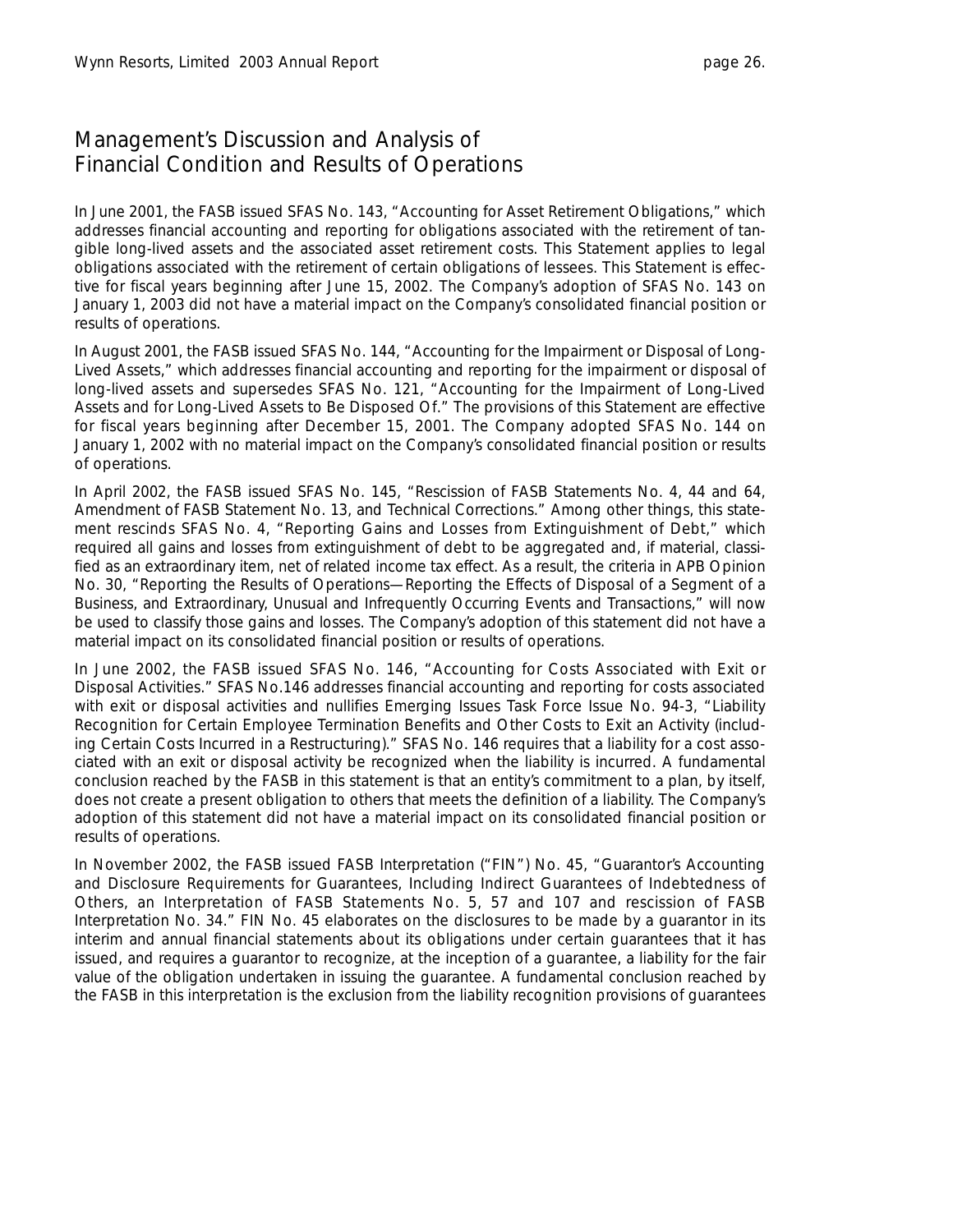issued between entities under common control or parent or subsidiary guarantees of third-party debt on behalf of that parent or subsidiary. Such guarantees, however, are not excluded from the enhanced disclosure provisions. The initial recognition and measurement provisions of FIN No. 45 are applicable on a prospective basis to guarantees issued or modified after December 31, 2002, however the disclosure provisions are effective for financial statements of interim or annual periods ending after December 15, 2002. As a result, the Company adopted the disclosure provisions of FIN No. 45 for its 2002 annual consolidated financial statements, which had no material impact. The Company's subsequent adoption of the recognition and measurement provisions on January 1, 2003, also did not have a material impact upon its consolidated financial position or results of operations.

In December 2002, the FASB issued SFAS No. 148, "Accounting for Stock-Based Compensation— Transition and Disclosure, an amendment of FASB Statement No. 123." SFAS No.148 amends SFAS No. 123 to provide alternative methods of transition for a voluntary change to the fair value based method of accounting for stock-based employee compensation. In addition, this statement amends the disclosure requirements of Statement 123 to require prominent disclosures in both annual and interim financial statements about the method of accounting for stock-based employee compensation and the effect of the method used on reported results. SFAS No. 148 permits companies to continue to apply the intrinsic value based method of accounting for stock-based employee compensation as provided for in Accounting Principles Board Opinion No. 25, "Accounting for Stock Issued to Employees," however it requires that companies that elect to do so, provide specific tabular pro forma disclosures required by SFAS No. 123 in the Summary of Significant Accounting Policies. In addition, SFAS No.148 requires these disclosures in financial reports for interim periods. The Company continues to apply the intrinsic value based method of accounting for stockbased employee compensation as allowed by SFAS No. 148, and therefore adoption of this statement did not have a material impact upon its consolidated financial position or results of operations. However, the Company has provided the required disclosures for the accompanying consolidated financial statements.

In April 2003, the FASB issued SFAS No. 149, "Amendment of Statement 133 on Derivative Instruments and Hedging Activities." This statement amends and clarifies financial accounting and reporting for derivative instruments and hedging activities under SFAS No. 133, "Accounting for Derivative Instruments and Hedging Activities," by requiring that contracts with comparable characteristics be accounted for similarly to result in more consistent reporting of contracts as either derivatives or hybrid instruments. This statement was effective for contracts entered into or modified after June 30, 2003. The Company adopted SFAS No. 149 on July 1, 2003 with no material impact on the Company's consolidated financial position or results of operations.

In May 2003, the FASB issued SFAS No. 150, "Accounting for Certain Financial Instruments with Characteristics of both Liabilities and Equity." This statement establishes standards for an issuer's classification and measurement of certain financial instruments with characteristics of both liabilities and equity and requires that such financial instruments generally be classified as a liability as those instruments embody obligations of the issuer. This statement was effective for financial instruments entered into or modified after May 31, 2003, and was otherwise effective for most financial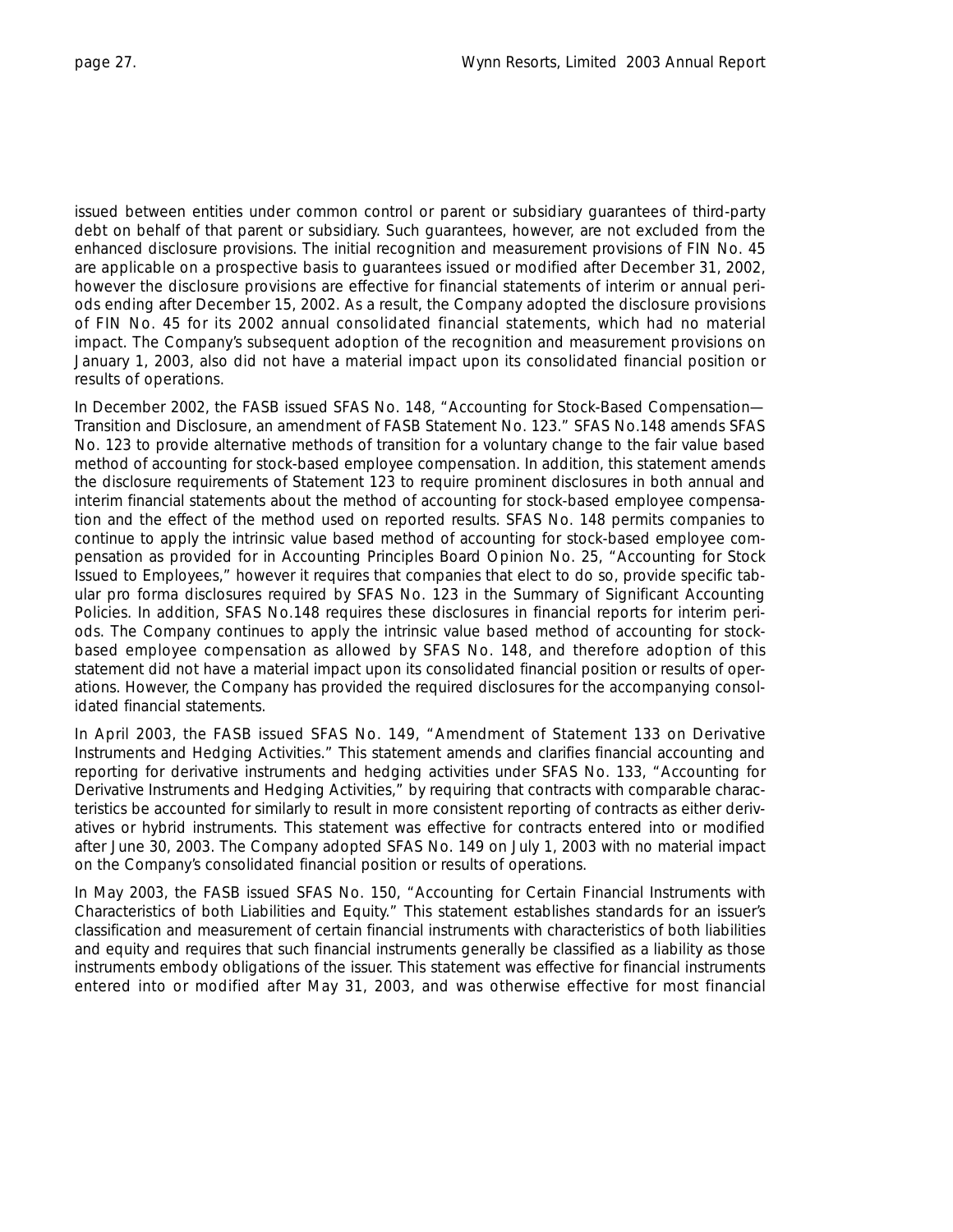<span id="page-29-0"></span>instruments included in the scope of the standard beginning the interim period beginning after June 15, 2003. The Company's adoption of SFAS No. 150 on July 1, 2003, had no material impact upon its consolidated financial position or results of operations.

In January 2003, the Financial Accounting Standards Board (FASB) issued FIN 46 (revised December 2003), *Consolidation of Variable Interest Entities* (VIEs). FIN 46 clarifies the application of Accounting Research Bulletin 51, *Consolidated Financial Statements,* and establishes standards for determining under what circumstances VIEs should be consolidated with their primary beneficiary, including those to which the usual condition for consolidation does not apply. FIN 46 also requires disclosures about unconsolidated VIEs in which the Company has a significant variable interest. The consolidation requirements of FIN 46 apply immediately to VIEs created after December 31, 2003. The consolidation requirements apply to older entities in the first period ending after March 15, 2004. Certain disclosure requirements apply to all financial statements issued after December 31, 2003. The application of FIN 46 has not and is not expected to have a material impact on the Company's financial position or results of operations.

#### Quantitative and Qualitative Disclosures about Market Risk

Market risk is the risk of loss arising from adverse changes in market rates and prices, such as interest rates, foreign currency exchange rates and commodity prices. Our primary exposure to market risk is interest rate risk associated with the Revolver, the Term Loans (collectively, the "Credit Facilities") and the FF&E Facility, each of which bear interest based on floating rates. We attempt to manage interest rate risk by managing the mix of long-term fixed rate borrowings and variable rate borrowings. The amount of outstanding borrowings under the various debt instruments is expected to increase now that the proceeds of the initial public offerings of our common stock and the Notes have largely been used in the construction of Wynn Las Vegas and as the Wynn Macau project evolves.

The following table provides information about our long-term indebtedness as of December 31, 2003 (see also "Description of Certain Indebtedness"):

| (in thousands)                             | Maturity Date | Face<br>Amount | Carrying<br>Value | Estimated<br><b>Fair Value</b> |
|--------------------------------------------|---------------|----------------|-------------------|--------------------------------|
| FF&E Facility, interest at LIBOR plus 4%   |               |                |                   |                                |
| (approximately 5.15% at December 31, 2003) | October 2009  | \$ 38,000      | \$ 38,000         | \$38,000                       |
| Note payable-land parcel; interest at 8.0% | February 2009 | 253            | 253               | 253                            |
| 12% Second Mortgage Notes                  | November 2010 | 370,000        | 343,900           | 440,300                        |
| 6% Convertible Subordinated Debentures     | July 2015     | 250,000        | 250,000           | 457,500                        |
| Total long-term debt                       |               | \$658,253      | \$632,153         | \$936,053                      |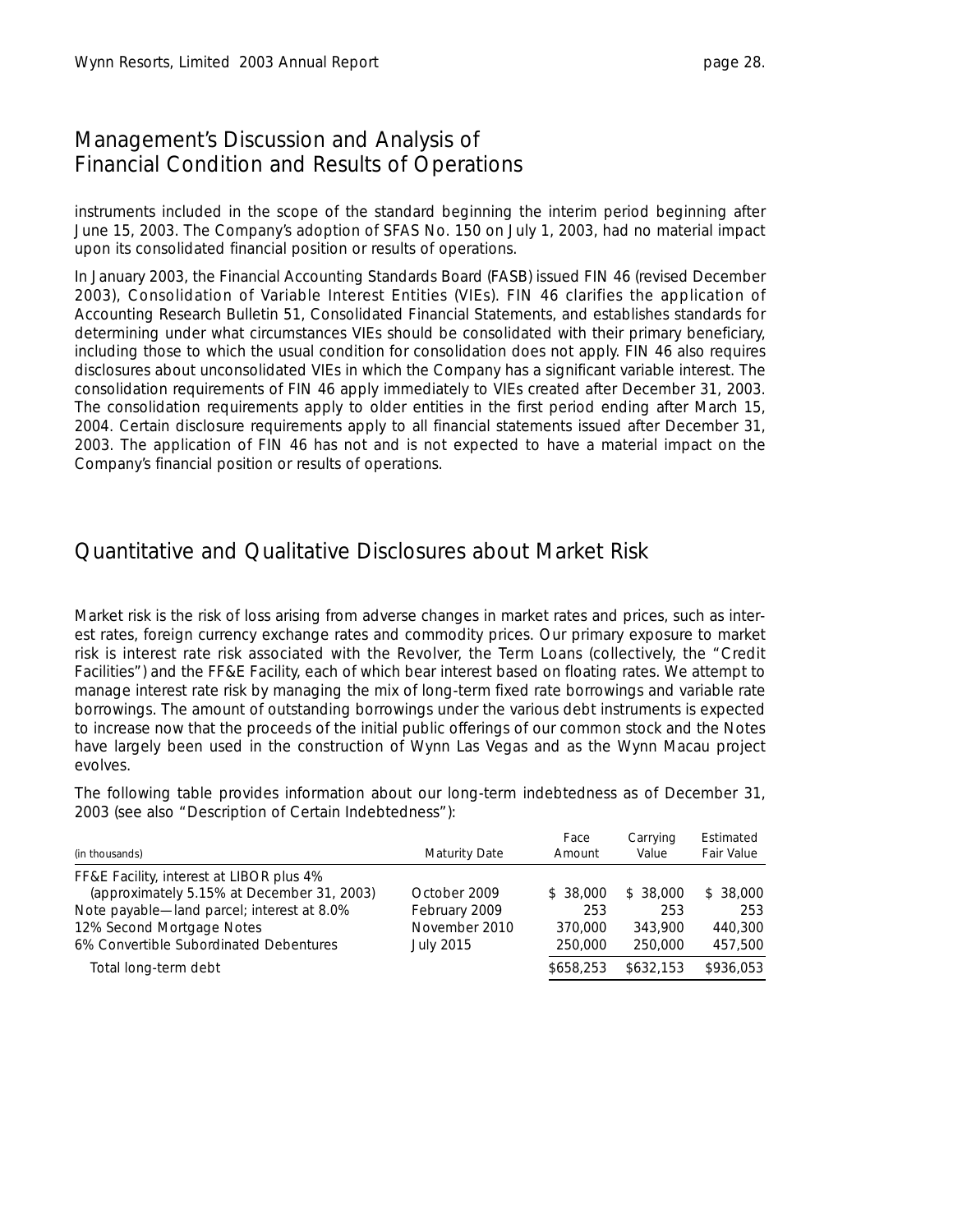The following table provides estimated future cash flow information derived from our best estimates of repayments at December 31, 2003 on our expected long-term indebtedness (see "Management's Discussion and Analysis of Financial Condition and Results of Operations—Liquidity and Capital Resources"). However, we cannot predict the LIBOR rates that will be in effect in the future. Accordingly, the LIBOR rate at December 31, 2003 equal to 1.15% is used for all calculations in the table below.

|                       | As of December 31, |          |        |          |           |            |           |
|-----------------------|--------------------|----------|--------|----------|-----------|------------|-----------|
| (in millions)         | 2004               | 2005     | 2006   | 2007     | 2008      | Thereafter | Total     |
| Long-Term Debt:       |                    |          |        |          |           |            |           |
| Fixed rate            | \$ 0.1             | $S =$    | \$ 0.1 | $s =$    | 0.1<br>S. | \$620.0    | \$620.3   |
| Average interest rate | 8.00%              | $0.00\%$ | 8.00%  | $0.00\%$ | 8.00%     | 9.60%      | 9.60%     |
| Variable rate         | $s =$              | \$20.1   | \$82.5 | \$96.0   | \$830.8   | \$135.3    | \$1,164.7 |
| Average interest rate | 0.00%              | 6.65%    | 6.65%  | 6.65%    | 5.34%     | 5.54%      | 5.59%     |

While we are required and have obtained interest rate protection through interest rate swap or other arrangements as described below, we cannot assure you that these risk management strategies will have the desired effect, and interest rate fluctuations could have a negative impact on our results of operations.

Consistent with our obligation under the Credit Facilities to obtain interest rate protection for at least \$325 million of borrowings thereunder, in May 2003 and June 2003, we entered into two interest rate swap arrangements to hedge the underlying interest rate risk on a total of \$825 million of our expected future borrowings under our Credit Facilities, which bear interest at LIBOR plus 4% and LIBOR plus 5.5%, on the Revolver and Term Loans, respectively, and mature in October 2008 and October 2009, respectively.

Under these interest rate swap arrangements, we will receive payments at a variable rate of LIBOR and pay a fixed rate of 2.653% under the May 2003 swap agreement and 2.690% under the June 2003 swap agreement on notional amounts set forth in the swap instruments. These notional amounts gradually increase from approximately \$12.4 million to \$325 million during the period from March 1, 2004 through December 1, 2006, on the May 2003 swap instrument, and from approximately \$60 million to \$500 million during the period from October 26, 2004 through December 26, 2006, on the June 2003 swap instrument. These graduated notional amounts are designed to correspond with the amounts and timing of our expected borrowings under the Credit Facilities. The interest rate swaps are expected to be effective as hedging instruments as long as sufficient LIBORbased borrowings are outstanding under the Credit Facilities, and effectively fix the interest rate on borrowings under the Revolver at approximately 6.653% and 6.690%, respectively and at approximately 8.153% and 8.190%, respectively on borrowings under the Term Loans. Any ineffectiveness will increase our recorded interest expense in our consolidated financial statements.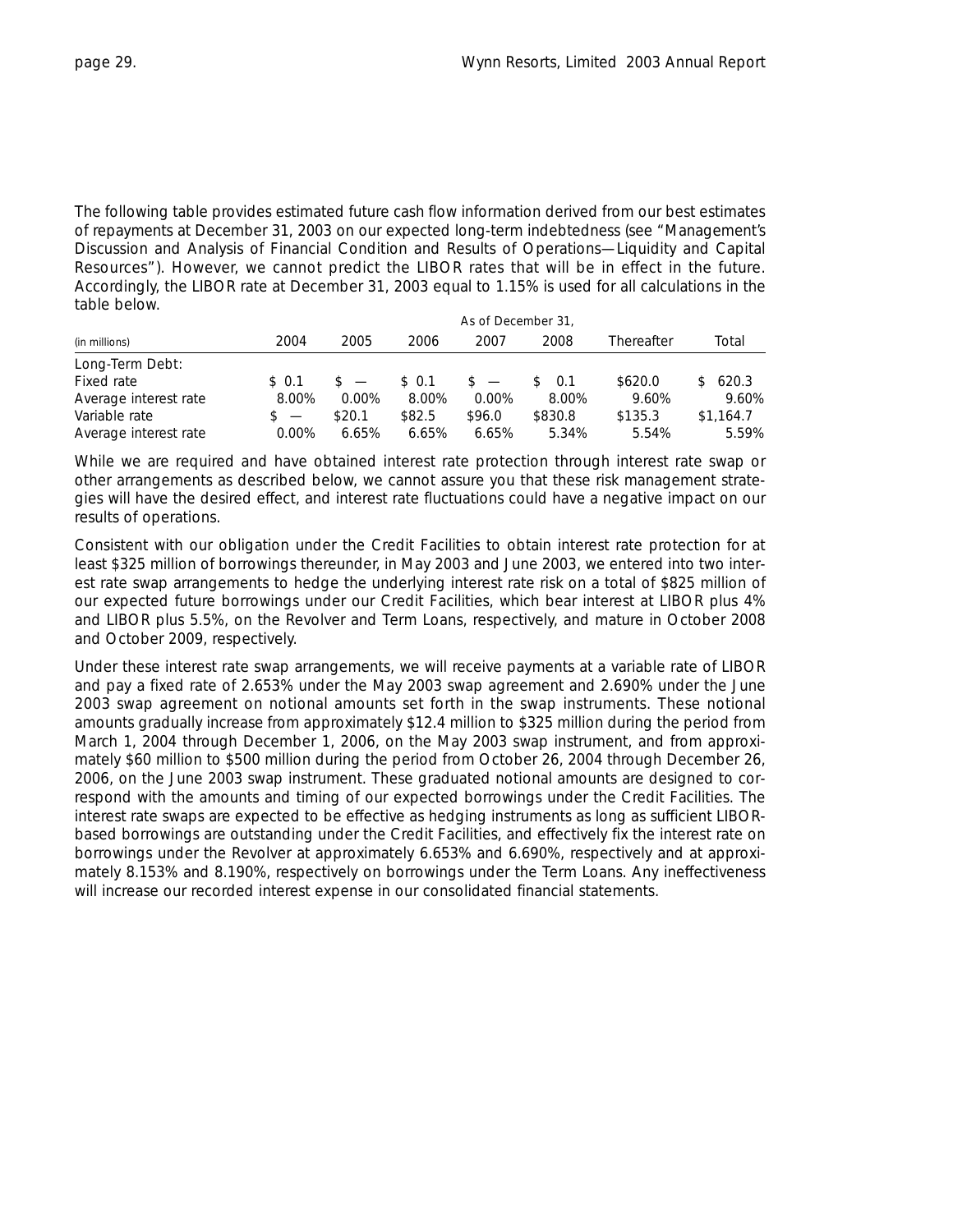# Quantitative and Qualitative Disclosures about Market Risk

As of December 31, 2003, we recorded in other assets the fair value of the net effect of these two interest rate swaps of approximately \$8.8 million. Because there has been no ineffectiveness in the hedging relationship, the corresponding change in fair value of equal amount is reported in other comprehensive income for the year ended December 31, 2003.

The following table provides information about our interest rate swaps as of December 31, 2003 and using estimated future LIBOR rates based upon implied forward rates in the yield curve:

|                         | Expected Averages as of December 31, |         |         |      |      |            |       |
|-------------------------|--------------------------------------|---------|---------|------|------|------------|-------|
| (in millions)           | 2004                                 | 2005    | 2006    | 2007 | 2008 | Thereafter | Total |
| Average notional amount | \$211.0                              | \$755.8 | \$797.9 |      |      |            | N/A   |
| Average pay rate        | 2.67%                                | 2.68%   | 2.68%   |      |      |            | N/A   |
| Average receive rate    | 1.38%                                | 2.89%   | 3.93%   |      |      |            | N/A   |

We do not use derivative financial instruments, other financial instruments or derivative commodity instruments for trading or speculative purposes.

For the year ended December 31, 2003, we incurred approximately \$96.3 million in interest. Approximately \$38 million of our outstanding indebtedness for the year was based upon a variable, LIBOR rate plus a premium. As such, a 1% increase in the LIBOR would have increased our interest cost by approximately \$380,000.

*Foreign Currency Risks—*The currency used in Wynn Macau, S.A.'s concession agreement with the government of Macau is the Macau pataca. The Macau pataca, which is not a freely convertible currency, is linked to the Hong Kong dollar, and in many cases the two are used interchangeably in Macau. The Hong Kong dollar is linked to the U.S. dollar and the exchange rate between these two currencies has remained relatively stable over the past several years. However, the exchange linkages of the Hong Kong dollar and the Macau pataca, and the Hong Kong dollar and the U.S. dollar, are subject to potential changes due to, among other things, changes in Chinese governmental policies and international economic and political developments.

Because Wynn Macau S.A.'s payment and expenditure obligations under the concession agreement are in Macau patacas, in the event of unfavorable Macau pataca or Hong Kong dollar rate changes, Wynn Macau S.A.'s obligations, as denominated in U.S. dollars, would increase. In addition, because we expect that most of the revenue for any casino that Wynn Macau S.A. operates in Macau will be in Hong Kong dollars, we are subject to foreign exchange risk with respect to the exchange rate between the Hong Kong dollar and the U.S. dollar. Wynn Macau S.A. intends to spend any Macau patacas received on local casino operating expenses. Also, if any of our Macau-related entities incur U.S. dollar-denominated debt, fluctuations in the exchange rates of the Macau pataca or the Hong Kong dollar, in relation to the U.S. dollar, could have adverse effects on Wynn Macau S.A.'s ability to service its debt, its results of operations and its financial condition. We have not yet determined whether we will engage in hedging activities to protect against foreign currency risk.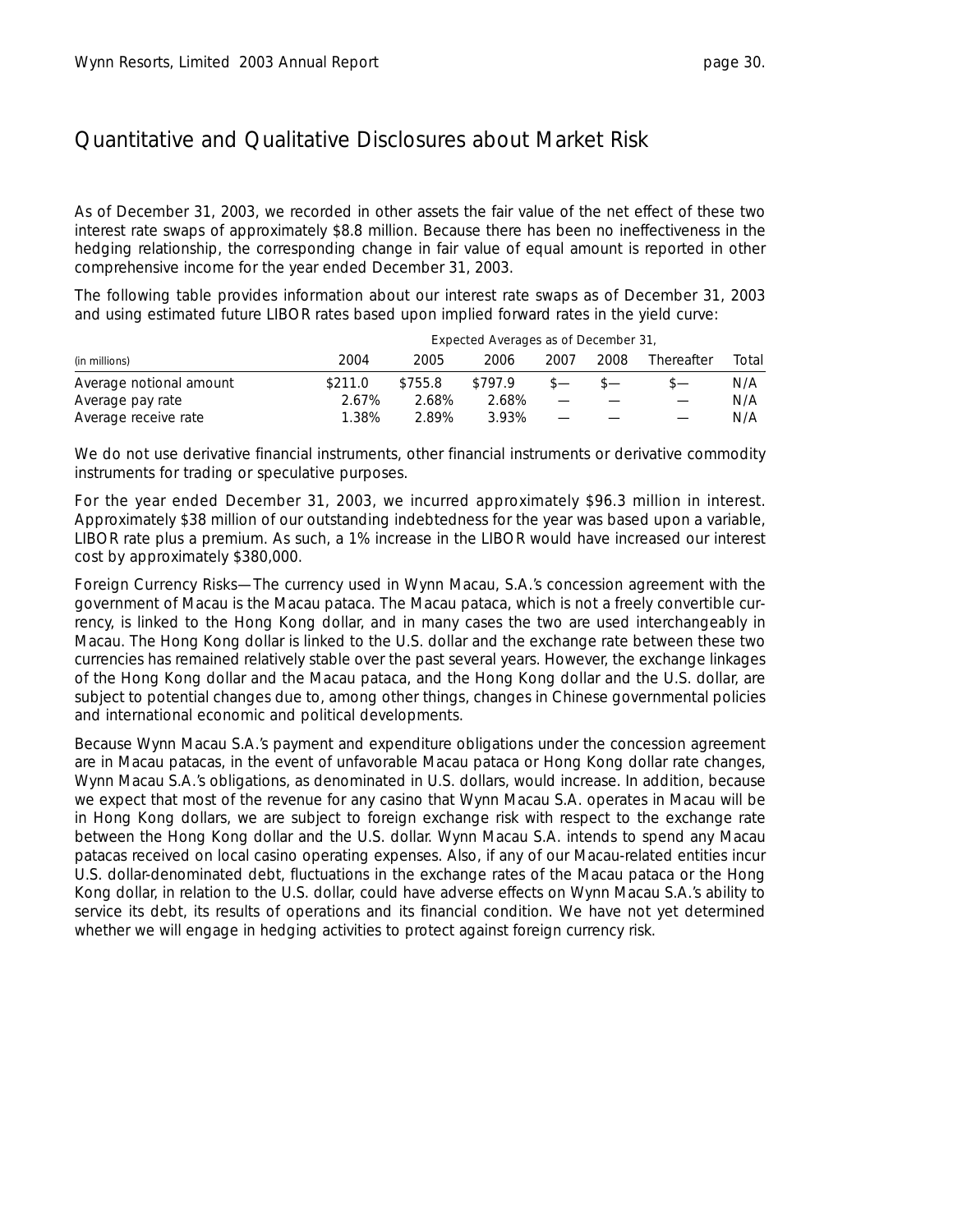### Forward-Looking Statements

<span id="page-32-0"></span>The Private Securities Litigation Reform Act of 1995 provides a "safe harbor" for forward-looking statements. Certain information included in this Annual Report contains statements that are forwardlooking, including, but not limited to, statements relating to our business strategy and development activities, including our opportunity in Macau, as well as other capital spending, financing sources, the effects of regulation (including gaming and tax regulation), expectations concerning future operations, margins, profitability and competition. Any statements contained in this Annual Report that are not statements of historical fact may be deemed to be forward-looking statements. Without limiting the generality of the foregoing, in some cases, you can identify forward-looking statements by terminology such as "may," "will," "should," "would," "could," "believe," "expect," "anticipate," "estimate," "intend," "plan," "continue," or the negative of these terms or other comparable terminology. Such forward-looking information involves important risks and uncertainties that could significantly affect anticipated results in the future and, accordingly, such results may differ from those expressed in any forward-looking statements made by us. These risks and uncertainties include, but are not limited to, those relating to competition in the casino/hotel and resorts industry, completion of our Wynn Las Vegas casino resort on time and within budget, doing business in foreign locations such as Macau (including the risks associated with Macau's developing gaming regulatory framework), new development and construction activities of competitors, our dependence on Stephen A. Wynn and existing management, leverage and debt service (including sensitivity to fluctuations in interest rates), levels of travel, leisure and casino spending, general domestic or international economic conditions, pending or future legal proceedings, changes in federal or state tax laws or the administration of such laws, changes in gaming laws or regulations (including the legalization of gaming in certain jurisdictions), applications for licenses and approvals under applicable jurisdictional laws and regulations (including gaming laws and regulations), the impact that an outbreak of an infectious disease, such as severe acute respiratory syndrome, may have on the travel and leisure industry and the consequences of the war in the Iraq and other military conflicts in the Middle East, and any future security alerts and/or terrorist attacks such as the attacks that occurred on September 11, 2001. Further information on potential factors which could affect our financial condition, results of operations and business are included in our filings with the Securities and Exchange Commission. You should not place undue reliance on any forward-looking statements, which are based only on information currently available to us. We undertake no obligation to publicly release any revisions to such forward-looking statements to reflect events or circumstances after the date hereof.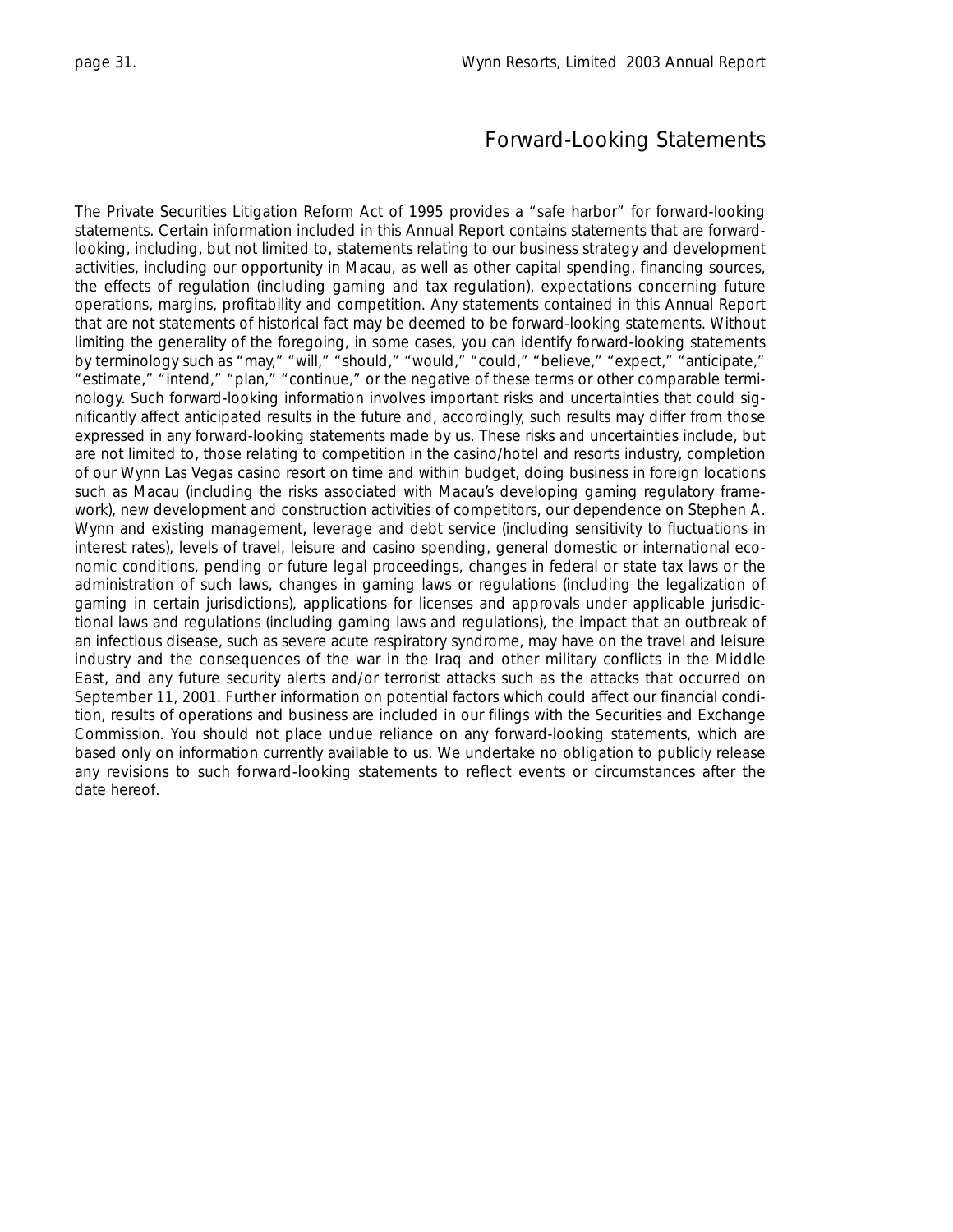# <span id="page-33-0"></span>Consolidated Balance Sheets

|                                                                                                                                                                                                                                                                                                                                                                                                                                 | December 31, |                                                                                    |    |                                                                                   |  |
|---------------------------------------------------------------------------------------------------------------------------------------------------------------------------------------------------------------------------------------------------------------------------------------------------------------------------------------------------------------------------------------------------------------------------------|--------------|------------------------------------------------------------------------------------|----|-----------------------------------------------------------------------------------|--|
| (amounts in thousands, except share data)                                                                                                                                                                                                                                                                                                                                                                                       |              | 2003                                                                               |    | 2002                                                                              |  |
| <b>ASSETS</b>                                                                                                                                                                                                                                                                                                                                                                                                                   |              |                                                                                    |    |                                                                                   |  |
| <b>Current Assets:</b><br>Cash and cash equivalents<br>Restricted cash and investments<br>Receivables, net<br>Inventories<br>Prepaid expenses                                                                                                                                                                                                                                                                                   | \$           | 341,552<br>58,312<br>78<br>204<br>2,201                                            | \$ | 109,644<br>184<br>212<br>2,010                                                    |  |
| Total current assets<br>Restricted cash and investments<br>Property and equipment, net<br>Water rights<br>Trademark<br>Deferred financing costs<br>Other assets<br>Total assets                                                                                                                                                                                                                                                 |              | 402,347<br>342,120<br>897,815<br>6,400<br>1,000<br>59,265<br>24,376<br>\$1,733,323 |    | 112,050<br>792,877<br>420,496<br>6,400<br>1,000<br>60,159<br>5,619<br>\$1,398,601 |  |
| LIABILITIES AND STOCKHOLDERS' EQUITY                                                                                                                                                                                                                                                                                                                                                                                            |              |                                                                                    |    |                                                                                   |  |
| <b>Current Liabilities:</b><br>Current portion of long-term debt<br>Accounts and construction payable<br>Accrued interest<br>Accrued compensation and benefits<br>Accrued expenses and other current liabilities                                                                                                                                                                                                                | \$           | 41<br>49,754<br>16,813<br>3,378<br>1,190                                           | \$ | 38<br>9,451<br>8,159<br>1,439<br>1,059                                            |  |
| Total current liabilities<br>Construction retention<br>Long-term debt                                                                                                                                                                                                                                                                                                                                                           |              | 71,176<br>23,846<br>635,432                                                        |    | 20,146<br>506<br>382,153                                                          |  |
| <b>Total liabilities</b>                                                                                                                                                                                                                                                                                                                                                                                                        |              | 730,454                                                                            |    | 402,805                                                                           |  |
| Minority interest                                                                                                                                                                                                                                                                                                                                                                                                               |              | 1,054                                                                              |    | 4,183                                                                             |  |
| Commitments and contingencies                                                                                                                                                                                                                                                                                                                                                                                                   |              |                                                                                    |    |                                                                                   |  |
| Stockholders' Equity:<br>Preferred stock, par value \$0.01; authorized 40,000,000<br>shares; zero shares issued and outstanding<br>Common stock, par value \$0.01; authorized 400,000,000 shares;<br>82,168,484 and 78,972,511 shares issued and outstanding<br>Additional paid-in capital<br>Deferred compensation-restricted stock<br>Accumulated other comprehensive income<br>Deficit accumulated from inception during the |              | 820<br>1,110,813<br>(9,664)<br>8,793                                               |    | 790<br>1,065,649<br>(14, 771)                                                     |  |
| development stage                                                                                                                                                                                                                                                                                                                                                                                                               |              | (108, 947)                                                                         |    | (60, 055)                                                                         |  |
| Total stockholders' equity                                                                                                                                                                                                                                                                                                                                                                                                      |              | 1,001,815                                                                          |    | 991,613                                                                           |  |
| Total liabilities and stockholders' equity                                                                                                                                                                                                                                                                                                                                                                                      |              | \$1,733,323                                                                        |    | \$1,398,601                                                                       |  |

*The accompanying notes are an integral part of these consolidated financial statements*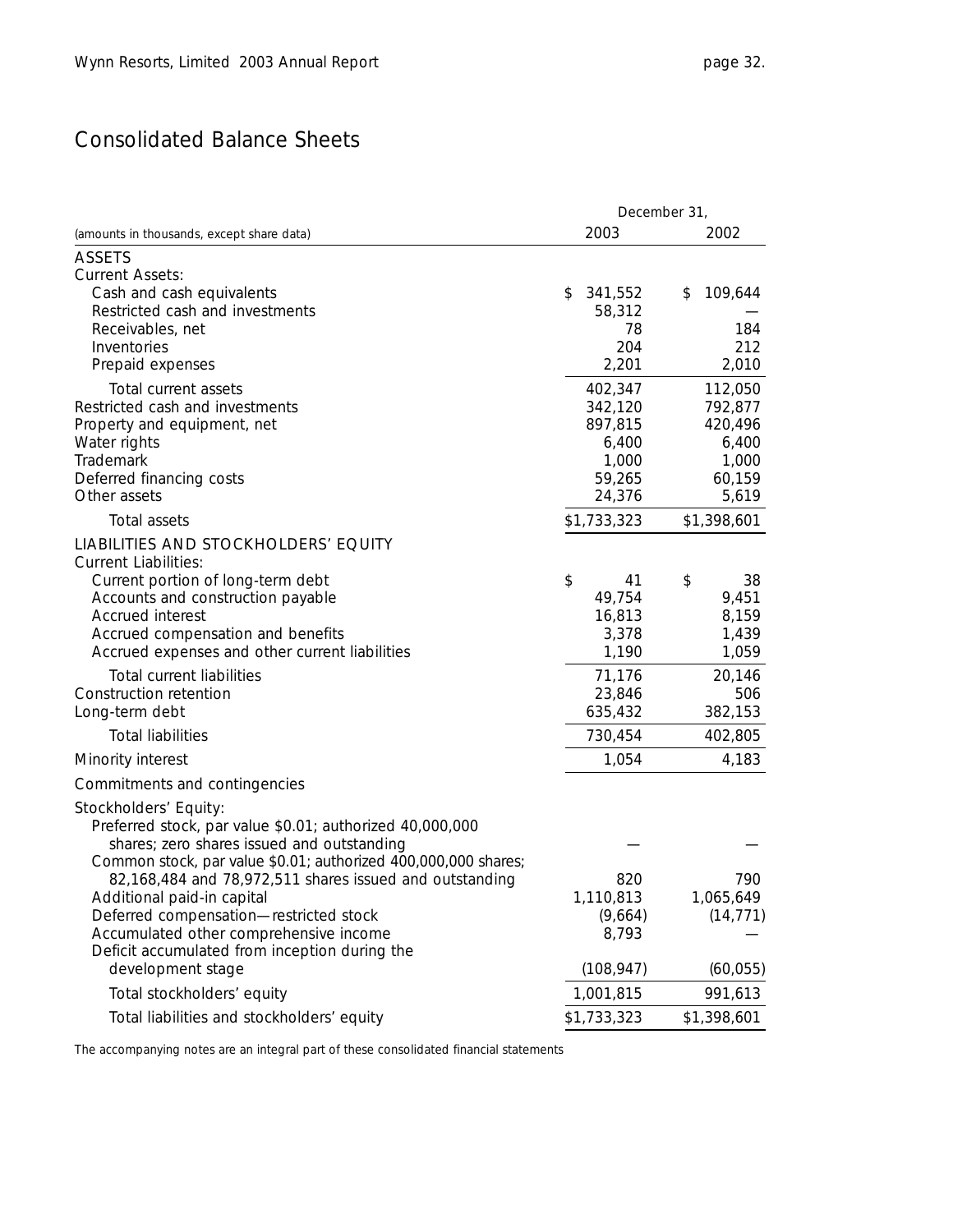# Consolidated Statements of Operations and Comprehensive Loss

<span id="page-34-0"></span>

|                                                                                                   | Year Ended December 31, |            |    |             |    |             | Period from<br>April 21, 2000<br>(Inception) to<br>December 31, |              |  |
|---------------------------------------------------------------------------------------------------|-------------------------|------------|----|-------------|----|-------------|-----------------------------------------------------------------|--------------|--|
| (amounts in thousands, except per share data)                                                     |                         | 2003       |    | 2002        |    | 2001        |                                                                 | 2003         |  |
| Revenues:                                                                                         |                         |            |    |             |    |             |                                                                 |              |  |
| Airplane<br>Art gallery                                                                           | \$                      | 375<br>317 | \$ | 629<br>279  | \$ | 1,077<br>35 | \$                                                              | 2,168<br>631 |  |
| Retail                                                                                            |                         | 312        |    | 237         |    | 27          |                                                                 | 576          |  |
| Water                                                                                             |                         | 14         |    | 14          |    | 18          |                                                                 | 46           |  |
| Total revenues                                                                                    |                         | 1,018      |    | 1,159       |    | 1,157       |                                                                 | 3,421        |  |
| Expenses:                                                                                         |                         |            |    |             |    |             |                                                                 |              |  |
| Pre-opening costs                                                                                 |                         | 47,119     |    | 25,147      |    | 11,862      |                                                                 | 89,834       |  |
| Depreciation and amortization                                                                     |                         | 5.743      |    | 8,934       |    | 8,163       |                                                                 | 26,885       |  |
| (Gain)/Loss on sale of assets                                                                     |                         | (4)        |    | (21)        |    | 394         |                                                                 | 369          |  |
| Selling, general and administrative                                                               |                         | 631        |    | 622         |    | 376         |                                                                 | 1,628        |  |
| Facility closure                                                                                  |                         |            |    |             |    | 373         |                                                                 | 1,579        |  |
| Cost of water                                                                                     |                         | 60         |    | 59          |    | 40          |                                                                 | 160          |  |
| Cost of retail sales<br>Loss from incidental operations                                           |                         | 153<br>651 |    | 118<br>700  |    | 9           |                                                                 | 280<br>2,514 |  |
|                                                                                                   |                         |            |    |             |    |             |                                                                 |              |  |
| Total expenses                                                                                    |                         | 54,353     |    | 35,559      |    | 21,217      |                                                                 | 123,249      |  |
| Operating loss                                                                                    |                         | (53, 335)  |    | (34, 400)   |    | (20,060)    |                                                                 | (119, 828)   |  |
| Other income (expense):                                                                           |                         |            |    |             |    |             |                                                                 |              |  |
| Interest expense, net                                                                             |                         | (9,031)    |    | (1, 897)    |    | (28)        |                                                                 | (10, 973)    |  |
| Interest income                                                                                   |                         | 10,345     |    | 3,718       |    | 2,362       |                                                                 | 17,859       |  |
| Other income, net                                                                                 |                         | 1,314      |    | 1,821       |    | 2,334       |                                                                 | 6,886        |  |
| Minority interest                                                                                 |                         | 3,129      |    | 866         |    |             |                                                                 | 3,995        |  |
| Net loss accumulated during                                                                       |                         |            |    |             |    |             |                                                                 |              |  |
| the development stage                                                                             |                         | (48, 892)  |    | (31, 713)   |    | (17, 726)   |                                                                 | (108, 947)   |  |
| Change in fair value of interest rate swaps                                                       |                         | 8,793      |    |             |    |             |                                                                 | 8,793        |  |
| Comprehensive loss                                                                                |                         | \$(40,099) |    | \$(31, 713) |    | \$(17, 726) |                                                                 | \$(100, 154) |  |
| Basic and diluted loss per common share:<br>Net loss accumulated during<br>the development stage: |                         |            |    |             |    |             |                                                                 |              |  |
| Basic                                                                                             | \$                      | (0.62)     | \$ | (0.68)      | \$ | (0.45)      | \$                                                              | (2.10)       |  |
| Diluted                                                                                           | \$                      | (0.62)     | \$ | (0.68)      | \$ | (0.45)      | \$                                                              | (2.10)       |  |
| Weighted average common                                                                           |                         |            |    |             |    |             |                                                                 |              |  |
| shares outstanding:                                                                               |                         |            |    |             |    |             |                                                                 |              |  |
| <b>Basic</b>                                                                                      |                         | 79,429     |    | 46,706      |    | 38,984      |                                                                 | 51,811       |  |
| <b>Diluted</b>                                                                                    |                         | 79,429     |    | 46,706      |    | 38,984      |                                                                 | 51,811       |  |

*The accompanying notes are an integral part of these consolidated financial statements*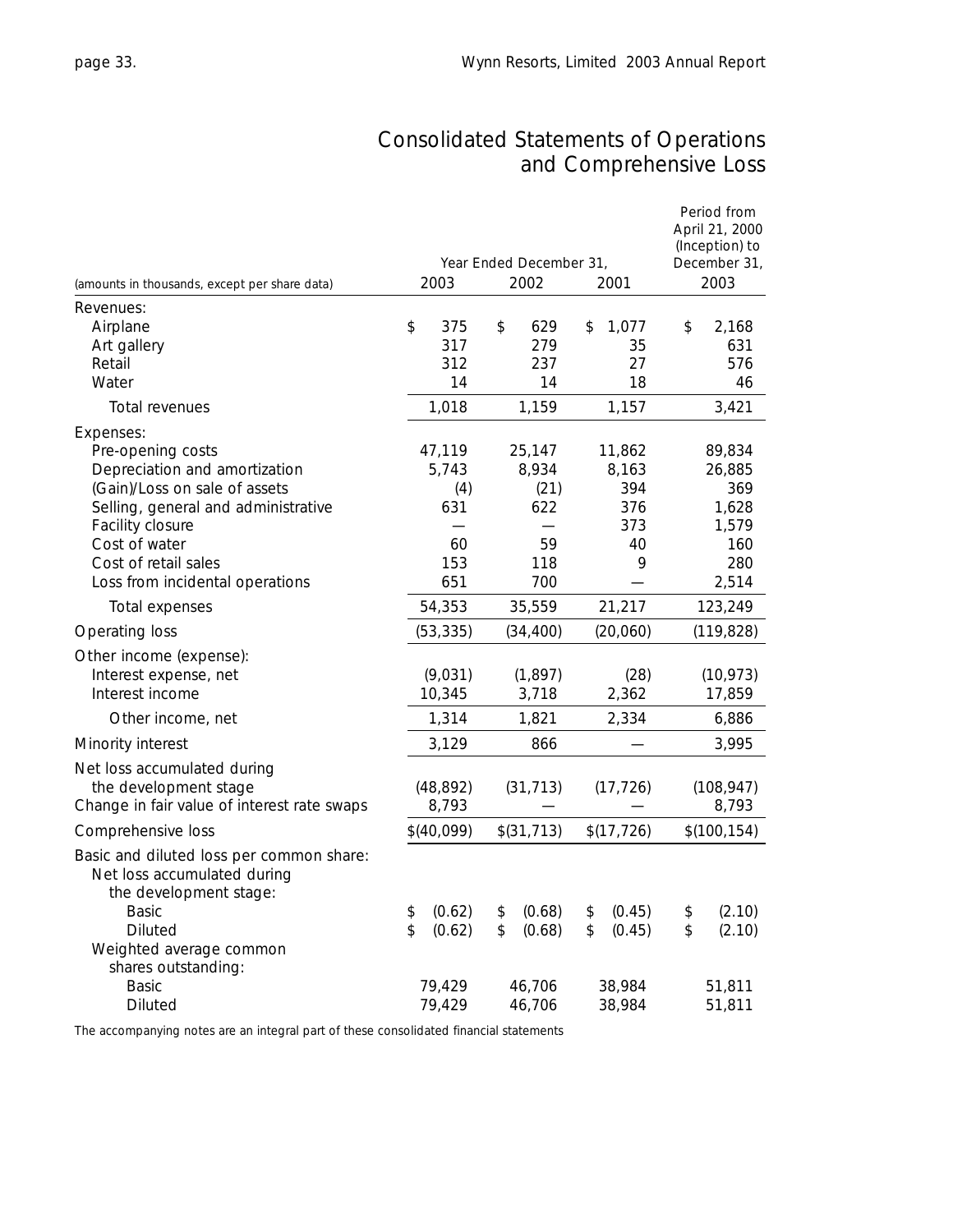# Consolidated Statements of Stockholders' Equity

|                                                          | <b>Common Stock</b>          |               | Additional                    | Deferred<br>Compensation- | Accumulated<br>Other    | Net Loss<br>Accumulated<br>During the | Total                               |
|----------------------------------------------------------|------------------------------|---------------|-------------------------------|---------------------------|-------------------------|---------------------------------------|-------------------------------------|
| (amounts in thousands, except share data)                | <b>Shares</b><br>Outstanding | Par<br>Value  | Paid-in<br>Capital            | Restricted<br>Stock       | Comprehensive<br>Income | Development<br>Stage                  | Stockholders <sup>®</sup><br>Equity |
| Balances, April 21, 2000 (Inception)                     |                              | $\frac{1}{2}$ | $\overbrace{\phantom{aaaaa}}$ | \$.                       |                         |                                       |                                     |
| Capital contributions                                    | 37,944,544                   | 379           | 512,675                       |                           |                         |                                       | 513,054                             |
| <b>Distributions</b>                                     |                              |               | (110, 482)                    |                           |                         |                                       | (110, 482)                          |
| Third party fees                                         |                              |               | (10,000)                      |                           |                         |                                       | (10,000)                            |
| Net loss accumulated during the development stage        |                              |               | $\hspace{0.05cm}$             |                           |                         | (10,616)                              | (10,616)                            |
| Balances, December 31, 2000                              | 37,944,544                   | 379           | 392,193                       |                           |                         | (10,616)                              | 381,956                             |
| Capital contributions                                    | 1,459,347                    | 15            | 20,785                        |                           |                         |                                       | 20,800                              |
| Third party fees                                         |                              |               | (800)                         |                           |                         |                                       | (800)                               |
| Net loss accumulated during the development stage        |                              |               |                               |                           |                         | (17, 726)                             | (17, 726)                           |
| Balances, December 31, 2001                              | 39,403,891                   | 394           | 412,178                       |                           |                         | (28, 342)                             | 384,230                             |
| Capital contributions                                    | 596,109                      | 6             | 173,488                       |                           |                         |                                       | 173,494                             |
| Issuance of common stock through initial public offering | 34,615,000                   | 346           | 426,024                       |                           |                         |                                       | 426,370                             |
| Issuance of common stock through over-allotment option   | 3,219,173                    | 32            | 38,888                        |                           |                         |                                       | 38,920                              |
| Issuance of restricted stock                             | 1,138,338                    | 12            | 15,071                        | (15,083)                  |                         |                                       |                                     |
| Amortization of deferred compensation-restricted stock   |                              |               |                               | 312                       |                         |                                       | 312                                 |
| Net loss accumulated during the development stage        |                              |               |                               |                           |                         | (31, 713)                             | (31, 713)                           |
| Balances, December 31, 2002                              | 78,972,511                   | 790           | 1,065,649                     | (14, 771)                 |                         | (60, 055)                             | 991,613                             |
| Issuance of restricted stock                             | 189,723                      | 2             | 2,827                         | (2,829)                   |                         |                                       |                                     |
| Forfeiture of restricted stock                           | (189, 723)                   | (2)           | (2, 512)                      | 1,440                     |                         |                                       | (1,074)                             |
| Issuance of common stock                                 | 3,000,000                    | 30            | 44,766                        |                           |                         |                                       | 44,796                              |
| Exercise of stock options                                | 6,250                        |               | 83                            |                           |                         |                                       | 83                                  |
| Amortization of deferred compensation-restricted stock   |                              |               |                               | 6,496                     |                         |                                       | 6,496                               |
| Change in fair value of interest rate swaps              |                              |               |                               |                           | 8,793                   |                                       | 8,793                               |
| Net loss accumulated during the development stage        |                              |               |                               |                           |                         | (48, 892)                             | (48, 892)                           |
| Balances, December 31, 2003                              | 81,978,761                   | \$820         | \$1,110,813                   | \$ (9,664)                | \$8,793                 | \$(108, 947)                          | \$1,001,815                         |

*The accompanying notes are an integral part of these consolidated financial statements*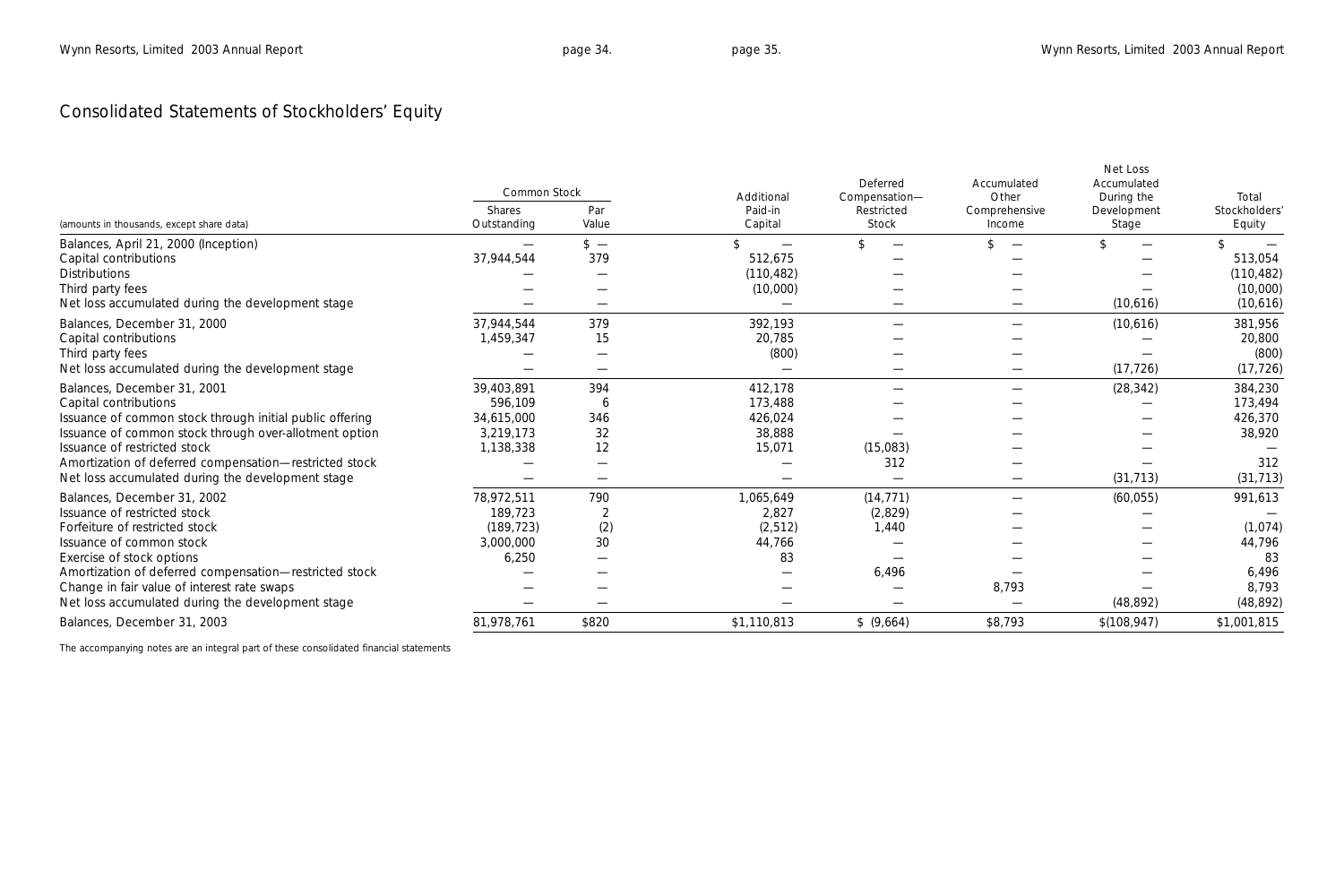# Consolidated Statements of Cash Flows

|                                                                                                                               | Year Ended December 31, | Period from<br>April 21, 2000<br>(Inception) to<br>December 31, |             |                  |
|-------------------------------------------------------------------------------------------------------------------------------|-------------------------|-----------------------------------------------------------------|-------------|------------------|
| (amounts in thousands)                                                                                                        | 2003                    | 2002                                                            | 2001        | 2003             |
| Cash flows from operating activities:<br>Net loss accumulated during the<br>development stage                                 | (48, 892)<br>\$         | (31, 713)<br>\$                                                 | \$(17, 726) | (108, 947)<br>\$ |
| Adjustments to reconcile net loss<br>accumulated during the development<br>stage to net cash used in<br>operating activities: |                         |                                                                 |             |                  |
| Depreciation and amortization                                                                                                 | 5,743                   | 8,934                                                           | 8,163       | 26,885           |
| Minority interest                                                                                                             | (3, 129)                | (866)                                                           |             | (3,995)          |
| Amortization of deferred compensation                                                                                         | 3,327                   | 134                                                             |             | 3,461            |
| Amortization of deferred financing costs                                                                                      | 12,871                  |                                                                 |             | 12,871           |
| (Gain)/Loss on sale of fixed assets                                                                                           | (4)                     | (21)                                                            | 394         | 369              |
| Incidental operations                                                                                                         |                         | 1,971                                                           | 3,611       | 6,780            |
| Increase (decrease) in cash from changes in:                                                                                  |                         |                                                                 |             |                  |
| Receivables, net                                                                                                              | 106                     | 350                                                             | 477         | 7,903            |
| Inventories and prepaid expenses                                                                                              | (183)                   | (918)                                                           | (95)        | (1, 244)         |
| Accounts payable and accrued expenses                                                                                         | 8,387                   | 11,603                                                          | 585         | 11,589           |
| Total adjustments                                                                                                             | 27,118                  | 21,187                                                          | 13,135      | 64,619           |
| Net cash used in<br>operating activities                                                                                      | (21, 774)               | (10, 526)                                                       | (4, 591)    | (44, 328)        |
| Cash flows from investing activities:<br>Acquisition of Desert Inn Resort<br>and Casino, net of cash acquired                 |                         |                                                                 |             | (270, 718)       |
| Capital expenditures, net of                                                                                                  |                         |                                                                 |             |                  |
| construction payables                                                                                                         | (414, 989)              | (66, 077)                                                       | (29, 082)   | (565, 789)       |
| Restricted cash and investments                                                                                               | 392,445                 | (792, 353)                                                      | (524)       | (400, 432)       |
| Other assets                                                                                                                  | (9,964)                 | (3, 573)                                                        | (1,707)     | (16, 543)        |
| Proceeds from sale of equipment                                                                                               | 6                       | 8,007                                                           | 775         | 9,564            |
| Net cash used in investing activities                                                                                         | (32, 502)               | (853,996)                                                       | (30, 538)   | (1, 243, 918)    |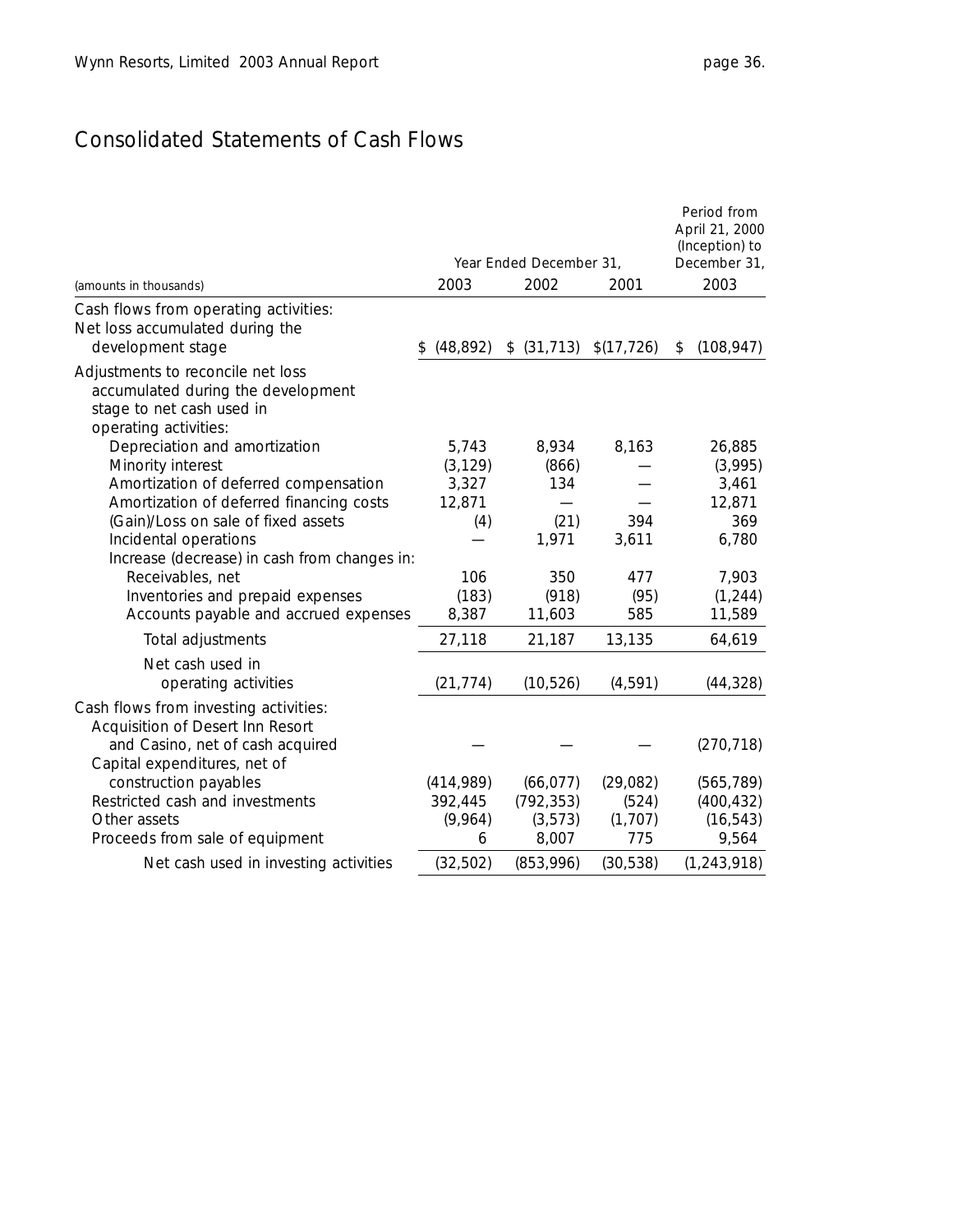|                                                                                                                              |                    | Year Ended December 31, |                |                     | Period from<br>April 21, 2000<br>(Inception) to<br>December 31, |
|------------------------------------------------------------------------------------------------------------------------------|--------------------|-------------------------|----------------|---------------------|-----------------------------------------------------------------|
| (amounts in thousands)                                                                                                       | 2003               | 2002                    |                | 2001                | 2003                                                            |
| Cash flows from financing activities:                                                                                        |                    |                         |                |                     |                                                                 |
| Equity contributions                                                                                                         | 45,000             | 173,494                 |                | 20,800              | 720,007                                                         |
| Equity distributions                                                                                                         |                    |                         |                |                     | (110, 482)                                                      |
| Exercise of stock options                                                                                                    | 83                 |                         |                |                     | 83                                                              |
| Proceeds from issuance of common stock                                                                                       |                    | 491,844                 |                |                     | 491,844                                                         |
| Third party fees                                                                                                             | (204)              | (26, 554)               |                | (800)               | (37, 558)                                                       |
| Macau minority contributions                                                                                                 |                    | 5,050                   |                |                     | 5,050                                                           |
| Proceeds from issuance of long-term debt                                                                                     | 250,000            | 381,334                 |                |                     | 756,334                                                         |
| Principal payments of long-term debt                                                                                         | (38)               | (28, 535)               |                | (32)                | (153, 623)                                                      |
| Deferred financing costs                                                                                                     | (8,657)            | (61, 735)               |                |                     | (71, 857)                                                       |
| Proceeds from issuance of related party loan                                                                                 |                    |                         |                |                     | 100,000                                                         |
| Principal payments of related party loan                                                                                     |                    |                         |                |                     | (70,000)                                                        |
| Net cash provided by financing activities                                                                                    | 286,184            | 934,898                 |                | 19,968              | 1,629,798                                                       |
| Cash and cash equivalents:<br>Increase (decrease) in cash<br>and cash equivalents<br>Balance, beginning of period            | 231,908<br>109,644 | 70,376<br>39,268        |                | (15, 161)<br>54,429 | 341,552                                                         |
| Balance, end of period                                                                                                       | \$341,552          | \$109,644               |                | \$39,268            | \$<br>341,552                                                   |
| Supplemental cash flow disclosures:<br>Cash paid for interest, net of<br>amounts capitalized<br>Advances and loans converted | \$                 | \$<br>1,443             | \$             | 28                  | \$<br>1,488                                                     |
| to contributed capital                                                                                                       | \$                 | \$<br>458               | \$             |                     | \$<br>32,758                                                    |
| Equipment purchases financed by debt                                                                                         | \$                 | \$<br>28,500            | \$             |                     | \$<br>28,500                                                    |
| Due from related party                                                                                                       |                    |                         |                |                     |                                                                 |
| reclassified to Water rights                                                                                                 | \$                 | \$                      | \$             | 6,400               | \$<br>6,400                                                     |
| Purchase accounting reduction of                                                                                             |                    |                         |                |                     |                                                                 |
| land for excess liabilities                                                                                                  | \$                 | \$                      | \$             | 1,400               | \$<br>1,400                                                     |
| Deferred compensation capitalized                                                                                            |                    |                         |                |                     |                                                                 |
| into construction                                                                                                            | \$<br>3,171        | \$                      | $\updownarrow$ |                     | \$<br>3,171                                                     |
| Change in fair value of interest rate swaps                                                                                  | \$<br>8,793        | \$                      | \$             |                     | \$<br>8,793                                                     |
| Forfeiture of restricted stock<br>reducing construction                                                                      | \$<br>1,074        | \$                      | \$             |                     | \$<br>1,074                                                     |

*The accompanying notes are an integral part of these consolidated financial statements*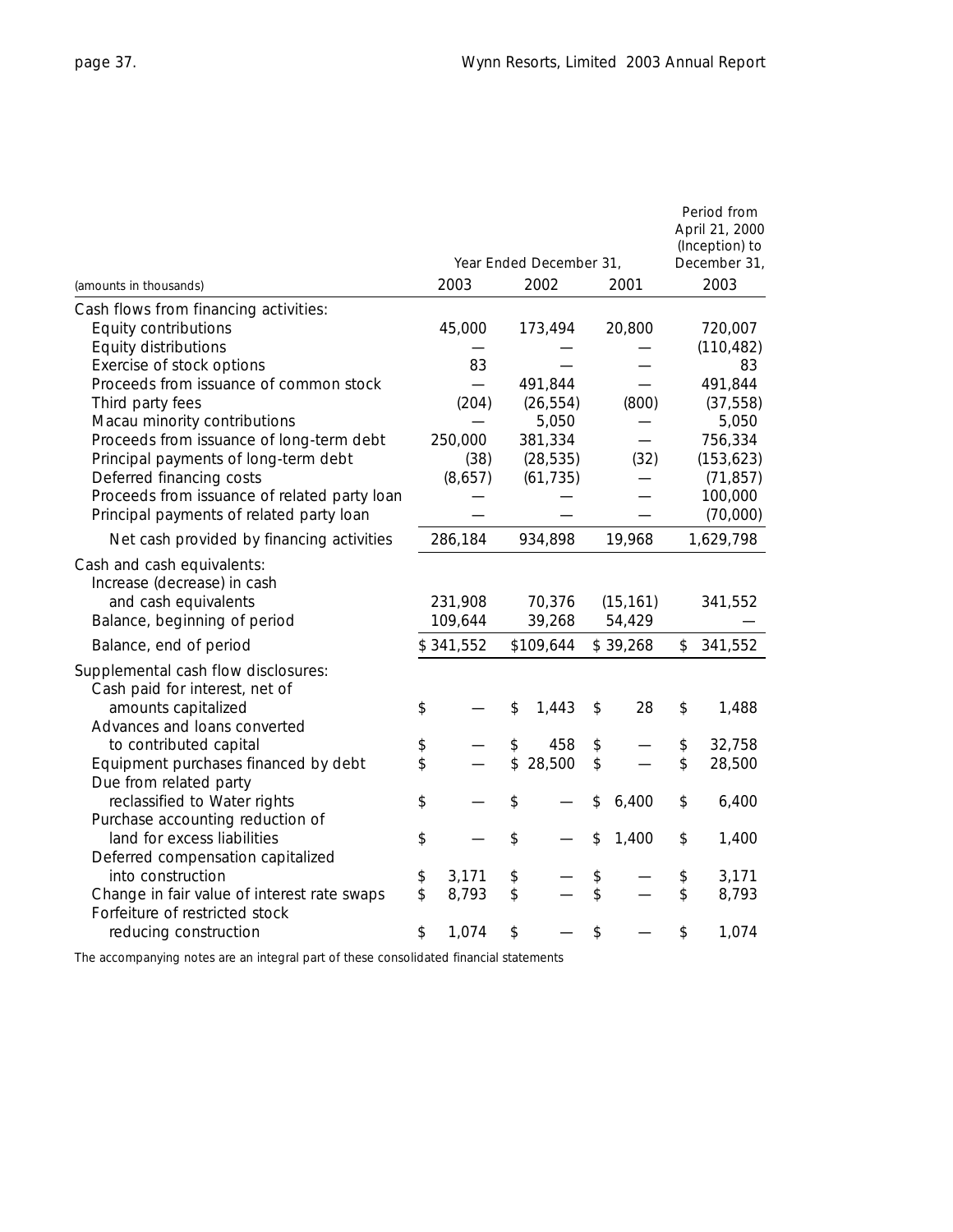### 1. Organization and Basis of Presentation

*Organization—*Wynn Resorts, Limited, a Nevada corporation ("Wynn Resorts") was formed in June 2002 to offer shares of its common stock for sale to the public in an initial public offering that was consummated in October 2002. Wynn Resorts' predecessor, Valvino Lamore, LLC ("Valvino"), was formed on April 21, 2000 (date of inception) as a Nevada limited liability company to acquire land and design, develop and finance a new resort casino/hotel project formerly named "Le Rêve" and subsequently renamed "Wynn Las Vegas."

In June 2002, Valvino, through its majority owned indirect subsidiary, Wynn Resorts (Macau) S.A. ("Wynn Macau, S.A."), entered into an agreement with the government of Macau, granting Wynn Macau, S.A. the right to construct and operate one or more casino gaming properties in the Macau Special Administrative Region of the People's Republic of China ("Macau"), located 37 miles southwest of Hong Kong. The Company's first anticipated casino resort in Macau is referred to herein as "Wynn Macau."

As more fully described below, on September 24, 2002, Wynn Resorts became the parent company of Valvino when all the members of Valvino contributed 210,834 shares comprising 100% of the membership interests of Valvino to Wynn Resorts in exchange for 40,000,000 shares of the common stock of Wynn Resorts as discussed below. Hereafter, all references to the "Company" refer to Wynn Resorts and its subsidiaries or Valvino and its subsidiaries, as its predecessor company.

Operations of the Company have been primarily limited to the design, development, financing and construction of Wynn Las Vegas and the acquisition of the concession to operate casinos in Macau, and the design, development, pre-construction, preliminary financing and land leasing efforts relating to Wynn Macau.

Direct and indirect subsidiaries of the Company include Valvino; Wynn Resorts Funding, LLC; Wynn Design and Development, LLC; Wynn Resorts Holdings, LLC; Wynn Las Vegas, LLC; Wynn Completion Guarantor, LLC; Wynn Las Vegas Capital Corp.; Wynn Show Performers, LLC; World Travel, LLC; Las Vegas Jet, LLC; Rambas Marketing Company, LLC; Palo, LLC; Toasty, LLC; WorldWide Wynn, LLC; Kevyn, LLC; Desert Inn Water Company, LLC; Desert Inn Improvement Company; Wynn Group Asia, Inc.; Wynn Resorts International, Ltd.; Wynn Resorts (Macau) Holdings, Ltd.; Wynn Resorts (Macau), Limited; and Wynn Macau, S.A.

*Acquisitions—*Pursuant to an Asset and Land Purchase Agreement dated as of April 28, 2000, by and among Starwood Hotels & Resorts Worldwide, Inc., Sheraton Gaming Corporation, Sheraton Desert Inn Corporation, Valvino and Stephen A. Wynn ("Mr. Wynn"), the Company acquired the assets and liabilities of the Desert Inn Resort and Casino (the "Desert Inn") for approximately \$270 million plus an adjustment for working capital, as defined therein. Upon receiving all necessary regulatory approvals, the purchase was completed on June 22, 2000. The acquisition was accounted for using the purchase method of accounting and the purchase price was allocated to the assets acquired and liabilities assumed based on estimated fair values at the date of acquisition. Later in 2000 and early 2001, the Company acquired all of the remaining lots located in the interior of, and some of the lots around, the former Desert Inn golf course for a total of \$47.8 million.

On August 28, 2000, the Company permanently closed the Desert Inn with the exception of the golf course and its related retail, food and beverage operations, which were subsequently closed in June 2002.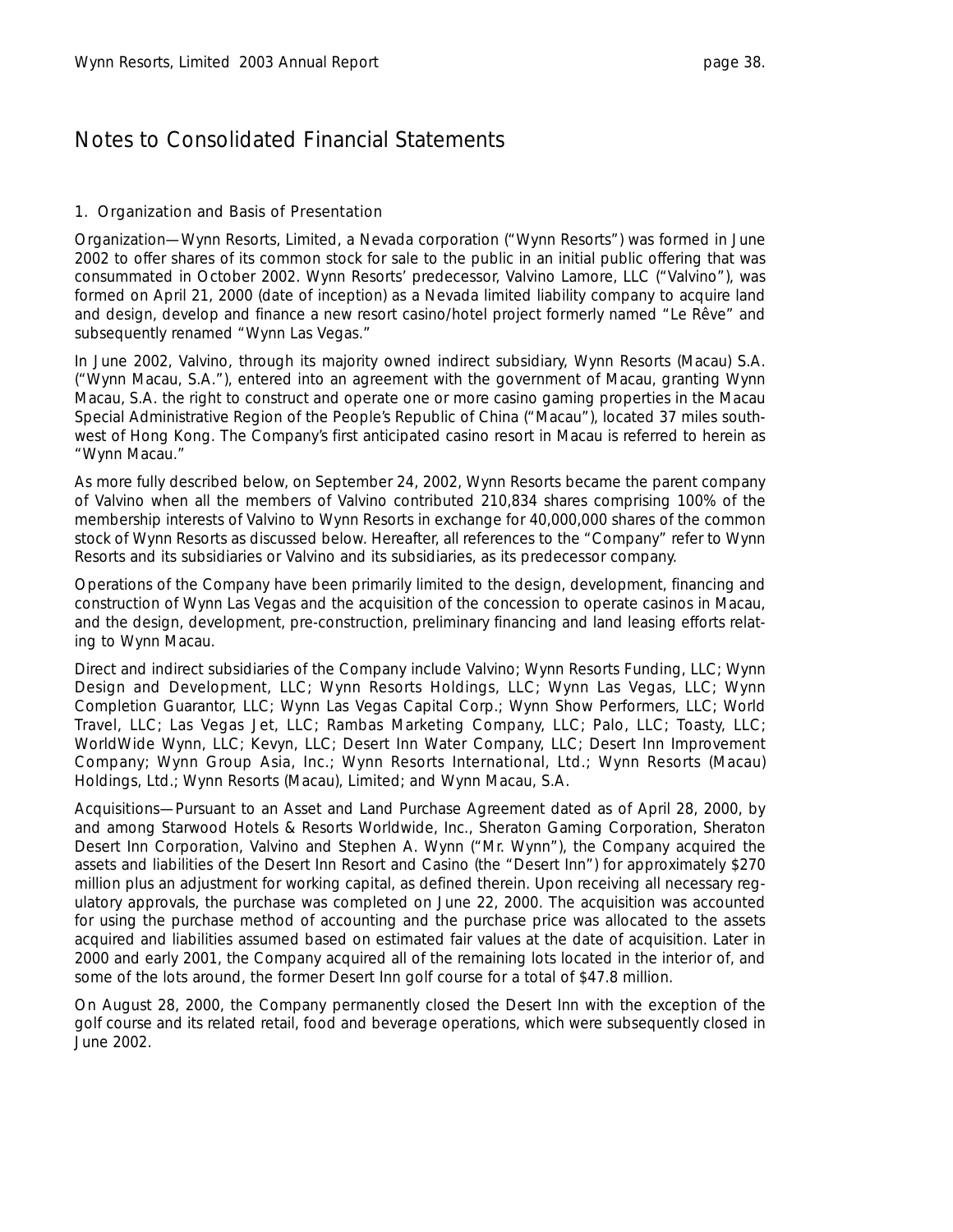On April 1, 2001, the Company acquired Kevyn, LLC, a previously unconsolidated affiliate which was wholly-owned by Mr. Wynn and whose principal asset was an airplane, for approximately \$10 million. The acquisition was treated as a reorganization of entities under common control. In accordance with Statement of Financial Accounting Standard ("SFAS") No. 141, "Business Combinations," the assets and liabilities acquired have been recorded at the carrying value at the time of the acquisition and the operating results of Kevyn, LLC are included in the operating statements of the Company from the earliest period presented. As a result, the previously separate historical financial position and results of operations of Kevyn, LLC are combined with the financial position and results of operations of the Company for all periods presented.

Additionally, effective June 28, 2001, the Public Utilities Commission of Nevada approved the transfer of ownership of Desert Inn Water Company, also a previously unconsolidated affiliate and wholly-owned company of Mr. Wynn, to the Company. As the Desert Inn Water Company consisted entirely of all of the shares of Desert Inn Improvement Company whose assets primarily consisted of water rights, this transaction was treated as an acquisition of assets for financial reporting purposes. The Company exchanged the receivable from the Desert Inn Water Company in this acquisition, which was equivalent to the fair market value of the water rights of \$6.4 million. Subsequently, in 2003, the water rights were transferred from Desert Inn Water Company to Wynn Las Vegas, LLC and Wynn Resorts Holdings, LLC.

In May 2002, the Company acquired World Travel, LLC and Las Vegas Jet, LLC (entities previously wholly-owned by Mr. Wynn). The acquisitions were accounted for as reorganizations of entities under common control. In accordance with SFAS No. 141, "Business Combinations," the assets and liabilities of the entities acquired have been recorded at the carrying value at the time of the acquisition and the operating results of the entities are included in the operating statements of the Company from the earliest period presented. As a result, the previously separate historical financial position and results of operations of World Travel, LLC and Las Vegas Jet, LLC are combined with the financial position and results of operations of the Company for all periods presented.

*Capital Contributions—*At formation, Valvino's sole member was Mr. Wynn. Pursuant to the Amended and Restated Operating Agreement (the "Agreement") dated October 3, 2000, the Company admitted a new 50% member, Aruze USA, Inc. ("Aruze USA"), in exchange for a capital contribution of \$260 million. As part of this capital acquisition, the Company paid a fee of \$10 million to a third party. The Company again amended the Agreement on April 16, 2001 when a third member, Baron Asset Fund, was admitted as a 3.7% member in exchange for a capital contribution of \$20.8 million. As part of this capital contribution, the Company paid a fee of \$800,000 to a third party.

Upon completion of various legal agreements and transactions in April 2002, Mr. Wynn contributed approximately \$32 million of cash to the Company. This included the assignment to the Company by Mr. Wynn of his rights to approximately \$22.5 million deposited in a Macau bank account which was committed to Wynn Macau, and an additional \$8.6 million of cash. In addition, Mr. Wynn also contributed to the Company his 90% ownership interest in Wynn Macau, S.A. and the right to be reimbursed for approximately \$825,000 of expenses incurred by Mr. Wynn on behalf of Wynn Macau, S.A.. At the time of the capital contribution, the assets held by Wynn Macau, S.A. principally consisted of the intangible asset associated with the provisional license to negotiate a concession with the government of Macau. The provisional license had no historical cost basis but the members of Valvino negotiated a fair value of \$56 million. In accordance with SFAS No. 141, "Business Combinations," because the transactions occurred between entities under common control, the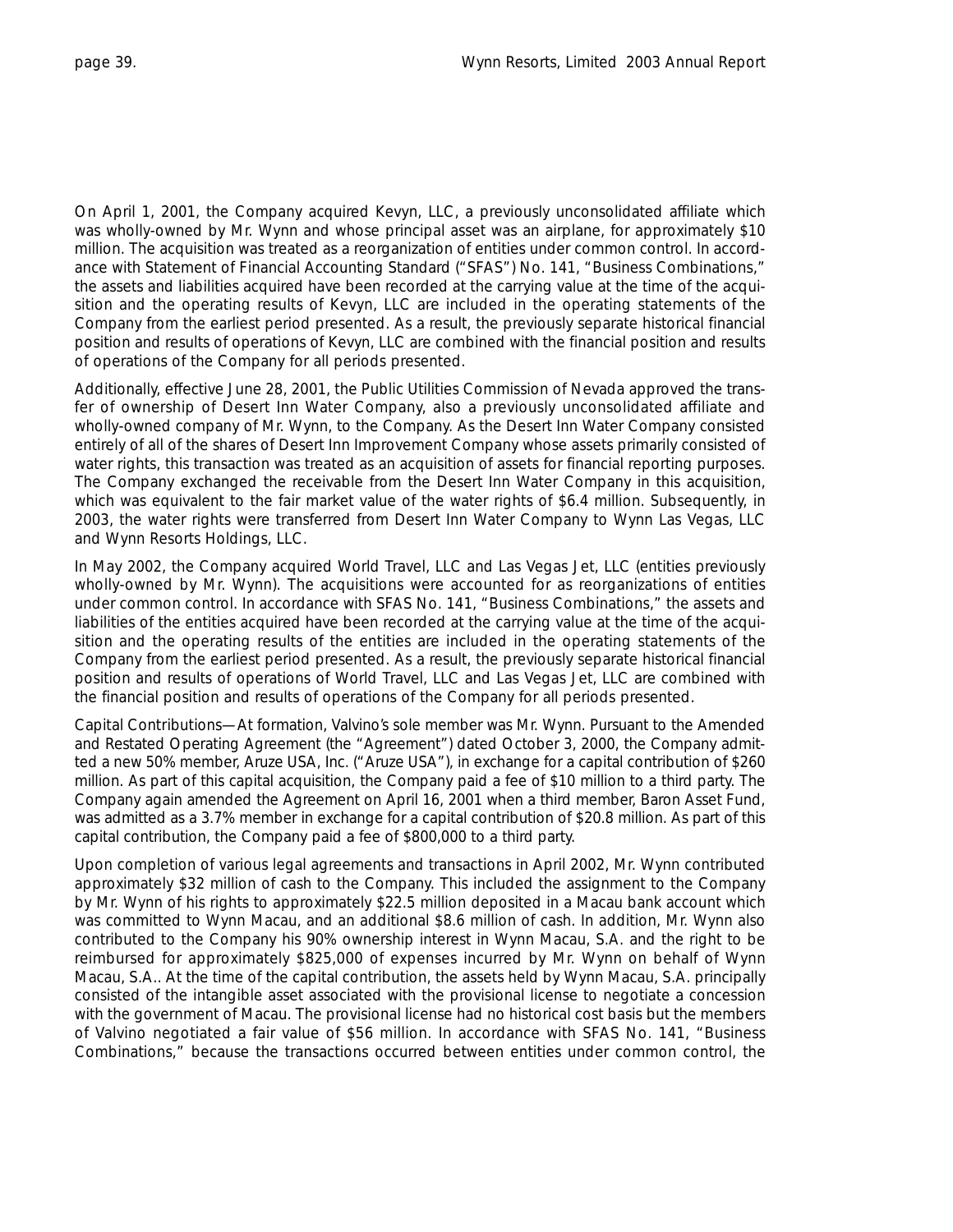contribution of the 90% interest in Wynn Macau, S.A. by Mr. Wynn was recorded at its historical cost basis with the primary asset recorded in the financial statements being the approximate \$22.5 million of cash. However, Mr. Wynn's ownership interest in the Company after these contributions reflects the fair value of his 90% ownership interest in Wynn Macau relative to the fair value of the contributions from Aruze USA, Inc. and Baron Asset Fund as described below.

Concurrent with Mr. Wynn's contributions above, Aruze USA contributed an additional \$120 million in cash and Baron Asset Fund contributed an additional \$20.3 million in cash.

While neither Mr. Wynn nor Aruze USA received additional shares in connection with the abovedescribed capital contributions, immediately following these additional capital contributions, Mr. Wynn and Aruze USA each owned 47.5% of the membership interests in the Company, and Baron Asset Fund owned 5% of the membership interests in the Company.

In April 2002, the Company converted approximately \$458,000 of advances to Wynn Macau, S.A. into capital contributions.

In June 2002, the Kenneth R. Wynn Family Trust contributed \$1.2 million cash in exchange for a 0.146% membership interest in the Company.

During the third quarter of 2002, the Company received approximately \$2.2 million of capital contributions from minority stockholders for Wynn Macau, S.A.. Upon the final execution of the stockholder agreements in November 2002, the Company's ownership interest in Wynn Macau was reduced from 90% to 82.5%.

*Wynn Resorts Exchange—*At December 31, 2001, there were approximately 207,692 common shares of Valvino outstanding. The most recent sale of shares prior to December 31, 2001 occurred at a price of approximately \$2,704 per share. Consistent with the management structure permitted under applicable Nevada law, the Agreement provided that each share was entitled to one vote on all matters requiring the vote of the members. The Agreement also included several additional management provisions. First, Mr. Wynn, as the managing member, had authority to make decisions regarding the day-to-day activities of Valvino. Second, certain fundamental decisions had to be approved by the four-member Board of Representatives. Mr. Wynn and Aruze USA each appointed two representatives to the Board of Representatives. Mr. Wynn acted as Chairman of the Board of Representatives and had certain rights in that capacity, including the right to make the tie-breaking vote with respect to board action. Allocations of Valvino's profits and losses were made based on the common shares of each member, subject to applicable tax law requirements. Non-liquidating distributions were to be made first based on the initial positive capital account of each member (as determined under federal tax law book accounting) and then based on each member's percentage interest in Valvino's profits and losses. Liquidating distributions were to be made based solely on each member's positive capital account.

As discussed above, on September 24, 2002, all the members of Valvino contributed 100% of the membership interests in Valvino to the Company in exchange for 40,000,000 shares of the Company's common stock, making Valvino and its subsidiaries wholly-owned subsidiaries of the Company (hereafter referred to as the "Exchange").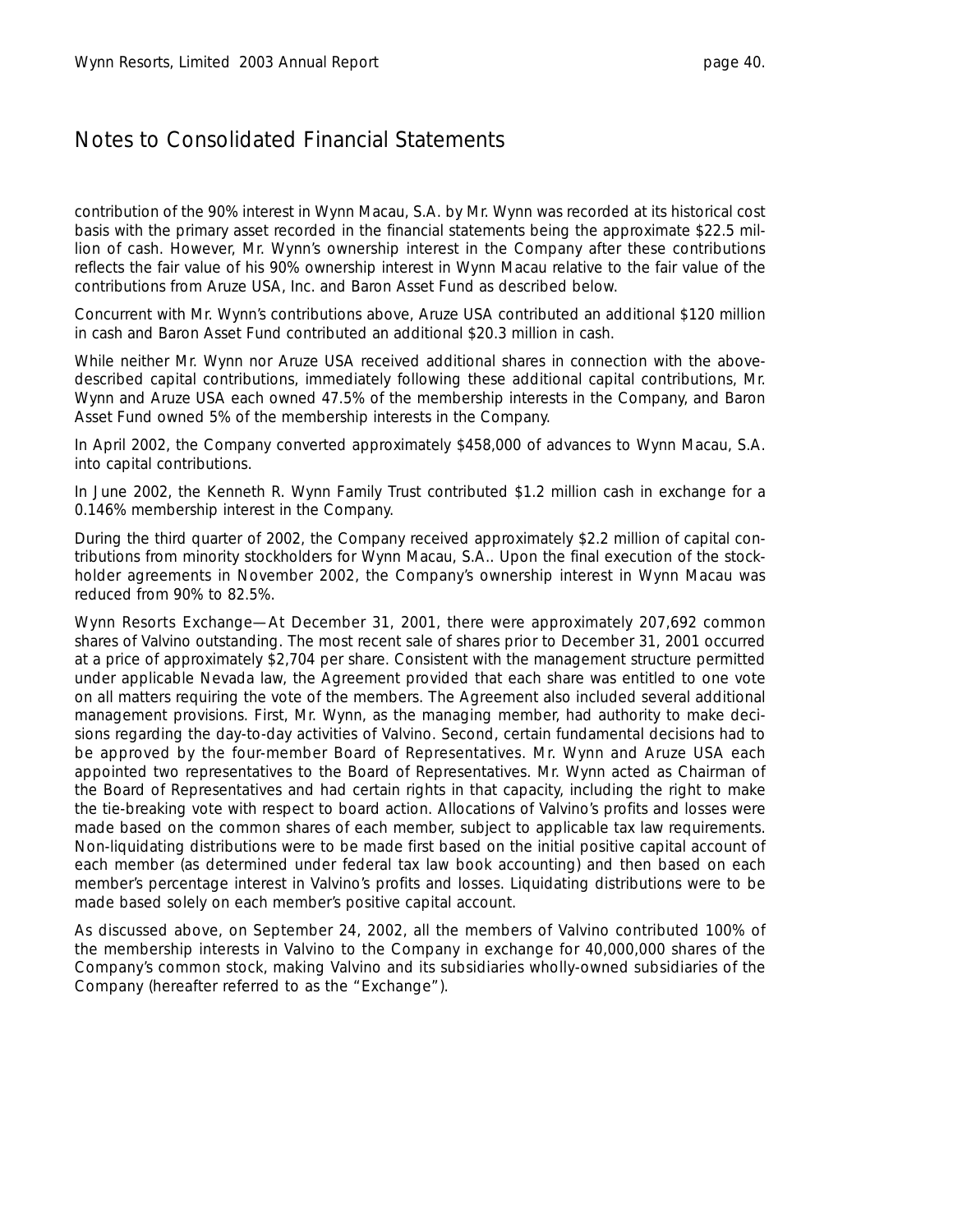The contributions under the Exchange were tax-free contributions under the Internal Revenue Code, and for financial statement accounting purposes the Exchange was considered to be a recapitalization. Because the ownership interests in the Company after the Exchange were identical to the previous ownership interests in Valvino, the Exchange was considered to be non-substantive. In accordance with Financial Accounting Standards Board ("FASB") Technical Bulletin 85-5, "Issues Relating to Accounting for Business Combinations," the Company recognized the assets and liabilities transferred at their carrying value in the books and records of Valvino at the time of exchange. The Company's consolidated financial statements report the impact of the Exchange as if it had occurred at the beginning of the periods presented.

### 2. Summary of Significant Accounting Policies

*Development Stage Risk Factors—*As a development stage company, the Company has spent significant amounts of money in connection with its development activities, primarily in the acquisition of land and other assets, in the design, development, financing and construction of Wynn Las Vegas, and in negotiation of the concession arrangement as well as the pre-development design, preliminary financing and land acquisition for Wynn Macau. The Company has not commenced principal operations and therefore revenues are not significant. Consequently, as is customary for a development stage company, the Company has incurred losses in each period from inception to December 31, 2003. Management expects these losses to continue until planned principal operations have commenced. However, as a development stage company, the Company has risks that may impact its ability to become an operating enterprise or to remain in existence. The Company is subject to many rules and regulations in both the construction and development phases and in operating gaming facilities, including, but not limited to, maintaining compliance with debt covenants, receiving the appropriate permits for particular construction activities, securing a Nevada state gaming license for the ownership and operation of Wynn Las Vegas, maintaining ongoing suitability requirements in Nevada and Macau, as well as fulfilling the requirements of Macau's developing regulatory framework. The completion of the Wynn Las Vegas and Wynn Macau projects is dependent upon compliance with these rules and regulations. Management anticipates Wynn Las Vegas will cost approximately \$2.4 billion to design and construct, including the cost of approximately 217 acres of land, capitalized interest, pre-opening expenses and financing fees. In addition, the Company is currently obligated to open its first casino resort in Macau by December 2006, and to invest at least 4 billion patacas (equivalent to approximately U.S. \$500 million at the December 31, 2003 rate of exchange) in Macau by June 2009.

*Principles of Consolidation—*The accompanying consolidated financial statements include the accounts of the Company and its majority-owned subsidiaries. All significant intercompany accounts and transactions have been eliminated.

*Use of Estimates—*The preparation of financial statements in conformity with accounting principles generally accepted in the United States of America requires management to make estimates and assumptions that affect the reported amounts of assets and liabilities and disclosure of contingent assets and liabilities at the date of the financial statements and the reported amounts of revenues and expenses during the reporting period. Actual results could differ from those estimates.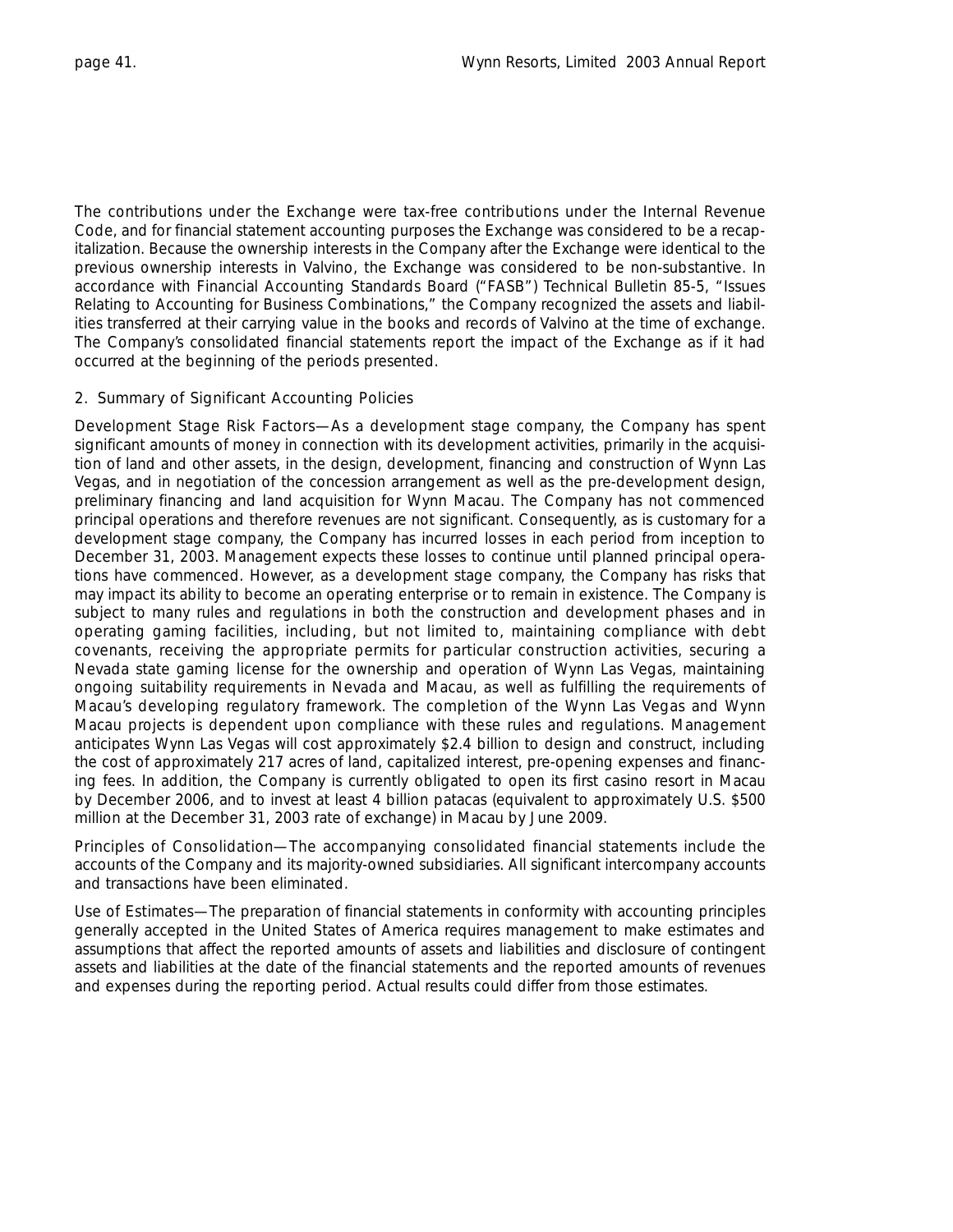*Reclassifications—*Certain amounts in the December 31, 2002 and 2001 consolidated financial statements have been reclassified to conform to the December 31, 2003 presentation. These reclassifications had no effect on the previously reported net loss.

*Cash and Cash Equivalents—*Cash and cash equivalents are comprised of highly liquid investments with a purchase maturity of three months or less. Cash equivalents are carried at cost, which approximates fair value.

*Restricted Cash and Investments—*Restricted cash and investments consists of certificates of deposits to collateralize certain construction insurance claims, cash deposits for certain required sales taxes, and certain of the proceeds of the Company's financing activities invested in approved money market funds or government-backed treasury notes and interest-only strips and restricted by the agreements governing the Company's debt instruments for the payment of certain approved construction and development costs relating to Wynn Las Vegas or for interest payments on the first three years of certain of the Company's debt. Amounts classified as current are equal to current construction payables and other accruals also classified as current.

The Company classifies its marketable securities in one of three categories: held-to-maturity, trading or available-for-sale, in accordance with SFAS No. 115, "Accounting for Certain Investments in Debt and Equity Securities." In accordance with SFAS No. 115, held-to-maturity securities are those securities for which the Company has the ability and intent to hold until maturity. Trading securities are those bought and held principally for the purpose of selling them in the near term. All other securities are classified as available-for-sale. All of the Company's marketable securities are classified as held-to-maturity. Accordingly, these are recorded at cost, adjusted for the amortization of premiums or accretion of discounts. With the exception of the Treasury strips purchased to collateralize the first three years of interest payments on the Company's 6% Convertible Subordinated Debentures (discussed below), all of the Company's marketable securities at December 31, 2003 mature on or before March 25, 2004. The carrying value of these marketable securities approximates fair value due to their relatively short-term maturities and market rates of interest.

Restricted cash and investments at December 31, 2003 and 2002 also include approximately \$2.6 million and \$3.8 million, respectively of accrued interest receivable on the marketable securities.

*Receivables—*Receivables consist of casino markers and hotel accounts resulting from the former operation of the Desert Inn as well as amounts currently charged in connection with providing water to the remaining homes located in the former Desert Inn Estates. The Company maintains an allowance for doubtful accounts, which is based on management's estimate of the amount expected to be uncollectible considering historical experience and the information management obtains regarding the credit worthiness of the customer.

*Inventories—*Retail, food and beverage inventories are stated at the lower of cost or market value. Cost is determined by the first-in, first-out and specific identification methods.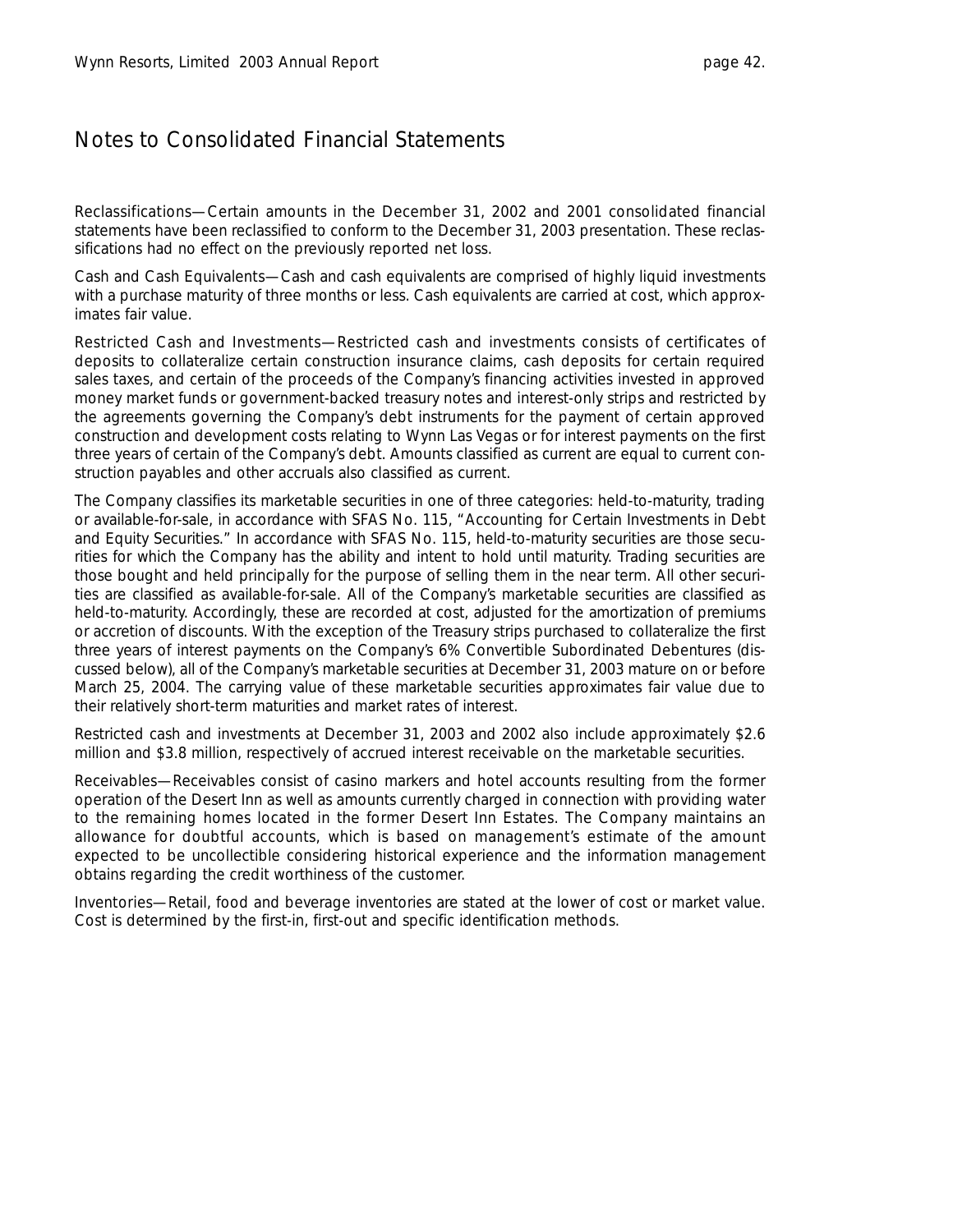*Property and Equipment—*The allocation of the purchase price of the Desert Inn to these asset categories was based upon an appraisal and management's estimate of the fair value of the assets acquired. Subsequent purchases of property and equipment are stated at cost. Depreciation is provided over the estimated useful lives of the assets using the straight-line method as follows:

| Buildings and improvements        | 1 to 3 years  |
|-----------------------------------|---------------|
| Parking garage                    | 15 years      |
| Airplane                          | 7 to 20 years |
| Furniture, fixtures and equipment | 5 to 20 years |

The design and development costs for Wynn Las Vegas are capitalized. Costs of building repairs and maintenance are charged to expense as incurred. The cost and accumulated depreciation of property and equipment retired or otherwise disposed of are eliminated from the respective accounts and any resulting gain or loss is included in operating income or loss.

In connection with the acquisition of the Desert Inn, the Company acquired several parcels of land, some of which will be available for future development. The Company's decision on whether to proceed with any new gaming opportunity is dependent upon future economic and regulatory factors, the availability of financing and competitive and strategic considerations. As many of these considerations are beyond the Company's control, no assurances can be made that the Company will be able to obtain appropriate licensing or be able to secure additional acceptable financing in order to proceed with any particular project. As of December 31, 2003 and 2002, the Company had approximately 20 acres of land held for future development with a book value of approximately \$78.6 million.

*Capitalized Interest—*The Company capitalizes interest costs associated with debt incurred in connection with its major construction projects. Interest capitalization will cease once the project is substantially complete or no longer undergoing construction activities to prepare it for its intended use. When no debt is specifically identified as being incurred in connection with such construction projects, the Company capitalizes interest on amounts expended on the project at the Company's weighted average cost of borrowed money. Interest of \$87.3 million, \$13.5 million, \$0 and \$107.1 million was capitalized for the years ended December 31, 2003, 2002 and 2001, and for the period from inception to December 31, 2003, respectively.

*Intangible Assets—*The Company has recorded its trademarks at cost and the water rights acquired as part of the overall purchase price of the Desert Inn at appraised value. Radio frequencies, which are included in other assets, are recorded at cost. These intangible assets have indefinite useful lives, and accordingly, are not amortized, but are periodically reviewed for impairment.

*Deferred Financing Costs—*Direct and incremental costs incurred in obtaining loans or in connection with the issuance of long-term debt are capitalized and amortized to interest over the terms of the related debt agreements. Approximately \$9.6 million, \$1.6 million, \$0 and \$12.7 million was amortized to interest during the years ended December 31, 2003, 2002 and 2001, and for the period from inception to December 31, 2003, respectively. The Company expects approximately \$10 million will be amortized to interest for each year from 2004 through 2008 related to deferred financing costs recognized at December 31, 2003.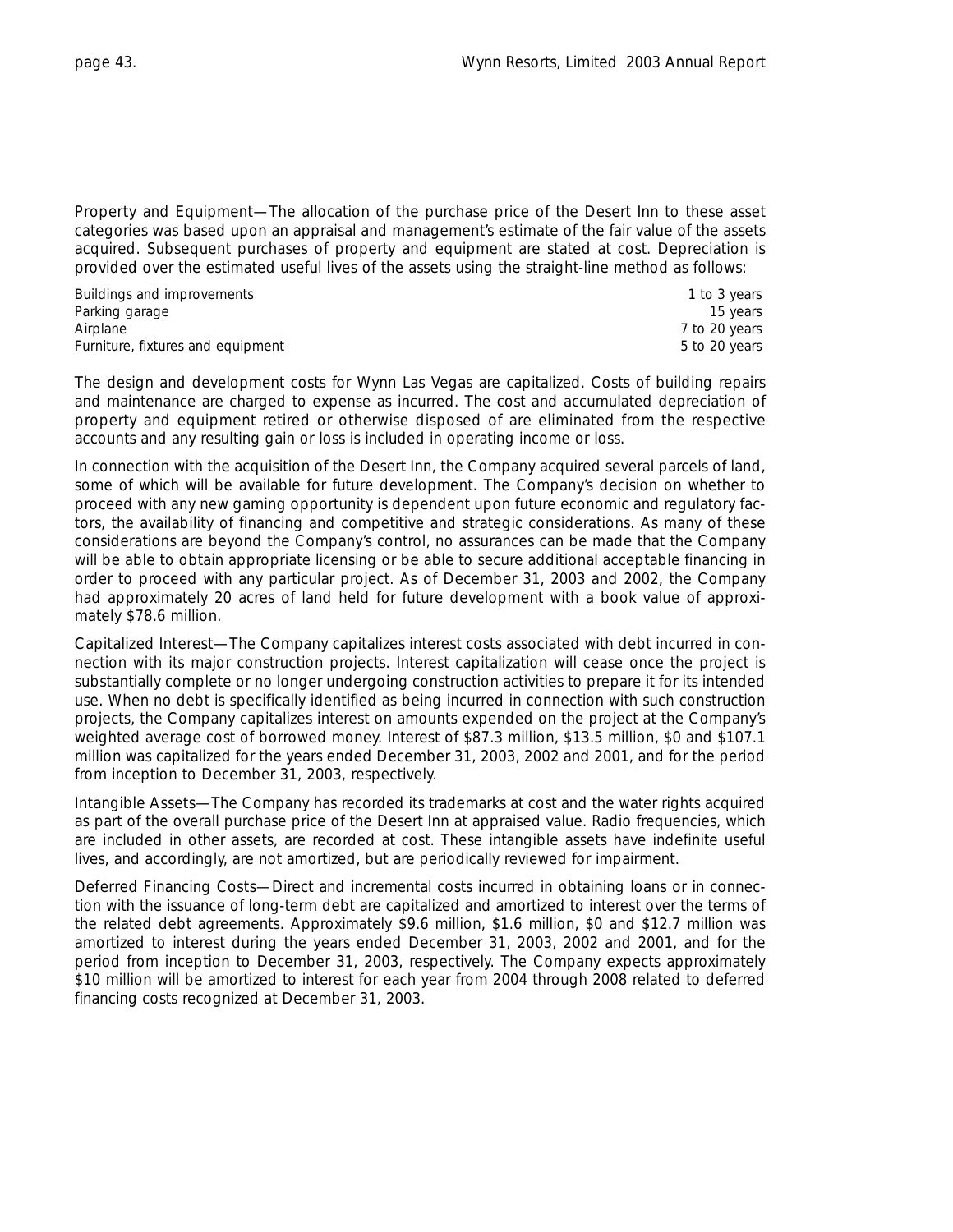| (\$ amounts in millions)                             | Second<br>Mortgage<br><b>Notes</b> | Unused<br>Revolving<br>Credit<br>Facility | Unused<br><b>Term</b><br>Loan<br>Facility | Partially<br>Drawn<br>FF&E<br>Facility | Convertible<br><b>Debentures</b> | Total<br>Deferred<br>Financing<br>Costs |
|------------------------------------------------------|------------------------------------|-------------------------------------------|-------------------------------------------|----------------------------------------|----------------------------------|-----------------------------------------|
| Net balance, December 31, 2001:                      | $\overline{\phantom{a}}$           | $s =$                                     | $\hspace{0.1mm}-\hspace{0.1mm}$           | S.<br>$\hspace{0.1mm}-\hspace{0.1mm}$  | $s =$                            | \$.                                     |
| Add: 2002 Financing costs<br>Less: 2002 Amortization | 14.4<br>(0.3)                      | 26.9<br>(0.8)                             | 9.1<br>(0.2)                              | 11.3<br>(0.3)                          |                                  | 61.7<br>(1.6)                           |
| Net balance, December 31, 2002:                      | 14.1                               | 26.1                                      | 8.9                                       | 11.0                                   |                                  | 60.1                                    |
| Add: 2003 Financing costs                            |                                    |                                           |                                           |                                        | 8.7                              | 8.7                                     |
| Less: 2003 Amortization                              | (1.8)                              | (4.5)                                     | (1.3)                                     | (1.6)                                  | (0.4)                            | (9.6)                                   |
| Net balance, December 31, 2003:                      | \$12.3                             | \$21.6                                    | \$7.6                                     | \$9.4                                  | \$8.3                            | \$59.2                                  |

Components of deferred financing costs as of December 31, 2003 and 2002 are as follows:

Accumulated amortization amounted to \$12.7 million and \$3.1 million as of December 31, 2003 and 2002, respectively.

*Long-Lived Assets—*Long-lived assets, which are not to be disposed of, including intangibles and property and equipment, are periodically reviewed by management for impairment whenever events or changes in circumstances indicate that the carrying value of the asset may not be recoverable. As of December 31, 2003 and 2002, management does not believe any assets have been impaired.

*Derivative Financial Instruments—*The Company seeks to manage its market risk, including interest rate risk associated with variable rate borrowings, through balancing fixed-rate and variablerate borrowings and the use of derivative financial instruments. The Company accounts for derivative financial instruments in accordance with SFAS No. 133, "Accounting for Derivative Instruments and Hedging Activities," as amended. Derivative financial instruments are recognized as assets or liabilities, with changes in fair value affecting net income (loss) or comprehensive income (loss) as applicable.

As of December 31, 2003, the Company recorded approximately \$8.8 million in other assets to reflect the fair value of its two interest rate swaps, designated as cash flow hedges, entered into in the second quarter of 2003 to hedge the underlying interest rate risk on a total of \$825 million of expected future borrowings under its existing Credit Facilities. Because there has been no ineffectiveness in the hedging relationships since the inception of these interest rate swaps, the corresponding change in fair value is reported in other comprehensive income for year ended December 31, 2003.

*Revenue Recognition—*The Company recognizes revenues on airplane services, art gallery admissions and retail sales, water service and other sources at the time pervasive evidence of an arrangement exists, the service is provided or the retail goods are sold, prices are fixed or determinable and collection is reasonably assured.

*Pre-Opening Costs—*Pre-opening costs consisting primarily of salaries and wages, legal and consulting fees, insurance, utilities and travel are expensed as incurred.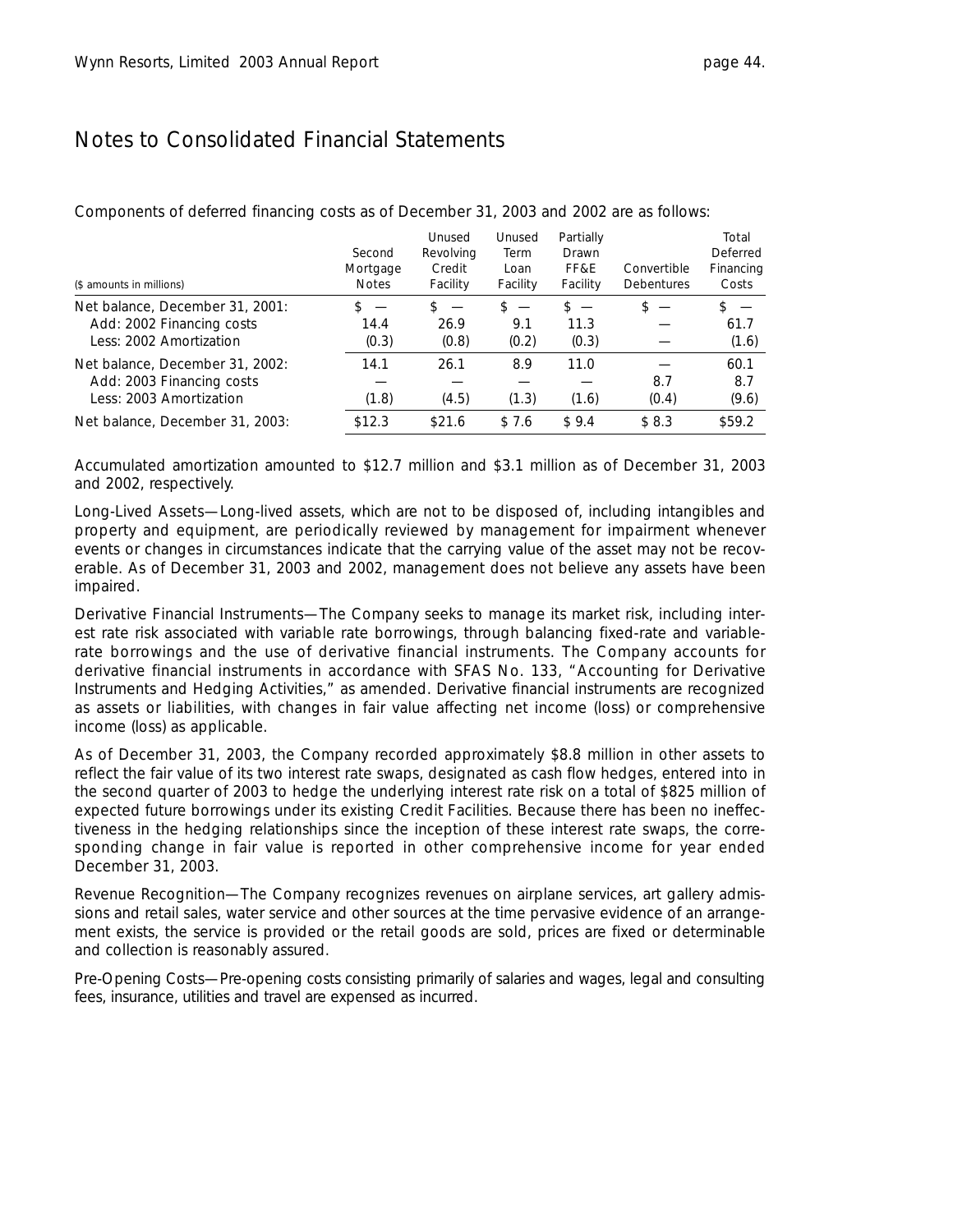*Incidental Operations—*Upon completion of the acquisition of the Desert Inn on June 22, 2000, the Company announced its intention to close the property and to plan the development of Wynn Las Vegas on the existing site. In accordance with SFAS No. 67, "Accounting for Costs and Initial Rental Operations of Real Estate Projects," both the resort casino/hotel operation and the golf course and related operations are accounted for as separate incidental operations. Under this method, incidental operations with a net income are excluded from the Company's consolidated operating results and the net income from each is recorded as a reduction in the carrying value of land. Incidental operations with a net loss are stated separately on the consolidated statements of operations. The amount of net income from incidental operations recorded as a reduction in the carrying value of land was approximately \$0, \$2.0 million, \$3.6 million and \$6.8 million for the years ended December 31, 2003, 2002 and 2001, and for the period from inception to December 31, 2003, respectively.

*Income Taxes—*During the period in which it operated as a limited-liability company, the Company was classified as a partnership for federal income tax purposes. Accordingly, no provision was made for federal income taxes, as such taxes were liabilities of the members during this period.

Upon completion of the Exchange, the Company accounted for income taxes in accordance with SFAS No. 109, "Accounting for Income Taxes." SFAS No. 109 requires the recognition of deferred tax assets, net of applicable reserves, and liabilities for the estimated future tax consequences attributable to differences between the financial statement carrying amounts of existing assets and liabilities and their respective tax bases and operating loss and tax credit carryforwards. Deferred tax assets and liabilities are measured using enacted tax rates in effect for the year in which those temporary differences are expected to be recovered or settled. The effect of a change in tax rates on the income tax provision and deferred tax assets and liabilities is recognized in the results of operations in the period that includes the enactment date.

SFAS No. 109 also requires recognition of a future tax benefit to the extent that realization of such benefit is more likely than not. Otherwise, a valuation allowance is applied. The Company, in its development stage, has accumulated significant net operating losses. Accordingly, at December 31, 2003, the Company has an estimated available tax loss carryforward of approximately \$2.5 million, which expires December 31, 2023. Because of the uncertainty of near-term future taxable income, the Company's potential net future domestic and foreign tax benefits of approximately \$18.8 million and \$2.9 million, respectively as of December 31, 2003 and \$7.5 million and \$747,000, respectively as of December 31, 2002, are fully reserved.

*Currency Translation—*The Company accounts for currency translation in accordance with SFAS No. 52, "Foreign Currency Translation." The Macau results of operations and the balance sheet are translated from Macau patacas to U.S. dollars. Balance sheet accounts are translated at the exchange rate in effect at each year-end. Income statement accounts are translated at the average rate of exchange prevailing during the year. Translation adjustments resulting from this process are charged or credited to other comprehensive income (loss). During the period from inception to December 31, 2003, the effect of foreign currency translation was immaterial.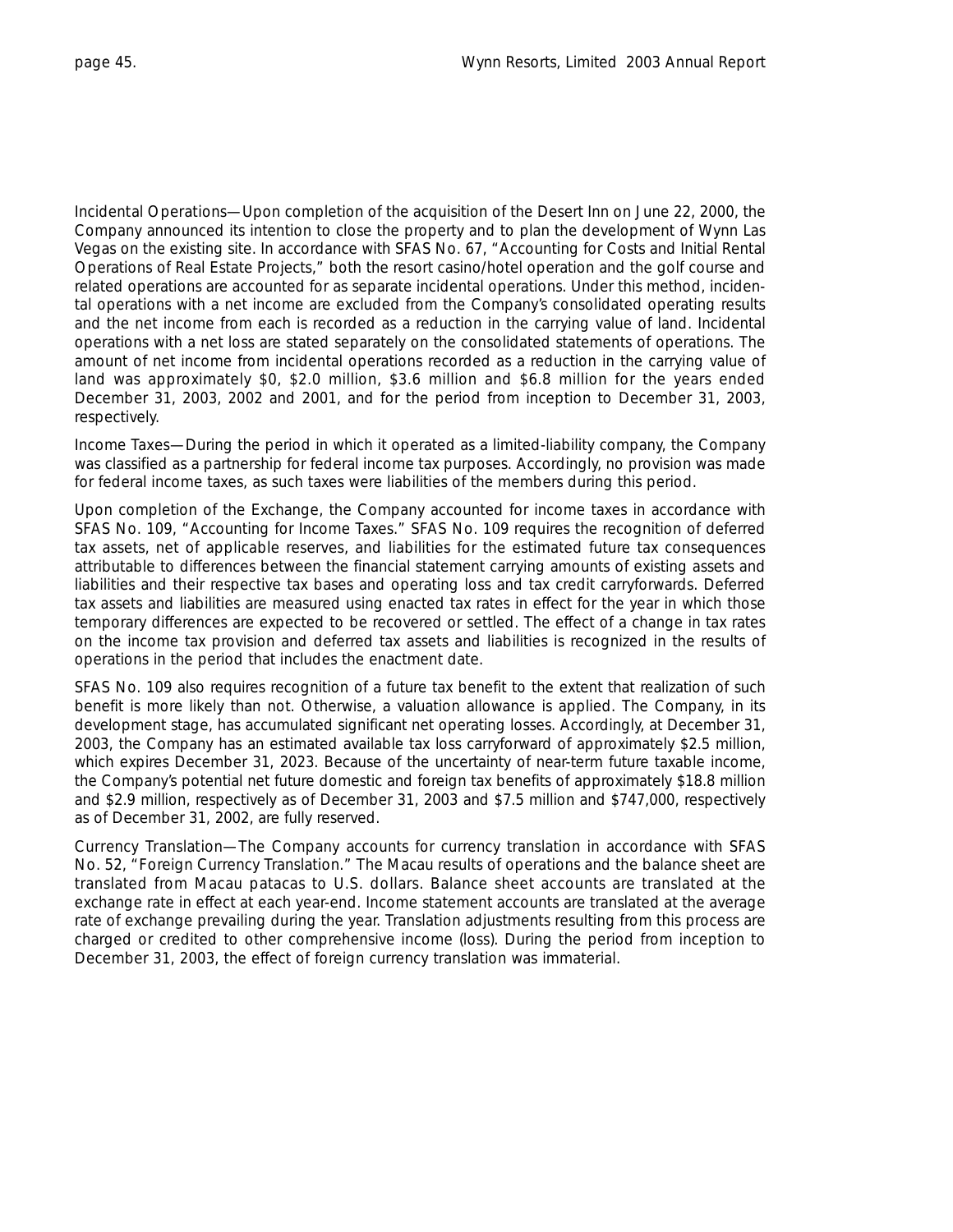*Comprehensive Income (Loss)—*Comprehensive income (loss) is a broad concept of an enterprise's financial performance that includes all changes in equity during a period that arise from transactions and economic events from nonowner sources. Comprehensive income (loss) is net income (loss) plus "other comprehensive income (loss)," which consists of revenues, expenses, gains and losses that do not affect net income under accounting principles generally accepted in the United States of America. Other comprehensive income (loss) for the Company reflects the change in the fair value of interest rate swaps while the accumulated other comprehensive income reflected on the balance sheet consists of the cumulative adjustment to the fair value of the Company's interest rate swaps.

*Earnings Per Share—*Earnings per share are calculated in accordance with Statement of Financial Accounting Standards ("SFAS") No. 128, "Earnings Per Share." SFAS No. 128 provides for the reporting of "basic," or undiluted earnings per share ("EPS"), and "diluted" EPS. Basic EPS is computed by dividing net income by the weighted average number of shares outstanding during the period. Diluted EPS reflects the addition of potentially dilutive securities. For the year ended December 31, 2001, the Company had no potentially dilutive securities and for all periods presented, the Company has recorded net losses. Accordingly, for the years ended December 31, 2003 and 2002, and for the period from inception to December 31, 2003, the assumed exercise of stock options and the potential conversion of the Company's \$250 million of 6% Convertible Subordinated Debentures due 2015 (the "Debentures") was anti-dilutive. As a result, basic EPS is equal to diluted EPS for all periods presented. Potentially dilutive securities that were excluded from the calculation of diluted EPS at December 31, 2003 because to include them would have been anti-dilutive, included 1,732,500 shares under stock options, 1,328,061 shares under non-vested stock grants and 10,869,550 shares under the assumed conversion of the Debentures.

*Employee Stock-Based Compensation—*The Company has a stock-based employee compensation plan as more fully described in Note 7. As permitted by SFAS No. 148, "Accounting for Stock-Based Compensation—Transition and Disclosure, an amendment of FASB Statement No. 123," the Company continues to apply the provisions of Accounting Principles Board ("APB") Opinion No. 25 and related interpretations in accounting for its employee stock-based compensation. Accordingly, compensation expense is recognized only to the extent that the market value at the date of grant exceeds the exercise price. The following table illustrates the effect on the net loss if the Company had applied the fair value recognition provisions of SFAS No. 123 to stock-based employee compensation (amounts in thousands).

|                                                                                                                   |              | Year Ended December 31. | Period from<br>Inception to<br>December 31. |
|-------------------------------------------------------------------------------------------------------------------|--------------|-------------------------|---------------------------------------------|
|                                                                                                                   | 2003         | 2002                    | 2003                                        |
| Net loss as reported<br>Less: total stock-based employee compensation<br>expenses determined under the fair-value | \$(48,892)   | \$(31, 713)             | \$(108, 947)                                |
| based method for all awards                                                                                       | (1,993)      | (309)                   | (2,302)                                     |
| Pro forma net loss                                                                                                | \$(50,885)   | \$ (32,022)             | \$(111, 249)                                |
| Basic and diluted loss per share:<br>As reported                                                                  | (0.62)<br>\$ | (0.68)<br>\$            | (2.10)<br>\$                                |
| Pro forma                                                                                                         | (0.64)       | (0.69)<br>\$            | (2.15)<br>S                                 |
|                                                                                                                   |              |                         |                                             |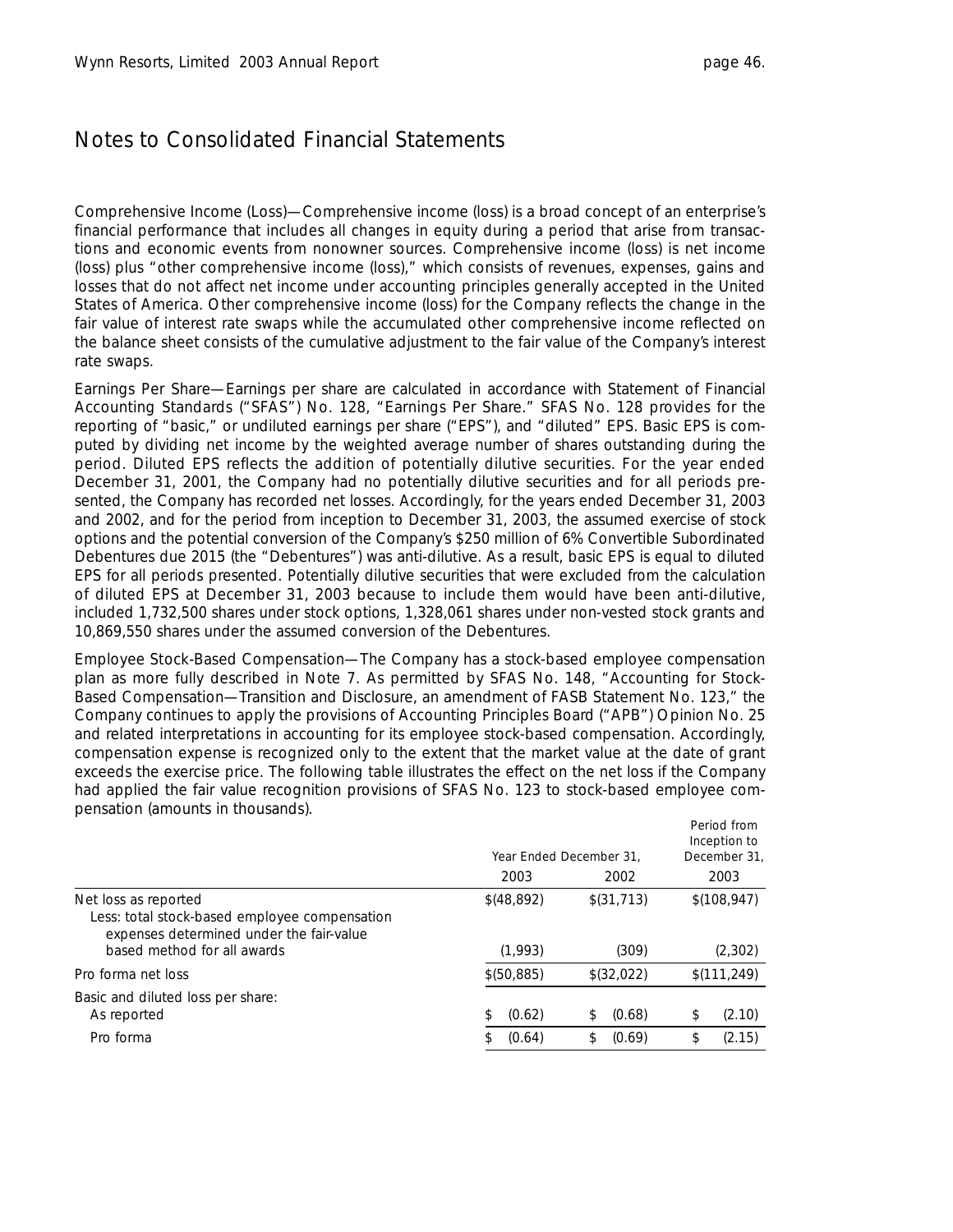*Equity Instruments Issued to Consultants and Vendors—*The Company's accounting policy for equity instruments issued to consultants and vendors in exchange for goods and services follows the provisions of Emerging Issues Task Force ("EITF") 96-18, "Accounting for Equity Instruments That are Issued to Other Than Employees for Acquiring, or in Conjunction with Selling, Goods or Services" and EITF 00-18, "Accounting Recognition for Certain Transactions Involving Equity Instruments Granted to Other Than Employees." The measurement date for the fair value of the equity instruments issued is determined at the earlier of (i) the date at which a commitment for performance by the consultant or vendor is reached or (ii) the date at which the consultant or vendor's performance is complete. In the case of equity instruments issued to consultants, the fair value of the equity instrument is recognized over the term of the consulting agreement.

On October 21, 2002, the Company entered into an amended production services agreement with the executive producer of the aquatic live theatrical attraction (the "Show") anticipated to be exhibited at the Wynn Las Vegas Aqua Theater showroom. As additional compensation for the production services to be rendered, the Company granted 189,723 restricted shares of Common Stock to the executive producer which will fully vest on June 30, 2006, provided that a complete run of the Show at Wynn Las Vegas has commenced. As a result of performance-based vesting conditions, the grant has no effect on the Company's shares issued and outstanding, its financial position or results of operations until such time as the performance conditions have been satisfied.

*Recent Accounting Pronouncements—*In June 2001, the Financial Accounting Standards Board ("FASB") issued SFAS No. 141, "Business Combinations" and SFAS No. 142, "Goodwill and Other Intangible Assets." SFAS No. 141 prohibits the pooling of interests method of accounting for business combinations initiated after June 30, 2001. SFAS No. 142, which was effective for the Company as of January 1, 2002, requires, among other things, the discontinuance of goodwill amortization. In addition, the standard includes provisions for the reclassification of certain existing intangibles as goodwill, reassessment of the useful lives of existing intangibles and ongoing assessments of potential impairment of existing goodwill. As of December 31, 2001, the Company had no goodwill but did have intangible assets consisting of trademarks and water rights with indefinite useful lives. Accordingly, the adoption of this statement on January 1, 2002 did not have a material impact on the Company's consolidated financial position or results of operations.

In June 2001, the FASB issued SFAS No. 143, "Accounting for Asset Retirement Obligations," which addresses financial accounting and reporting for obligations associated with the retirement of tangible long-lived assets and the associated asset retirement costs. This Statement applies to legal obligations associated with the retirement of certain obligations of lessees. This Statement is effective for fiscal years beginning after June 15, 2002. The Company's adoption of SFAS No. 143 on January 1, 2003 did not have a material impact on the Company's consolidated financial position or results of operations.

In August 2001, the FASB issued SFAS No. 144, "Accounting for the Impairment or Disposal of Long-Lived Assets," which addresses financial accounting and reporting for the impairment or disposal of long-lived assets and supersedes SFAS No. 121, "Accounting for the Impairment of Long-Lived Assets and for Long-Lived Assets to Be Disposed Of." The provisions of this Statement are effective for fiscal years beginning after December 15, 2001. The Company adopted SFAS No. 144 on January 1, 2002 with no material impact on the Company's consolidated financial position or results of operations.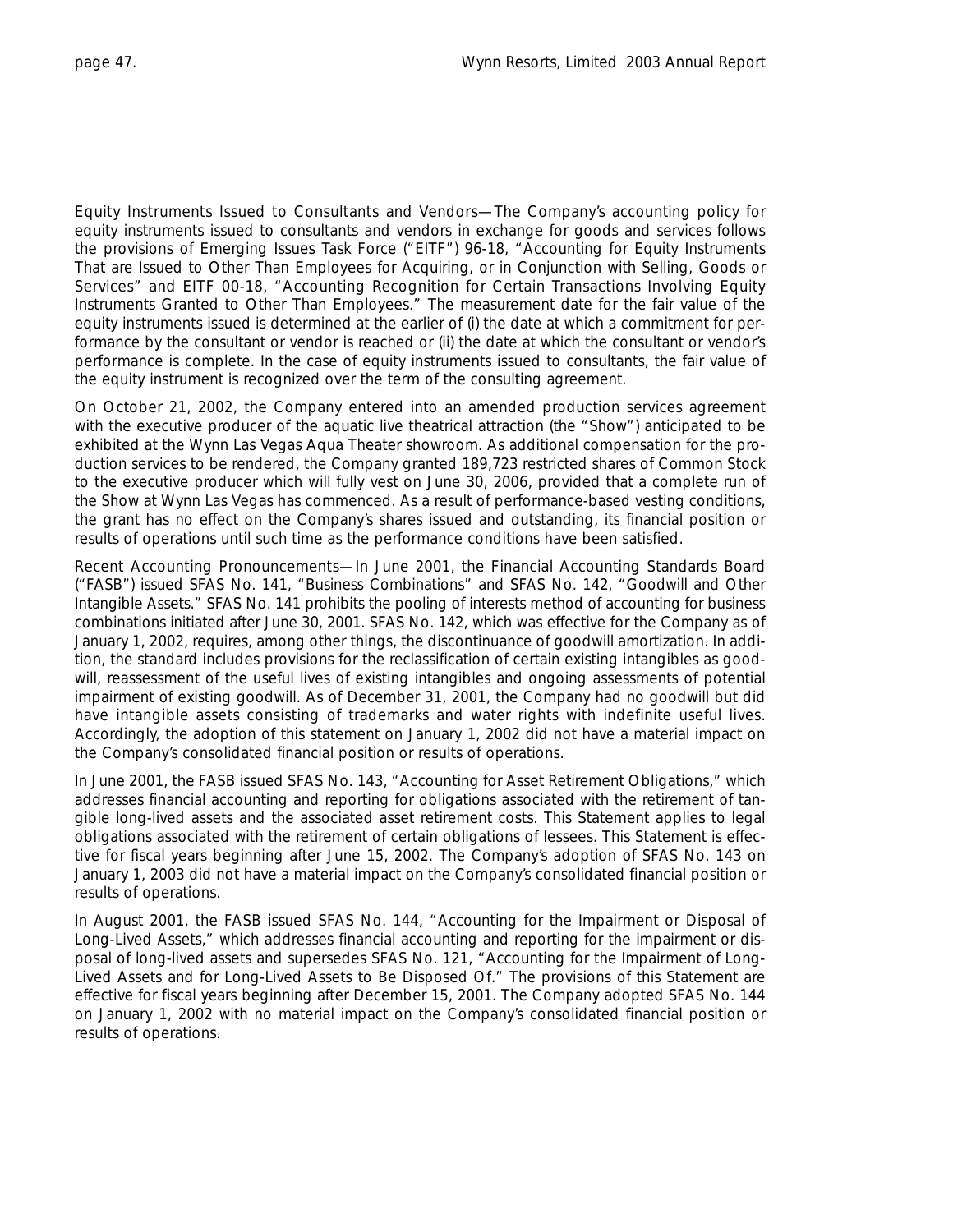In April 2002, the FASB issued SFAS No. 145, "Rescission of FASB Statements No. 4, 44 and 64, Amendment of FASB Statement No. 13, and Technical Corrections." Among other things, this statement rescinds SFAS No. 4, "Reporting Gains and Losses from Extinguishment of Debt," which required all gains and losses from extinguishment of debt to be aggregated and, if material, classified as an extraordinary item, net of related income tax effect. As a result, the criteria in APB Opinion No. 30, "Reporting the Results of Operations—Reporting the Effects of Disposal of a Segment of a Business, and Extraordinary, Unusual and Infrequently Occurring Events and Transactions," are used to classify those gains and losses. The Company's adoption of this statement did not have a material impact on its consolidated financial position or results of operations.

In June 2002, the FASB issued SFAS No. 146, "Accounting for Costs Associated with Exit or Disposal Activities." SFAS No.146 addresses financial accounting and reporting for costs associated with exit or disposal activities and nullifies Emerging Issues Task Force Issue No. 94-3, "Liability Recognition for Certain Employee Termination Benefits and Other Costs to Exit an Activity (including Certain Costs Incurred in a Restructuring)." SFAS No. 146 requires that a liability for a cost associated with an exit or disposal activity be recognized when the liability is incurred. A fundamental conclusion reached by the FASB in this statement is that an entity's commitment to a plan, by itself, does not create a present obligation to others that meets the definition of a liability. The Company's adoption of this statement did not have a material impact on its consolidated financial position or results of operations.

In November 2002, the FASB issued FASB Interpretation ("FIN") No. 45, "Guarantor's Accounting and Disclosure Requirements for Guarantees, Including Indirect Guarantees of Indebtedness of Others, an interpretation of FASB Statements No. 5, 57 and 107 and rescission of FASB Interpretation No. 34." FIN No. 45 elaborates on the disclosures to be made by a guarantor in its interim and annual financial statements about its obligations under certain guarantees that it has issued, and requires a guarantor to recognize, at the inception of a guarantee, a liability for the fair value of the obligation undertaken in issuing the guarantee. A fundamental conclusion reached by the FASB in this interpretation is the exclusion from the liability recognition provisions of guarantees issued between entities under common control or parent or subsidiary guarantees of third party debt on behalf of that parent or subsidiary. Such guarantees, however, are not excluded from the enhanced disclosure provisions. The initial recognition and measurement provisions of FIN No. 45 are applicable on a prospective basis to guarantees issued or modified after December 31, 2002, however the disclosure provisions are effective for financial statements of interim or annual periods ending after December 15, 2002. As a result, the Company adopted the disclosure provisions of FIN No. 45 for its 2002 annual consolidated financial statements, which had no material impact. The Company's subsequent adoption of the recognition and measurement provisions on January 1, 2003, also did not have a material impact upon its consolidated financial position or results of operations.

In December 2002, the FASB issued SFAS No. 148, "Accounting for Stock-Based Compensation— Transition and Disclosure, an amendment of FASB Statement No. 123." SFAS No.148 amends SFAS No. 123 to provide alternative methods of transition for a voluntary change to the fair value based method of accounting for stock-based employee compensation. In addition, this statement amends the disclosure requirements of Statement 123 to require prominent disclosures in both annual and interim financial statements about the method of accounting for stock-based employee compensation and the effect of the method used on reported results. SFAS No. 148 permits companies to continue to apply the intrinsic value based method of accounting for stock-based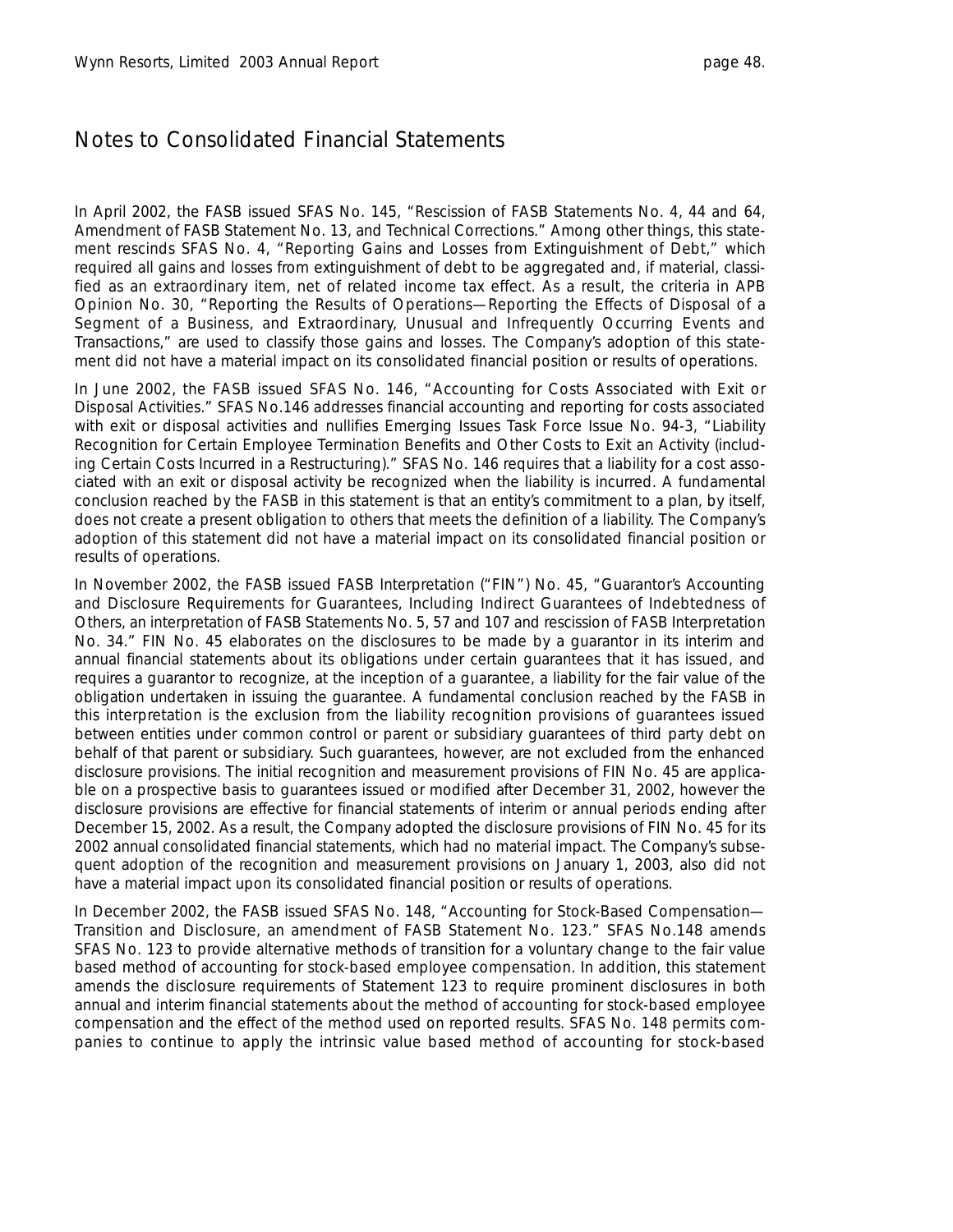employee compensation as provided for in Accounting Principles Board Opinion No. 25, "Accounting for Stock Issued to Employees," however it requires that companies that elect to do so, provide specific tabular pro forma disclosures required by SFAS No. 123 in the Summary of Significant Accounting Policies. In addition, SFAS No. 148 requires these disclosures in financial reports for interim periods. The Company continues to apply the intrinsic value based method of accounting for stock-based employee compensation as allowed by SFAS No. 148, and therefore adoption of this statement did not have a material impact upon its consolidated financial position or results of operations. However, the Company has provided the required disclosures for the accompanying consolidated financial statements.

In April 2003, the FASB issued SFAS No. 149, "Amendment of Statement 133 on Derivative Instruments and Hedging Activities." This statement amends and clarifies financial accounting and reporting for derivative instruments and hedging activities under SFAS No. 133, "Accounting for Derivative Instruments and Hedging Activities," by requiring that contracts with comparable characteristics be accounted for similarly to result in more consistent reporting of contracts as either derivatives or hybrid instruments. This statement was effective for contracts entered into or modified after June 30, 2003. The Company adopted SFAS No. 149 on July 1, 2003 with no material impact on the Company's consolidated financial position or results of operations.

In May 2003, the FASB issued SFAS No. 150, "Accounting for Certain Financial Instruments with Characteristics of both Liabilities and Equity." This statement establishes standards for an issuer's classification and measurement of certain financial instruments with characteristics of both liabilities and equity and requires that such financial instruments generally be classified as a liability as those instruments embody obligations of the issuer. This statement was effective for financial instruments entered into or modified after May 31, 2003, and was otherwise effective for most financial instruments included in the scope of the standard beginning the interim period beginning after June 15, 2003. The Company's adoption of SFAS No. 150 on July 1, 2003, had no material impact upon its consolidated financial position or results of operations.

In January 2003, the Financial Accounting Standards Board (FASB) issued FIN 46 (revised December 2003), *Consolidation of Variable Interest Entities* (VIEs). FIN 46 clarifies the application of Accounting Research Bulletin 51, *Consolidated Financial Statements,* and establishes standards for determining under what circumstances VIEs should be consolidated with their primary beneficiary, including those to which the usual condition for consolidation does not apply. FIN 46 also requires disclosures about unconsolidated VIEs in which the Company has a significant variable interest. The consolidation requirements of FIN 46 apply immediately to VIEs created after December 31, 2003. The consolidation requirements apply to older entities in the first period ending after March 15, 2004. Certain disclosure requirements apply to all financial statements issued after December 31, 2003. The application of FIN 46 has not and is not expected to have a material impact on the Company's financial position or results of operations.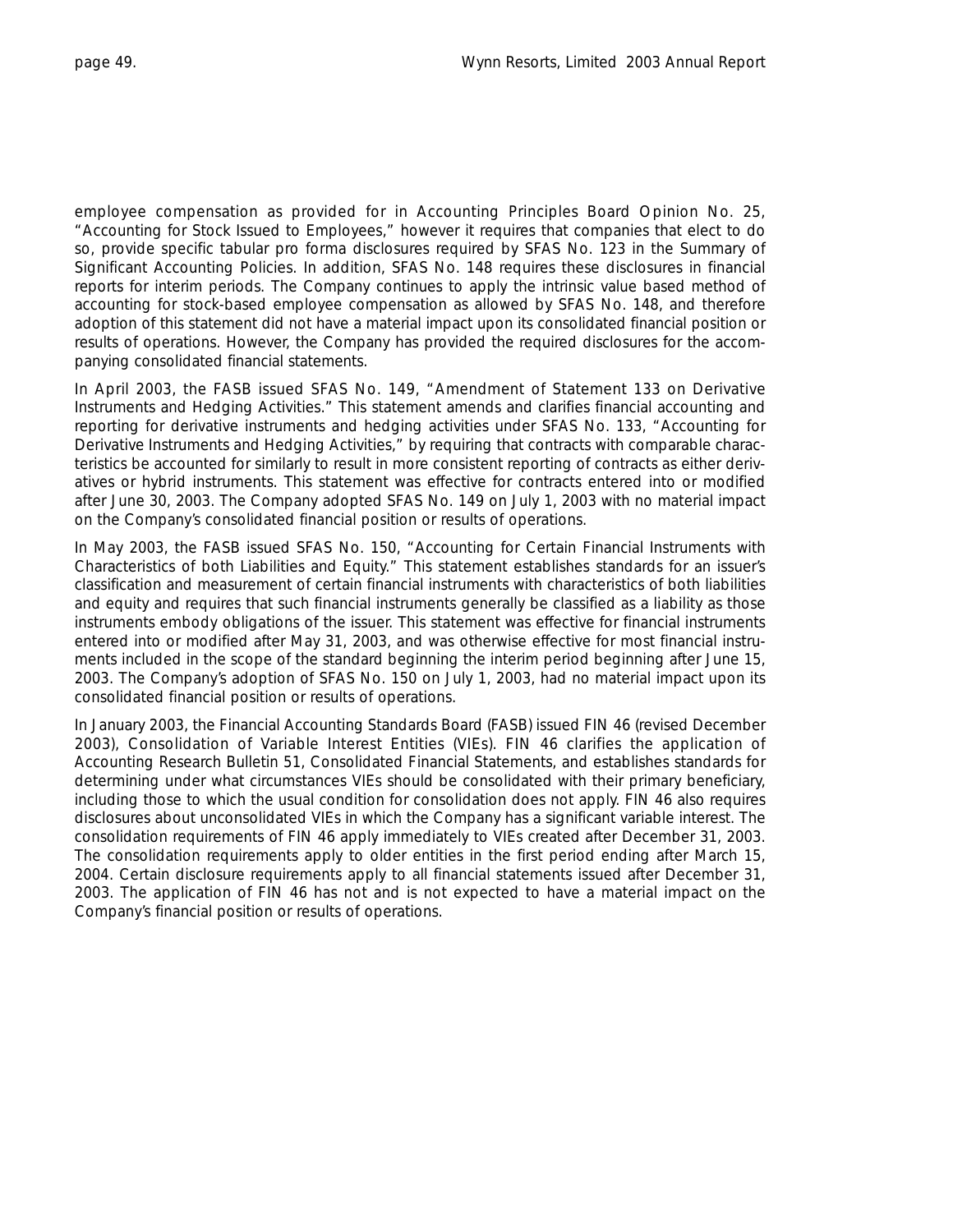### 3. Related Party Transactions

Prior to August 2002, the Company periodically incurred costs on behalf of Mr. Wynn and certain other officers of the Company, including costs with respect to personal use of the corporate aircraft. These balances were settled at regular intervals, usually monthly. The last outstanding balance was settled in August 2002, and the Company terminated the arrangements pursuant to which costs were incurred and later reimbursed. Currently, Mr. Wynn and other officers have deposits with the Company to prepay any such items. These deposits are replenished on an ongoing basis as needed. At December 31, 2003 and December 31, 2002, the Company's net liability to Mr. Wynn and other officers was approximately \$60,000 and \$35,000, respectively.

The Company originally leased The Wynn Collection from Mr. and Mrs. Wynn at a monthly rate equal to the gross revenue received by the gallery each month, less direct expenses, subject to a monthly cap. In August 2002, the lease terms were amended to reduce the rental fee paid to Mr. and Mrs. Wynn to one-half of the net revenue, if any, of the gallery. Under the August 2002 amendment, Mr. and Mrs. Wynn were required to reimburse the Company for the gallery's net losses. From inception to May 31, 2003, the gallery incurred \$103,293 of net losses that were reimbursed by Mr. and Mrs. Wynn and, accordingly, the Company did not make any lease payments during this period.

Effective June 1, 2003, the lease terms were further amended. Under the terms of the June 1, 2003 amendment, Mr. and Mrs. Wynn agreed to lease The Wynn Collection to the Company for an annual fee of \$1, and the Company is entitled to retain all revenues from the public display of the Wynn Collection and the related merchandising revenues. The Company is responsible for all expenses incurred in exhibiting and safeguarding The Wynn Collection, including the cost of insurance (including terrorism insurance) and taxes relating to the rental of the Wynn Collection. The Company incurred a net loss from the operation of the art gallery of approximately \$141,000 for the period from June 1, 2003 through December 31, 2003. Principally because of the increased cost of insurance, the Company anticipates that the gallery will continue to operate at a loss prior to the opening of Wynn Las Vegas.

The Company also leases office space in Macau from a minority shareholder of Wynn Macau, S.A. on a month-to-month basis for approximately \$5,500 per month.

### 4. Property and Equipment

Property and equipment as of December 31, 2003 and 2002 consist of the following (in thousands):

|                                   | 2003      | 2002      |
|-----------------------------------|-----------|-----------|
| Land                              | \$288,422 | \$288,422 |
| Buildings and improvements        | 15,879    | 15,879    |
| Parking garage                    | 1.041     | 1.041     |
| Airplane                          | 38,000    | 38,000    |
| Furniture, fixtures and equipment | 6.455     | 4.192     |
| Construction in progress          | 570,988   | 90,189    |
|                                   | 920.785   | 437,723   |
| Less: accumulated depreciation    | (22, 970) | (17, 227) |
|                                   | \$897,815 | \$420,496 |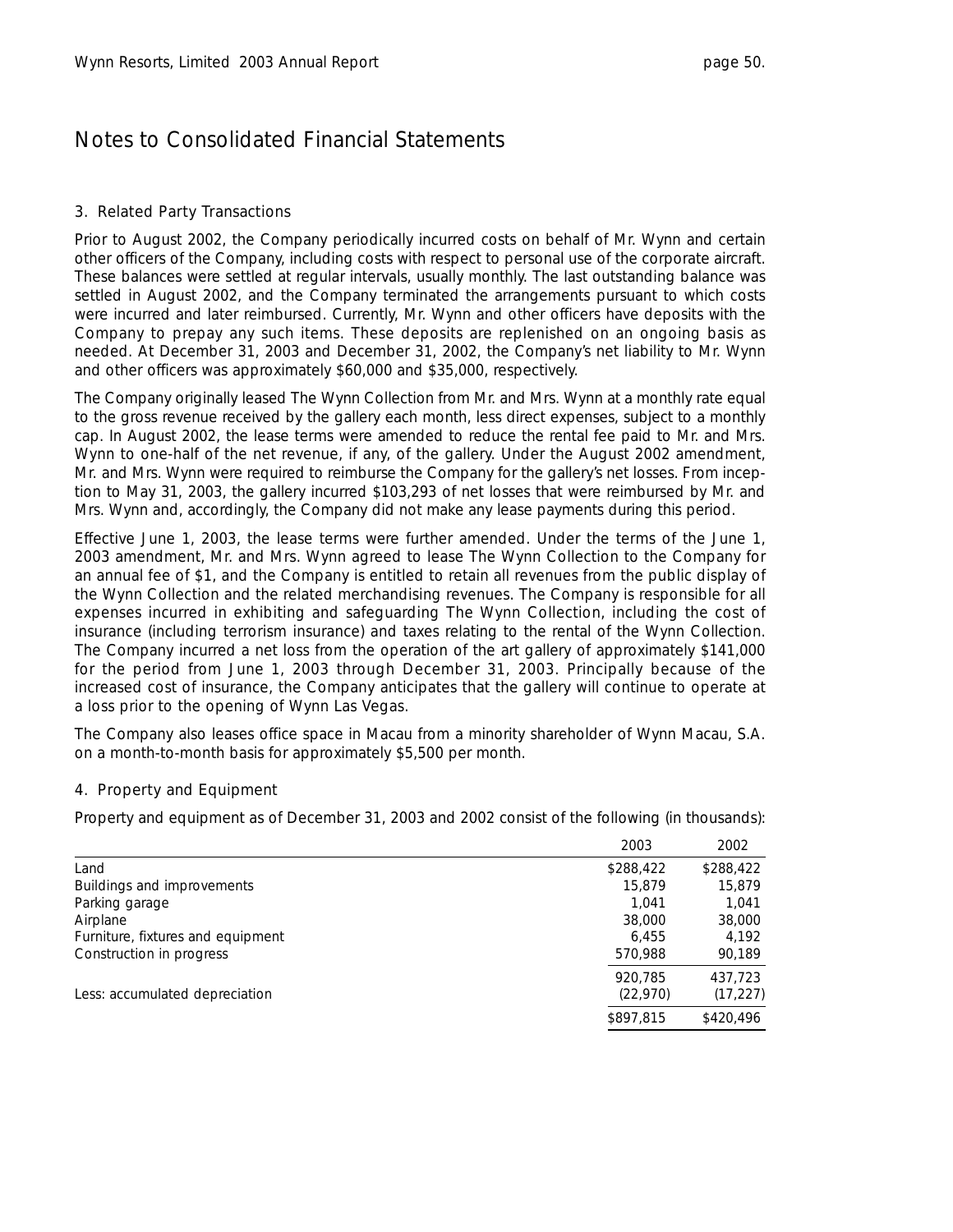Construction in progress includes interest and other costs capitalized in conjunction with Wynn Las Vegas and Wynn Macau.

#### 5. Long-Term Debt

Long-term debt as of December 31, 2003 and 2002 consists of the following (amounts in thousands):

|                                                              | 2003      | 2002      |
|--------------------------------------------------------------|-----------|-----------|
| 12% Second Mortgage Notes, net of original issue             |           |           |
| discount of approximately \$22.8 million and \$26.1 million, |           |           |
| respectively due November 1, 2010; effective interest        |           |           |
| at approximately 12.9%                                       | \$347,220 | \$343,900 |
| 6% Convertible Subordinated Debentures, due July 15, 2015    | 250,000   |           |
| \$188.5 million FF&E Facility; interest at LIBOR plus 4%;    |           |           |
| (approximately 5.2% and 5.4%, respectively)                  | 38,000    | 38,000    |
| Note payable-Land Parcel; at 8%                              | 253       | 291       |
|                                                              | 635,473   | 382.191   |
| Current portion of long-term debt                            | (41)      | (38)      |
|                                                              | \$635,432 | \$382,153 |

*Note Payable for Desert Inn Resort and Casino Land Parcel—*The balance at December 31, 2003 and 2002 totals approximately \$212,000 and \$253,000, respectively, net of the current portion of approximately \$41,000 and \$38,000, respectively, and represents a note payable related to the acquisition of a parcel of land in 1994. Both the land and related note payable were acquired as part of the acquisition of the Desert Inn. The note carries an interest rate of 8% and provides for payments of principal and interest totaling \$5,000 per month until February 2009.

*Convertible Subordinated Debentures—*On July 7, 2003, the Company consummated a private placement under Rule 144A of the Securities Act of \$200 million aggregate principal amount of the Debentures. Subsequently, on July 30, 2003, the Company completed the sale of an additional \$50 million aggregate principal amount of the Debentures to the initial purchasers of the Debentures pursuant to the full exercise of an option granted to the initial purchasers. The Company will pay interest on the Debentures on January 15 and July 15 of each year, beginning January 15, 2004. The Company contributed a total of approximately \$44 million of the approximately \$241.3 million net proceeds after expenses of the sale, to a newly formed subsidiary, Wynn Resorts Funding, LLC, which purchased U.S. government securities to secure the payment of the first three years of scheduled interest payments as required by the indenture governing the Debentures.

Each \$1,000 principal amount of the Debentures is convertible at each holder's option into 43.4782 shares of the Company's common stock (subject to adjustment as provided in the indenture governing the Debentures), a conversion rate equivalent to a conversion price of \$23.00 per share. The Company may redeem some or all of the debentures for cash on or after July 20, 2007 at prices specified in the indenture governing the Debentures. In addition, the holders may require the Company to repurchase all or a portion of their Debentures, subject to certain exceptions, following a change of control of the Company. If any holder requires the repurchase of its Debentures, the Company may elect to pay the repurchase price in cash or shares of its common stock or a combination thereof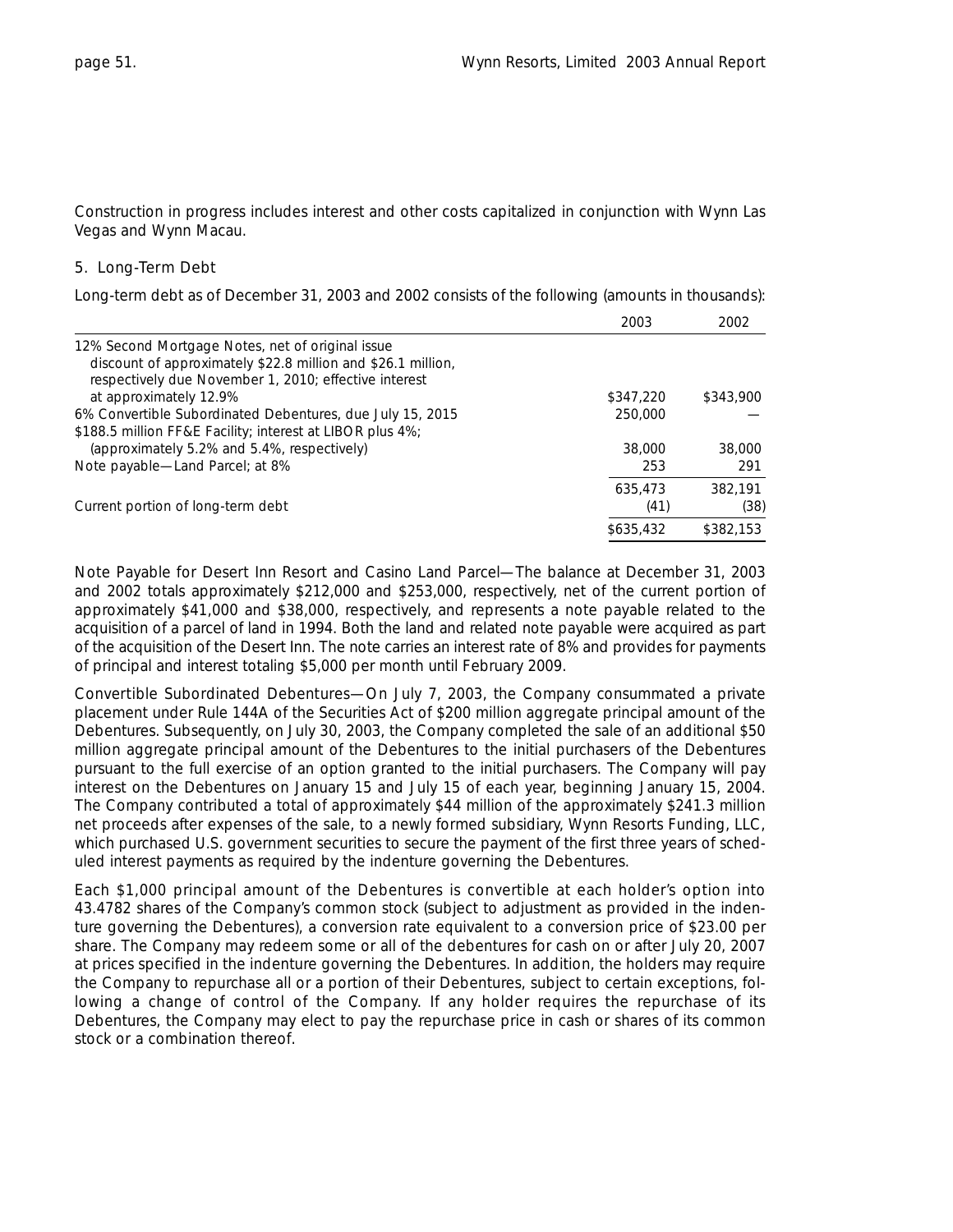The Debentures are guaranteed by Wynn Resorts Funding, LLC, and Wynn Resorts has guaranteed the obligations of Wynn Resorts Funding, LLC. It is not anticipated that Wynn Resorts Funding, LLC will have any assets other than the approximately \$44 million contributed by Wynn Resorts from the net proceeds of the sale of the Debentures. Other than with respect to the first three years of scheduled interest payments, the Debentures are subordinated unsecured obligations and rank junior in right of payment to all existing and future senior indebtedness of the Company, and equally with any existing and future subordinated indebtedness.

*Second Mortgage Notes—*On October 30, 2002, Wynn Las Vegas, LLC and Wynn Las Vegas Capital Corp. ("Wynn Capital"), two wholly-owned subsidiaries of the Company (collectively, the "Notes Issuers"), issued \$370 million aggregate principal amount of 12% second mortgage notes (the "Notes") maturing November 1, 2010 with semi-annual interest payments beginning in May 2003. The Notes are unconditionally guaranteed by Wynn Resorts as the parent company and certain other subsidiary guarantors, are secured by a first priority security interest in the net proceeds of the offering and a second priority security interest in substantially all the assets of the Issuers and certain restricted subsidiaries, and rank senior in right of payment to all of the Issuers' existing and future subordinated indebtedness. In addition, the Notes contain certain affirmative and negative covenants applicable to the Issuers and the restricted entities, including limitations on additional indebtedness, declarations of dividends, issuance of preferred stock and equity interests of whollyowned subsidiaries, certain payments or investments, golf course and Phase II land development, transactions with affiliates, asset sales, sale-leaseback transactions, and various other restrictions as defined in the indenture governing the Notes (the "Indenture"). While Wynn Resorts is not subject to a majority of the restrictive covenants in the Indenture, pursuant to the terms of its parent guaranty, if it grants specified liens to secure other guarantees or indebtedness it will be required to grant *pari passu* liens on the same assets to secure its parent guaranty of the Notes. As of December 31, 2003, the Company is in compliance with all such covenants.

The Notes were issued on October 30, 2002, for approximately \$343.3 million, net of an original issue discount of approximately \$26.7 million. The proceeds were further reduced by approximately \$10.1 million of underwriting discounts and commissions and approximately \$4.3 million of legal and professional expenses, all of which are capitalized and amortized over the term of the Notes using the effective interest method. Net proceeds were approximately \$328.9 million and are being used to finance the development and construction of Wynn Las Vegas, to pay pre-opening expenses and meet debt service obligations.

Other than mandatory redemption required by gaming authorities resulting from unsuitable persons, the Issuers will not be required to make mandatory redemption or sinking fund payments. However, if a change of control occurs, the holders of the Notes may require the Issuers to repurchase all or part of the Notes at 101% of the principal amount, plus accrued interest. In addition, after November 1, 2006, the Issuers may elect to redeem all or part of the Notes at the redemption prices below, plus accrued interest on the redemption date, if redeemed during the twelve-month period beginning on November 1 of the years below:

| Year                | Percentage |
|---------------------|------------|
| 2006                | 112%       |
| 2007                | 108%       |
| 2008                | 104%       |
| 2009 and thereafter | 100%       |
|                     |            |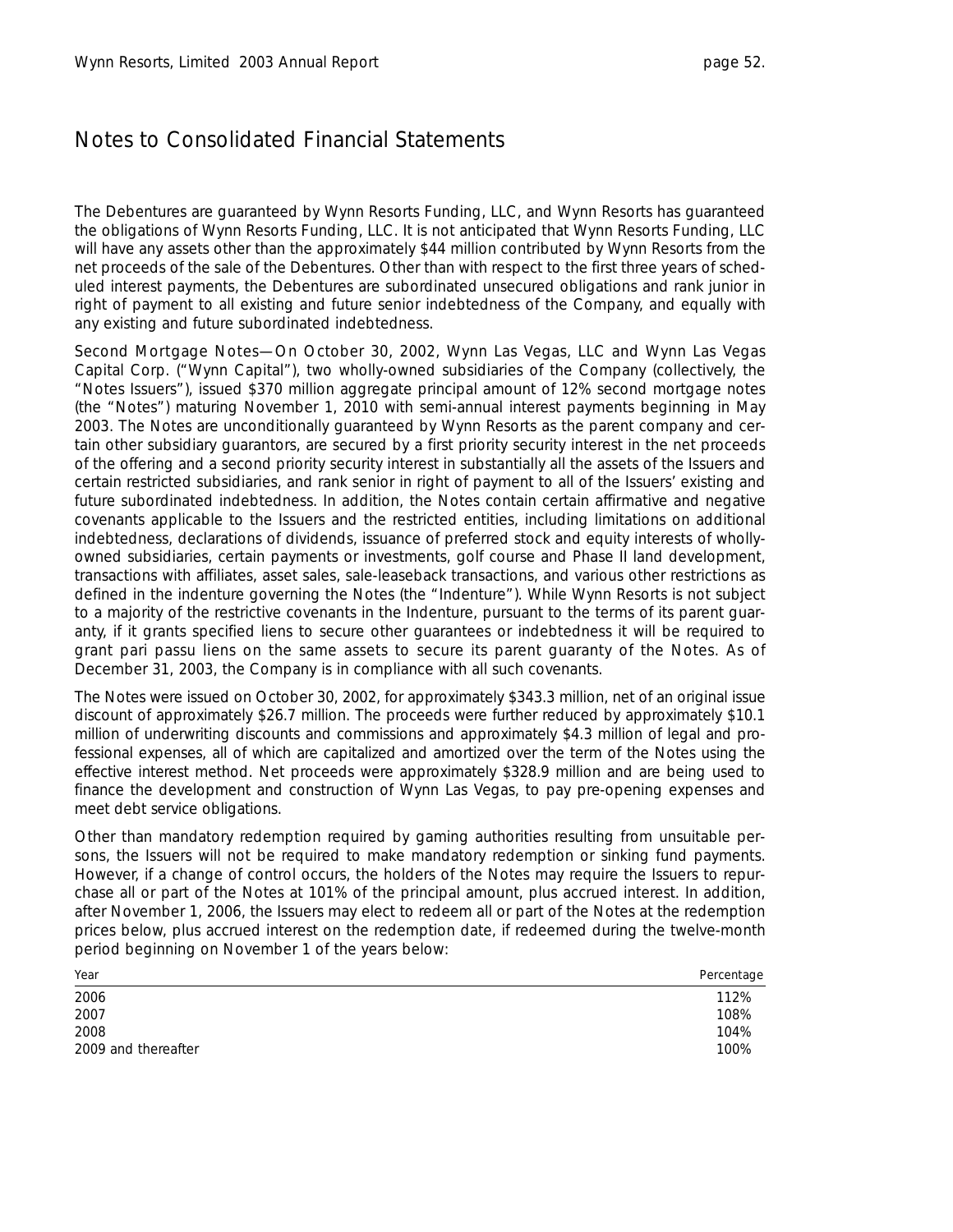*Credit Facilities—*Effective October 30, 2002, Wynn Las Vegas, LLC entered into a \$750 million senior secured revolving credit facility (the "Revolver") and a \$250 million delay draw senior secured term loan facility (the "Term Loan," and together with the Revolver, the "Credit Facilities") for additional construction financing for Wynn Las Vegas. The Credit Facilities are guaranteed by Wynn Resorts as the parent company, Valvino and its subsidiaries excluding Wynn Completion Guarantor, LLC, and Desert Inn Improvement Company, LLC, and certain of Valvino's affiliates. While Wynn Resorts is not subject to the restrictive covenants in the Credit Facilities, pursuant to the terms of its parent guaranty, if it grants specified liens to secure other guarantees or indebtedness it will be required to grant *pari passu* liens on the same assets to secure its parent guaranty of the Credit Facilities. The Credit Facilities are also secured by a first priority security interest in a \$30.0 million liquidity reserve account as further described below, a first priority pledge of all equity interests in, and a first priority security interest in substantially all the assets of, Wynn Las Vegas, LLC, Wynn Capital and the restricted entities, first mortgages on all real property constituting Wynn Las Vegas, and a second priority security interest on the furniture, fixtures and equipment securing the FF&E facility described below.

The Revolver and the Term Loan mature in October 2008 and October 2009, respectively. Prior to the opening of Wynn Las Vegas, annual interest is charged on outstanding borrowings at the London Interbank Offered Rate ("LIBOR") plus 4% on the Revolver and LIBOR plus 5.5% on the Term Loan. Subsequent to the opening of Wynn Las Vegas, the rates will be adjusted based upon a leverage ratio. In addition, the Revolver requires quarterly payments on the unused available borrowings at an annual rate of 2%, while the Term Loan requires quarterly payments at an annual rate of 2.5% through December 31, 2002, 3% from January 1, 2003 to June 30, 2003 and 4% thereafter.

When borrowings outstanding under the Revolver equal or exceed \$200 million, lead arrangers holding a majority of the commitments will have the right to convert \$100 million to \$400 million of the amounts outstanding to term loans with the same terms and conditions as those made under Term Loan facility.

The Term Loan provides for draws of funds under one or more term loans no more frequently than once per month for 27 months after the closing. Once repaid, term loans may not be reborrowed.

The Notes Issuers and guarantors are required to comply with several affirmative and negative covenants, including limitations on additional indebtedness, guarantees, dividends, transactions with affiliates, capital expenditures, asset sales and others. There are also several financial covenants including the maintenance of a minimum fixed charge coverage ratio, minimum earnings before interest, taxes, depreciation and amortization ("EBITDA"), total debt to EBITDA and net worth. As of December 31, 2003, the Company is in compliance with all such covenants.

*FF&E Facility—*Effective October 30, 2002, Wynn Las Vegas, LLC entered into a \$188.5 million FF&E facility (the "FF&E Facility") to provide financing and refinancing for furniture, fixtures and equipment to be used at Wynn Las Vegas. The proceeds from the FF&E Facility may also be used to refinance a replacement corporate aircraft, in which case, Wynn Las Vegas would request the FF&E lenders to increase the total commitment under the FF&E Facility by \$10 million to \$198.5 million.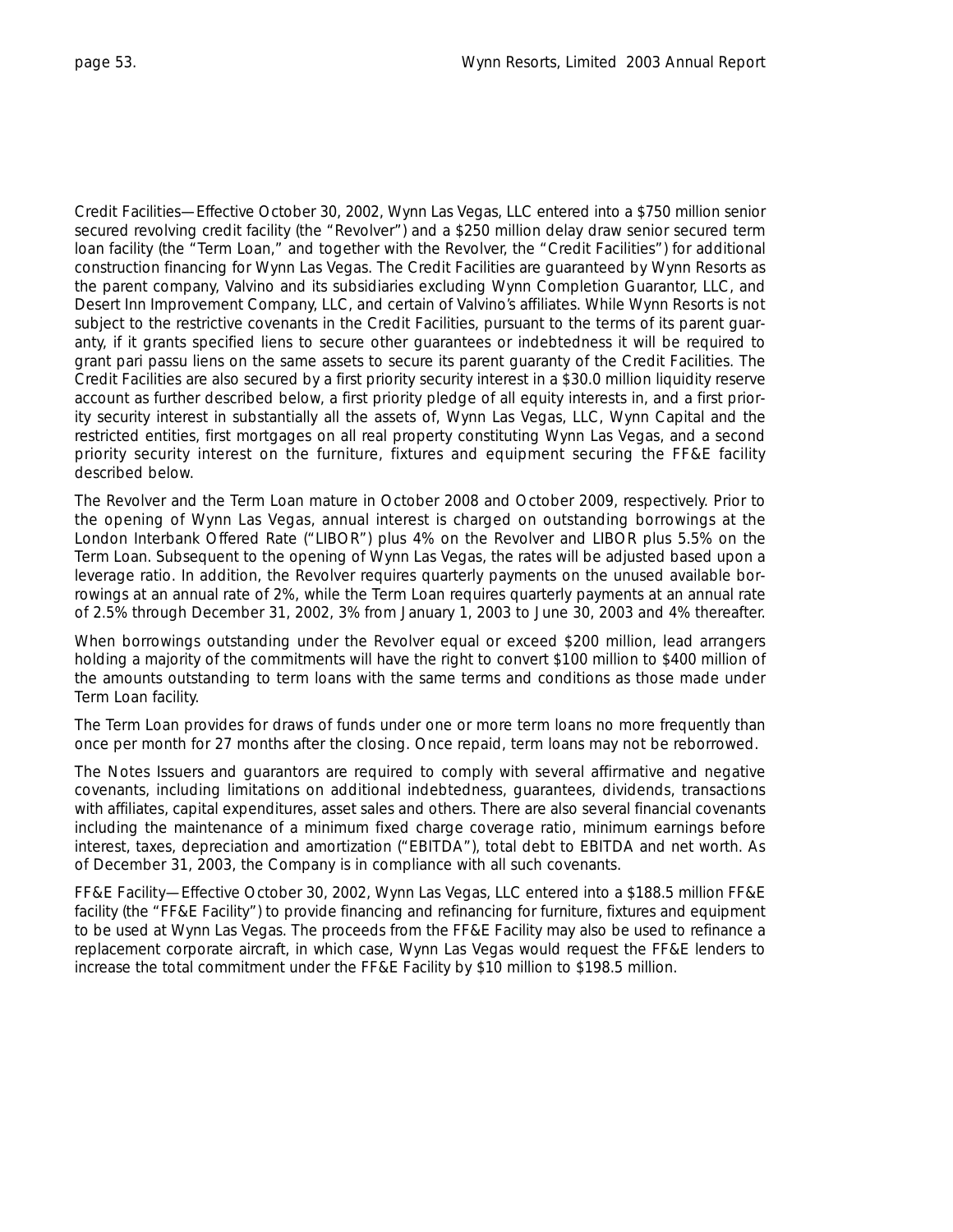In connection with the acquisitions of World Travel, LLC and Las Vegas Jet, LLC, the Company partially financed the purchase of a private jet aircraft for \$38.0 million with the issuance of a note payable for \$28.5 million collateralized by the aircraft. In November 2002, the Company withdrew \$38.0 million against the FF&E Facility to repay the note payable secured by the aircraft acquired in connection with the acquisition of World Travel, LLC. The unused portion of the draw will be used for construction of Wynn Las Vegas.

The FF&E Facility is guaranteed by the same guarantors as the Credit Facilities, on a senior unsecured basis, matures in October 2009, and has substantially the same interest rates and elections as the Revolver discussed above.

*Disbursement Agreement—*The Company entered into an agreement (the "Disbursement Agreement") with Deutsche Bank Trust Company Americas, as the bank agent and disbursement agent, Wells Fargo Bank, National Association, as the Notes trustee, and Wells Fargo Bank Nevada, National Association as the FF&E agent, which sets forth the Company's material obligations to construct and complete Wynn Las Vegas, establishes a line-item budget and schedule for its construction and establishes the conditions to, and the relative sequencing of, the making of disbursements from the proceeds of the Notes, the Credit Facilities and the FF&E Facility. The Disbursement Agreement restricts the Company's use of the proceeds of the Notes, the Credit Facilities and the FF&E Facility to only project costs related to Wynn Las Vegas and, subject to certain limitations, corporate overhead and related costs.

In order to facilitate the funding of disbursements in accordance with the Disbursement Agreement, the Company established certain accounts including, but not limited to, the Completion Guarantee Deposit Account and the Liquidity Reserve Account discussed in further detail below, which are pledged to the lenders under the Credit Facilities and, with respect to the secured account holding the proceeds of the Notes, the holders of the Notes. Prior to borrowing any amounts under the Credit Facilities or the FF&E Facility, the Company is required to use a substantial portion of the equity offering proceeds and the Notes for construction of Wynn Las Vegas. However, as a condition to borrowing amounts under the Credit Facilities or the FF&E Facility, the Company is required to submit evidence acceptable to the third-party construction consultant that construction of Wynn Las Vegas has been completed at the time of such borrowing in accordance with the plans and specifications, on budget and on schedule.

*Completion Guarantee and Liquidity Reserve—*The Company contributed \$50 million of the net proceeds of the equity offering to Wynn Completion Guarantor, LLC, a special purpose subsidiary of Wynn Las Vegas, LLC formed in October 2002 to provide a completion guarantee in favor of the lenders under the Credit Facilities and the Notes to secure completion of Wynn Las Vegas. The funds were deposited into a required escrow Completion Guarantee Deposit Account. These funds will gradually be available to fund certain cost overruns, if any, commencing after 50% of the construction work has been completed. After completion of Wynn Las Vegas, any remaining amounts will be released to the Company.

In addition, the Company deposited \$30.0 million from the net proceeds of the equity offering into a required escrow Liquidity Reserve Account to secure the completion and opening of Wynn Las Vegas. The lenders under the Credit Facilities have a first priority security interest and the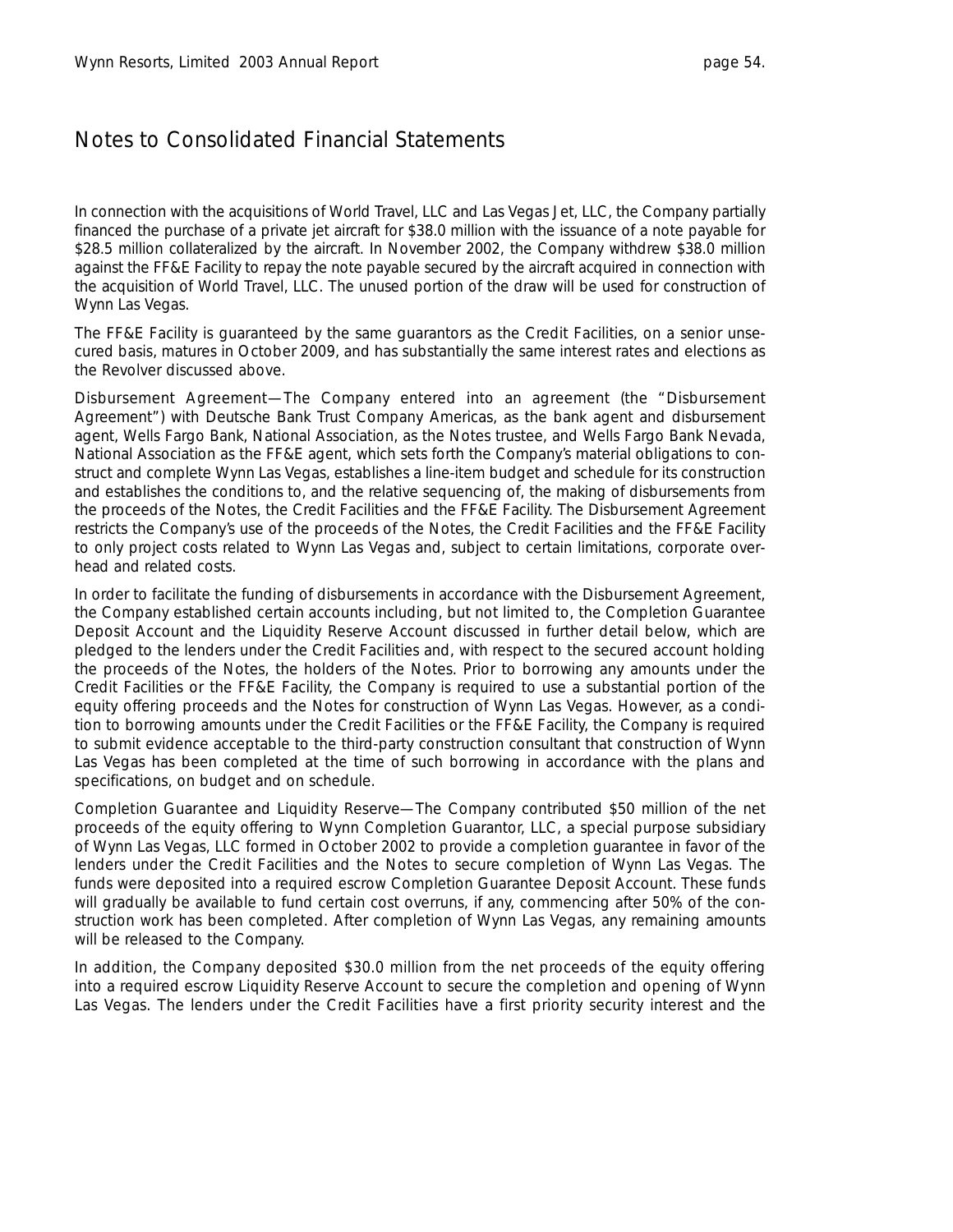holders of the Notes have a perfected second priority security interest in these funds. These funds will gradually be available to fund certain cost overruns, if any, commencing after 50% of the construction work has been completed. Any amounts remaining upon completion will be used for debt service under the Credit Facilities and the Notes, and if consolidated EBITDA levels permit, the Revolver.

*Fair Value of Long-Term Debt—*The net book value of the Debentures and the Notes at December 31, 2003 was approximately \$250 million and \$347.2 million, respectively. The estimated fair value of the Debentures and the Notes based upon most recent trades at December 31, 2003 was approximately \$457.5 million and \$440.3 million respectively. The net book value of the Company's borrowings under the FF&E Facility of \$38 million approximates its fair value due to its floating market rate of interest.

Scheduled maturities of long-term debt are as follows (amounts in thousands):

| Years Ending December 31,     |           |
|-------------------------------|-----------|
| 2004                          | 41<br>\$  |
| 2005                          | 2,420     |
| 2006                          | 9,548     |
| 2007                          | 9,552     |
| 2008                          | 9,557     |
| Thereafter                    | 627,135   |
|                               | 658,253   |
| Less: original issue discount | (22, 780) |
|                               | \$635.473 |

### 6. Stockholders' Equity

*Common Stock—*The Company is authorized to issue up to 400,000,000 shares of its common stock, \$0.01 par value per share (the "Common Stock"). On October 25, 2002, the Company completed the initial public offering of 34,615,000 shares of its Common Stock at a \$13 per share price. The Common Stock trades on the Nasdaq National Market® under the symbol "WYNN." Stephen A. Wynn, Chairman of the Board, CEO and a principal stockholder of Wynn Resorts, and Aruze USA, another principal stockholder of Wynn Resorts, collectively purchased approximately 11,150,000 of these shares directly from the Company at \$13—the same price the shares were offered to the public. Total proceeds of approximately \$450 million were reduced by underwriting discounts and commissions of approximately \$19.5 million and approximately \$4.1 million in legal and professional expenses, for net proceeds to the Company of approximately \$426.4 million, which have been used to finance construction of Wynn Las Vegas and to provide \$40.0 million for general corporate purposes and to help finance Wynn Macau.

On November 11, 2002, the underwriters to the initial public offering exercised a 3,219,173 share over-allotment option in full, resulting in additional net proceeds of approximately \$38.9 million, net of underwriters discounts and commissions of approximately \$2.9 million.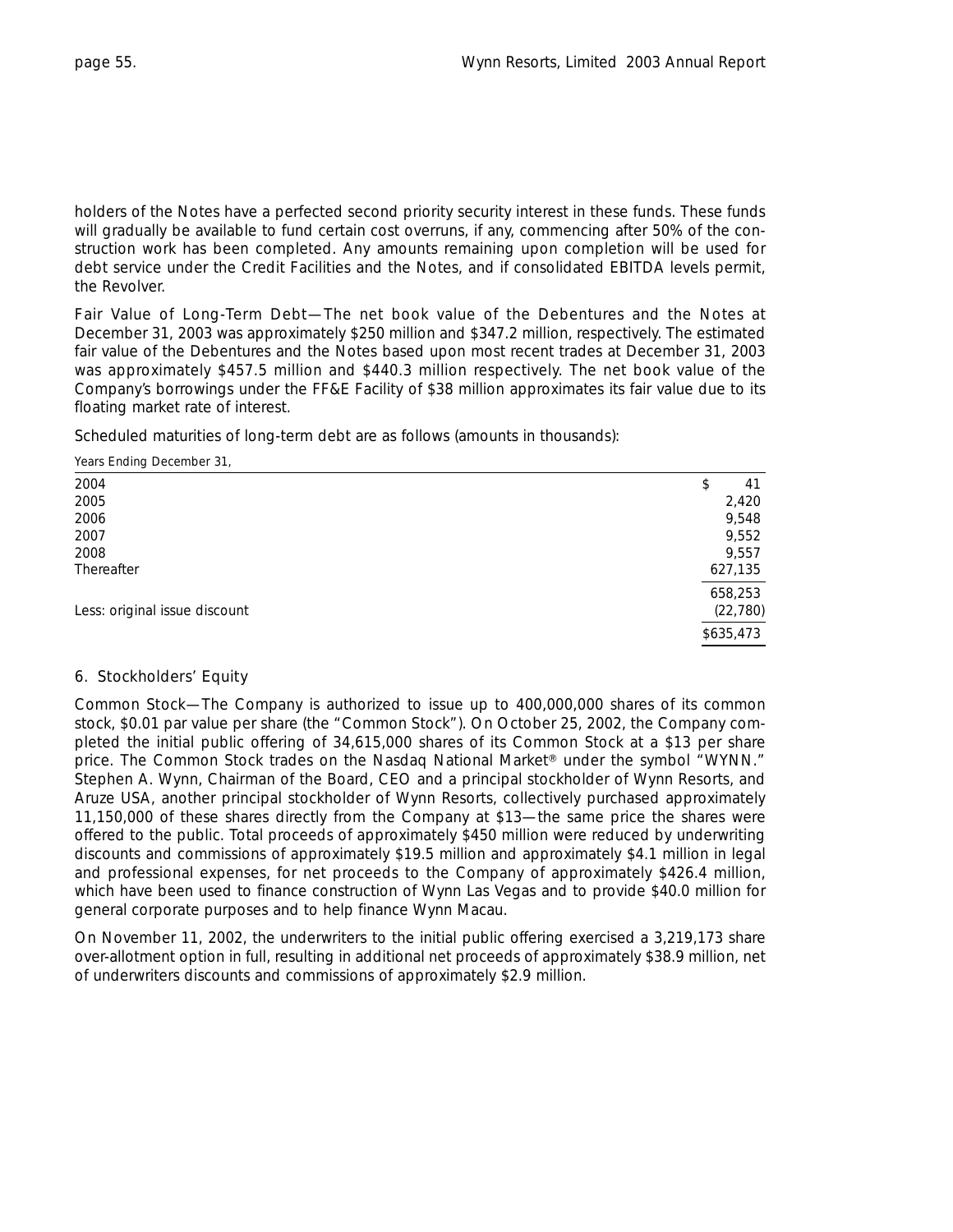On June 20, 2003, the Company entered into a strategic business alliance with Société des Bains de Mer et du Cercle des Etrangers à Monaco, a société anonyme Monegasque organized under the laws of the Principality of Monaco ("SBM"), that has an exclusive concession to operate casinos in Monaco. In connection therewith, the Company sold 3,000,000 shares of its common stock to SBM for \$45 million in a privately negotiated, all-cash transaction. These funds are available for general corporate purposes.

81,978,761 shares and 78,972,511 shares, respectively, of the Company's Common Stock are outstanding as of December 31, 2003 and 2002. Except as otherwise provide by the Company's articles of incorporation or Nevada law, each holder of the Common Stock is entitled to one vote for each share held of record on each matter submitted to a vote of stockholders. Holders of the Common Stock have no cumulative voting, conversion, redemption or preemptive rights or other rights to subscribe for additional shares. Subject to any preferences that may be granted to the holders of the Company's preferred stock, each holder of Common Stock is entitled to receive ratably such dividends as may be declared by the Board of Directors out of funds legally available therefore, as well as any distributions to the stockholders and, in the event of liquidation, dissolution or winding up of the Company, is entitled to share ratably in all assets of the Company remaining after payment of liabilities.

*Preferred Stock—*The Company is authorized to issue up to 40,000,000 shares of undesignated preferred stock, \$0.01 par value per share (the "Preferred Stock"). During the period from inception to, and as of, December 31, 2003, the Company had not issued any Preferred Stock. The Board of Directors, without further action by the holders of Common Stock, may designate and issue shares of Preferred Stock in one or more series and may fix or alter the rights, preferences, privileges and restrictions, including the voting rights, redemption provisions (including sinking fund provisions), dividend rights, dividend rates, liquidation rates, liquidation preferences, conversion rights and the description and number of shares constituting any wholly unissued series of Preferred Stock. The issuance of such shares of Preferred Stock could adversely affect the rights of the holders of Common Stock. The issuance of shares of Preferred Stock under certain circumstances could also have the effect of delaying or preventing a change of control of the Company or other corporate action.

### 7. Benefit Plans

*Employee Savings Plan—*The Company established a retirement savings plan under Section 401(k) of the Internal Revenue Code covering its non-union employees on July 27, 2000. The plan allows employees to defer, within prescribed limits, up to 18% of their income on a pre-tax basis through contributions to this plan. The Company matches the contributions, within prescribed limits, with an amount equal to 100% of the participant's initial 2% tax deferred contribution and 50% of the tax deferred contribution between 2% and 4% of the participant's compensation. The Company recorded charges for matching contributions of approximately \$263,000, \$170,000, \$134,000 and \$624,000 for the years ended December 31, 2003, 2002 and 2001, and for the period from inception to December 31, 2003, respectively.

Union employees are covered by various multi-employer pension plans. The Company recorded expenses of approximately \$38,000, \$127,000, \$181,000 and \$722,000 under such plans for the years ended December 31, 2003, 2002 and 2001, and for the period from inception to December 31, 2003, respectively. Information from the plans' sponsors is not available to permit the Company to determine its share of unfunded vested benefits, if any.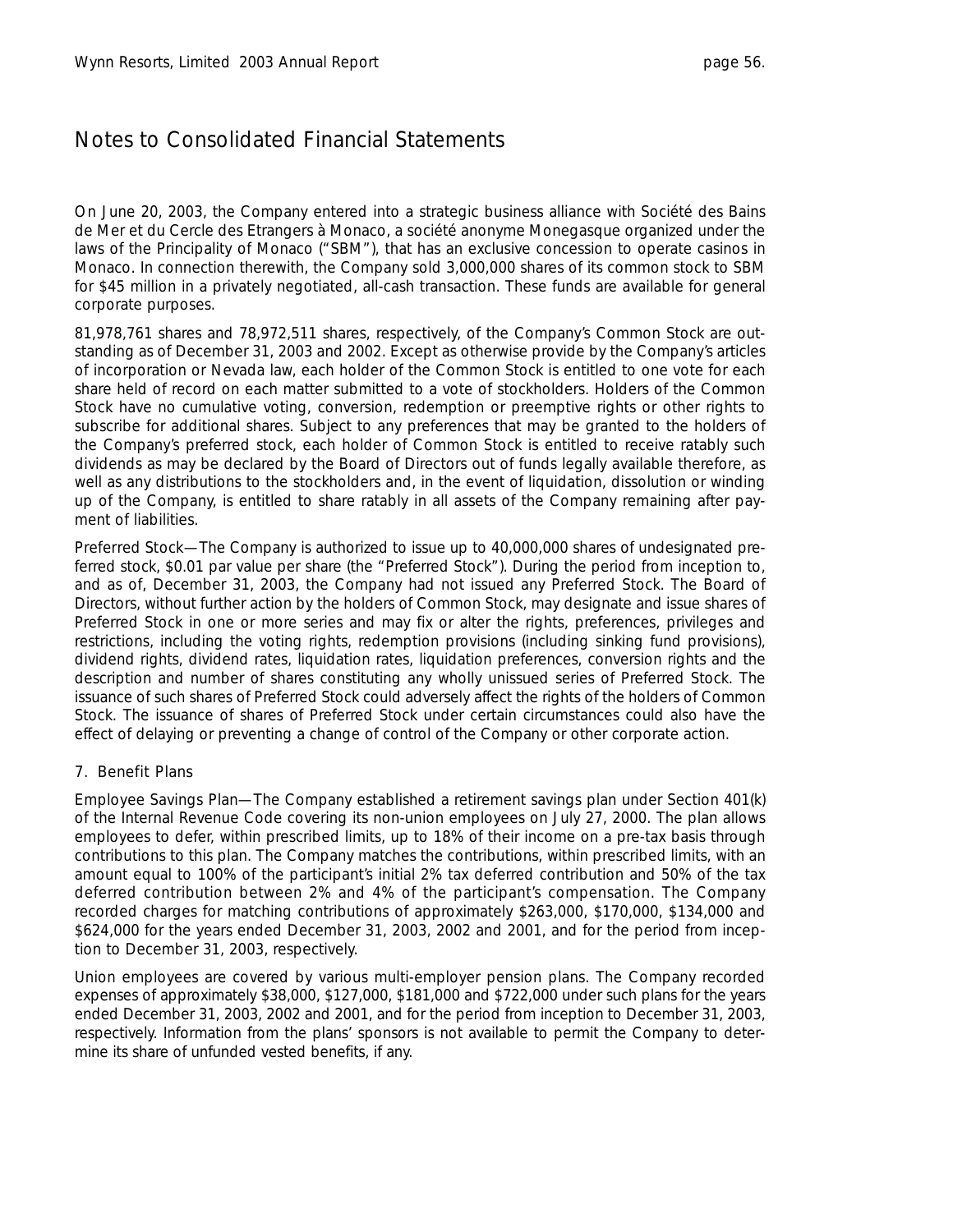*Stock Based Compensation Plan—*The Company has adopted the 2002 Stock Incentive Plan (the "Stock Plan") to provide stock compensation arrangements for directors, officers and key employees, and others. The Stock Plan includes provisions for the grant of (i) Incentive Stock Options ("ISO"), (ii) compensatory (i.e. nonqualified) stock options ("NQSO") and (iii) restricted shares of Common Stock. Officers, key employees, directors (whether employee or nonemployee) and independent contractors or consultants of the Company and its subsidiaries are eligible to participate in the Stock Plan. However, only employees of the Company and its subsidiaries are eligible to receive incentive stock options.

A maximum of 9,750,000 shares of Common Stock have been reserved for issuance under the Stock Plan. Options are generally granted at the current market price at the date of grant. The Stock Plan provides for a variety of vesting schedules, including immediate, 25% each year over four years, cliff-vesting at a determined date, and others to be determined at the time of grant. All options expire ten years from the date of grant.

The Stock Plan will terminate ten years from the date of adoption, unless terminated earlier by the Board of Directors, and no options or restricted shares may be granted under the Stock Plan after such date. Summarized information for the Stock Plan is as follows:

|                          |           | Year Ended<br>December 31, 2003          |           | Year Ended<br>December 31, 2002          |           | Period from Inception<br>to December 31, 2003 |  |
|--------------------------|-----------|------------------------------------------|-----------|------------------------------------------|-----------|-----------------------------------------------|--|
|                          | Options   | Weighted<br>Average<br>Exercise<br>Price | Options   | Weighted<br>Average<br>Exercise<br>Price | Options   | Weighted<br>Average<br>Exercise<br>Price      |  |
| Outstanding at beginning |           |                                          |           |                                          |           |                                               |  |
| of period                | 375,000   | \$13.32                                  |           | \$                                       |           | \$                                            |  |
| Granted                  | 1,442,500 | \$16.79                                  | 375,000   | \$13.32                                  | 1,817,500 | \$16.07                                       |  |
| Exercised                | (6, 250)  | \$13.25                                  |           | \$                                       | (6,250)   | \$13.25                                       |  |
| Canceled                 | (78, 750) | \$14.92                                  |           | \$                                       | (78,750)  | \$14.92                                       |  |
| Outstanding at ending    |           |                                          |           |                                          |           |                                               |  |
| of period                | 1,732,500 | \$16.13                                  | 375,000   | \$13.32                                  | 1,732,500 | \$16.13                                       |  |
| Exercisable at ending    |           |                                          |           |                                          |           |                                               |  |
| of period                | 135,000   | \$13.61                                  | 50,000    | \$13.74                                  | 135,000   | \$13.61                                       |  |
| Options available        |           |                                          |           |                                          |           |                                               |  |
| for Grant                | 6,683,189 |                                          | 8,236,662 |                                          | 6,683,189 |                                               |  |

No options were granted, canceled, exercised or outstanding during the period from inception to December 31, 2001.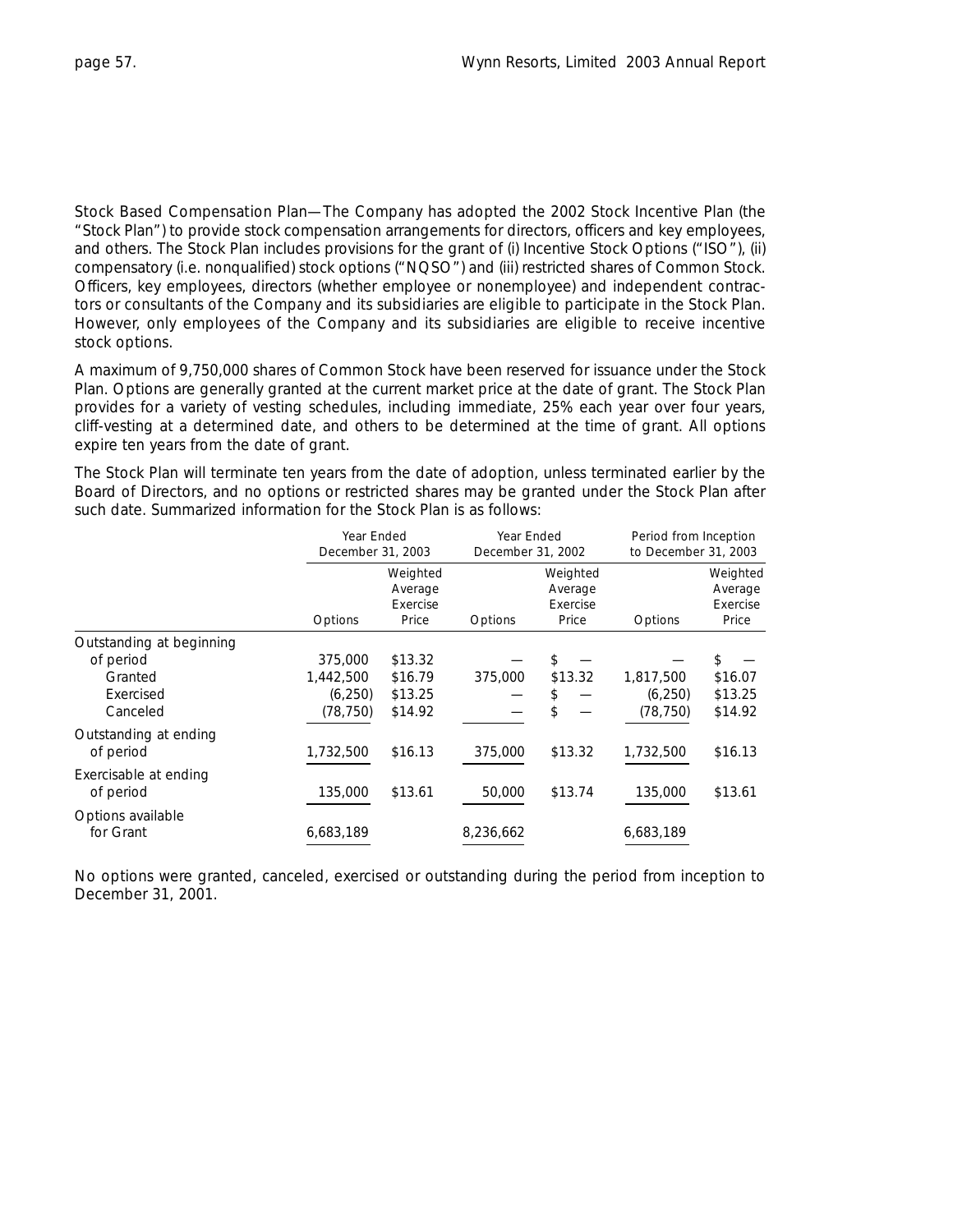The following table summarizes information about the options outstanding at December 31, 2003:

|                        |                | <b>Options Outstanding</b> | <b>Options Exercisable</b> |                |          |  |
|------------------------|----------------|----------------------------|----------------------------|----------------|----------|--|
|                        |                | Weighted                   |                            |                |          |  |
|                        | Number         | Average                    | Weighted                   | Number         | Weighted |  |
| Range of               | Outstanding at | Remaining                  | Average                    | Exercisable at | Average  |  |
|                        | December 31,   | Contractual                | Exercise                   | December 31,   | Exercise |  |
| <b>Exercise Prices</b> | 2003           | Life (Years)               | Price                      | 2003           | Price    |  |
| $$13.25 - $14.91$      | 550,000        | 9.0                        | \$13.90                    | 125,000        | \$13.45  |  |
| \$14.92-\$17.30        | 845,000        | 9.4                        | \$15.76                    | 10,000         | \$15.63  |  |
| $$17.31 - $19.99$      | 282,500        | 9.7                        | \$19.93                    |                |          |  |
| \$20.00-\$24.69        | 55,000         | 9.7                        | \$24.69                    |                |          |  |

The fair value of each option grant is estimated on the date of grant using the Black-Scholes optionpricing method with the following weighted average assumptions:

|                                          | Year Ended December 31, | Period from<br>Inception to<br>December 31, |        |
|------------------------------------------|-------------------------|---------------------------------------------|--------|
|                                          | 2003                    | 2002                                        | 2003   |
| Expected dividend yield                  |                         |                                             |        |
| Expected stock price volatility          | 40.00%                  | 40.00%                                      | 40.00% |
| Risk-free interest rate                  | 3.00%                   | 3.00%                                       | 3.00%  |
| Expected average life of options (years) | 6.00                    | 6.00                                        | 6.00   |
| Expected fair value of options granted   | \$7.35                  | \$5.76                                      | \$7.35 |

In addition to options, restricted stock grants of 189,723 shares, 1,138,338 shares and 1,328,061 shares were issued to employees during the years ended December 31, 2003 and 2002, and for the period from inception to, December 31, 2003. These grants cliff-vest on various dates between November 2004 and June 2006. No restricted stock grants took place during the year ended December 31, 2001 or the period from inception to December 31, 2000. The effect of these grants is to increase the issued and outstanding shares of the Company's Common Stock and decrease the number of shares available for grant in the plan. Deferred compensation is recorded for the restricted stock grants equal to the market value of the Common Stock on the date of grant. The deferred compensation is amortized over the period the restricted stock vests and is recorded as compensation expense or capitalized into construction in progress, as appropriate.

### 8. Income Taxes

The Company files a consolidated federal income tax return. The income tax benefit differs from that computed at the federal statutory corporate tax rate as follows:

|                               | Year Ended December 31, |            | Period from<br>Inception to<br>December 31, |
|-------------------------------|-------------------------|------------|---------------------------------------------|
|                               | 2003                    | 2002       | 2003                                        |
| Federal statutory rate        | $(35.0\%)$              | $(35.0\%)$ | $(35.0\%)$                                  |
| Foreign tax rate differential | 7.3%                    | 3.8%       | 5.5%                                        |
| Valuation allowance           | 27.7%                   | 31.2%      | 29.5%                                       |
| Effective tax rate            | $0.0\%$                 | $0.0\%$    | $0.0\%$                                     |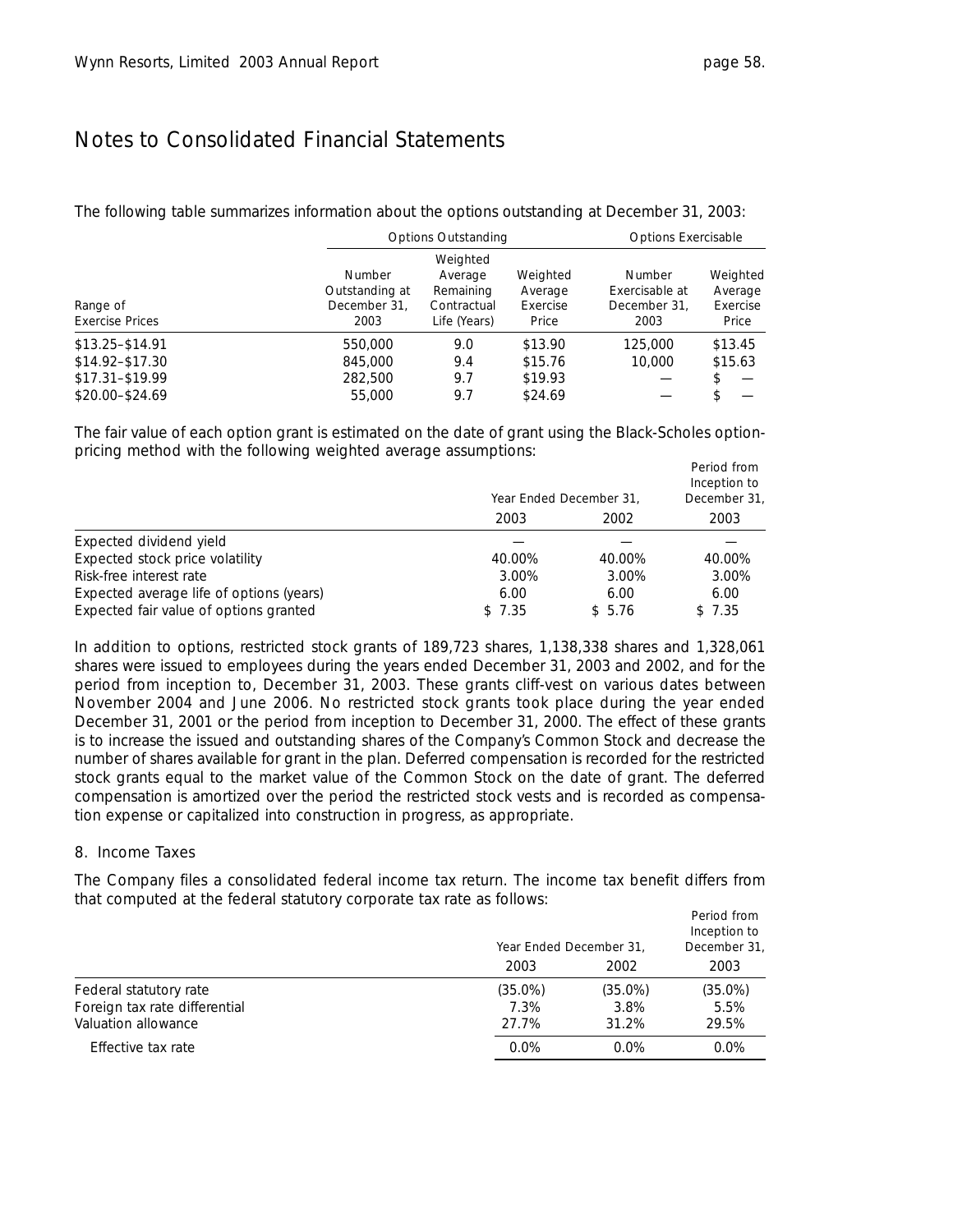The tax effects of significant temporary differences representing net deferred tax assets and liabilities are as follows (amounts in thousands):

|                                                         | December 31, |           |  |  |  |
|---------------------------------------------------------|--------------|-----------|--|--|--|
|                                                         | 2003         | 2002      |  |  |  |
| Deferred tax assets-U.S.:                               |              |           |  |  |  |
| Current:                                                |              |           |  |  |  |
| Receivables, inventories, accrued liabilities and other | \$<br>733    | \$<br>345 |  |  |  |
| Long-term:                                              |              |           |  |  |  |
| Goodwill                                                | 10,912       | 11,341    |  |  |  |
| Pre-opening costs                                       | 20,426       | 7,480     |  |  |  |
| Syndication costs                                       | 3,780        | 3,780     |  |  |  |
| Other intangibles                                       | 1,625        | 575       |  |  |  |
| Net operating loss carryforwards                        | 856          |           |  |  |  |
|                                                         | 38,332       | 23,521    |  |  |  |
| Less: valuation allowance                               | (18, 820)    | (7, 459)  |  |  |  |
|                                                         | 19,512       | 16,062    |  |  |  |
| Deferred tax assets-Foreign:                            |              |           |  |  |  |
| Pre-opening costs                                       | 2,930        | 747       |  |  |  |
| Less: valuation allowance                               | (2,930)      | (747)     |  |  |  |
|                                                         |              |           |  |  |  |
| Deferred tax liabilities:                               |              |           |  |  |  |
| Property and equipment                                  | (19, 512)    | (16,062)  |  |  |  |
| Net deferred tax asset                                  | S            | \$        |  |  |  |

The Company recorded a 100% valuation allowance at both December 31, 2003 and 2002 to fully reserve all tax benefits because of the uncertainty of future taxable income.

#### 9. Commitments and Contingencies

*Construction Contracts—*The Company entered into an agreement with a construction contractor for guaranteed maximum price construction services, effective as of June 4, 2002 and subsequently amended (as amended, the "Construction Agreement"). The Construction Agreement currently covers approximately \$928.1 million of the approximate \$1.4 billion budgeted cost to construct Wynn Las Vegas, subject to increases based on, among other items, changes in the scope of the work. The Construction Agreement provides that the guaranteed maximum price will be increased and the deadline for the completion of construction extended on account of certain circumstances. The guaranteed maximum price also currently provides for an "owner contingency" of approximately \$7.4 million to cover various items, including delays and scope changes resulting from the Company's actions.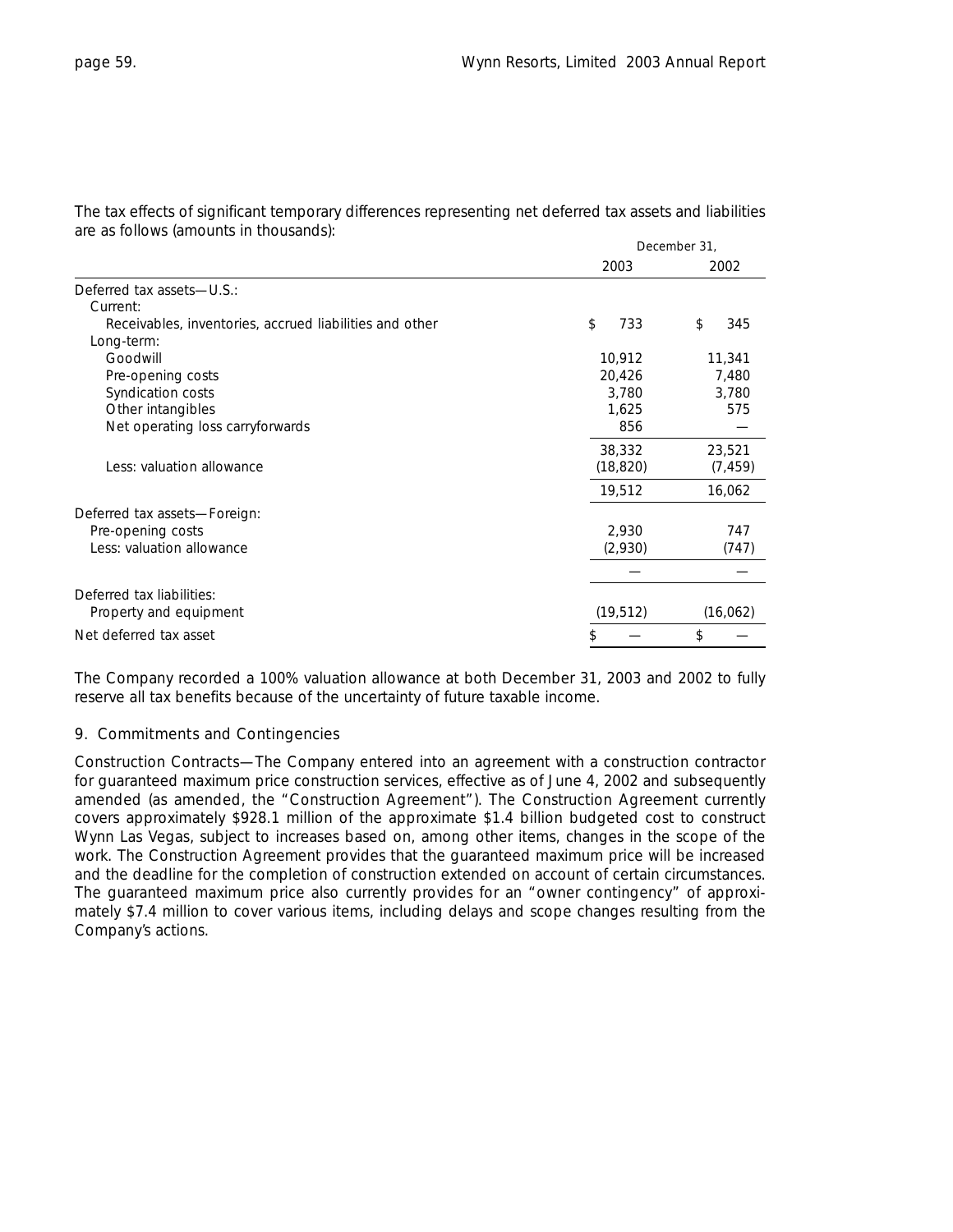Effective June 6, 2002, the Company also entered into an agreement with a construction contractor for the design and construction of a parking structure for a maximum cost of \$9.9 million, subject to specified exceptions. In addition, effective February 18, 2003, the Company entered into an agreement with a construction contractor for the construction of the golf course for a maximum cost of \$16.5 million. Other construction contracts and committed construction purchase orders at December 31, 2003, totaled approximately \$271.4 million. As a result, a total of approximately \$1.2 billion has been committed to the construction of Wynn Las Vegas as of December 31, 2003. Of this amount, approximately \$302.5 million has been spent through December 31, 2003. Future committed costs at December 31, 2003, under the Wynn Las Vegas construction contracts, therefore, total approximately \$770.5 million.

*Macau—*Wynn Macau, S.A. has entered into a 20-year concession agreement with the government of Macau permitting it to construct and operate one or more casinos in Macau. The concession agreement obligates Wynn Macau, S.A. to invest 4 billion patacas (approximately U.S. \$500 million as of December 31, 2003) in one or more casino projects in Macau by June 2009 and to commence operations of Wynn Macau no later than December 2006. If Wynn Macau, S.A. does not invest 4 billion patacas by June 2009, it is obligated to invest the remaining amount in projects related to its gaming operations in Macau that the Macau government approves, or in projects of public interest designated by the Macau government.

Wynn Macau, S.A., has total assets, which are held in Macau, of approximately \$7.7 million (including approximately \$5.7 million of construction in progress), total liabilities of approximately \$1.7 million and a total parent company investment of approximately \$6.0 million (including a cumulative inception to date net loss accumulated during the development stage of approximately \$22.8 million) at December 31, 2003.

The Company is continuing work on the design of Wynn Macau, as well as the efforts to lease the land and obtain the financing to be used for Wynn Macau. The Company has not yet finalized the budget for Wynn Macau's construction and development. The Company has invested approximately \$23.8 million through December 31, 2003 and, in addition, in January 2004, the Company loaned Wynn Macau, S.A. \$5 million, bearing interest at 6.25% and payable on April 14, 2004 (which due date may be extended). The Company intends to invest additional capital in Wynn Macau, S.A. to enable Wynn Macau, S.A. to finalize the land lease contract in Macau and repay the \$5 million loan. While the Company has additional capital available from a portion of the net proceeds received from the initial public offering of its common stock (including the overallotment option exercise), the Company intends to use the net proceeds from the offering of the Debentures to help finance Wynn Macau as well as for general corporate purposes, including possibly financing potential future acquisitions or other investments. The minority investors in Wynn Macau are obligated, subject to certain limitations, to make additional capital contributions in proportion to their economic interests (17.5% in the aggregate) to fund the construction, development and other activities of Wynn Macau, S.A.. It is expected that significant additional financing will be needed to fund the development, construction and operation of one or more casinos in Macau. Wynn Macau, S.A. will not finalize any lease for land for any casino or begin construction or operation of any casino in Macau until a number of objectives and conditions are met, including: 1) obtaining sufficient financing to commence construction of Wynn Macau, 2) obtaining the ability to extend credit to gaming customers and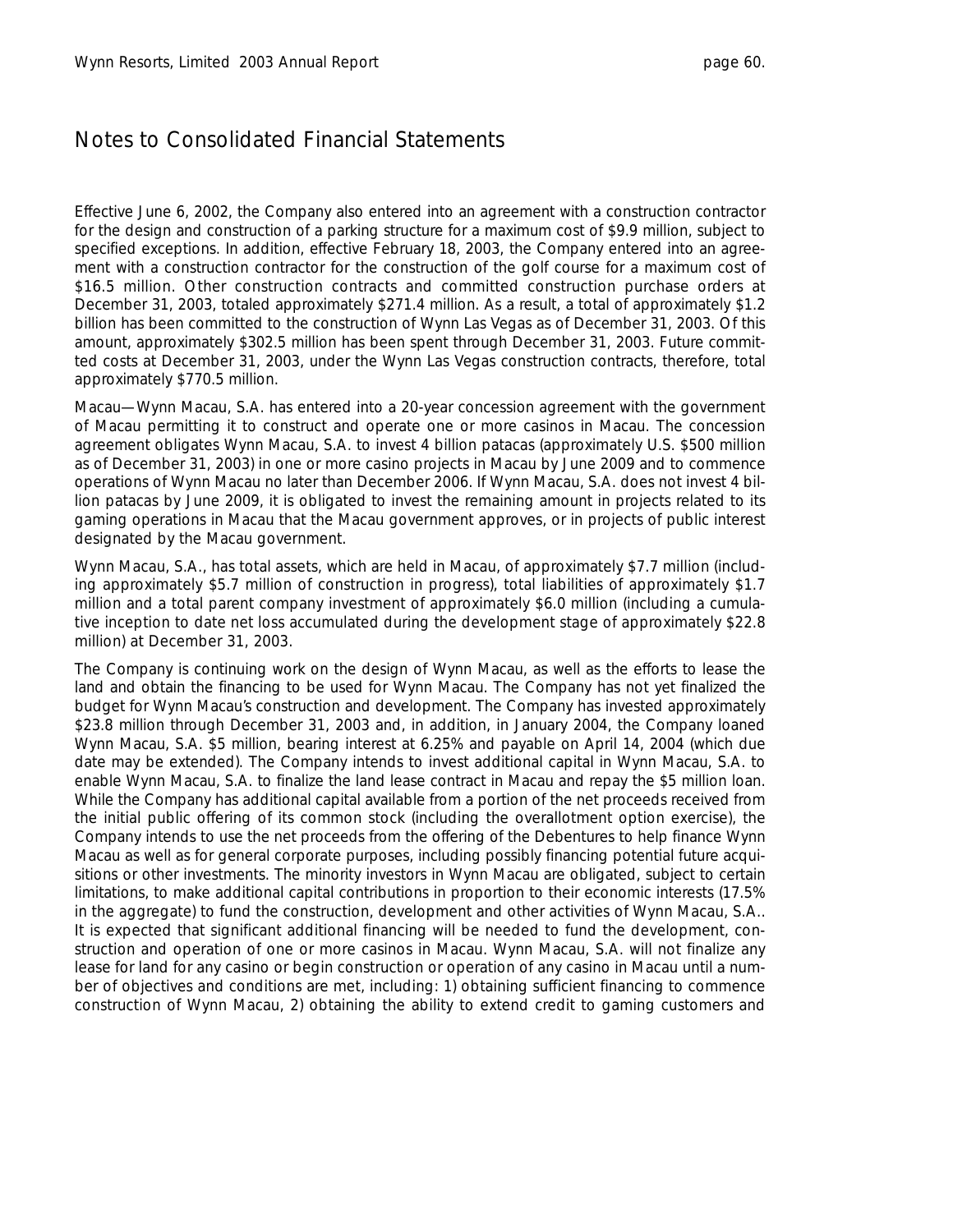enforce gaming debts in Macau and 3), with respect to commencing operations of Wynn Macau, obtaining certain relief related to Macau tax regulations. In February 2004, the necessary legislative and regulatory changes with respect to obtaining the ability to extend credit and enforcing gaming debts in Macau were introduced in the Macau Legislative Assembly. The Company cannot ensure that the introduced legislative and regulatory changes will be enacted, nor can it ensure that it will be able to obtain the relief related to Macau's tax regulations or obtain sufficient financing for the project.

Wynn Macau, S.A. has also obtained the services of architects and designers, has begun preliminary discussions to arrange the additional financing that would be required to complete Wynn Macau, and is considering different alternatives, including debt financing or additional equity financing at the Wynn Macau, S.A. level or at the level of Wynn Macau S.A.'s direct or indirect parent companies other than Wynn Resorts. At the present time, Wynn Macau, S.A. has not determined the amount of financing that will be required. Wynn Macau, S.A. currently has not received any commitments relating to financing from any third party. Except for Wynn Resorts, we do not expect financing for any such project to be provided by or through any of the issuers or guarantors of the Notes or any other indebtedness relating to Wynn Las Vegas.

Wynn Macau, S.A. is required under the Macau concession agreement to obtain a \$700 million pataca (approximately U.S. \$87.5 million as of December 31, 2003) bank guarantee for the period from the execution of the concession agreement until March 31, 2007. The amount of this required guarantee will be reduced to 300 million patacas (approximately U.S. \$37.5 million as of December 31, 2003) for the period from April 1, 2007 until 180 days after the end of the term of the concession agreement. Wynn Macau, S.A. currently has an uncollateralized bank guarantee from Banco National Ultramarino, S.A. in the required amount, which must be replaced by another guarantee suitable under the concession agreement when Wynn Macau, S.A. commences construction of its first casino resort. Wynn Macau, S.A. pays a commission to the bank in the amount of 0.50% per year of the guarantee amount. The purpose of this bank guarantee is to guarantee Wynn Macau, S.A.'s performance under the concession agreement, including the payment of premiums, fines and any indemnity for failure to perform the concession agreement.

*Leases—*In the fourth quarter of 2003, the Company entered into arrangements to lease five retail outlets commencing with the opening of Wynn Las Vegas. In connection with these leases, the Company has provided some of the retail tenants an allowance for improvements as part of the lease arrangements. These improvement allowances are included in the budgeted costs to construct Wynn Las Vegas. The revenues from these leases are not expected to be material in relation to the revenues and operations of Wynn Las Vegas.

*Entertainment Services—*The Company has entered into long-term agreements with a creative production company and its affiliated production services company for the licensing, creation, development and executive production of the Show at Wynn Las Vegas, whereby the Company is required to pay certain up-front creation and licensing fees, pay production costs and, upon opening of the production, pay a royalty of 10% of net ticket revenues and retail sales and 50% of the Show and retail profits to the production company as calculated in accordance with the terms of the agreements. The term of each of the agreements is ten years after the opening date of the Show, which will coincide with the opening of Wynn Las Vegas, with one five-year renewal option.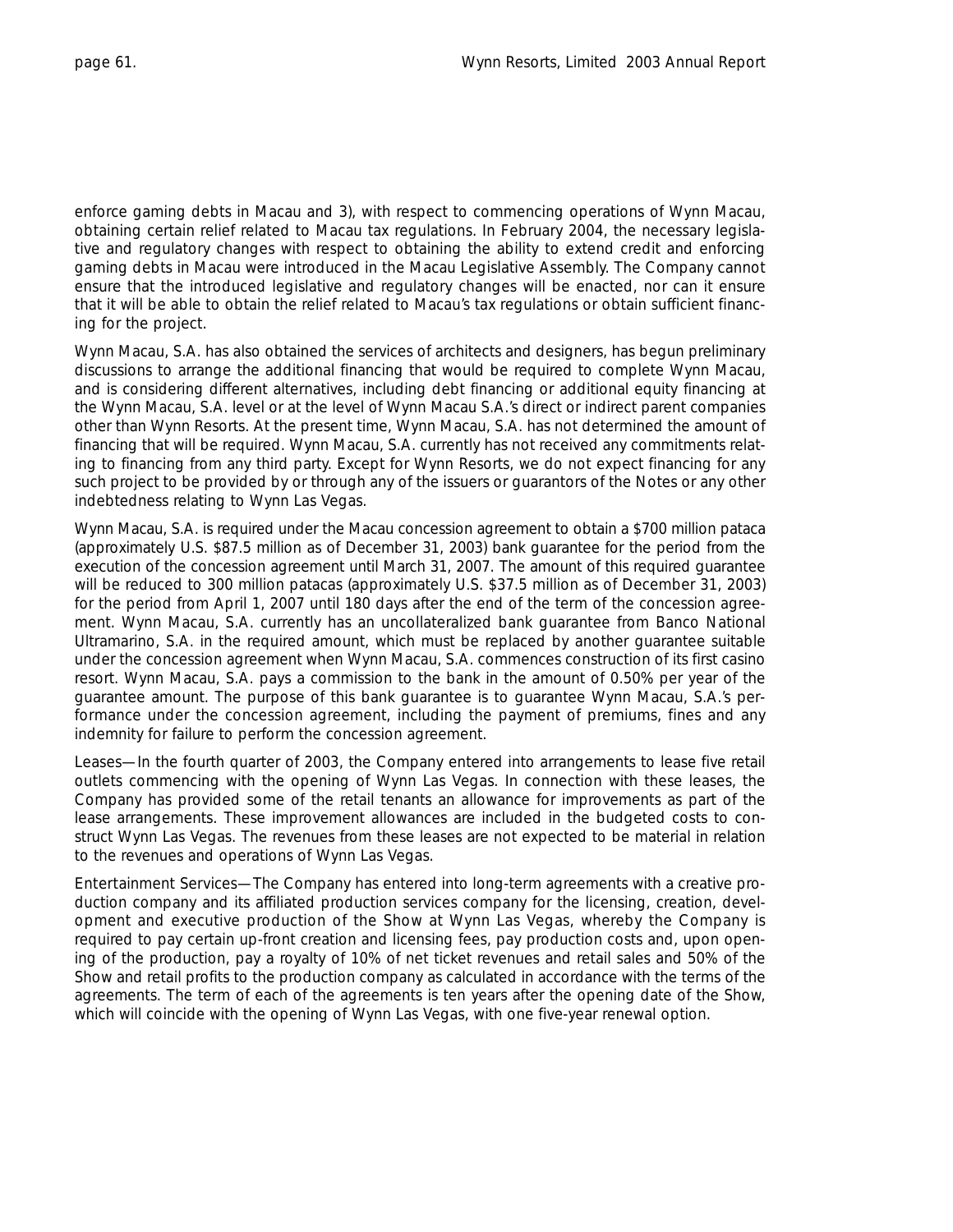The Company also has an option with respect to the development of a second production for Wynn Las Vegas or for another project. The exercise of the option will require the payment of an additional \$1 million and any additional project will require additional funds to develop.

At December 31, 2003 and 2002, other assets include approximately \$8.7 million and \$4.8 million respectively, of amounts paid for creation and development costs in conjunction with the agreement.

*Self-Insurance—*The Company is self-insured for medical and workers' compensation up to a maximum of \$40,000 per year for each insured person under the medical plan and \$250,000 for each workers' compensation claim. Amounts in excess of these thresholds are covered by the Company's insurance programs.

*Employment Agreements—*The Company has entered into employment agreements with several executive officers, other members of management and certain key employees. These agreements generally have three to five year terms and typically indicate a base salary with specified annual increases, and often contain provisions for guaranteed bonuses. Certain of the executives are also entitled to a separation payment if terminated without "cause" or upon voluntary termination of employment for "good reason" following a "change of control" (as these terms are defined in the employment contracts). These separation payments are generally the base salary of the remaining term of the employment contract plus foregone bonuses and certain other payments. At December 31, 2003, the total contractual commitment under these employment contracts is approximately \$71.5 million over the next five years.

*Litigation—*The Company is a party to various lawsuits relating to routine matters incidental to its business. As with all litigation, no assurance can be provided as to the outcome of the following matters and we note that litigation inherently involves significant costs.

Valvino has recently been involved in litigation related to its ownership and development of the former Desert Inn golf course and the residential lots around the golf course. Valvino acquired some, but not all, of the residential lots located in the interior of and around the former Desert Inn golf course when it acquired the former Desert Inn Resort & Casino from Starwood Hotels & Resorts Worldwide, Inc. In total, Valvino acquired 63 of the 75 residential lots, with Clark County having acquired two of the lots through eminent domain in 1994 as part of the widening of Desert Inn Road. The residential lots, previously known collectively as the Desert Inn Country Club Estates, were subject to various conditions, covenants and restrictions ("CC&R's") recorded against the lots in 1956 and amended from time to time since then.

On October 31, 2000, Ms. Stephanie Swain, as trustee of the Mark Swain Revocable Trust, filed an action in Clark County District Court against Valvino and the then directors of the Desert Inn Country Club Estates Homeowners' Association. Subsequently, the other nine remaining homeowners were joined in this lawsuit and asserted claims against Valvino. The plaintiffs sought various forms of declaratory relief concerning the continued existence and governance of the homeowners' association. In addition, the plaintiffs challenged the termination in June 2001 of the CC&R's recorded against the residential lots. The plaintiffs also made various claims with respect to easement rights, including rights of access to the golf course and interior and perimeter roadways, maintenance of a golf course view, prohibition of commercial development of the golf course and trespass. In response Valvino asserted claims for damages based upon a number of legal theories, including abuse of process. Two subsequent actions were filed, one by Ms. Swain against certain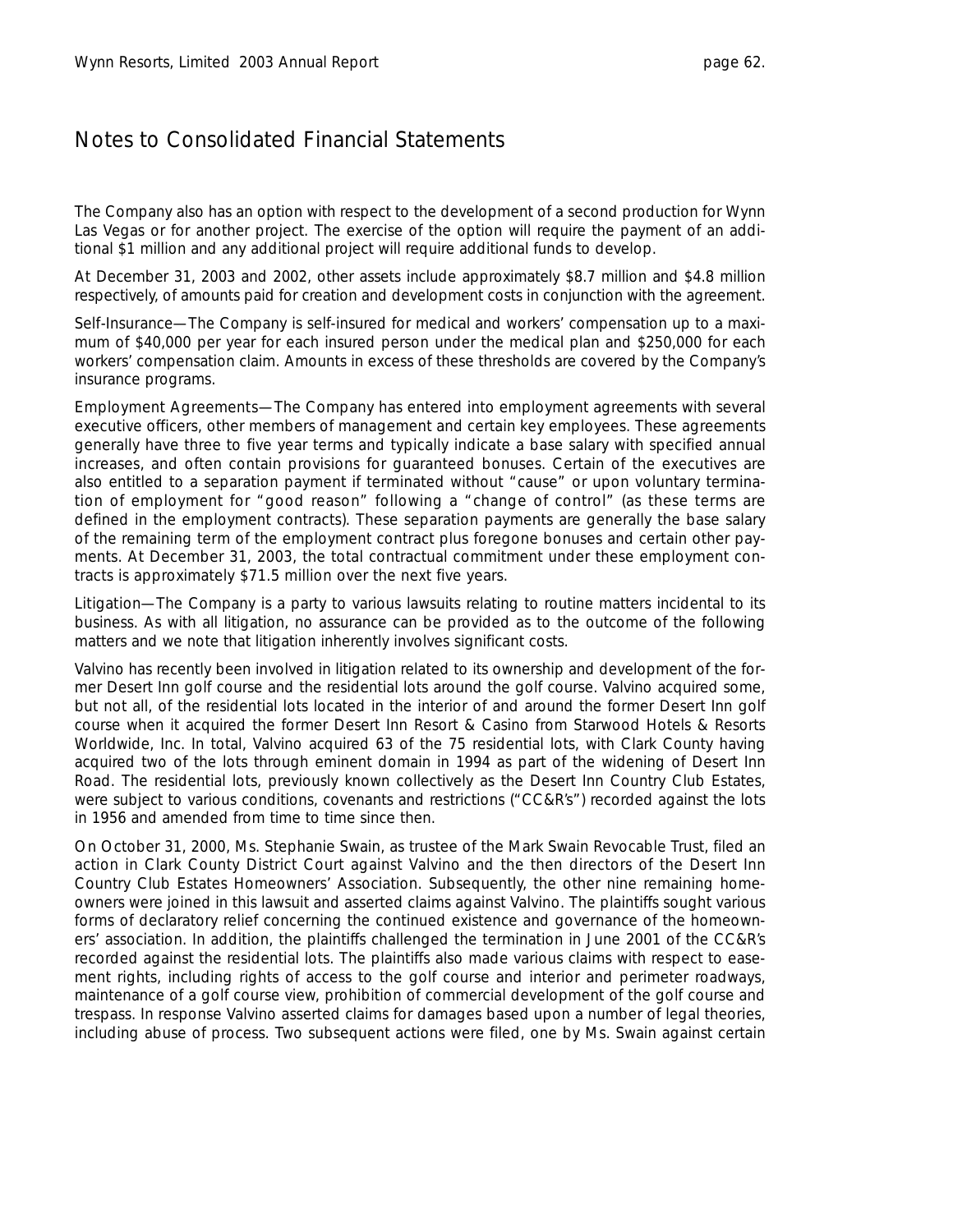homeowners' association officers and directors and one by Valvino seeking declaratory and injunctive relief similar to the original action. Because the issues in the subsequent actions are present in the original action, both of the subsequent actions were stayed pending the outcome of the original action.

During pretrial proceedings, the court entered several preliminary injunction orders concerning the parties' respective property rights. Among other things, the court ordered that Valvino was free to develop the golf course and the remainder of its property as it deems fit, subject to all applicable legal restraints. The court also permitted construction of Wynn Las Vegas' utilities in part of the perimeter roadway, resulting in temporary closure of one of three access gates for the plaintiffs and has also permitted Wynn Las Vegas to begin construction of a golf course maintenance facility on some of the former residential lots. To date, the litigation has not resulted in any material interference with our development of the Wynn Las Vegas resort.

Just prior to trial, the court also ruled on various motions for summary judgment brought by the parties. Ms. Swain's and the other homeowners' claims that the CC&R's and the homeowners' association were not properly terminated were dismissed, together with many of their other claims, including the claim purporting to restrict future redevelopment of the golf course. Similarly, all of the Company's damages claims against the homeowners, including for abuse of process and intentional interference with contract rights, were dismissed.

A bench trial was held in November 2003 with respect to some of the plaintiffs' remaining claims, with the court postponing for a second phase of the trial other of the remaining claims, in particular their trespass claims. On November 25, 2003, the court issued a written decision, holding that the homeowners have no right to enter upon the golf course but do have the right to use a perimeter roadway for entrance and exit purposes. The court directed that the Company need not reinstall the roadway to its original location and dimensions, as the homeowners requested, but that the Company should reinstall the roadway substantially in the manner described in the Company's existing construction plans for that portion of the Project. In addition, while the court held that the plaintiffs had not been granted an express easement to maintain their view of the golf course property, it did find that they have express rights to views that are not architecturally shut out from the aura of the golf course. The court noted that the issue of whether or not the plaintiffs' rights to views that are not architecturally shut out from the aura of the golf course had been infringed would be decided with the other remaining claims at a later trial.

Several of the homeowners also filed two separate actions seeking judicial review and/or a petition for a writ of mandamus and/or prohibition against Clark County and the Clark County Commissioners in Clark County District Court. One action concerns the Clark County Planning Commission's approval of Valvino's application for a use permit, and a related roadway dedication agreement between Clark County and Valvino. The other action concerns the Clark County Planning Commission's approval of Valvino's application for design review of the golf course maintenance facility.

On February 23, 2004, Valvino reached a settlement with all of the plaintiffs with respect to all of the claims described above. The settlement provides that Valvino or its designee will pay \$23 million in exchange for the 10 remaining residences and dismissal by the plaintiffs with prejudice of all of the actions. The settlement is subject to customary conditions for real estate acquisitions in Nevada.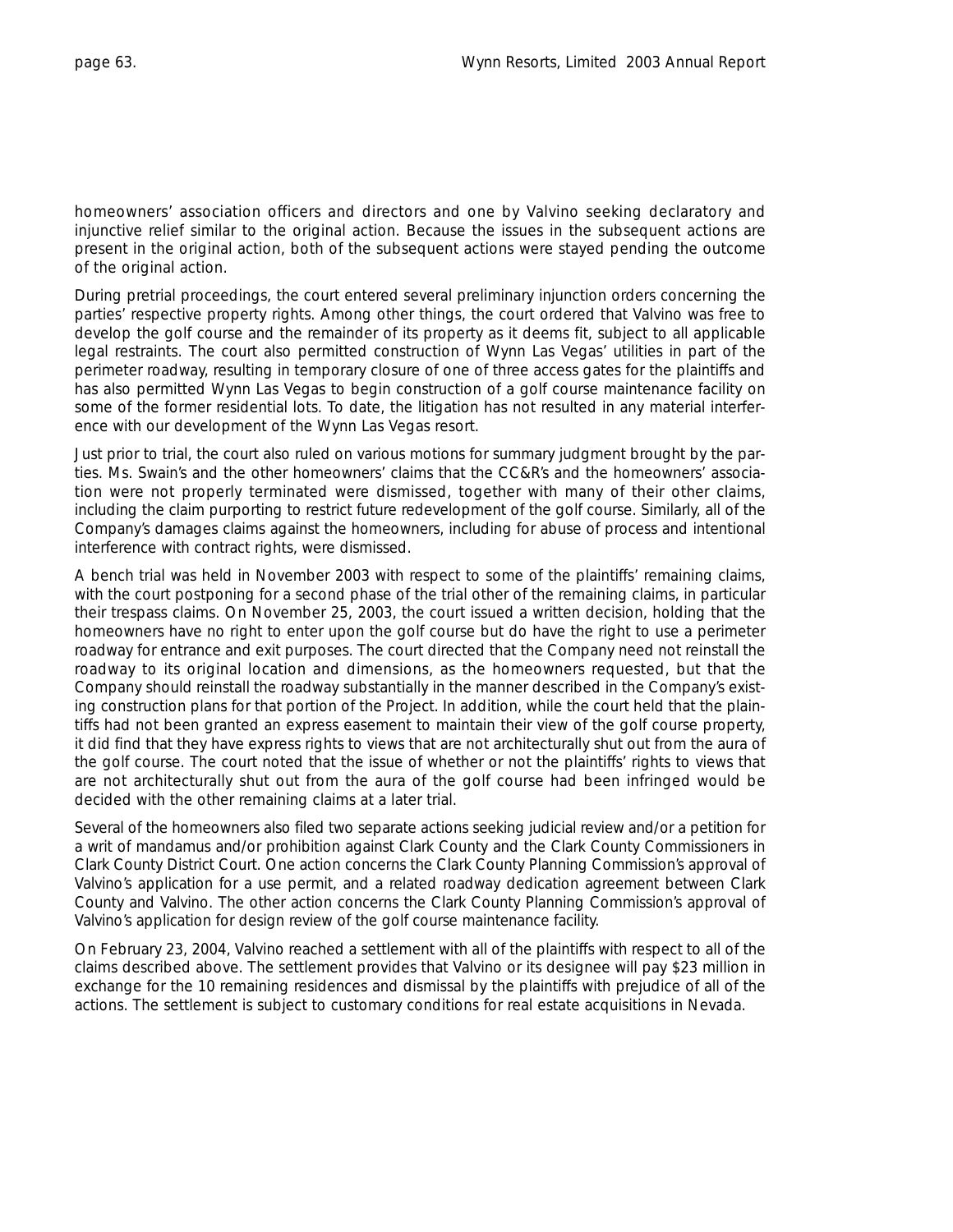### 10. Subsequent Events

*Restricted Stock Grant Forfeiture—*In February 2004, an officer of the Company resigned, thus forfeiting 189,723 shares of restricted stock (see Note 7). The Company recorded the forfeiture at December 31, 2003, as a reduction to construction in progress and to stockholders' equity for approximately \$1.1 million. The forfeiture had no impact upon the Company's results of operations.

### 11. Consolidating Financial Information of Guarantors and Issuers

The following consolidating financial statements present information related to Wynn Resorts (the "Parent"), which is the issuer of the Debentures, Wynn Las Vegas, LLC and Wynn Capital (the "Notes Issuers") as the issuers of the Notes, the Notes Guarantors (other than Wynn Resorts), Wynn Resorts Funding, LLC (the "Convertible Debentures Guarantor") and non-guarantor subsidiaries as of December 31, 2003 and 2002, for the years ended December 31, 2003, 2002 and 2001 and for the period from inception to December 31, 2003.

Guarantors of the Notes (other than Wynn Resorts) are Valvino, Wynn Design & Development, LLC, Wynn Resorts Holdings, LLC, Palo, LLC, Desert Inn Water Company, LLC, World Travel, LLC and Las Vegas Jet, LLC. Wynn Resorts Funding, LLC is a guarantor of the Debentures but not of the Notes. Wynn Group Asia, Inc. and all of its subsidiaries; Wynn Completion Guarantor, LLC; Desert Inn Improvement Company; Rambas Marketing, LLC; Worldwide Wynn, LLC; Toasty, LLC, Wynn Show Performers, LLC and Kevyn, LLC are not guarantors of the Notes. In October 2002, Valvino transferred certain of its assets, including its equity interests in certain of its subsidiaries which do not guarantee the Notes, to Wynn Resorts. In addition, Valvino transferred certain of its assets, including its equity interests in Las Vegas Jet, LLC and World Travel, LLC directly to Wynn Las Vegas. Because these transfers were between entities under common control, in accordance with SFAS No. 141, "Business Combinations," the assets and liabilities of the entities acquired have been recorded by the acquiring subsidiary at the carrying value at the time of the acquisition and the operating results of the entities are included in the operating statements of the Company from the earliest period presented. The Parent records the investment in its respective subsidiaries based on the equity method of accounting. Elimination of the Parent's investment is included in the "Eliminations" column.

The following condensed consolidating financial statements are presented in the provided form because: (i) the Notes Issuers and Guarantors and the Convertible Debentures Guarantor are wholly-owned subsidiaries of the Company; (ii) the guarantees are considered to be full and unconditional, that is, if the Parent or the Notes Issuers fail to make a scheduled payment, the 2nd Mortgage Notes Guarantors or the Convertible Debentures Guarantor, as applicable are obligated to make the scheduled payment immediately and, if they do not, any holder of the Notes or Debentures may immediately bring suit directly against these Guarantors for payment of all amounts due and payable; and (iii) the guarantees are joint and several.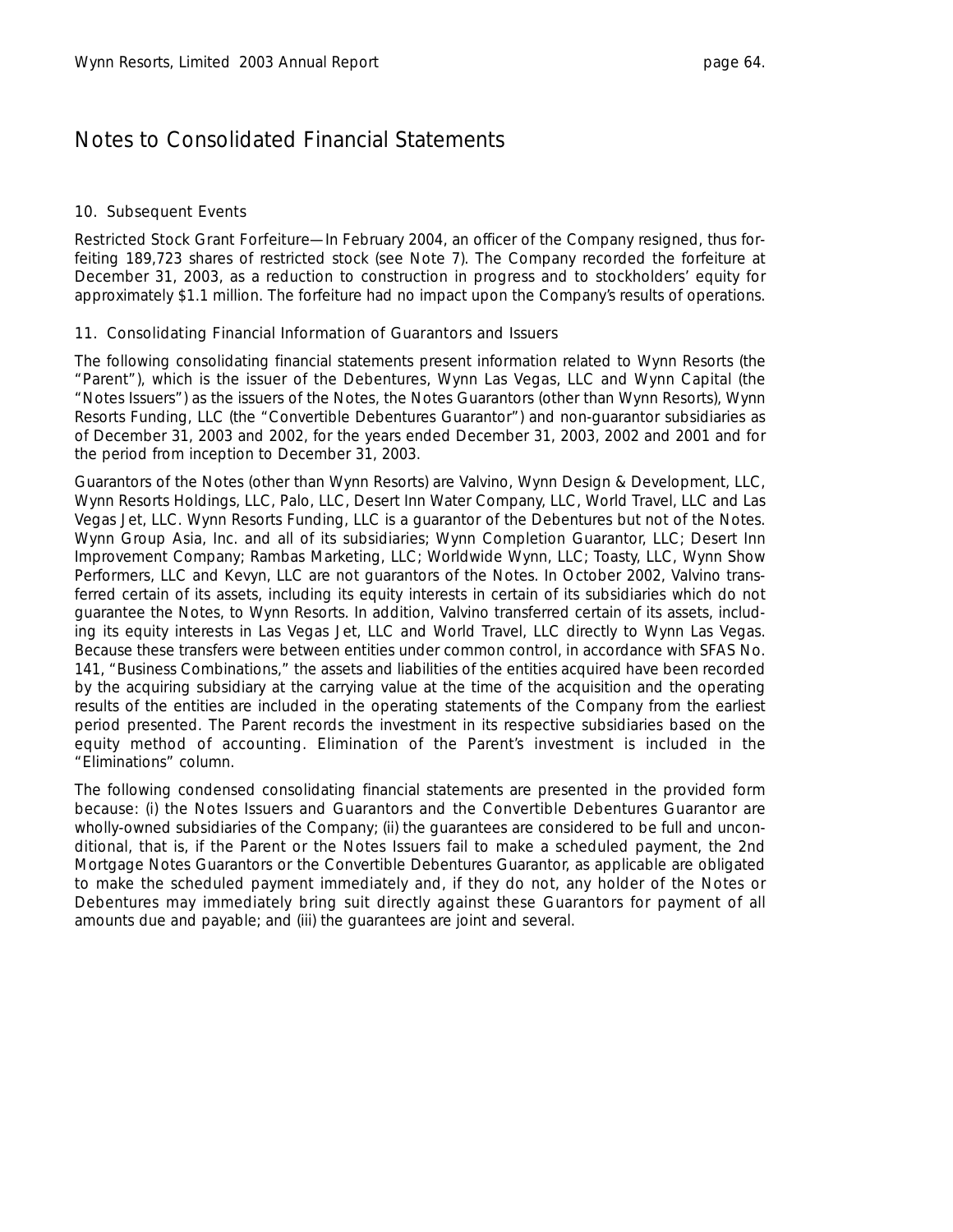### CONSOLIDATING BALANCE SHEET INFORMATION

As of December 31, 2003

| (amounts in thousands)                           | Parent           | 2nd<br>Mortgage<br><b>Notes</b><br><b>Issuers</b> | 2nd<br>Mortgage<br><b>Notes</b><br>Guarantors | Convertible<br>Debentures<br>Guarantor | Non-<br>Guarantor<br><b>Subsidiaries</b> | Eliminating<br><b>Entries</b> | Total         |
|--------------------------------------------------|------------------|---------------------------------------------------|-----------------------------------------------|----------------------------------------|------------------------------------------|-------------------------------|---------------|
| <b>ASSETS</b>                                    |                  |                                                   |                                               |                                        |                                          |                               |               |
| <b>Current Assets:</b>                           |                  |                                                   |                                               |                                        |                                          |                               |               |
| Cash and cash equivalents<br>Restricted cash and | 328,745 \$<br>\$ | 18,236                                            | (7, 326)<br>\$                                | \$                                     | \$<br>1,897                              | \$                            | 341,552<br>\$ |
| investments                                      |                  | 58,312                                            |                                               |                                        |                                          |                               | 58,312        |
| Receivables, net                                 | 36               | 10                                                | 27                                            |                                        | 5                                        |                               | 78            |
| Inventories                                      |                  |                                                   | 204                                           |                                        |                                          |                               | 204           |
| Prepaid expenses                                 | 204              | 247                                               | 1,691                                         |                                        | 59                                       |                               | 2,201         |
| Total current assets                             | 328,985          | 76,805                                            | (5, 404)                                      |                                        | 1,961                                    |                               | 402,347       |
| Restricted cash and                              |                  |                                                   |                                               |                                        |                                          |                               |               |
| investments                                      |                  | 247,508                                           | 23                                            | 44,268                                 | 50,321                                   |                               | 342,120       |
| Property and equipment, net                      | 410              | 728,663                                           | 162,983                                       |                                        | 5,759                                    |                               | 897,815       |
| Water rights                                     |                  | 256                                               | 6,144                                         |                                        |                                          |                               | 6,400         |
| <b>Trademark</b>                                 |                  | 1,000                                             |                                               |                                        |                                          |                               | 1,000         |
| Deferred financing costs                         | 8,294            | 50,971                                            |                                               |                                        |                                          |                               | 59,265        |
| Investment in subsidiaries                       | 548,763          | 8,041                                             | 503,809                                       |                                        |                                          | (1,060,613)                   |               |
| Other assets                                     |                  | 18,745                                            | 5,607                                         |                                        | 24                                       |                               | 24,376        |
| Intercompany balances                            | 373,669          | (513, 826)                                        | 190,691                                       |                                        | (50, 534)                                |                               |               |
| Total assets                                     | \$1,260,121      | \$618,163                                         | \$863,853                                     | \$44,268                               | 7,531<br>\$                              | \$(1,060,613)                 | \$1,733,323   |

*(continued)*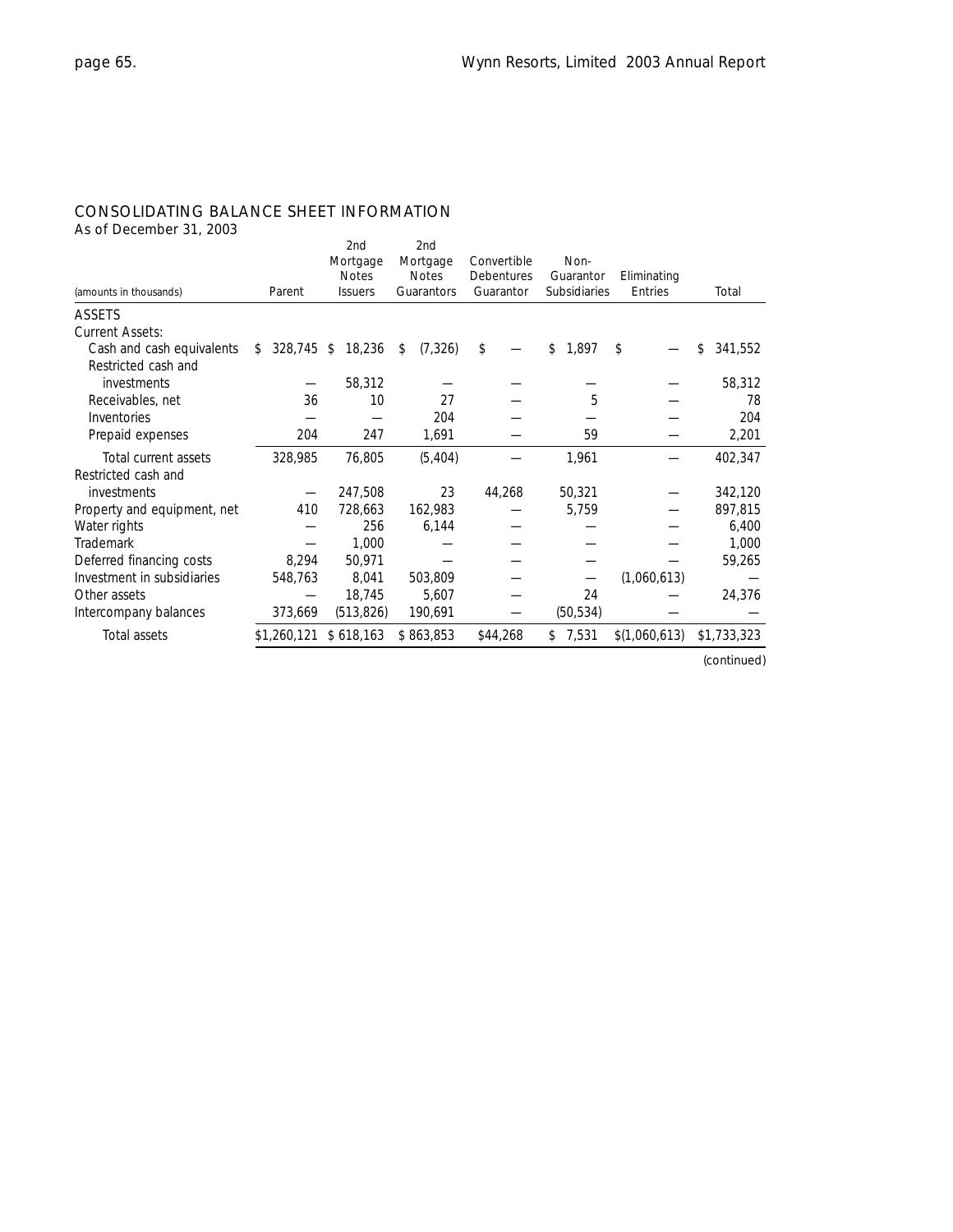### CONSOLIDATING BALANCE SHEET INFORMATION (continued)

As of December 31, 2003

| (amounts in thousands)                                                               | Parent           | 2nd<br>Mortgage<br><b>Notes</b><br><b>Issuers</b> | 2nd<br>Mortgage<br><b>Notes</b><br>Guarantors | Convertible<br>Debentures<br>Guarantor | Non-<br>Guarantor<br>Subsidiaries | Eliminating<br><b>Entries</b> | Total                |
|--------------------------------------------------------------------------------------|------------------|---------------------------------------------------|-----------------------------------------------|----------------------------------------|-----------------------------------|-------------------------------|----------------------|
| <b>LIABILITIES AND</b><br><b>STOCKHOLDERS' EQUITY</b><br><b>Current Liabilities:</b> |                  |                                                   |                                               |                                        |                                   |                               |                      |
| Current portion of<br>long-term debt<br>Accounts and                                 | \$               | \$                                                | 41<br>\$                                      | \$                                     | \$                                | \$                            | $\updownarrow$<br>41 |
| construction payable                                                                 |                  | 562                                               | 48,874                                        |                                        | 318                               |                               | 49,754               |
| Accrued interest<br>Accrued compensation                                             | 7,375            | 9,438                                             |                                               |                                        |                                   |                               | 16,813               |
| and benefits<br>Accrued expenses                                                     | 912              | 875                                               | 1,082                                         |                                        | 509                               |                               | 3,378                |
| and other                                                                            | 19               | 173                                               | 990                                           |                                        | 8                                 |                               | 1,190                |
| <b>Total current liabilities</b>                                                     | 8,306            | 11,048                                            | 50,987                                        |                                        | 835                               |                               | 71,176               |
| Construction retention                                                               |                  |                                                   | 23,846                                        |                                        |                                   |                               | 23,846               |
| Long-term debt                                                                       | 250,000          | 385,220                                           | 212                                           |                                        |                                   |                               | 635,432              |
| <b>Total liabilities</b>                                                             | 258,306          | 396,268                                           | 75,045                                        | $\overline{\phantom{0}}$               | 835                               | $\overline{\phantom{0}}$      | 730,454              |
| Minority interest                                                                    |                  |                                                   |                                               |                                        |                                   | 1,054                         | 1,054                |
| Commitments and<br>contingencies<br>Stockholders' equity:                            |                  |                                                   |                                               |                                        |                                   |                               |                      |
| Common stock<br>Additional paid-in capital                                           | 820<br>1,110,813 | 237,075                                           | 893,989                                       | 44,024                                 | 18<br>30,027                      | (18)<br>(1, 205, 115)         | 820<br>1,110,813     |
| Deferred compensation-<br>restricted stock<br>Accumulated other                      | (9,664)          |                                                   | (10, 531)                                     |                                        |                                   | 10,531                        | (9,664)              |
| comprehensive income<br>Deficit accumulated from<br>inception during the             | 8,793            | 8,793                                             | 17,585                                        |                                        |                                   | (26, 378)                     | 8,793                |
| development stage                                                                    | (108, 947)       | (23, 973)                                         | (112, 235)                                    | 244                                    | (23, 349)                         | 159,313                       | (108, 947)           |
| Total stockholders'<br>equity                                                        | 1,001,815        | 221,895                                           | 788,808                                       | 44,268                                 | 6,696                             | (1,061,667)                   | 1,001,815            |
| Total liabilities and<br>stockholders' equity                                        | \$1,260,121      | \$618,163                                         | \$863,853                                     | \$44,268                               | 7,531<br>\$                       | \$(1,060,613)                 | \$1,733,323          |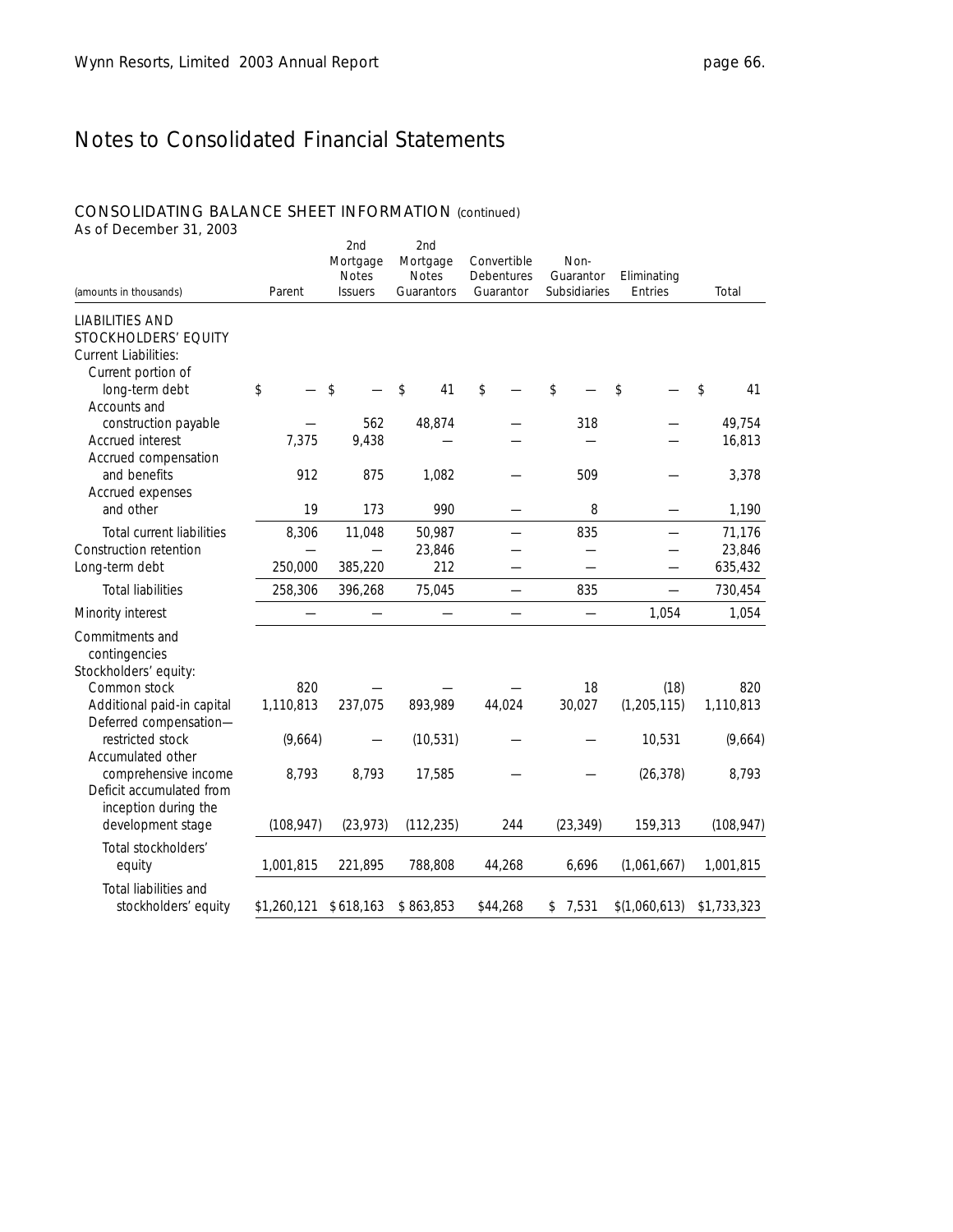### CONSOLIDATING BALANCE SHEET INFORMATION

As of December 31, 2002

|                                                                                                                                                                                                                                                       |                                            | 2nd<br>Mortgage<br><b>Notes</b>                | 2nd<br>Mortgage<br><b>Notes</b>       | Non-<br>Guarantor         |          | Eliminating    |                                           |                                                           |
|-------------------------------------------------------------------------------------------------------------------------------------------------------------------------------------------------------------------------------------------------------|--------------------------------------------|------------------------------------------------|---------------------------------------|---------------------------|----------|----------------|-------------------------------------------|-----------------------------------------------------------|
| (amounts in thousands)                                                                                                                                                                                                                                | Parent                                     | <b>Issuers</b>                                 | Guarantors                            | <b>Subsidiaries</b>       |          | <b>Entries</b> |                                           | Total                                                     |
| <b>ASSETS</b><br><b>Current Assets:</b>                                                                                                                                                                                                               |                                            |                                                |                                       |                           |          |                |                                           |                                                           |
| Cash and cash equivalents<br>Receivables, net<br>Inventories<br>Prepaid expenses                                                                                                                                                                      | \$<br>79,234<br>344                        | \$<br>7,508<br>12<br>93                        | \$<br>(1, 178)<br>166<br>212<br>1,518 | \$24,080                  | 6<br>55  | \$             |                                           | \$<br>109,644<br>184<br>212<br>2,010                      |
| Total current assets<br>Restricted cash and investments<br>Property and equipment, net<br>Water rights<br><b>Trademark</b><br>Deferred financing costs                                                                                                | 79,578                                     | 7,613<br>742,605<br>251,881<br>1,000<br>60,159 | 718<br>23<br>168,309<br>—             | 24,141<br>50,249<br>6,400 | 306      |                | —<br>$\overline{\phantom{0}}$             | 112,050<br>792,877<br>420,496<br>6,400<br>1,000<br>60,159 |
| Investment in subsidiaries<br>Other assets<br>Intercompany balances                                                                                                                                                                                   | 532,472<br>379,758                         | 8,684<br>5,599<br>(454, 927)                   | 512,419<br>20<br>132,236              | (57,067)                  |          |                | (1,053,575)                               | 5,619                                                     |
| Total assets                                                                                                                                                                                                                                          | \$<br>991,808                              | \$622,614                                      | \$813,725                             | \$24,029                  |          | \$(1,053,575)  |                                           | \$1,398,601                                               |
| <b>LIABILITIES AND</b><br>STOCKHOLDERS' EQUITY<br><b>Current Liabilities:</b><br>Current portion of long-term debt<br>Accounts and construction payable<br><b>Accrued interest</b><br>Accrued compensation and benefits<br>Accrued expenses and other | \$<br>195                                  | \$<br>3,091<br>8,159<br>258<br>131             | \$<br>38<br>6,234<br>986<br>920       | \$                        | 126<br>8 | \$             |                                           | \$<br>38<br>9,451<br>8,159<br>1,439<br>1,059              |
| <b>Total current liabilities</b><br>Construction retention<br>Long-term debt                                                                                                                                                                          | 195                                        | 11,639<br>381,900                              | 8,178<br>506<br>253                   |                           | 134      |                |                                           | 20,146<br>506<br>382,153                                  |
| <b>Total liabilities</b>                                                                                                                                                                                                                              | 195                                        | 393,539                                        | 8,937                                 |                           | 134      |                | $\overline{\phantom{0}}$                  | 402,805                                                   |
| Minority interest                                                                                                                                                                                                                                     |                                            |                                                |                                       |                           |          |                | 4,183                                     | 4,183                                                     |
| Commitments and contingencies<br>Stockholders' equity:<br>Common stock<br>Additional paid-in capital<br>Deferred compensation-<br>restricted stock<br>Deficit accumulated from inception<br>during the development stage                              | 790<br>1,065,649<br>(14, 771)<br>(60, 055) | 237,075<br>(8,000)                             | 899,017<br>(19, 753)<br>(74, 476)     | 30,027<br>(6, 150)        | 18       |                | (18)<br>(1, 166, 119)<br>19,753<br>88,626 | 790<br>1,065,649<br>(14, 771)<br>(60, 055)                |
| Total stockholders' equity                                                                                                                                                                                                                            | 991,613                                    | 229,075                                        | 804,788                               | 23,895                    |          |                | (1,057,758)                               | 991,613                                                   |
| Total liabilities and<br>stockholders' equity                                                                                                                                                                                                         | \$991,808                                  | \$622,614                                      | \$813,725                             | \$24,029                  |          | \$(1,053,575)  |                                           | \$1,398,601                                               |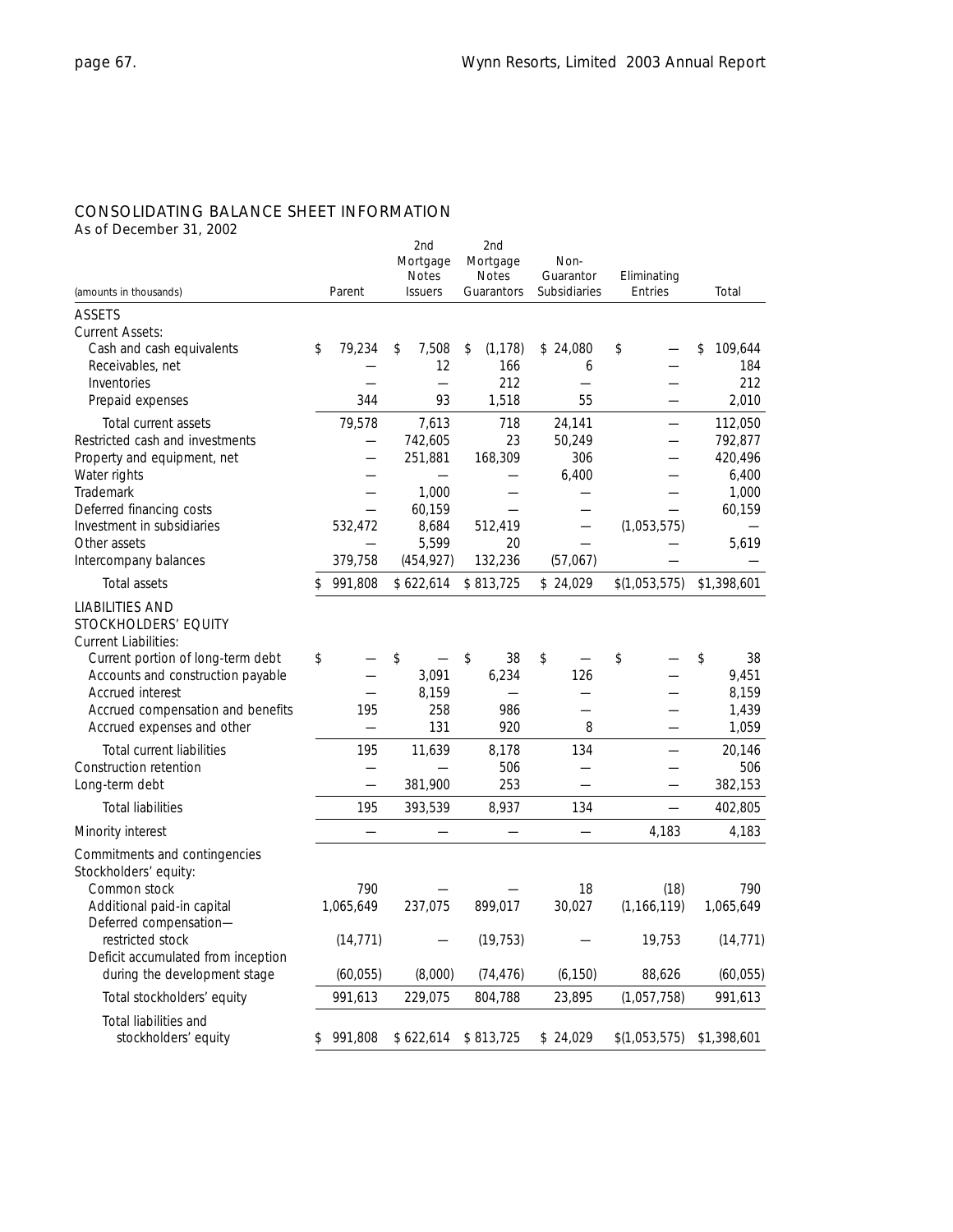#### CONSOLIDATING STATEMENT OF OPERATIONS INFORMATION

Year Ended December 31, 2003

| ical Ended Deceniber 91, 2009<br>(amounts in thousands) | Parent     | 2nd<br>Mortgage<br><b>Notes</b><br><b>Issuers</b> | 2nd<br>Mortgage<br><b>Notes</b><br>Guarantors | Convertible<br>Debentures<br>Guarantor | Non-<br>Guarantor<br>Subsidiaries | Eliminating<br>Entries | Total      |
|---------------------------------------------------------|------------|---------------------------------------------------|-----------------------------------------------|----------------------------------------|-----------------------------------|------------------------|------------|
| Revenues:                                               |            |                                                   |                                               |                                        |                                   |                        |            |
| Airplane                                                | \$         | \$                                                | 3,231<br>\$                                   | \$                                     | \$                                | \$ (2,856)             | 375<br>\$  |
| Art gallery                                             |            |                                                   | 317                                           |                                        |                                   |                        | 317        |
| Retail                                                  |            |                                                   | 312                                           |                                        |                                   |                        | 312        |
| Royalty                                                 | 9,067      |                                                   |                                               |                                        |                                   | (9,067)                |            |
| Water                                                   |            |                                                   |                                               |                                        | 58                                | (44)                   | 14         |
| Total revenues                                          | 9,067      |                                                   | 3,860                                         |                                        | 58                                | (11, 967)              | 1,018      |
| Expenses:                                               |            |                                                   |                                               |                                        |                                   |                        |            |
| Pre-opening costs                                       | 17,808     | 17,038                                            | 6,631                                         |                                        | 8,385                             | (2, 743)               | 47,119     |
| Depreciation and amortization                           | 20         | 174                                               | 5,549                                         |                                        |                                   |                        | 5,743      |
| (Gain)/Loss on sale of assets                           |            |                                                   | (4)                                           |                                        |                                   |                        | (4)        |
| Selling, general<br>and administrative                  |            |                                                   | 738                                           |                                        | 9,080                             | (9, 187)               | 631        |
| Cost of water                                           |            |                                                   | 37                                            |                                        | 60                                | (37)                   | 60         |
| Cost of retail sales                                    |            |                                                   | 153                                           |                                        |                                   |                        | 153        |
| Loss from incidental operations                         |            | 426                                               | 225                                           |                                        |                                   |                        | 651        |
| Total expenses                                          | 17,828     | 17,638                                            | 13,329                                        |                                        | 17,525                            | (11,967)               | 54,353     |
| Operating loss                                          | (8, 761)   | (17, 638)                                         | (9, 469)                                      |                                        | (17, 467)                         |                        | (53, 335)  |
| Other income (expense):                                 |            |                                                   |                                               |                                        |                                   |                        |            |
| Interest expense, net                                   | (3, 532)   | (5,048)                                           | (17)                                          |                                        | (434)                             |                        | (9,031)    |
| Interest income                                         | 2.024      | 7,356                                             | 19                                            | 244                                    | 702                               |                        | 10,345     |
| Equity in loss from subsidiaries                        | (38, 623)  | (643)                                             | (28, 293)                                     |                                        | $\overline{\phantom{0}}$          | 67,559                 |            |
| Other income, net                                       | (40, 131)  | 1,665                                             | (28, 291)                                     | 244                                    | 268                               | 67,559                 | 1,314      |
| Minority interest                                       |            |                                                   |                                               |                                        |                                   | 3,129                  | 3,129      |
| Net loss accumulated during<br>the development stage    | \$(48,892) | \$(15,973)                                        | \$(37,760)                                    | \$244                                  | \$(17, 199)                       | \$70,688               | \$(48,892) |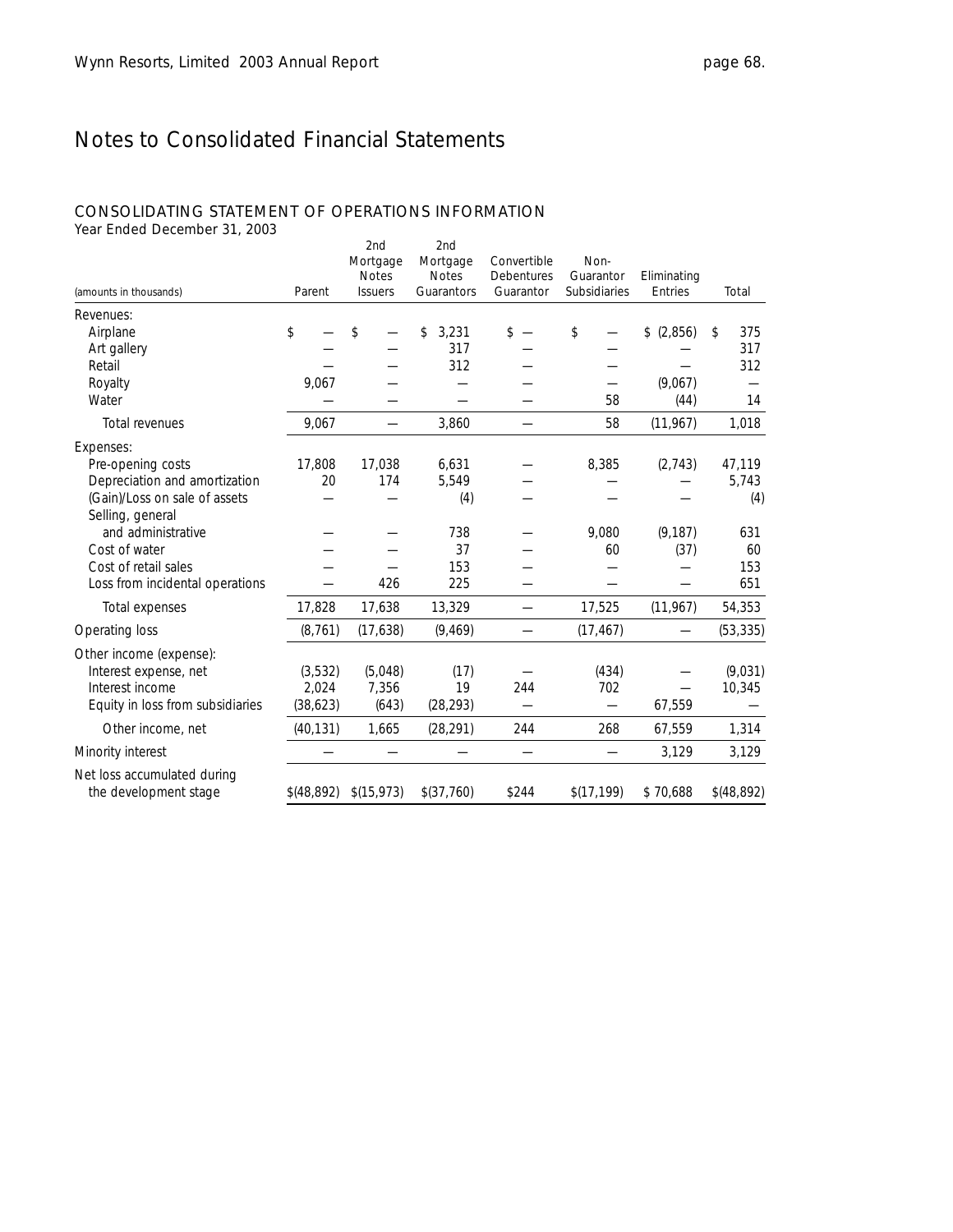### CONSOLIDATING STATEMENT OF OPERATIONS INFORMATION

Year Ended December 31, 2002

| (amounts in thousands)              | Parent     | 2nd<br>Mortgage<br><b>Notes</b><br><b>Issuers</b> | 2nd<br>Mortgage<br><b>Notes</b><br>Guarantors | Non-<br>Guarantor<br>Subsidiaries | Eliminating<br>Entries | Total       |
|-------------------------------------|------------|---------------------------------------------------|-----------------------------------------------|-----------------------------------|------------------------|-------------|
| Revenues:                           |            |                                                   |                                               |                                   |                        |             |
| Airplane                            | \$         | \$                                                | \$<br>3,455                                   | \$                                | \$ (2,826)             | 629<br>\$   |
| Art gallery                         |            |                                                   | 279                                           |                                   |                        | 279         |
| Retail                              |            |                                                   | 237                                           |                                   |                        | 237         |
| Water                               |            |                                                   |                                               | 76                                | (62)                   | 14          |
| Total revenues                      |            |                                                   | 3,971                                         | 76                                | (2,888)                | 1,159       |
| Expenses:                           |            |                                                   |                                               |                                   |                        |             |
| Pre-opening costs                   | 5,279      | 4,534                                             | 13,089                                        | 4,963                             | (2,718)                | 25,147      |
| Depreciation and amortization       |            | 9                                                 | 8,480                                         | 445                               |                        | 8,934       |
| (Gain)/Loss on sale of assets       |            |                                                   | (90)                                          | 69                                |                        | (21)        |
| Selling, general and administrative |            |                                                   | 631                                           | 111                               | (120)                  | 622         |
| Cost of water                       |            |                                                   | 50                                            | 59                                | (50)                   | 59          |
| Cost of retail sales                |            |                                                   | 118                                           |                                   |                        | 118         |
| Loss from incidental operations     |            | 92                                                | 608                                           |                                   |                        | 700         |
| Total expenses                      | 5,279      | 4,635                                             | 22,886                                        | 5,647                             | (2,888)                | 35,559      |
| Operating loss                      | (5, 279)   | (4,635)                                           | (18, 915)                                     | (5, 571)                          |                        | (34, 400)   |
| Other income (expense):             |            |                                                   |                                               |                                   |                        |             |
| Interest expense, net               |            | (1, 014)                                          | (883)                                         |                                   |                        | (1, 897)    |
| Interest income                     | 170        | 1.769                                             | 1,631                                         | 148                               |                        | 3,718       |
| Equity in loss from subsidiaries    | (26, 604)  | (953)                                             | (17, 567)                                     |                                   | 45,124                 |             |
| Other income, net                   | (26, 434)  | (198)                                             | (16, 819)                                     | 148                               | 45,124                 | 1,821       |
| Minority interest                   |            |                                                   |                                               |                                   | 866                    | 866         |
| Net loss accumulated during         |            |                                                   |                                               |                                   |                        |             |
| the development stage               | \$(31,713) | \$(4,833)                                         | \$(35,734)                                    | \$(5,423)                         | \$45,990               | \$(31, 713) |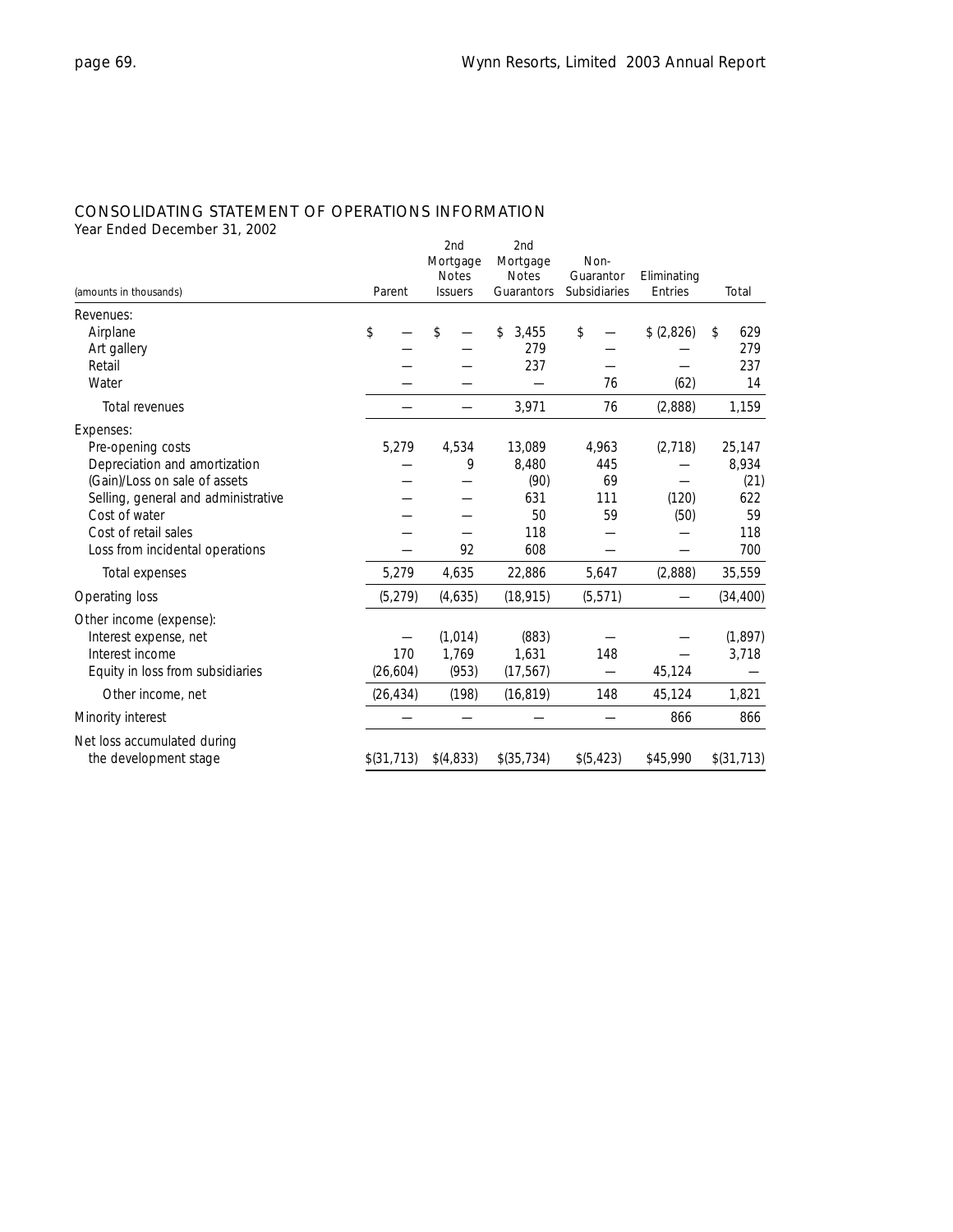### CONSOLIDATING STATEMENT OF OPERATIONS INFORMATION

Year Ended December 31, 2001

| (amounts in thousands)              | Parent      | 2nd<br>Mortgage<br><b>Notes</b><br><b>Issuers</b> | 2nd<br>Mortgage<br><b>Notes</b><br>Guarantors | Non-<br>Guarantor<br><b>Subsidiaries</b> | Eliminating<br>Entries | Total       |
|-------------------------------------|-------------|---------------------------------------------------|-----------------------------------------------|------------------------------------------|------------------------|-------------|
| Revenues:                           |             |                                                   |                                               |                                          |                        |             |
| Airplane                            | \$          | \$                                                | \$<br>2,006                                   | \$                                       | (929)<br>\$            | \$<br>1,077 |
| Art gallery                         |             |                                                   | 35                                            |                                          |                        | 35          |
| Retail                              |             |                                                   | 27                                            |                                          |                        | 27          |
| Water                               |             |                                                   |                                               | 77                                       | (59)                   | 18          |
| Total revenues                      |             |                                                   | 2,068                                         | 77                                       | (988)                  | 1,157       |
| Expenses:                           |             |                                                   |                                               |                                          |                        |             |
| Pre-opening costs                   |             | 879                                               | 12,726                                        | (822)                                    | (921)                  | 11,862      |
| Depreciation and amortization       |             |                                                   | 6,901                                         | 1,262                                    |                        | 8,163       |
| (Gain)/Loss on sale of assets       |             |                                                   | 394                                           |                                          |                        | 394         |
| Selling, general and administrative |             |                                                   | 129                                           | 267                                      | (20)                   | 376         |
| Facility closure                    |             |                                                   | 373                                           |                                          |                        | 373         |
| Cost of water                       |             |                                                   | 47                                            | 40                                       | (47)                   | 40          |
| Cost of retail sales                |             |                                                   | 9                                             |                                          |                        | 9           |
| Total expenses                      |             | 879                                               | 20,579                                        | 747                                      | (988)                  | 21,217      |
| Operating loss                      |             | (879)                                             | (18, 511)                                     | (670)                                    |                        | (20,060)    |
| Other income (expense):             |             |                                                   |                                               |                                          |                        |             |
| Interest expense, net               |             |                                                   | (28)                                          |                                          |                        | (28)        |
| Interest income                     |             |                                                   | 2,362                                         |                                          |                        | 2,362       |
| Equity in loss of subsidiaries      | (17, 726)   | (825)                                             | (8, 523)                                      |                                          | 27,074                 |             |
| Other income, net                   | (17, 726)   | (825)                                             | (6, 189)                                      |                                          | 27,074                 | 2,334       |
| Net loss accumulated during         |             |                                                   |                                               |                                          |                        |             |
| the development stage               | \$(17, 726) | \$(1,704)                                         | \$(24,700)                                    | \$ (670)                                 | \$27,074               | \$(17,726)  |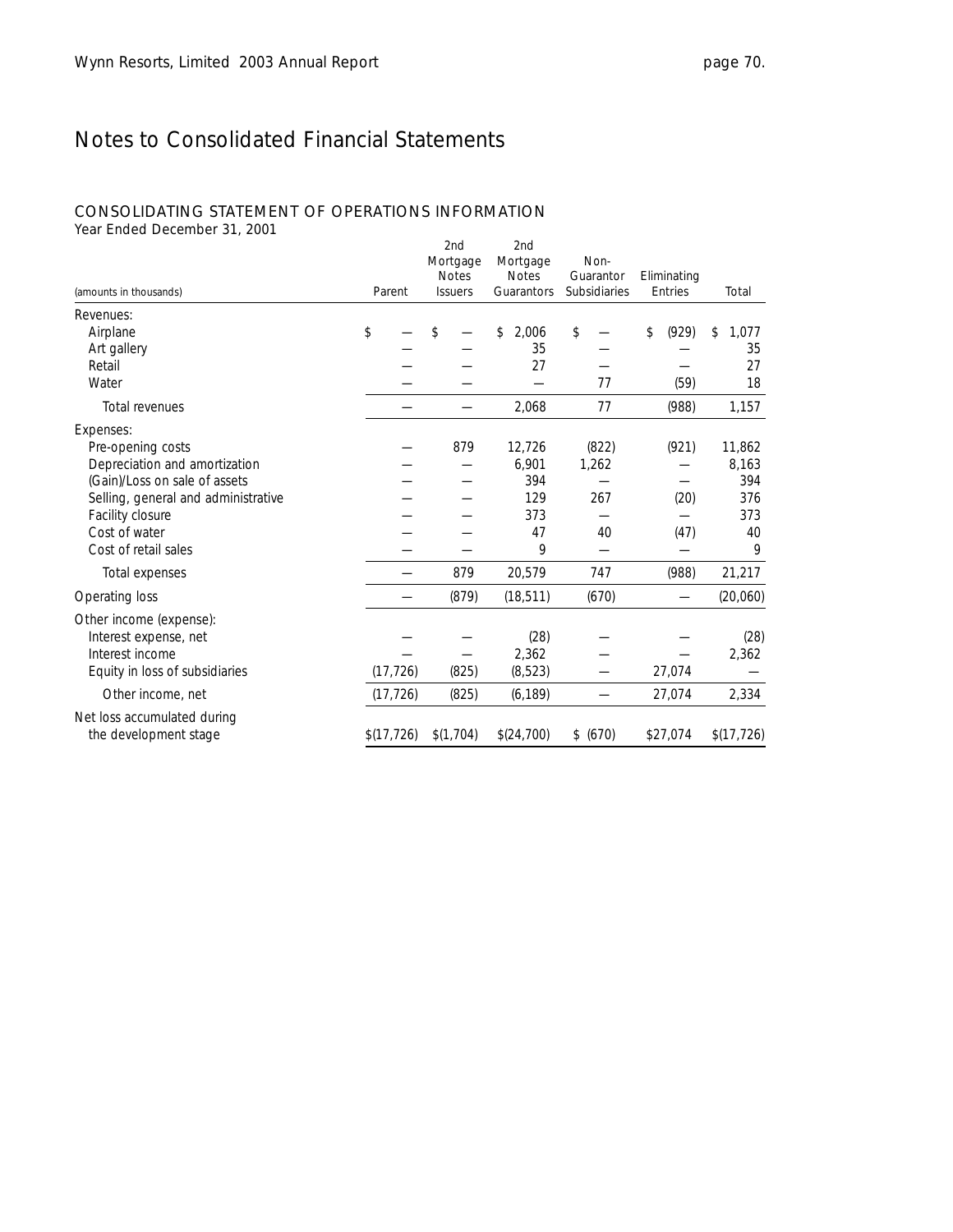### CONSOLIDATING STATEMENT OF OPERATIONS INFORMATION

From Inception to December 31, 2003

| (amounts in thousands)                 | Parent       | 2 <sub>nd</sub><br>Mortgage<br><b>Notes</b><br><b>Issuers</b> | 2 <sub>nd</sub><br>Mortgage<br><b>Notes</b><br>Guarantors | Convertible<br><b>Debentures</b><br>Guarantor | Non-<br>Guarantor<br>Subsidiaries | Eliminating<br>Entries | Total          |
|----------------------------------------|--------------|---------------------------------------------------------------|-----------------------------------------------------------|-----------------------------------------------|-----------------------------------|------------------------|----------------|
| Revenues:                              |              |                                                               |                                                           |                                               |                                   |                        |                |
| Airplane                               | \$           | \$                                                            | \$<br>9,282                                               | $s -$                                         | \$                                | \$<br>(7, 114)         | \$<br>2,168    |
| Art gallery                            |              |                                                               | 631                                                       |                                               |                                   |                        | 631            |
| Retail                                 |              |                                                               | 576                                                       |                                               |                                   |                        | 576            |
| Royalty                                | 9,067        |                                                               |                                                           |                                               |                                   | (9.067)                |                |
| Water                                  |              |                                                               |                                                           |                                               | 211                               | (165)                  | 46             |
| Total revenues                         | 9,067        | $\equiv$                                                      | 10,489                                                    |                                               | 211                               | (16, 346)              | 3,421          |
| Expenses:                              |              |                                                               |                                                           |                                               |                                   |                        |                |
| Pre-opening costs                      | 23,087       | 22,451                                                        | 38,964                                                    |                                               | 12,217                            | (6,885)                | 89,834         |
| Depreciation and amortization          | 20           | 183                                                           | 24,610                                                    |                                               | 2,072                             |                        | 26,885         |
| (Gain)/Loss on sale of assets          |              |                                                               | 300                                                       |                                               | 69                                |                        | 369            |
| Selling, general and<br>administrative |              |                                                               |                                                           |                                               |                                   |                        |                |
|                                        |              |                                                               | 1,497<br>1,579                                            |                                               | 9,458                             | (9, 327)               | 1,628<br>1,579 |
| Facility closure<br>Cost of water      |              |                                                               | 134                                                       |                                               | 160                               | (134)                  | 160            |
| Cost of retail sales                   |              |                                                               | 280                                                       |                                               |                                   |                        | 280            |
| Loss from incidental                   |              |                                                               |                                                           |                                               |                                   |                        |                |
| operations                             |              | 518                                                           | 1,996                                                     |                                               |                                   |                        | 2,514          |
| Total expenses                         | 23,107       | 23,152                                                        | 69,360                                                    | $\overline{\phantom{0}}$                      | 23,976                            | (16, 346)              | 123,249        |
| Operating loss                         | (14, 040)    | (23, 152)                                                     | (58, 871)                                                 | $\overline{\phantom{0}}$                      | (23, 765)                         |                        | (119, 828)     |
| Other income (expense):                |              |                                                               |                                                           |                                               |                                   |                        |                |
| Interest expense, net                  | (7, 547)     | (2,042)                                                       | (950)                                                     |                                               | (434)                             |                        | (10, 973)      |
| Interest income                        | 2,194        | 9,125                                                         | 5,446                                                     | 244                                           | 850                               |                        | 17,859         |
| Equity in loss from                    |              |                                                               |                                                           |                                               |                                   |                        |                |
| subsidiaries                           | (89, 554)    | (3,884)                                                       | (53, 846)                                                 |                                               |                                   | 147,284                |                |
| Other income, net                      | (94, 907)    | 3,199                                                         | (49, 350)                                                 | 244                                           | 416                               | 147,284                | 6,886          |
| Minority interest                      |              |                                                               |                                                           |                                               |                                   | 3,995                  | 3,995          |
| Net loss accumulated during            |              |                                                               |                                                           |                                               |                                   |                        |                |
| the development stage                  | \$(108, 947) | \$(19, 953)                                                   | \$(108, 221)                                              | \$244                                         | \$(23,349)                        | \$151,279              | \$(108, 947)   |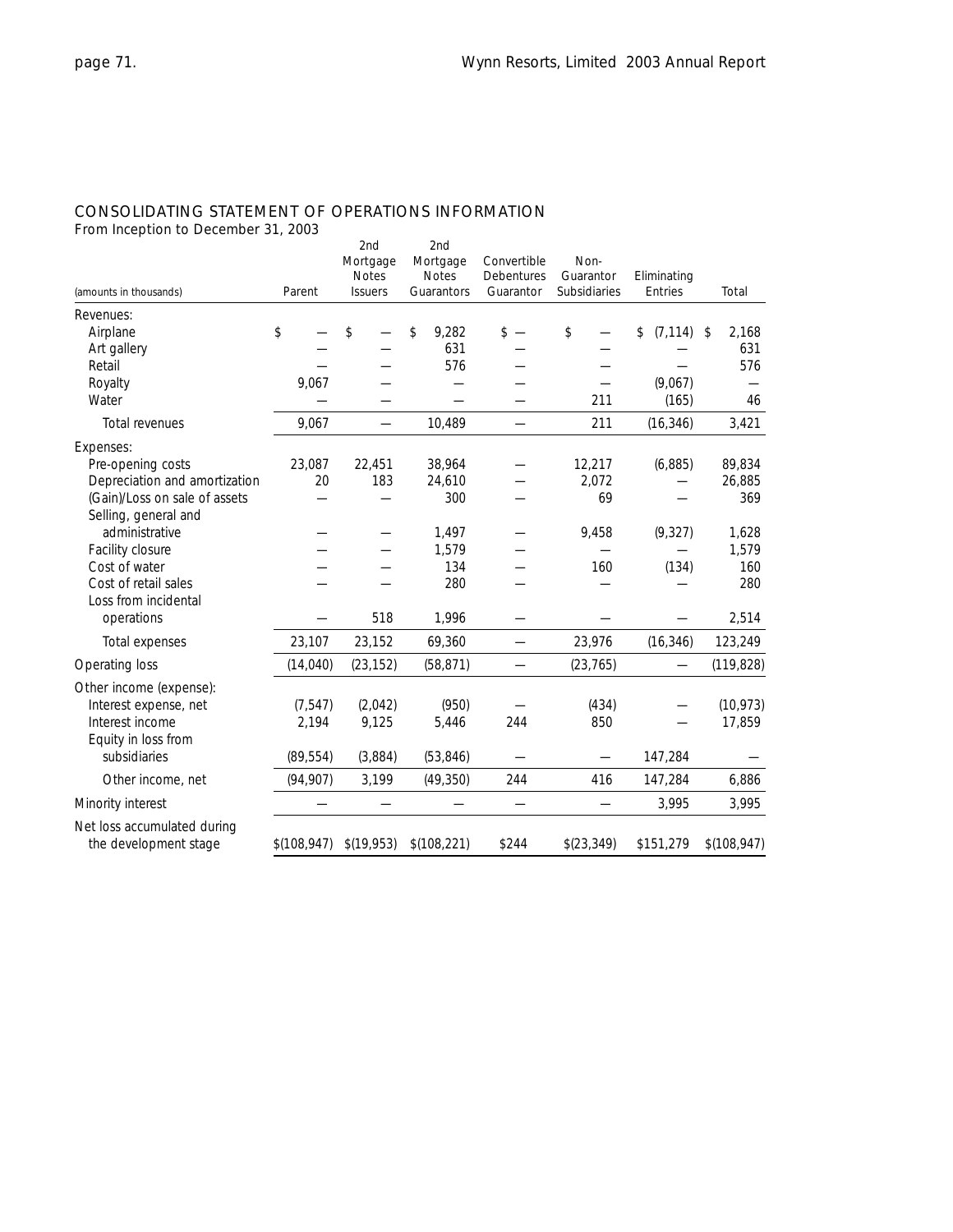## CONSOLIDATING STATEMENTS OF CASH FLOWS INFORMATION

| (amounts in thousands)                                                                                                                                             | Parent | 2nd<br>Mortgage<br><b>Notes</b><br><b>Issuers</b> | 2nd<br>Mortgage<br><b>Notes</b><br>Guarantors | Convertible<br><b>Debentures</b><br>Guarantor | Non-<br>Guarantor<br><b>Subsidiaries</b> | Eliminating<br>Entries | Total           |
|--------------------------------------------------------------------------------------------------------------------------------------------------------------------|--------|---------------------------------------------------|-----------------------------------------------|-----------------------------------------------|------------------------------------------|------------------------|-----------------|
| Cash flows from<br>operating activities:<br>Net loss accumulated during<br>the development stage                                                                   | \$     | $(48,892)$ \$ $(15,973)$                          | \$ (37,760)                                   | \$<br>244                                     | \$(17, 199)                              | \$<br>70,688           | \$<br>(48, 892) |
| Adjustments to reconcile net<br>loss accumulated during the<br>development stage to net<br>cash provided by (used in)<br>operating activities:<br>Depreciation and |        |                                                   |                                               |                                               |                                          |                        |                 |
| amortization                                                                                                                                                       | 20     | 174                                               | 5,549                                         |                                               |                                          |                        | 5,743           |
| Minority interest                                                                                                                                                  |        |                                                   |                                               |                                               |                                          | (3, 129)               | (3, 129)        |
| Amortization of deferred                                                                                                                                           |        |                                                   |                                               |                                               |                                          |                        |                 |
| compensation<br>Amortization of deferred                                                                                                                           | 3,327  |                                                   |                                               |                                               |                                          |                        | 3,327           |
| financing costs                                                                                                                                                    | 363    | 12,508                                            |                                               |                                               |                                          |                        | 12,871          |
| (Gain)/Loss on sale                                                                                                                                                |        |                                                   |                                               |                                               |                                          |                        |                 |
| of fixed assets                                                                                                                                                    |        |                                                   | (4)                                           |                                               |                                          |                        | (4)             |
| Equity in loss from                                                                                                                                                |        |                                                   |                                               |                                               |                                          |                        |                 |
| subsidiaries                                                                                                                                                       | 38,623 | 643                                               | 28,293                                        |                                               |                                          | (67, 559)              |                 |
| Increase (decrease) in cash                                                                                                                                        |        |                                                   |                                               |                                               |                                          |                        |                 |
| from changes in:<br>Receivables, net                                                                                                                               | (36)   | $\overline{2}$                                    | 139                                           |                                               | 1                                        |                        | 106             |
| Inventories and                                                                                                                                                    |        |                                                   |                                               |                                               |                                          |                        |                 |
| prepaid expenses                                                                                                                                                   | 140    | (154)                                             | (165)                                         |                                               | (4)                                      |                        | (183)           |
| Accounts payable and                                                                                                                                               |        |                                                   |                                               |                                               |                                          |                        |                 |
| accrued expenses                                                                                                                                                   | 8,111  | (591)                                             | 166                                           |                                               | 701                                      |                        | 8,387           |
| Total adjustments                                                                                                                                                  | 50,548 | 12,582                                            | 33,978                                        |                                               | 698                                      | (70, 688)              | 27,118          |
| Net cash<br>provided<br>by (used in)<br>operating<br>activities                                                                                                    | 1,656  | (3, 391)                                          | (3, 782)                                      | 244                                           | (16, 501)                                |                        | (21, 774)       |
|                                                                                                                                                                    |        |                                                   |                                               |                                               |                                          |                        |                 |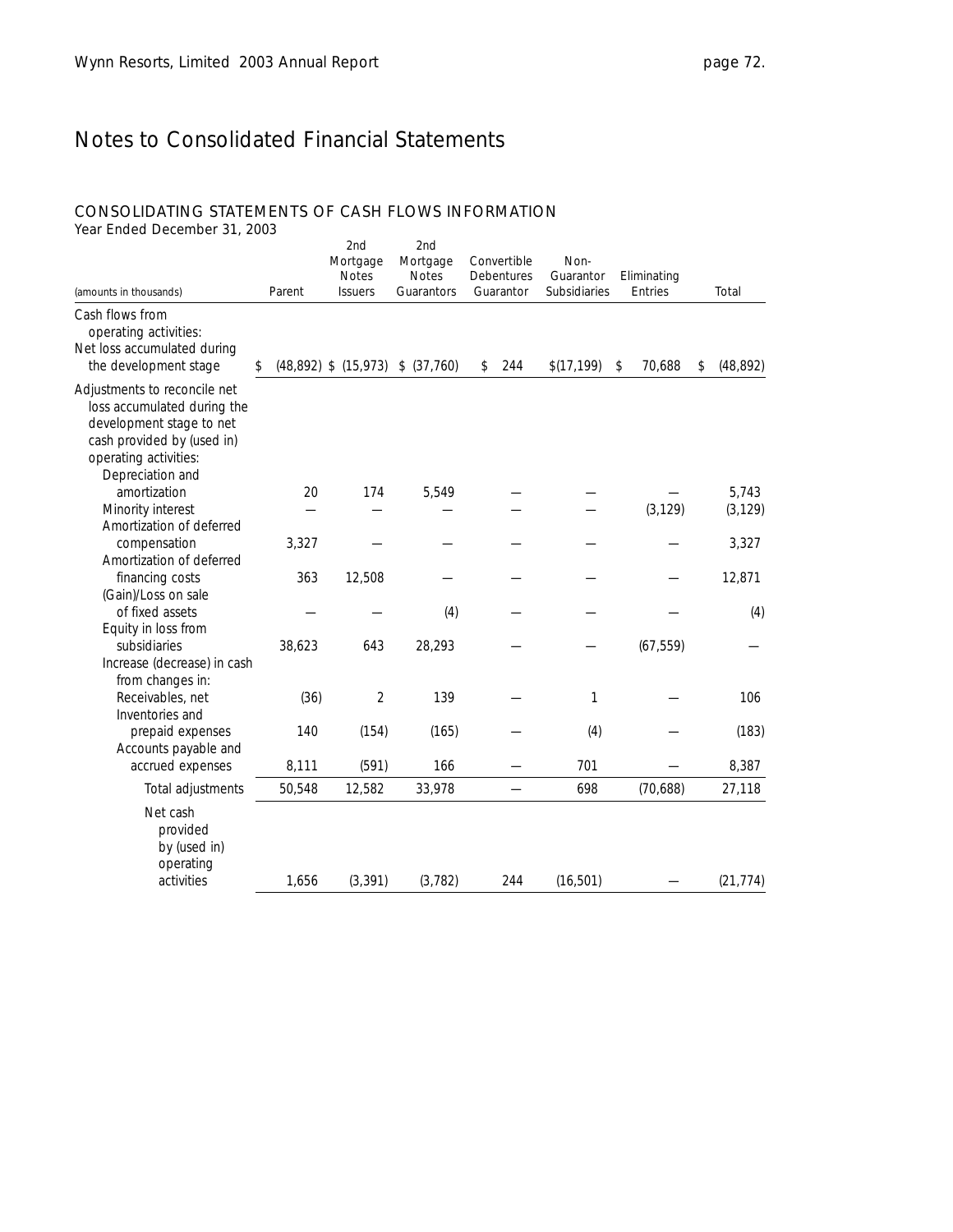## CONSOLIDATING STATEMENTS OF CASH FLOWS INFORMATION

| ICAL LINCA DECENIDEL 31, 2003                       |              |                                                   |                                               |                                        |                                   |                        |                 |
|-----------------------------------------------------|--------------|---------------------------------------------------|-----------------------------------------------|----------------------------------------|-----------------------------------|------------------------|-----------------|
| (amounts in thousands)                              | Parent       | 2nd<br>Mortgage<br><b>Notes</b><br><b>Issuers</b> | 2nd<br>Mortgage<br><b>Notes</b><br>Guarantors | Convertible<br>Debentures<br>Guarantor | Non-<br>Guarantor<br>Subsidiaries | Eliminating<br>Entries | Total           |
| Cash flows from investing                           |              |                                                   |                                               |                                        |                                   |                        |                 |
| activities:                                         |              |                                                   |                                               |                                        |                                   |                        |                 |
| Capital expenditures,<br>net of construction        |              |                                                   |                                               |                                        |                                   |                        |                 |
| payables                                            | (432)        | (408, 882)                                        | (222)                                         |                                        | (5, 453)                          |                        | (414, 989)      |
| Restricted cash                                     |              |                                                   |                                               |                                        |                                   |                        |                 |
| and Investments                                     |              | 436,785                                           |                                               | (44, 268)                              | (72)                              |                        | 392,445         |
| Investment in subsidiaries                          | (44, 024)    |                                                   |                                               |                                        | $\overline{\phantom{0}}$          | 44,024                 |                 |
| Other assets                                        |              | (4, 353)                                          | (5, 587)                                      |                                        | (24)                              |                        | (9,964)         |
| Intercompany balances                               | 6,089        | (9, 431)                                          | 3,475                                         |                                        | (133)                             |                        |                 |
| Proceeds from sale                                  |              |                                                   |                                               |                                        |                                   |                        |                 |
| of equipment                                        |              |                                                   | 6                                             |                                        |                                   |                        | 6               |
| Net cash used in                                    |              |                                                   |                                               |                                        |                                   |                        |                 |
| investing activities                                | (38, 367)    | 14,119                                            | (2, 328)                                      | (44, 268)                              | (5,682)                           | 44,024                 | (32, 502)       |
| Cash flows from                                     |              |                                                   |                                               |                                        |                                   |                        |                 |
| financing activities:                               |              |                                                   |                                               |                                        |                                   |                        |                 |
| Equity contributions                                | 45,000       |                                                   |                                               | 44,024                                 |                                   | (44, 024)              | 45,000          |
| Exercise of stock options                           | 83           |                                                   |                                               |                                        |                                   |                        | 83              |
| Third party fees                                    | (204)        |                                                   |                                               |                                        |                                   |                        | (204)           |
| Proceeds from issuance                              |              |                                                   |                                               |                                        |                                   |                        |                 |
| of long-term debt                                   | 250,000      |                                                   |                                               |                                        |                                   |                        | 250,000         |
| Principal payments                                  |              |                                                   |                                               |                                        |                                   |                        |                 |
| of long-term debt<br>of related party loan          | (8,657)      |                                                   | (38)                                          |                                        |                                   |                        | (38)<br>(8,657) |
|                                                     |              |                                                   |                                               |                                        |                                   |                        |                 |
| Net cash provided                                   |              |                                                   |                                               |                                        |                                   |                        |                 |
| by financing<br>activities                          | 286,222      |                                                   | (38)                                          | 44,024                                 |                                   | (44, 024)              | 286,184         |
|                                                     |              |                                                   |                                               |                                        |                                   |                        |                 |
| Cash and cash equivalents:                          |              |                                                   |                                               |                                        |                                   |                        |                 |
| Increase (decrease) in cash<br>and cash equivalents | 249,511      | 10,728                                            | (6, 148)                                      |                                        | (22, 183)                         |                        | 231,908         |
| Balance, beginning                                  |              |                                                   |                                               |                                        |                                   |                        |                 |
| of period                                           | 79,234       | 7,508                                             | (1, 178)                                      |                                        | 24,080                            |                        | 109,644         |
| Balance, end of period                              | \$328,745 \$ | 18,236                                            | \$(7,326)                                     | \$                                     | \$1,897                           | \$                     | \$341,552       |
|                                                     |              |                                                   |                                               |                                        |                                   |                        |                 |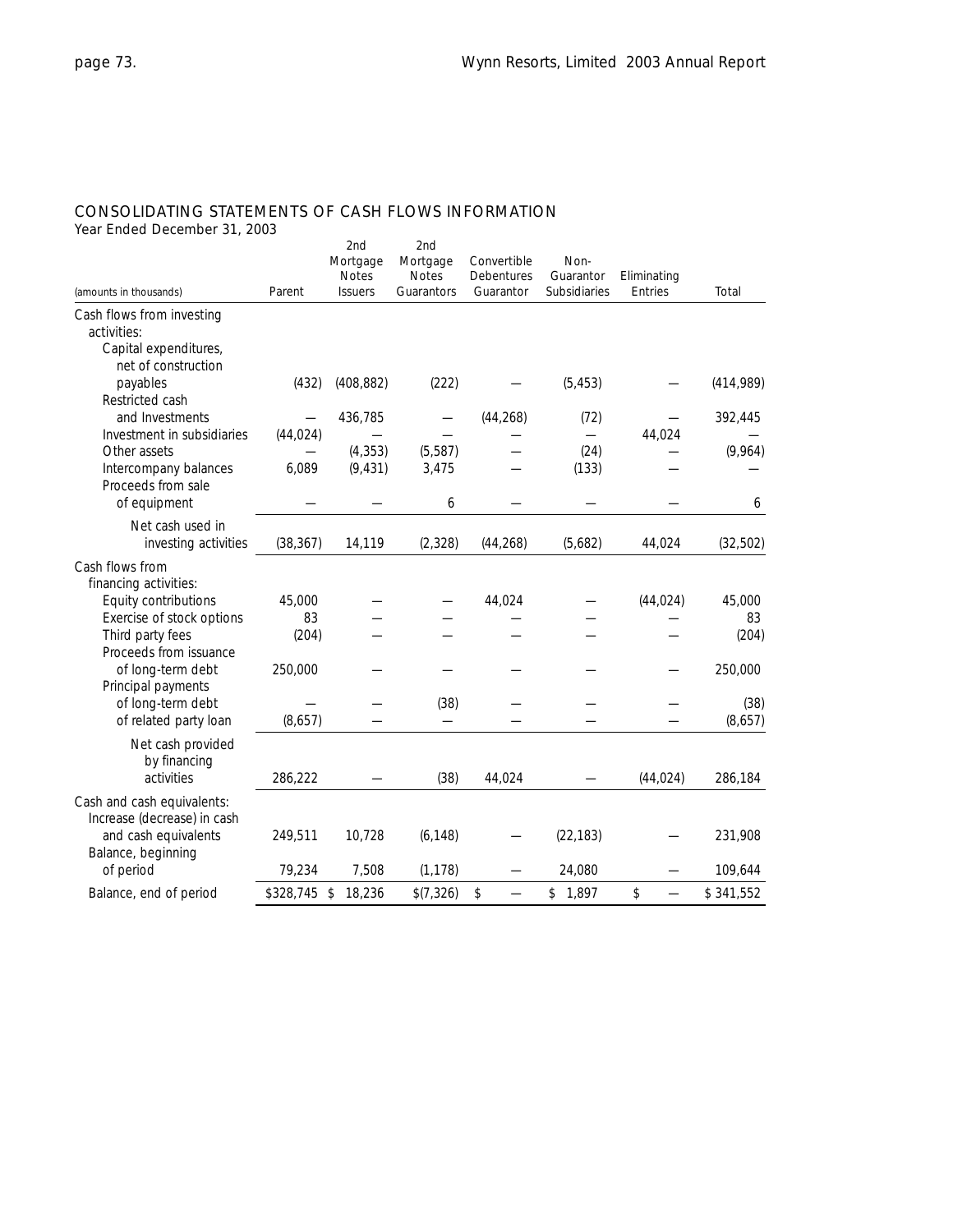## CONSOLIDATING STATEMENTS OF CASH FLOWS INFORMATION

| (amounts in thousands)                                                                                                        | Parent               | 2nd<br>Mortgage<br><b>Notes</b><br><b>Issuers</b> | 2nd<br>Mortgage<br><b>Notes</b><br>Guarantors | Non-<br>Guarantor<br>Subsidiaries | Eliminating<br>Entries | Total                  |
|-------------------------------------------------------------------------------------------------------------------------------|----------------------|---------------------------------------------------|-----------------------------------------------|-----------------------------------|------------------------|------------------------|
| Cash flows from operating activities:<br>Net loss accumulated during<br>the development stage                                 | $(31, 713)$ \$<br>\$ | $(4,833)$ \$                                      | (35, 734)                                     | \$ (5,423)                        | 45,990<br>\$           | \$ (31, 713)           |
| Adjustments to reconcile net<br>loss accumulated during the<br>development stage to net cash<br>used in operating activities: |                      |                                                   |                                               |                                   |                        |                        |
| Depreciation and amortization<br>Minority interest<br>Amortization of deferred                                                |                      | 9                                                 | 8,480                                         | 445                               | (866)                  | 8,934<br>(866)         |
| compensation<br>(Gain)/Loss on sale of fixed assets                                                                           | 134                  |                                                   | (90)                                          | 69                                |                        | 134<br>(21)            |
| Equity in loss from subsidiaries<br>Incidental operations<br>Increase (decrease) in cash                                      | 26,604               | 953                                               | 17,567<br>1,971                               |                                   | (45, 124)              | 1,971                  |
| from changes in:<br>Receivables, net<br>Inventories and                                                                       |                      | (11)                                              | 361                                           |                                   |                        | 350                    |
| prepaid expenses<br>Accounts payable and                                                                                      | (344)                | (94)                                              | (426)                                         | (54)                              |                        | (918)                  |
| accrued expenses                                                                                                              | 195                  | 11,554                                            | (239)                                         | 93                                |                        | 11,603                 |
| Total adjustments                                                                                                             | 26,589               | 12,411                                            | 27,624                                        | 553                               | (45,990)               | 21,187                 |
| Net cash used in<br>operating activities                                                                                      | (5, 124)             | 7,578                                             | (8, 110)                                      | (4, 870)                          |                        | (10, 526)              |
| Cash flows from investing activities:<br>Capital expenditures, net of                                                         |                      |                                                   |                                               |                                   |                        |                        |
| construction payables<br>Restricted cash and Investments                                                                      |                      | (31,693)                                          | (34, 133)                                     | (251)                             |                        | (66, 077)              |
| Investment in subsidiaries<br>Other assets                                                                                    | (597, 294)           | (742, 105)<br>(11, 926)<br>(5, 347)               | (551, 867)<br>1,792                           | (50, 248)                         | 1,161,087<br>(18)      | (792, 353)<br>(3, 573) |
| Intercompany balances<br>Proceeds from sale of equipment                                                                      | (379, 758)           | 234,376                                           | 103,877<br>90                                 | 41,505<br>7,917                   |                        | 8,007                  |
| Net cash used in<br>investing activities                                                                                      | (977, 052)           | (556, 695)                                        | (480, 241)                                    | (1,077)                           | 1,161,069              | (853,996)              |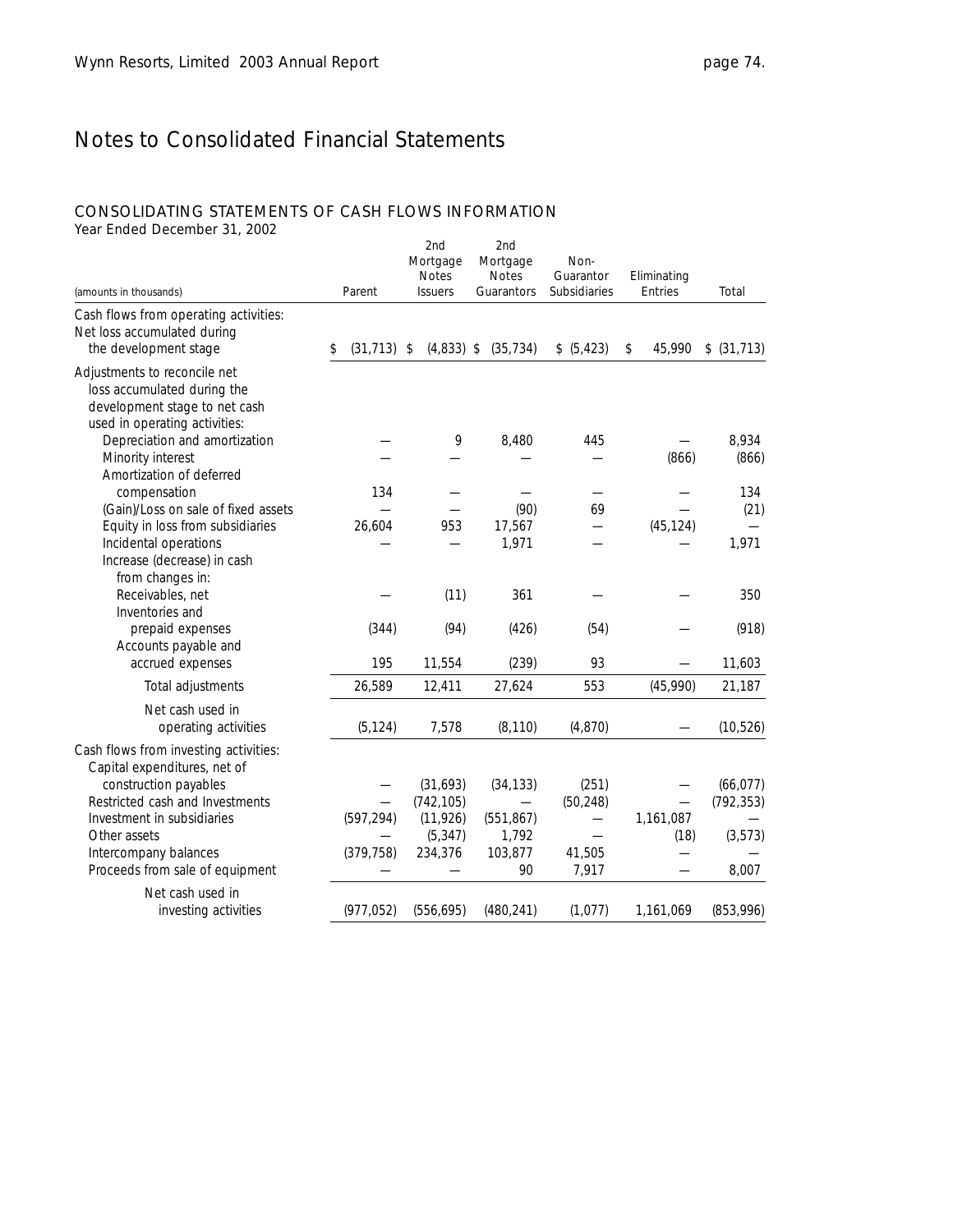### CONSOLIDATING STATEMENTS OF CASH FLOWS INFORMATION

|                                       |           | 2nd            | 2nd           |              |               |           |
|---------------------------------------|-----------|----------------|---------------|--------------|---------------|-----------|
|                                       |           | Mortgage       | Mortgage      | Non-         |               |           |
|                                       |           | <b>Notes</b>   | <b>Notes</b>  | Guarantor    | Eliminating   |           |
| (amounts in thousands)                | Parent    | <b>Issuers</b> | Guarantors    | Subsidiaries | Entries       | Total     |
| Cash flows from financing activities: |           |                |               |              |               |           |
| Equity contributions                  | 596,120   | 237,075        | 476,391       | 24,977       | (1, 161, 069) | 173,494   |
| Proceeds from issuance of             |           |                |               |              |               |           |
| common stock                          | 491,844   |                |               |              |               | 491,844   |
| Third party fees                      | (26, 554) |                |               |              |               | (26, 554) |
| Macau minority contributions          |           |                |               | 5,050        |               | 5,050     |
| Proceeds from issuance                |           |                |               |              |               |           |
| of long-term debt                     |           | 381,334        |               |              |               | 381,334   |
| Principal payments of long-term debt  |           |                | (28, 535)     |              |               | (28, 535) |
| Deferred financing costs              |           | (61, 735)      |               |              |               | (61, 735) |
| Net cash provided by                  |           |                |               |              |               |           |
| financing activities                  | 1,061,410 | 556,674        | 447,856       | 30,027       | (1, 161, 069) | 934,898   |
| Cash and cash equivalents:            |           |                |               |              |               |           |
| Increase (decrease) in cash and       |           |                |               |              |               |           |
| cash equivalents                      | 79,234    | 7,557          | (40, 495)     | 24,080       |               | 70,376    |
| Balance, beginning of period          |           | (49)           | 39,317        |              |               | 39,268    |
| Balance, end of period                | 79,234    | 7,508<br>\$    | (1, 178)<br>S | \$24,080     | \$            | \$109,644 |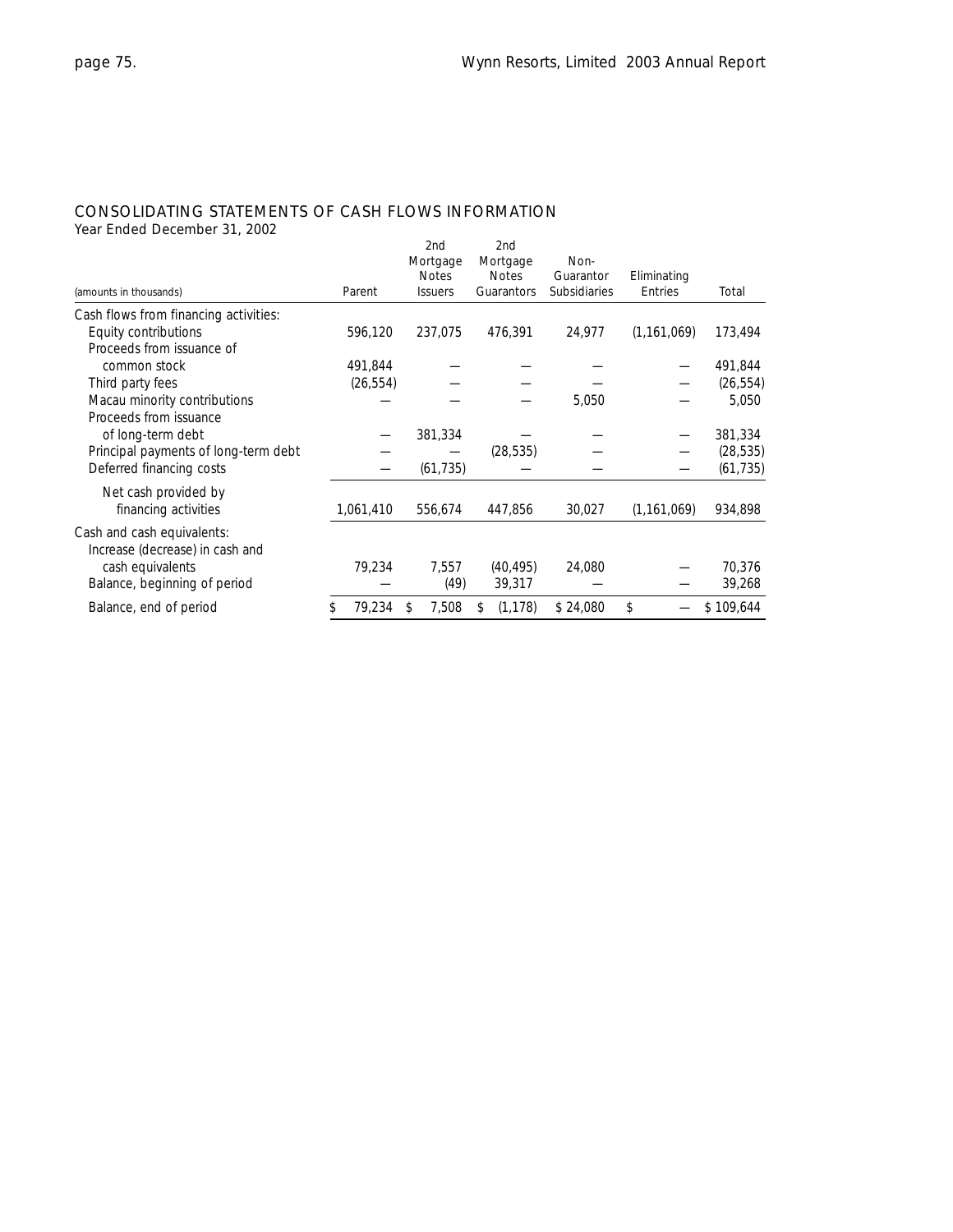### CONSOLIDATING STATEMENTS OF CASH FLOWS INFORMATION

| (amounts in thousands)                                                  | Parent      | <b>Issuers</b> | Guarantor           | Non-<br>Guarantor<br>Subsidiaries Subsidiaries | Eliminating<br>Entries | Total               |
|-------------------------------------------------------------------------|-------------|----------------|---------------------|------------------------------------------------|------------------------|---------------------|
| Cash flows from operating activities:                                   |             |                |                     |                                                |                        |                     |
| Net loss accumulated during                                             |             |                |                     |                                                |                        |                     |
| the development stage                                                   | \$(17, 726) | \$(1,704)      | \$(24,700)          | \$ (670)                                       | \$27,074               | \$(17,726)          |
| Adjustments to reconcile net                                            |             |                |                     |                                                |                        |                     |
| loss accumulated during the                                             |             |                |                     |                                                |                        |                     |
| development stage to net cash                                           |             |                |                     |                                                |                        |                     |
| used in operating activities:                                           |             |                |                     |                                                |                        |                     |
| Depreciation and amortization                                           |             |                | 6,901<br>394        | 1,262                                          |                        | 8,163<br>394        |
| (Gain)/Loss on sale of fixed assets<br>Equity in loss from subsidiaries | 17,726      | 825            | 8,523               |                                                | (27, 074)              |                     |
| Incidental operations                                                   |             |                | 3,611               |                                                |                        | 3,611               |
| Increase (decrease) in cash from changes in:                            |             |                |                     |                                                |                        |                     |
| Receivables, net                                                        |             |                | 484                 | (7)                                            |                        | 477                 |
| Inventories and prepaid expenses                                        |             |                | (118)               | 23                                             |                        | (95)                |
| Accounts payable and accrued expenses                                   |             | 85             | 466                 | 34                                             |                        | 585                 |
| Total adjustments                                                       | 17,726      | 910            | 20,261              | 1,312                                          | (27, 074)              | 13,135              |
| Net cash used in operating activities                                   |             | (794)          | (4, 439)            | 642                                            |                        | (4, 591)            |
| Cash flows from investing activities:<br>Capital expenditures, net of   |             |                |                     |                                                |                        |                     |
| construction payables                                                   |             | (1)            | (29,056)            | (25)                                           |                        | (29,082)            |
| Restricted cash and Investments                                         |             | (500)          | (24)                | $\overline{\phantom{0}}$                       |                        | (524)               |
| Other assets                                                            |             | (1, 252)       | (491)               | 18                                             | 18                     | (1,707)             |
| Intercompany balances                                                   |             | 2,498          | (11, 860)           | (655)                                          | 10,017                 |                     |
| Proceeds from sale of equipment                                         |             |                | 775                 |                                                |                        | 775                 |
| Net cash used in investing activities                                   |             | 745            | (40, 656)           | (662)                                          | 10,035                 | (30, 538)           |
| Cash flows from financing activities:                                   |             |                |                     |                                                |                        |                     |
| Equity contributions                                                    |             |                | 20,800              |                                                |                        | 20,800              |
| Third party fee                                                         |             |                | (800)               |                                                |                        | (800)               |
| Principal payments of long-term debt                                    |             |                | (32)                |                                                |                        | (32)                |
| Net cash provided by<br>financing activities                            |             |                | 19,968              |                                                |                        | 19,968              |
| Cash and cash equivalents:<br>Increase (decrease) in cash               |             |                |                     |                                                |                        |                     |
| and cash equivalents<br>Balance, beginning of period                    |             | (49)           | (25, 127)<br>64,444 | (20)<br>20                                     | 10,035<br>(10, 035)    | (15, 161)<br>54,429 |
| Balance, end of period                                                  | \$          | \$<br>(49)     | \$39,317            | \$                                             | \$                     | \$39,268            |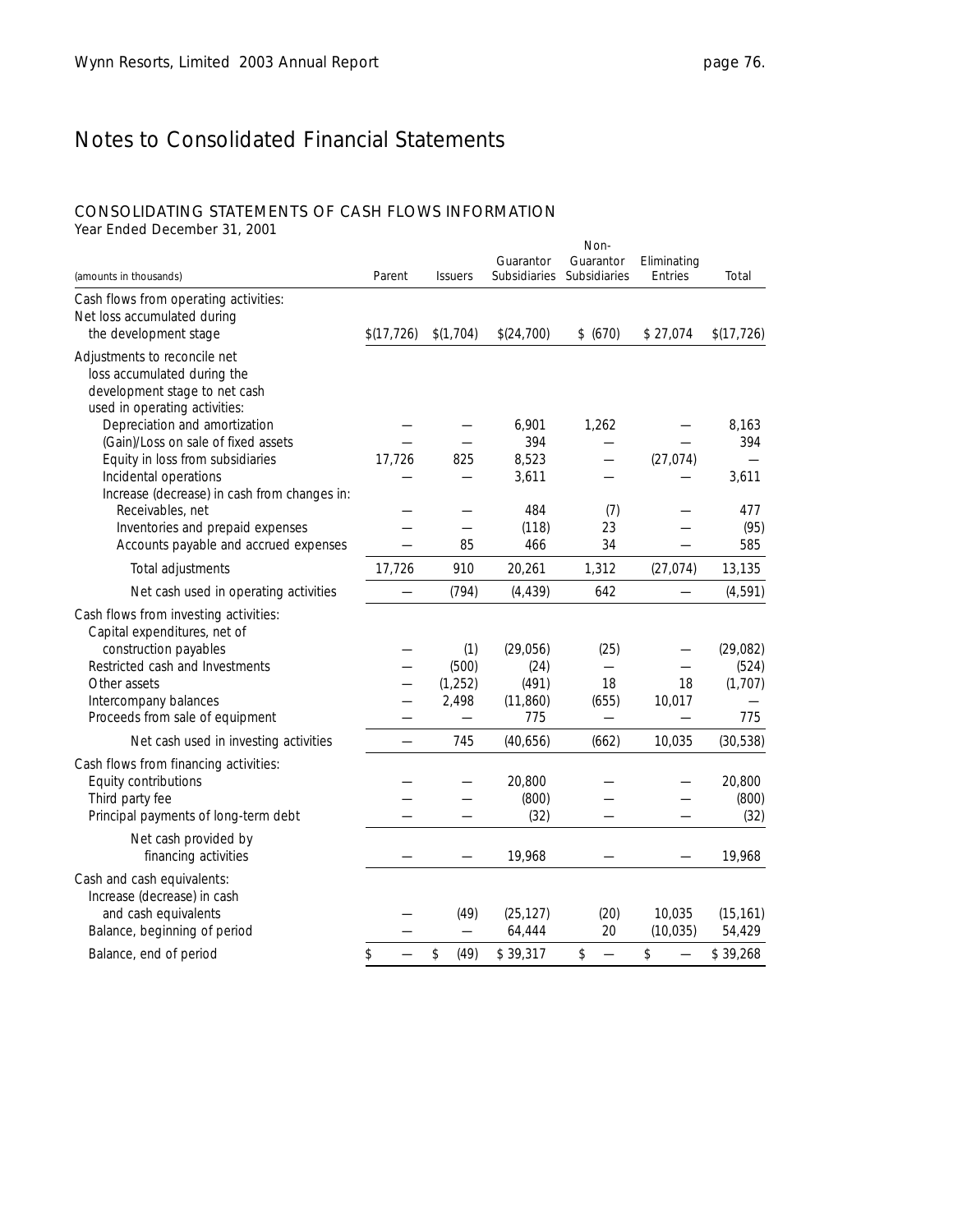## CONSOLIDATING STATEMENTS OF CASH FLOWS INFORMATION

From Inception to December 31, 2003

| (amounts in thousands)                                                                                                                                             | Parent                                 | 2nd<br>Mortgage<br><b>Notes</b><br><b>Issuers</b>             | 2nd<br>Mortgage<br><b>Notes</b><br>Guarantors                   | Convertible<br>Debentures<br>Guarantor | Non-<br>Guarantor<br><b>Subsidiaries</b>                                     | Eliminating<br>Entries                          | Total                                          |
|--------------------------------------------------------------------------------------------------------------------------------------------------------------------|----------------------------------------|---------------------------------------------------------------|-----------------------------------------------------------------|----------------------------------------|------------------------------------------------------------------------------|-------------------------------------------------|------------------------------------------------|
| Cash flows from operating activities:<br>Net loss accumulated during<br>the development stage                                                                      | (108, 947)<br>S                        | \$(19,953)                                                    | \$(108,221)                                                     | \$<br>244                              | \$(23, 349)                                                                  | 151,279<br>\$                                   | (108, 947)<br>\$                               |
| Adjustments to reconcile net loss<br>accumulated during the<br>development stage to net cash<br>used in operating activities:<br>Depreciation and amortization     | 20                                     | 183                                                           | 24,611                                                          |                                        | 2,071                                                                        |                                                 | 26,885                                         |
| Minority interest<br>Amortization of deferred                                                                                                                      |                                        |                                                               |                                                                 |                                        |                                                                              | (3,995)                                         | (3,995)                                        |
| compensation<br>Amortization of deferred                                                                                                                           | 3,461                                  |                                                               |                                                                 |                                        |                                                                              |                                                 | 3.461                                          |
| financing costs<br>(Gain)/Loss on sale                                                                                                                             | 363                                    | 12,508                                                        |                                                                 |                                        |                                                                              |                                                 | 12,871                                         |
| of fixed assets<br>Equity in loss from subsidiaries<br>Incidental operations<br>Increase (decrease) in cash<br>from changes in:                                    | 89,554                                 | 3,884                                                         | 300<br>53,846<br>6,780                                          |                                        | 69                                                                           | (147, 284)                                      | 369<br>6.780                                   |
| Receivables, net<br>Inventories and                                                                                                                                | (36)                                   | (10)                                                          | 7,954                                                           |                                        | (5)                                                                          |                                                 | 7,903                                          |
| prepaid expenses<br>Accounts payable and<br>accrued expenses                                                                                                       | (204)<br>8,306                         | (247)<br>11,048                                               | (734)<br>(8,600)                                                |                                        | (59)<br>835                                                                  |                                                 | (1, 244)<br>11,589                             |
| Total adjustments                                                                                                                                                  | 101,464                                | 27,366                                                        | 84,157                                                          |                                        | 2,911                                                                        | (151, 279)                                      | 64,619                                         |
| Net cash used in<br>operating activities                                                                                                                           | (7, 483)                               | 7,413                                                         | (24,064)                                                        | 244                                    | (20, 438)                                                                    |                                                 | (44, 328)                                      |
| Cash flows from investing activities:<br>Acquisition of Desert Inn Resort<br>Resort and Casino, net                                                                |                                        |                                                               |                                                                 |                                        |                                                                              |                                                 |                                                |
| of cash acquired<br>Capital expenditures, net of                                                                                                                   |                                        |                                                               | (270, 718)                                                      |                                        |                                                                              |                                                 | (270, 718)                                     |
| construction payables<br>Restricted cash and investments<br>Investment in subsidiaries<br>Other assets<br>Intercompany balances<br>Proceeds from sale of equipment | (432)<br>(637, 303)<br>—<br>(373, 669) | (440, 577)<br>(305, 820)<br>(15, 945)<br>(10, 952)<br>227,443 | (109, 018)<br>(23)<br>(551, 863)<br>(5, 585)<br>95,764<br>1,647 | (44, 268)                              | (15, 762)<br>(50, 321)<br>$\overline{\phantom{0}}$<br>(6)<br>40,445<br>7,917 | 1,205,111<br>$\overline{\phantom{0}}$<br>10,017 | (565, 789)<br>(400, 432)<br>(16, 543)<br>9,564 |
| Net cash used in<br>investing activities                                                                                                                           | (1,011,404)                            | (545, 851)                                                    | (839, 796)                                                      | (44, 268)                              | (17, 727)                                                                    | 1,215,128                                       | (1, 243, 918)                                  |

*(continued)*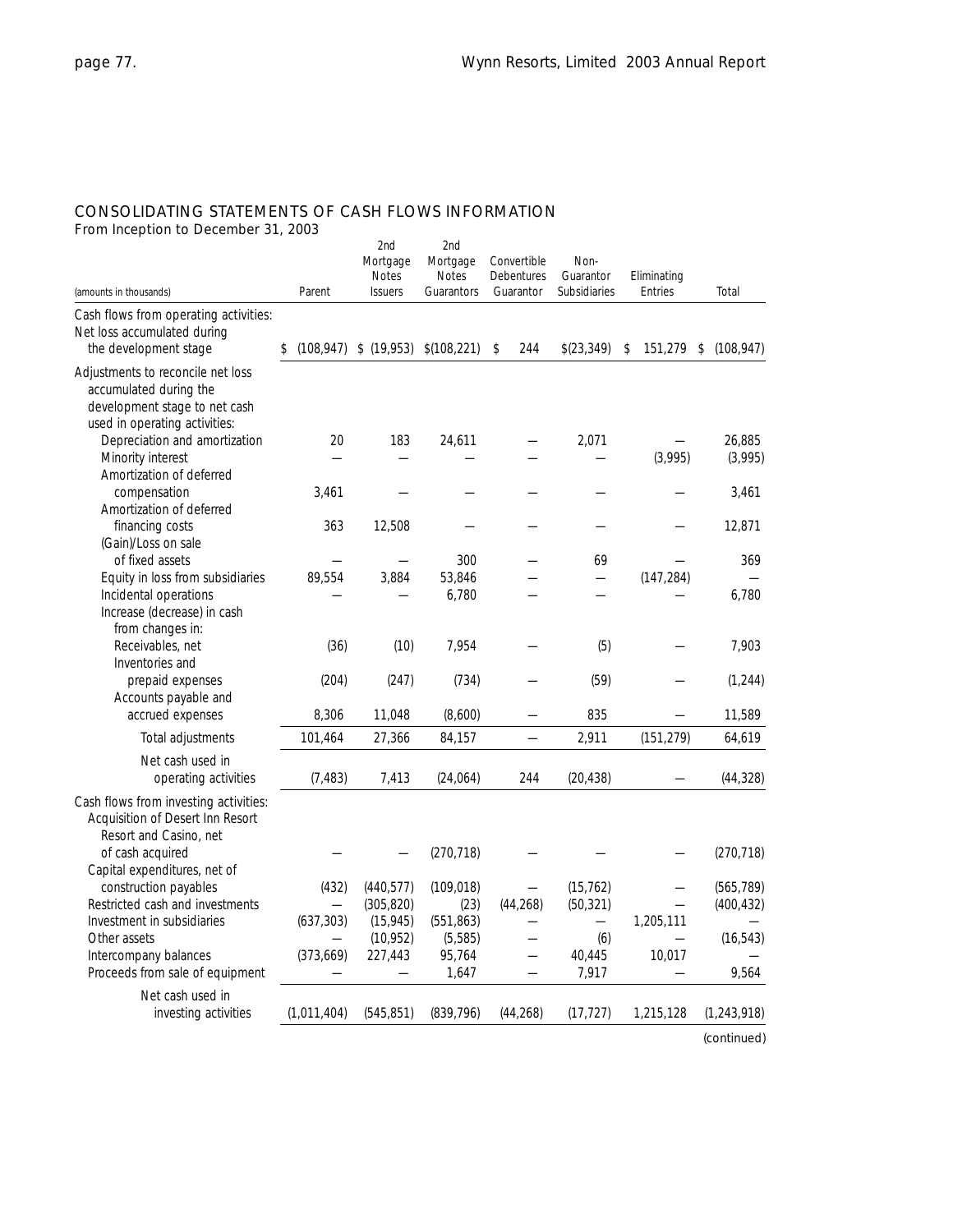## CONSOLIDATING STATEMENTS OF CASH FLOWS INFORMATION (continued)

From Inception to December 31, 2003

| (amounts in thousands)                                    | Parent        | 2nd<br>Mortgage<br><b>Notes</b><br><b>Issuers</b> | 2nd<br>Mortgage<br><b>Notes</b><br>Guarantors | Convertible<br><b>Debentures</b><br>Guarantor | Non-<br>Guarantor<br>Subsidiaries | Eliminating<br>Entries | Total         |
|-----------------------------------------------------------|---------------|---------------------------------------------------|-----------------------------------------------|-----------------------------------------------|-----------------------------------|------------------------|---------------|
| Cash flows from financing activities:                     |               |                                                   |                                               |                                               |                                   |                        |               |
| Equity contributions                                      | 641,120       | 237,075                                           | 977,904                                       | 44,024                                        | 35,012                            | (1, 215, 128)          | 720,007       |
| Equity distributions                                      |               |                                                   | (110, 482)                                    |                                               |                                   |                        | (110, 482)    |
| Exercise of stock options<br>Proceeds from issuance       | 83            |                                                   |                                               |                                               |                                   |                        | 83            |
| of common stock                                           | 491.844       |                                                   |                                               |                                               |                                   |                        | 491,844       |
| Third party fees                                          | (26, 758)     |                                                   | (10, 800)                                     |                                               |                                   |                        | (37, 558)     |
| Macau minority contributions                              |               |                                                   |                                               |                                               | 5,050                             |                        | 5,050         |
| Proceeds from issuance                                    |               |                                                   |                                               |                                               |                                   |                        |               |
| of long-term debt                                         | 250,000       | 381,334                                           | 125,000                                       |                                               |                                   |                        | 756,334       |
| Principal payments                                        |               |                                                   |                                               |                                               |                                   |                        |               |
| of long-term debt                                         |               |                                                   | (153, 623)                                    |                                               |                                   |                        | (153, 623)    |
| Deferred financing costs                                  | (8,657)       | (61, 735)                                         | (1, 465)                                      |                                               |                                   |                        | (71, 857)     |
| Proceeds from issuance                                    |               |                                                   |                                               |                                               |                                   |                        |               |
| of related party loan                                     |               |                                                   | 100,000                                       |                                               |                                   |                        | 100,000       |
| Principal payments                                        |               |                                                   |                                               |                                               |                                   |                        |               |
| of related party loan                                     |               |                                                   | (70,000)                                      |                                               |                                   |                        | (70,000)      |
| Net cash provided                                         |               |                                                   |                                               |                                               |                                   |                        |               |
| by financing activities                                   | 1,347,632     | 556,674                                           | 856,534                                       | 44,024                                        | 40,062                            | (1, 215, 128)          | 1,629,798     |
| Cash and cash equivalents:<br>Increase (decrease) in cash |               |                                                   |                                               |                                               |                                   |                        |               |
| and cash equivalents<br>Balance, beginning of period      | 328,745       | 18,236                                            | (7, 326)                                      |                                               | 1,897                             |                        | 341,552       |
| Balance, end of period                                    | 328,745<br>\$ | 18,236<br>\$                                      | (7, 326)<br>\$                                | \$                                            | 1,897<br>\$                       | \$                     | 341,552<br>\$ |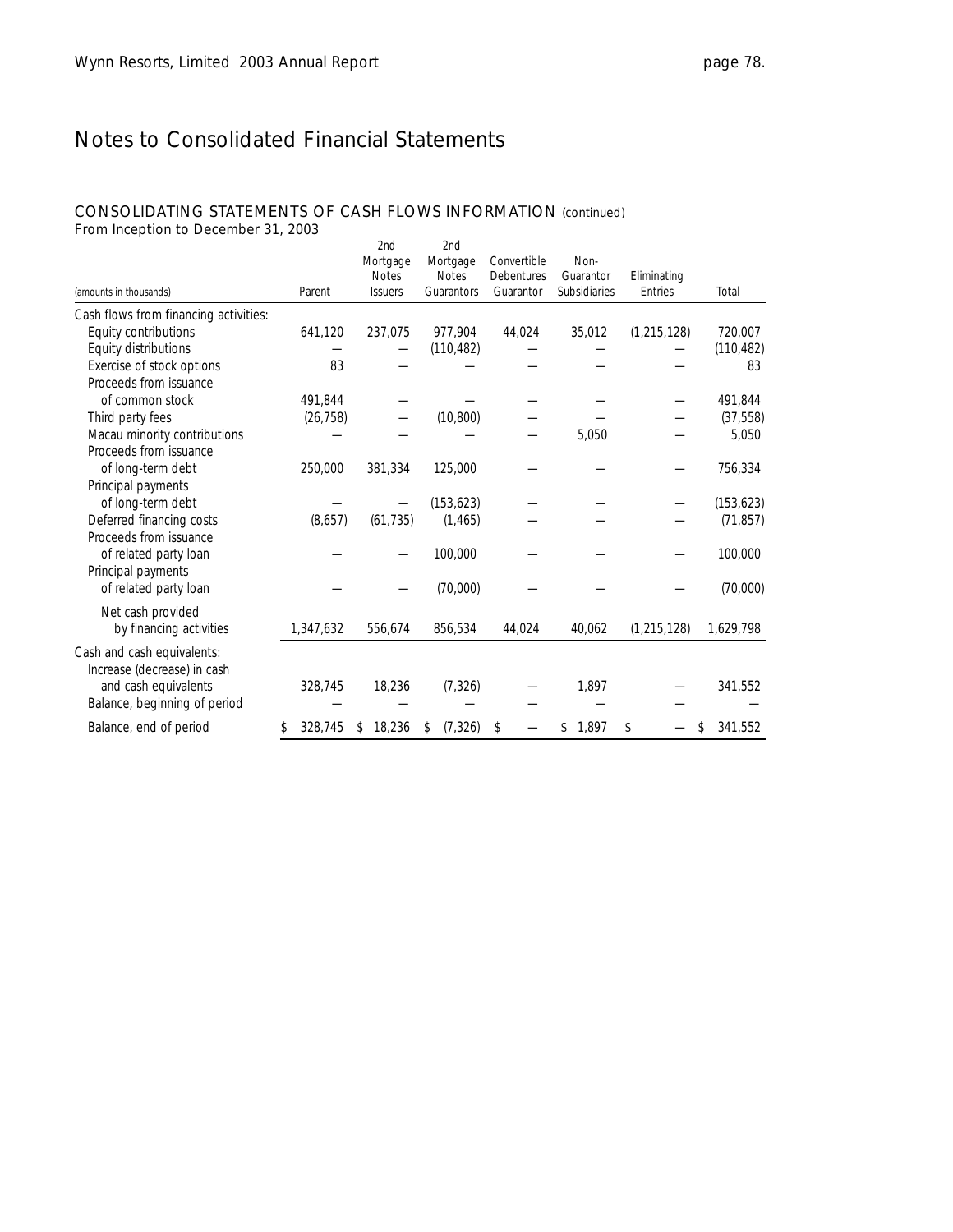### 12. Quarterly Financial Information (Unaudited)

|                                                      | Year Ended December 31, 2003 |                              |              |              |              |  |  |  |  |
|------------------------------------------------------|------------------------------|------------------------------|--------------|--------------|--------------|--|--|--|--|
| (in thousands, except per share amounts)             | First                        | Second                       | Third        | Fourth       | Year         |  |  |  |  |
| Net revenues                                         | \$<br>193                    | 285<br>\$                    | 261<br>\$    | \$<br>279    | 1.018<br>\$  |  |  |  |  |
| Operating loss                                       | (11, 316)                    | (13, 535)                    | (13, 274)    | (15, 210)    | (53, 335)    |  |  |  |  |
| Net loss accumulated during                          |                              |                              |              |              |              |  |  |  |  |
| the development stage                                | (9.006)                      | (12.677)                     | (14, 843)    | (12, 366)    | (48, 892)    |  |  |  |  |
| Basic and diluted loss per share                     | \$<br>(0.12)                 | (0.16)<br>\$                 | (0.18)<br>\$ | (0.15)<br>\$ | (0.62)<br>\$ |  |  |  |  |
|                                                      |                              | Year Ended December 31, 2002 |              |              |              |  |  |  |  |
| (in thousands, except per share amounts)             | First                        | Second                       | Third        | Fourth       | Year         |  |  |  |  |
| Net revenues                                         | \$<br>589                    | 143<br>\$                    | \$<br>207    | \$<br>220    | 1.159<br>S.  |  |  |  |  |
| Operating loss                                       | (4,886)                      | (8, 517)                     | (8,683)      | (12, 314)    | (34, 400)    |  |  |  |  |
| Net loss accumulated during the<br>development stage | (4.892)                      | (7.884)                      | (8.194)      | (10, 743)    | (31, 713)    |  |  |  |  |
| Basic and diluted loss per share                     | (0.12)<br>\$                 | (0.20)<br>\$                 | (0.20)<br>\$ | (0.16)<br>\$ | (0.68)<br>\$ |  |  |  |  |

Because loss per share amounts are calculated using the weighted average number of common and dilutive common equivalent shares outstanding during each quarter, the sum of the per share amounts for the four quarters may not equal the total income per share amounts for the year.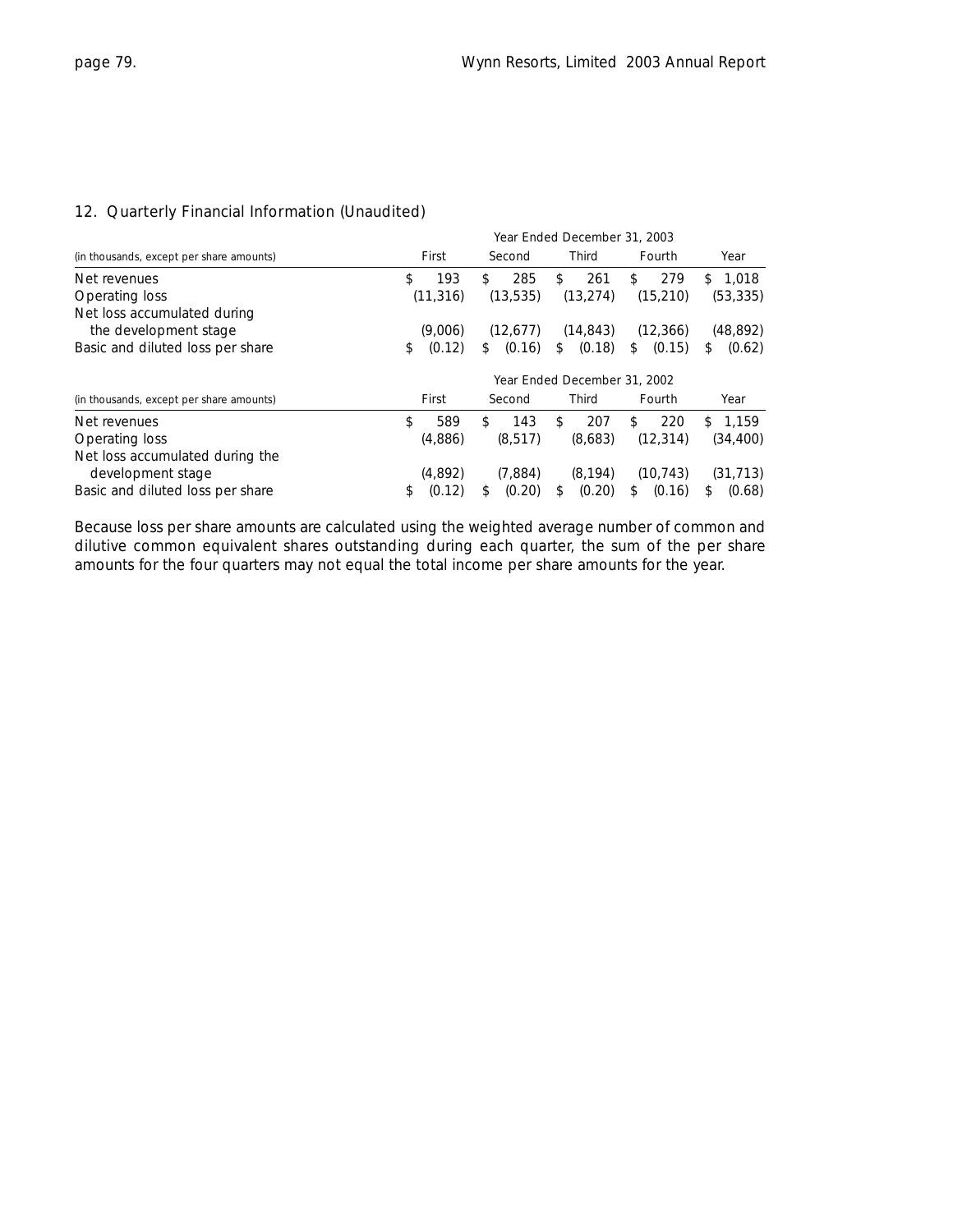## Independent Auditors' Report

To the Board of Directors and Stockholders of Wynn Resorts, Limited Las Vegas, Nevada

We have audited the accompanying consolidated balance sheets of Wynn Resorts, Limited and subsidiaries (a development stage company) (the "Company") as of December 31, 2003 and 2002, and the related consolidated statements of operations and comprehensive loss, stockholders' equity and cash flows for each of the three years in the period ended December 31, 2003, and for the period from April 21, 2000 (date of inception) to December 31, 2003. These financial statements are the responsibility of the Company's management. Our responsibility is to express an opinion on these financial statements based on our audits.

We conducted our audits in accordance with auditing standards generally accepted in the United States of America. Those standards require that we plan and perform the audit to obtain reasonable assurance about whether the financial statements are free of material misstatement. An audit includes examining, on a test basis, evidence supporting the amounts and disclosures in the financial statements. An audit also includes assessing the accounting principles used and significant estimates made by management, as well as evaluating the overall financial statement presentation. We believe that our audits provide a reasonable basis for our opinion.

In our opinion, such consolidated financial statements present fairly, in all material respects, the consolidated financial position of Wynn Resorts, Limited and subsidiaries as of December 31, 2003 and 2002, and the consolidated results of their operations and their cash flows for each of the three years in the period ended December 31, 2003, and for the period from April 21, 2000 (date of inception) to December 31, 2003, in conformity with accounting principles generally accepted in the United States of America.

Deloitte + Touche LLP

Las Vegas, Nevada March 5, 2004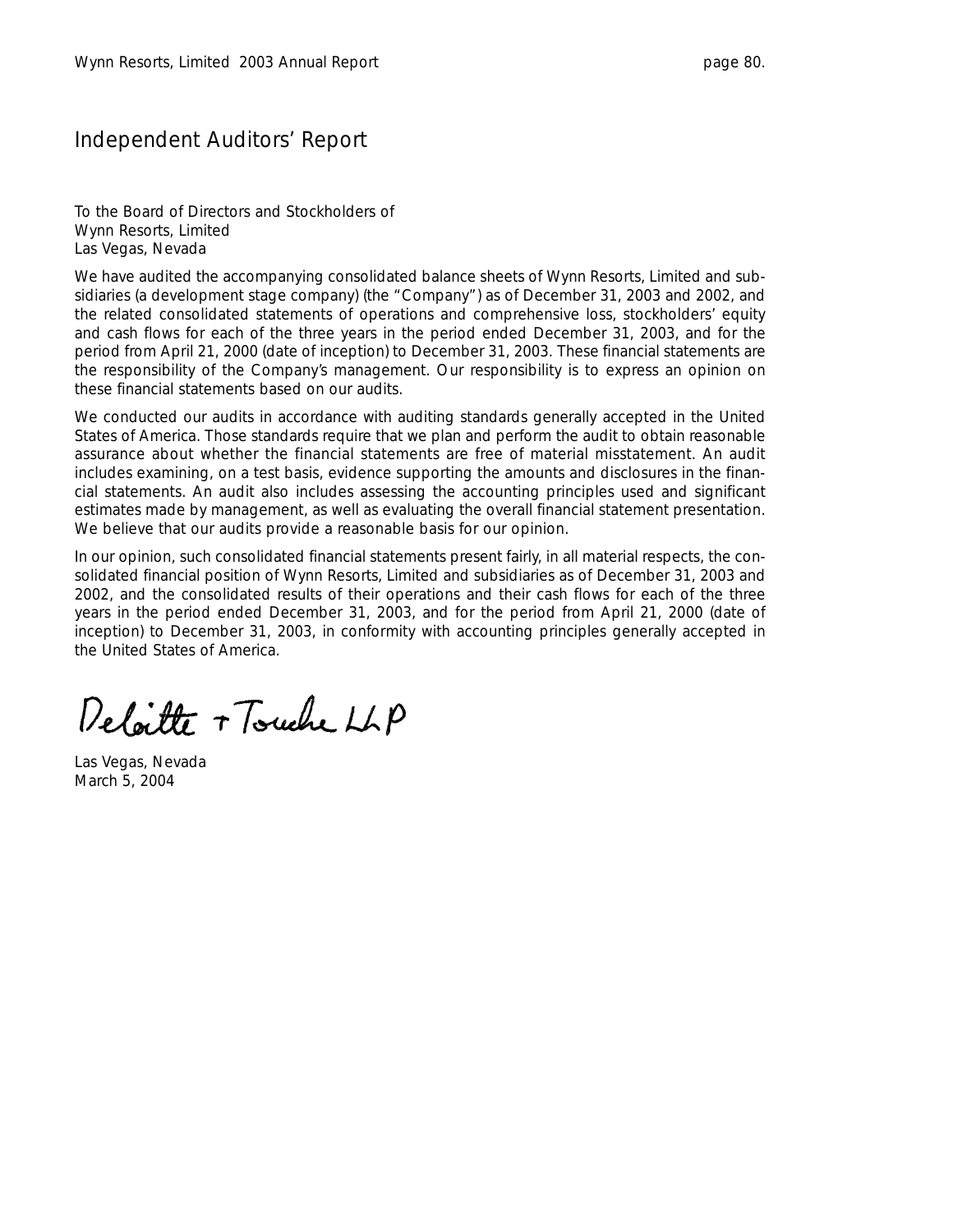#### Corporate Headquarters

3131 Las Vegas Boulevard South Las Vegas, Nevada 89109

#### Web Site

Visit the Company's web site at: [www.wynnresorts.com](http://www.wynnresorts.com)

#### Annual Report on Form 10-K

Our Annual Report on Form 10-K (including the financial statements and financial statement schedules relating thereto) filed with the Securities and Exchange Commission may be obtained upon written request and without charge. Requests should be directed to Samanta Stewart, Vice President of Investor Relations of Wynn Resorts, Limited, 3131 Las Vegas Boulevard South, Las Vegas, Nevada 89109, telephone (702) 770-7532 or [investorrelations@wynnresorts.com.](mailto:investorrelations@wynnresorts.com) The Form 10-K is also available via the Internet at [www.sec.gov](http://www.sec.gov). In addition, through its own internet address at [www.wynnresorts.com,](http://www.wynnresorts.com) Wynn Resorts provides a hyperlink to a third-party SEC filing website which posts these filings as soon as reasonably practicable, where they can be reviewed without charge.

#### Annual Meeting

Our Annual Meeting of Stockholders will be held on Tuesday, May 4, 2004 at 11:00 a.m., local time, at The Wynn Collection, South Tower Lobby, 3145 Las Vegas Boulevard South, Las Vegas, Nevada, 89109. March 31, 2004 is the record date for determining the stockholders entitled to notice of, and to vote at, the Annual Meeting of Stockholders.

#### Common Stock

Our common stock is traded on the Nasdaq National Market® under the symbol "WYNN." There were approximately 6,181 record holders of our common stock as of March 17, 2004. The following table sets forth, for the periods indicated, the high and the low sale prices for the common stock. Wynn Resorts, Limited went public on October 25, 2002.

For the Years Ended December 31, 2002 2003

|                | High    | Low     | High            | Low   |  |
|----------------|---------|---------|-----------------|-------|--|
| First Ouarter  | N/A     | N/A     | \$15.50 \$12.76 |       |  |
| Second Ouarter | N/A     | N/A     | 19.11           | 14.71 |  |
| Third Ouarter  | N/A     | N/A     | 18.50           | 14.99 |  |
| Fourth Quarter | \$14.39 | \$10.76 | 28.61           | 18.19 |  |

We have never declared or paid cash dividends on any shares of our common stock. We currently intend to retain all available funds and any future consolidated earnings to fund the development and growth of our business and therefore do not anticipate paying any cash dividends in the foreseeable future.

Restrictions imposed by our debt agreements significantly restrict certain key subsidiaries holding a majority of our assets from making any "restricted payments," as defined in the debt agreements, to Wynn Resorts. These restricted payments include the payment of any dividend or distribution to any direct or indirect holders of equity interests of such subsidiaries and may not be made until Wynn Las Vegas has been completed and certain other financial and non-financial thresholds have been achieved.

#### Common Stock Transfer Agent and Registrar

American Stock Transfer & Trust Co 59 Maiden Lane New York, New York 10038 (800) 937-5449

#### Independent Auditors

Deloitte & Touche LLP

#### Corporate Counsel

Skadden, Arps, Slate, Meagher & Flom LLP

Wynn. is a trademark of Wynn Resorts, Limited.